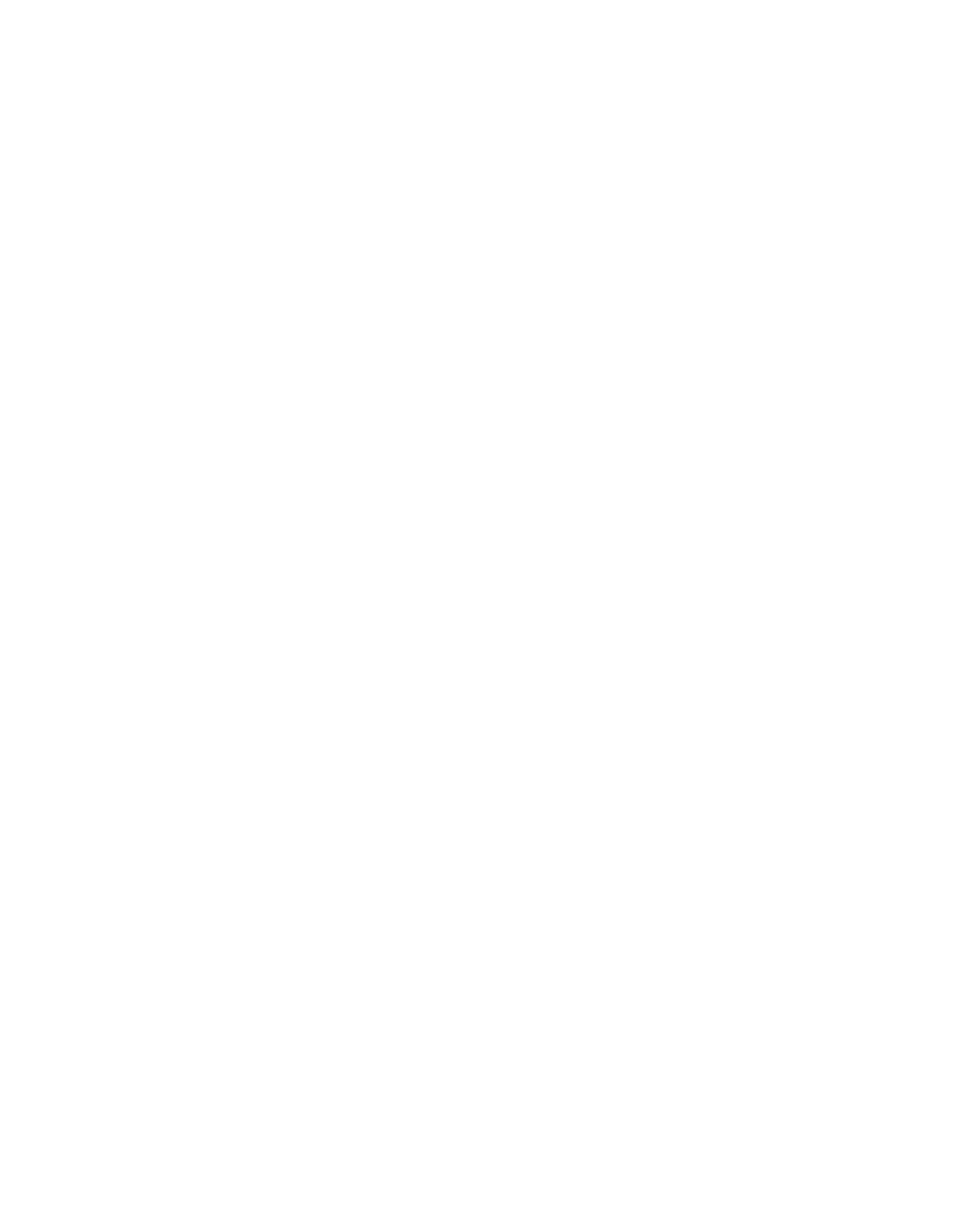#### **FOREWORD**

This document, *Guidance for Quality Assurance Project Plans*, provides guidance to EPA employees and other organizations involved in developing Quality Assurance (QA) Project Plans that address the specifications listed in *EPA Requirements for QA Project Plans (QA/R-5)* (May 2001). It replaces all earlier versions of this guidance in their entirety including the version dated February 1998 (EPA/600/R-98/018).

This document does not impose legally binding requirements on EPA or the public and may not apply to a particular situation, based on the circumstances. EPA retains the discretion to adopt approaches on a case-by-case basis that differ from this guidance where appropriate. Interested parties are free to raise questions about the recommendations in this document and the appropriateness of using them in a particular situation, and EPA and other parties should consider whether the recommendations in the document are appropriate for the particular situation. EPA may periodically revise this guidance without public notice.

EPA works every day to produce quality information products. The information used in these products are based on Agency processes to produce quality data, such as the quality system described in this document. Therefore, implementation of the activities described in this document is consistent with EPA\*s Information Quality Guidelines and promotes the dissemination of quality technical, scientific, and policy information and decisions.

This document is one of the *U.S. Environmental Protection Agency Quality System Series* documents. These documents describe the EPA policies and procedures for planning, implementing, and assessing the effectiveness of the Quality System. This document is valid for a period of up to five years from the official publication date. This document will then be reissued without change, revised, or withdrawn from the *U.S. Environmental Protection Agency Quality System Series* documents. Questions regarding this document or other *Quality System Series* documents should be directed to the Quality Staff at:

> U.S. EPA Quality Staff (2811R) 1200 Pennsylvania Avenue, NW Washington, D.C. 20460 Phone: (202) 564-6830 Fax: (202) 565-2441 E-mail: quality@epa.gov

Copies of the *Quality System Series* documents may be obtained from the Quality Staff directly or by downloading them from its Home Page:

www.epa.gov/quality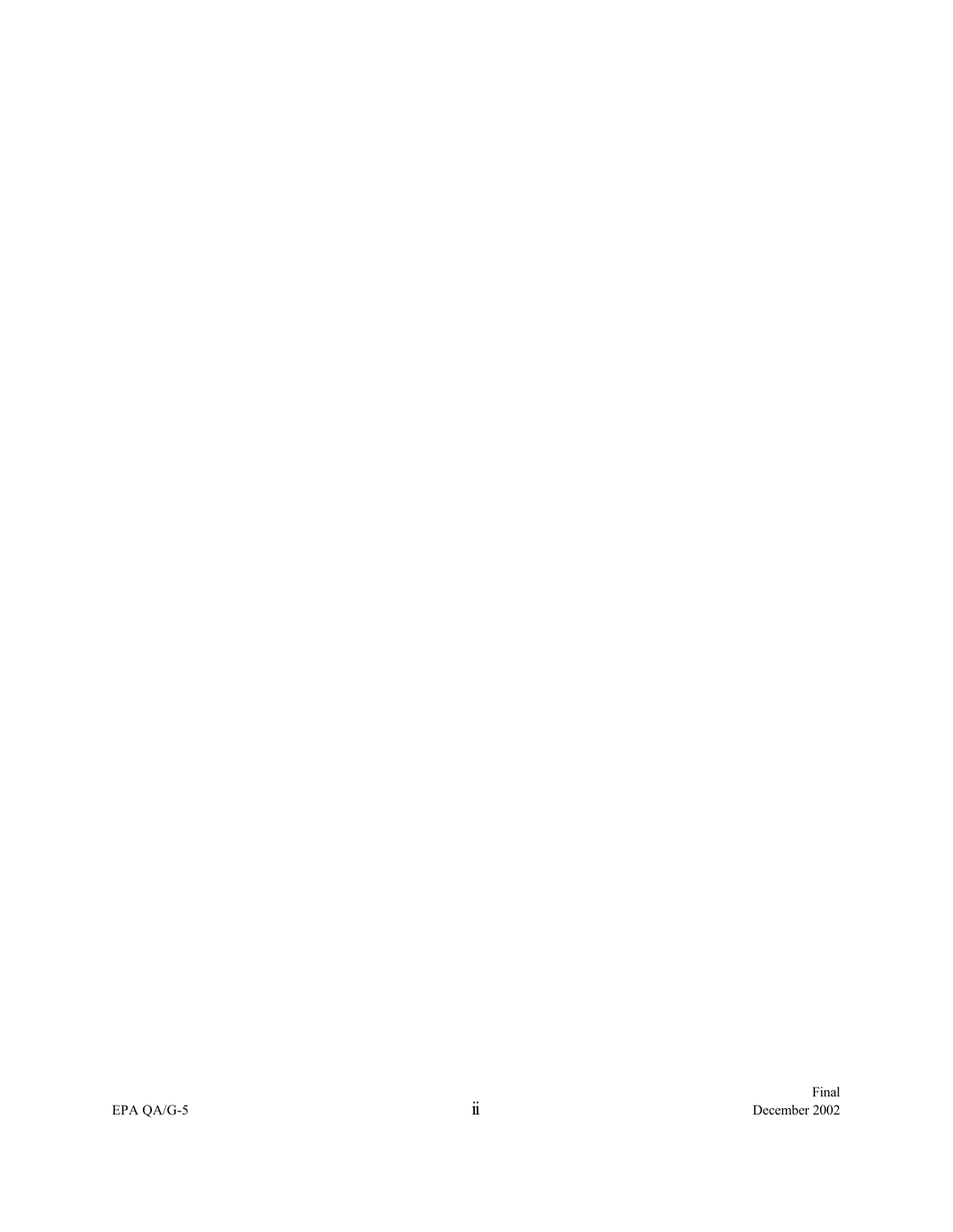# **TABLE OF CONTENTS**

|     |                                                                   | <b>Page</b> |
|-----|-------------------------------------------------------------------|-------------|
|     |                                                                   |             |
| 1.1 | AN OVERVIEW OF QUALITY ASSURANCE (QA) PROJECT PLANS  1            |             |
| 1.2 |                                                                   |             |
| 1.3 |                                                                   |             |
| 1.4 | QA PROJECT PLANS AND THE EPA QUALITY SYSTEM 5                     |             |
| 1.5 | DEVELOPING, REVIEWING, AND APPROVING A QA PROJECT PLAN  6         |             |
| 1.6 |                                                                   |             |
| 1.7 |                                                                   |             |
| 1.8 |                                                                   |             |
|     |                                                                   |             |
| 2.1 |                                                                   |             |
|     | 2.1.1                                                             |             |
|     | 2.1.2                                                             |             |
|     | 2.1.3                                                             |             |
|     | 2.1.4                                                             |             |
|     | 2.1.5                                                             |             |
|     | 2.1.6                                                             |             |
|     | Quality Objectives and Criteria for Measurement Data  18<br>2.1.7 |             |
|     | 2.1.8                                                             |             |
|     | 2.1.9                                                             |             |
| 2.2 |                                                                   |             |
|     | 2.2.1                                                             |             |
|     | 2.2.2                                                             |             |
|     | 2.2.3                                                             |             |
|     | 2.2.4                                                             |             |
|     | 2.2.5                                                             |             |
|     | 2.2.6                                                             |             |
|     | Instrument/Equipment Calibration and Frequency 34<br>2.2.7        |             |
|     | 2.2.8                                                             |             |
|     | 2.2.9                                                             |             |
|     |                                                                   |             |
| 2.3 |                                                                   |             |
|     | 2.3.1                                                             |             |
|     | 2.3.2                                                             |             |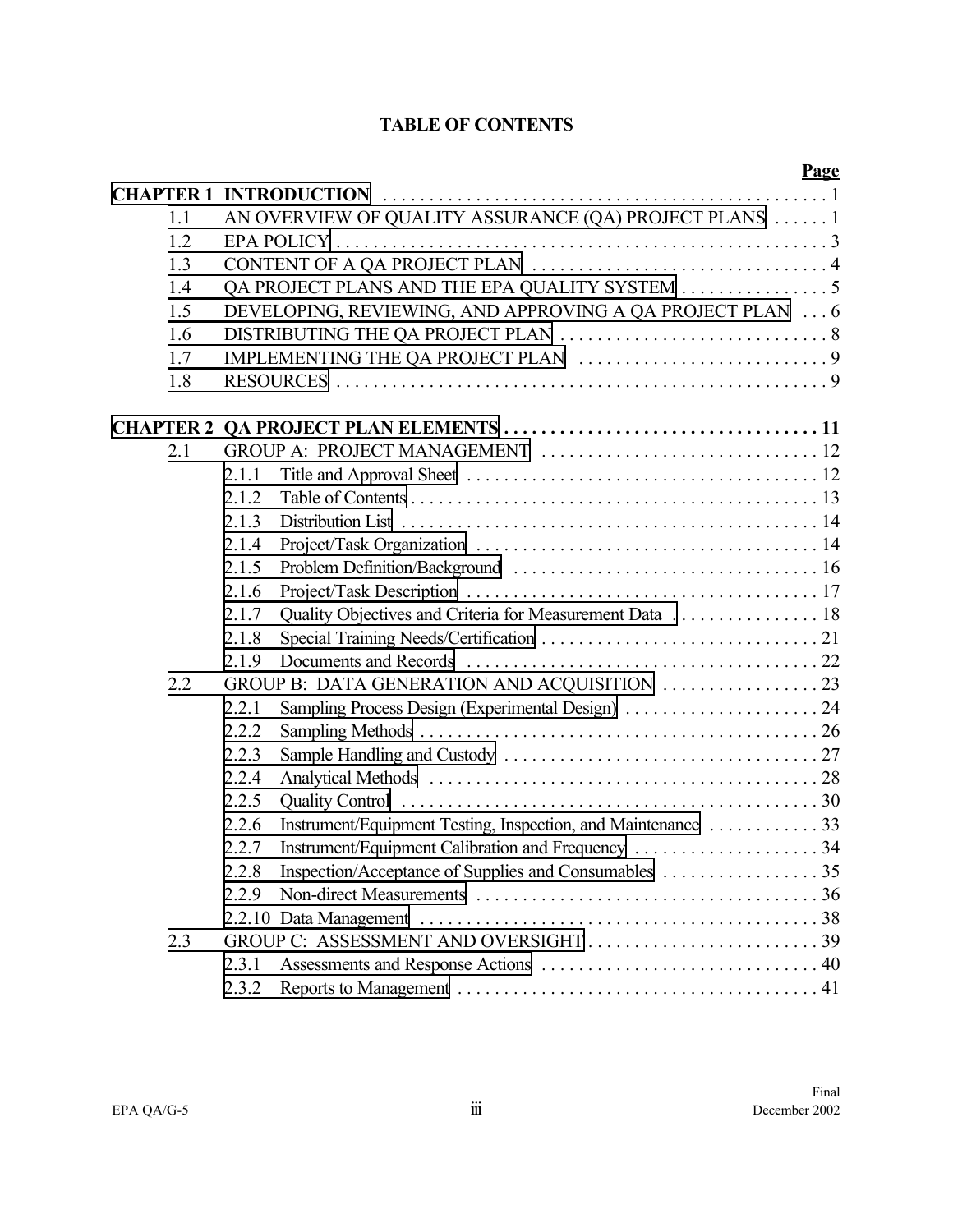|     | <b>Page</b>                                                                   |
|-----|-------------------------------------------------------------------------------|
| 2.4 | GROUP D: DATA VALIDATION AND USABILITY  42                                    |
|     | 2.4.1                                                                         |
|     | 2.4.2                                                                         |
|     | 2.4.3                                                                         |
|     | CHAPTER 3 PROJECTS USING EXISTING DATA  47                                    |
| 3.1 | WHEN EXISTING DATA ARE USED ON AN ENVIRONMENTAL                               |
|     |                                                                               |
|     | 311                                                                           |
|     | Identify Existing Data Sources That Might Meet Project Needs 49<br>3.1.2      |
|     | Evaluate Existing Data Relative to Your Project's Data Quality<br>3.1.3       |
|     |                                                                               |
|     | Document Quality Issues in Planning Documents or the Final Report 51<br>3.1.4 |
| 3.2 | ISSUES ON PREPARING A QA PROJECT PLAN FOR                                     |
|     |                                                                               |
|     |                                                                               |
|     |                                                                               |
|     | APPENDIX B GLOSSARY OF QUALITY ASSURANCE AND RELATED TERMS  B-1               |
|     | APPENDIX C CHECKLIST USEFUL IN QA PROJECT PLAN REVIEW C-1                     |
|     | APPENDIX D SAMPLE QA PROJECT PLAN TABLES  D-1                                 |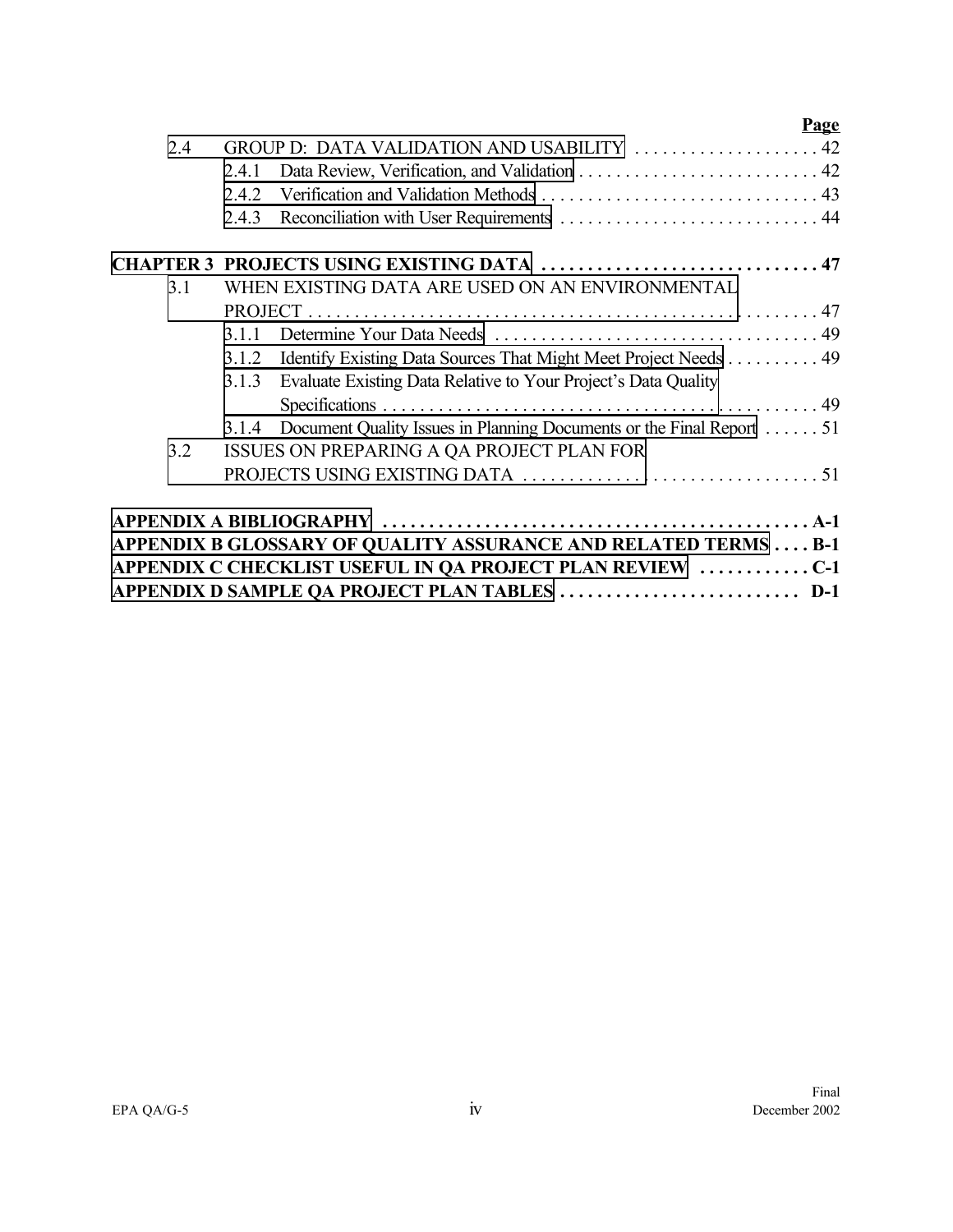# **LIST OF TABLES**

|          |                                                                   | <b>Page</b> |
|----------|-------------------------------------------------------------------|-------------|
| Table 1. |                                                                   |             |
| Table 2. |                                                                   |             |
| Table 3. |                                                                   |             |
| Table 4. |                                                                   |             |
| Table 5. |                                                                   |             |
| Table 6. |                                                                   |             |
| Table 7. |                                                                   |             |
| Table 8. |                                                                   |             |
| Table 9. | QA Project Plan Elements That May Address Existing Data Issues 52 |             |

# **LIST OF FIGURES**

|           | Page |
|-----------|------|
| Figure 1. |      |
| Figure 2. |      |
| Figure 3. |      |
| Figure 4. |      |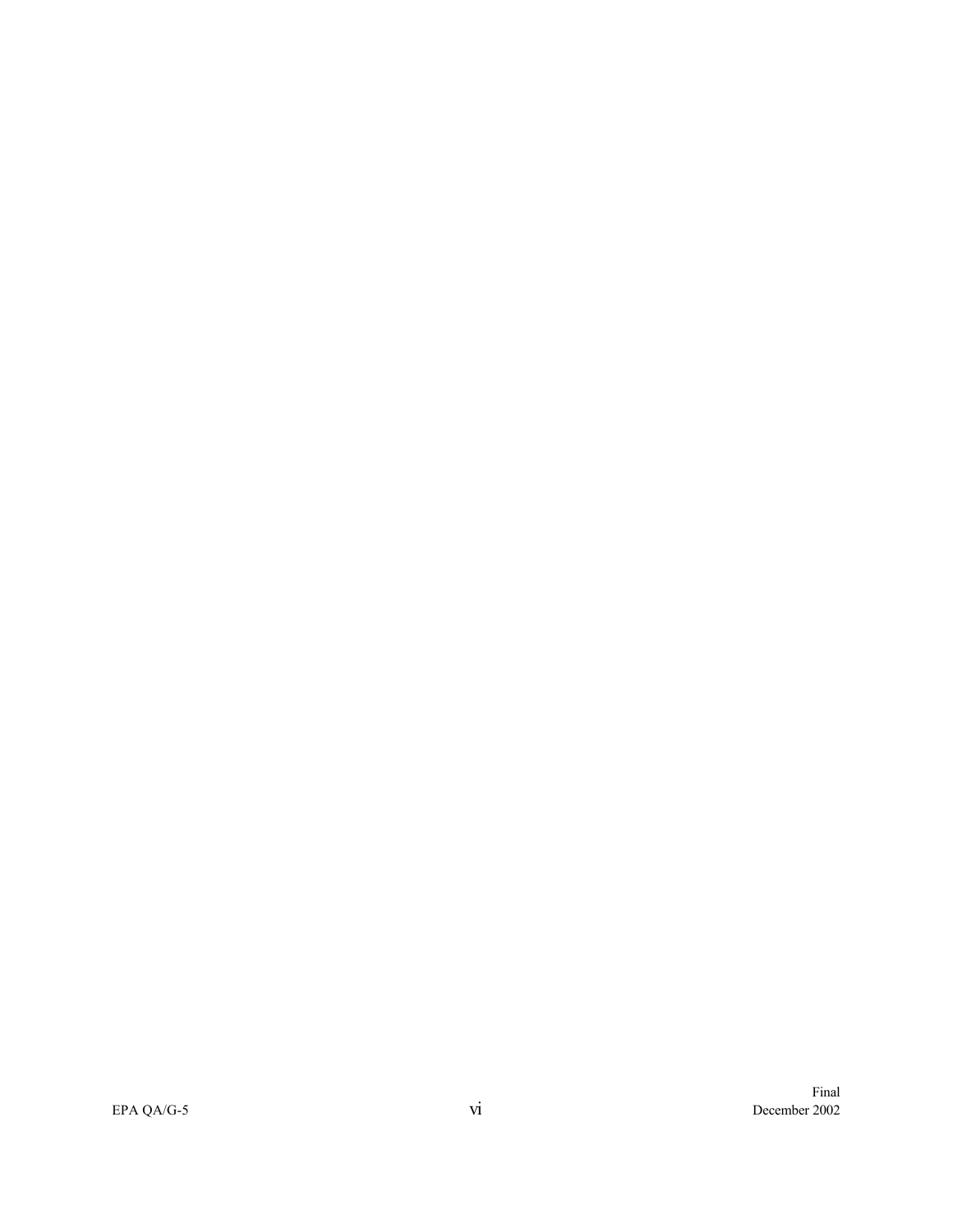#### **CHAPTER 1**

#### **INTRODUCTION**

<span id="page-8-0"></span>Many activities involve developing a QA Project Plan: modeling projects, geospatial information projects, projects solely using existing information, and those involved with the collection of new information, e.g., the sampling and analysis type of project. This document, *Guidance for Quality Assurance Project Plans*, is a companion document to the specifications listed in *EPA Requirements for QA Project Plans (QA/R-5)* (May 2001) and in the EPA Quality Manual. It is written with additional details, suggestions, and examples to help step a user through the QA Project Plan development process. The first chapter answers frequently asked questions. The second chapter focuses primarily on the twenty-four elements of a QA Project Plan as they pertain to a basic environmental data collection activity, whether a research project or a basic monitoring project. The third chapter focuses on the use of existing information when developing a QA Project Plan.

Although reference to modeling and geospatial projects will be made below, the reader is referred to the following guidance documents available on the EPA quality website. See *Guidance on QA Project Plans for Modeling (EPA/QA G-5m)* (EPA, 2002e) and *Guidance on Geospatial Data Quality Assurance Projects(EPA/QA G-5g)* (EPA, 2002d).

#### **1.1 AN OVERVIEW OF QUALITY ASSURANCE PROJECT PLANS**

**What is a QA Project Plan?** A QA Project Plan describes the activities of an environmental data operations project involved with the acquisition of environmental information whether generated from direct measurements activities, collected from other sources, or compiled from computerized databases and information systems.

**What is the purpose of the QA Project Plan?** The QA Project Plan documents the results of a project's technical planning process, providing in one place a clear, concise, and complete plan for the environmental data operation and its quality objectives and identifying key project personnel.

**What is the difference between a Quality Management Plan and a QA Project Plan?** A Quality Management Plan describes an organization's quality system, i.e., its systematic approach to quality assurance, while a QA Project Plan describes the necessary QA procedures, quality control

(QC) activities, and other technical activities that will be implemented for a specific project or program.

**May I combine a Quality Management Plan and a QA Project Plan into one document?** Yes. With permission of the QA Manager of the organization sponsoring the work, these two documents may be combined into a single document for small programs, grants, and contracts. The combined document should address satisfactorily all the elements of both documents.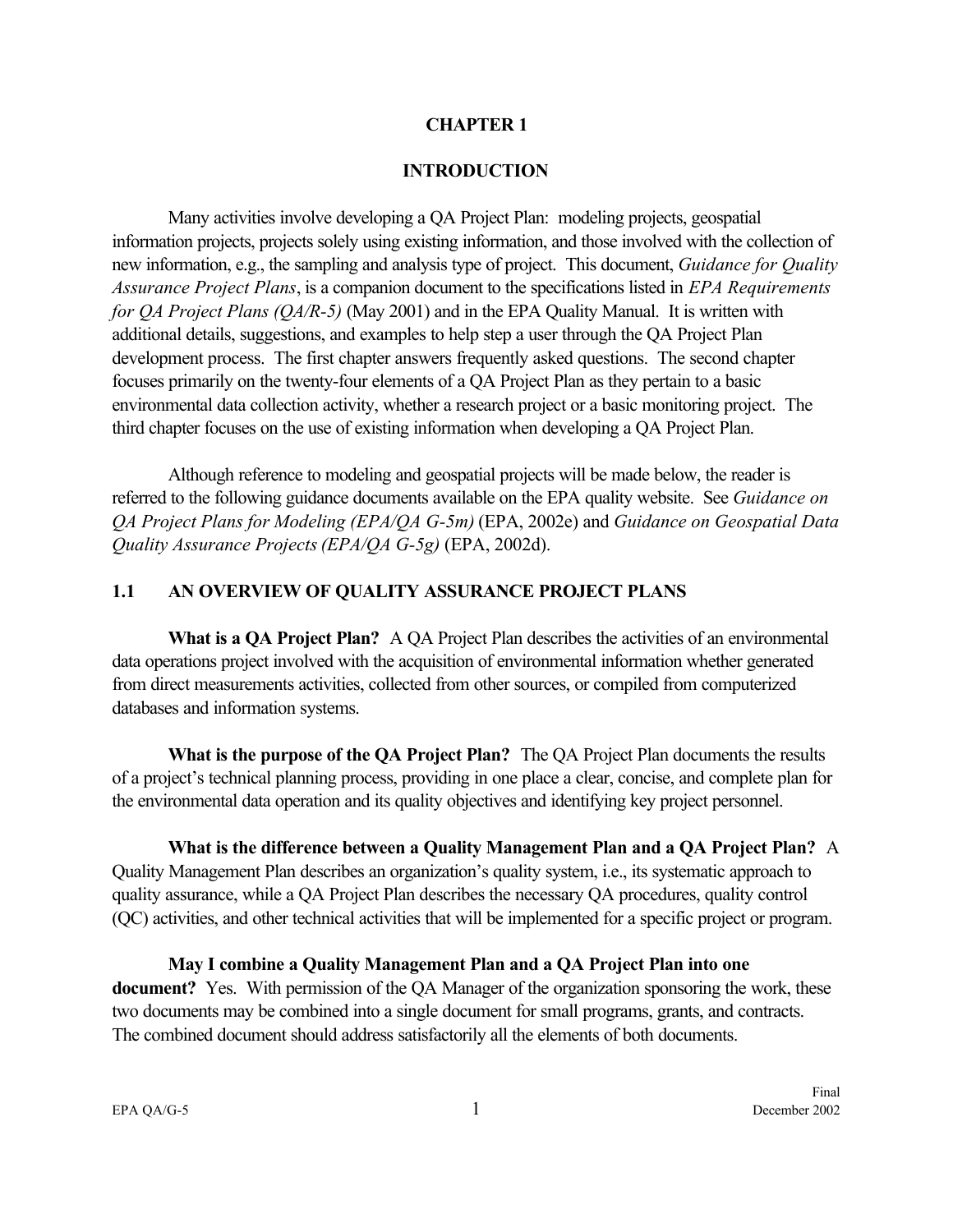**What are the benefits of a QA Project Plan?** The benefits of a QA Project Plan are to communicate, to all parties, the specifications for implementation of the project design and to ensure that the quality objectives are achieved for the project. It does not guarantee success every time, but the prospects are much higher with a QA Project Plan than without one.

Up-front planning eliminates approaches that do not work well (or not at all), which has the potential to reduce the cost of lost time and rework. Implementation as prescribed, with appropriate QC practices employed, increases efficiency and provides for early detection of problems, either in the field or in the laboratory. This again can save time and money from the rework and enable the ability to make decisions more expeditiously. For example, following calibration procedures will help to assure the credibility and usability of data generated by laboratory instruments.

**When should a QA Project Plan be prepared?** A QA Project Plan is prepared either as part of or after the project planning process. But in all cases, the QA Project Plan should be completed and approved before the project is started.

**Why am I writing a QA Project Plan?** It is EPA policy that all work funded by EPA in which environmental data will be collected, evaluated, used, or reported (including the use of existing data and modeling), or which involves the design, construction, and operation of environmental technology, have approved QA Project Plans, or equivalent documents as defined by the funding organization's Quality Management Plan, quality manual, or similar quality system description. This policy applies to all EPA-funded work, whether the project is an intramural project, or whether it is an extramural project EPA is funding through a grant, contract, or other financial assistance agreement. EPA's Quality System is based on an American National Standard [*Specifications and Guidelines for Quality Systems for Environmental Data Collection and Environmental Technology Programs (E4-1994)*]. This is described in EPA Order 5360.1 A2, *Policy and Program Requirements for the Mandatory Agency-wide Quality System,* (EPA, 2000e), and is called the Order.

**How do I develop a QA Project Plan?** The following is a brief summary of the process:

- 1. Find out what needs to be done, based on what is known about the site or situation.
- 2. Assemble a project team with the necessary expertise.
- 3. Plan what can be done, or what will be done to obtain data of known quality that are good enough to support the decisions to be made or the study questions to be answered.
- 4. Write the QA Project Plan.
- 5. Submit the QA Project Plan for peer review, input, and approval, revising it as needed.
- 6. Distribute the approved QA Project Plan to all pertinent individuals involved with the project.
- 7. Begin work while implementing the plan, but remember to: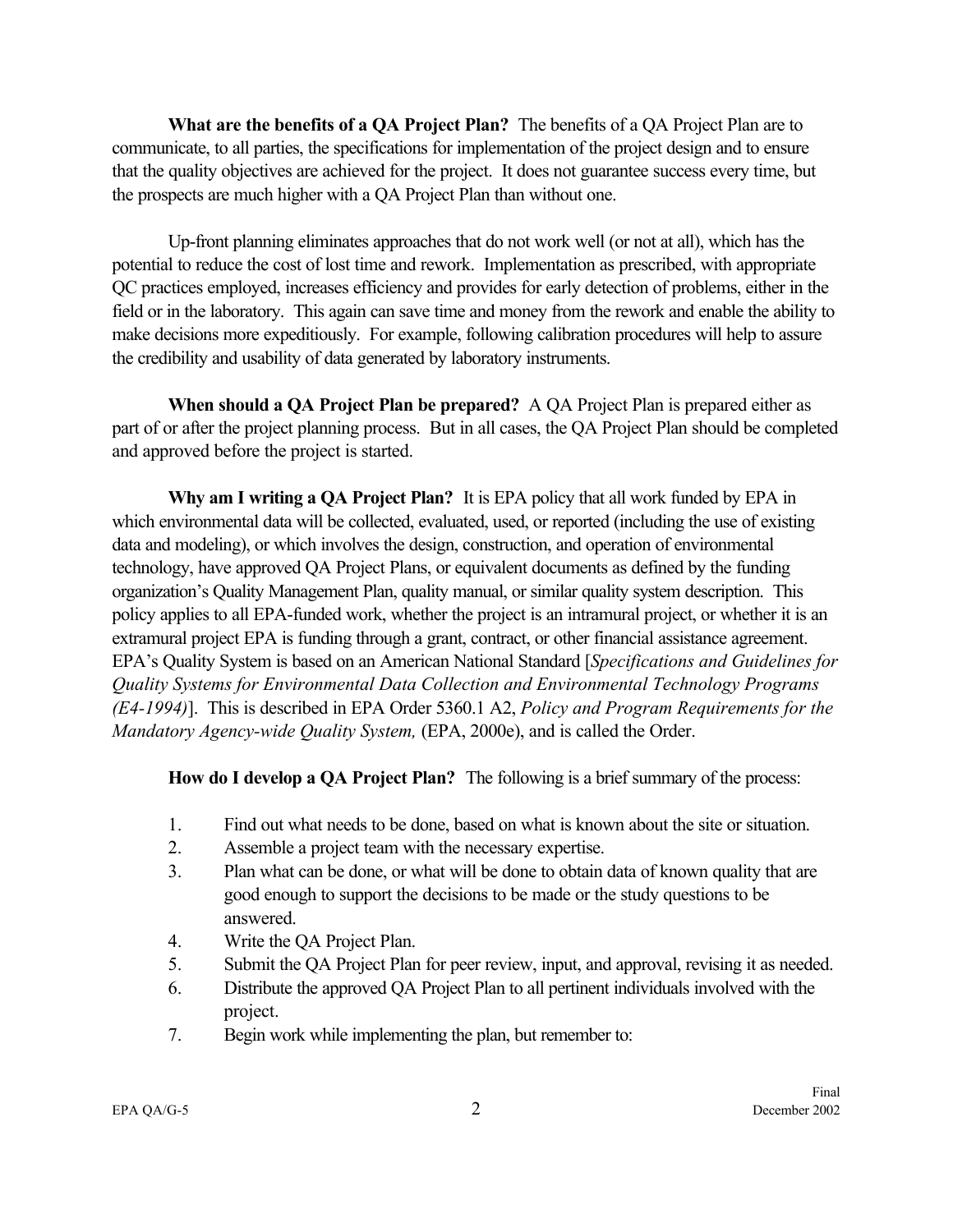- document any changes in the QA Project Plan,
- get re-approval before initiating the change, and then
- distribute the updated version.

# <span id="page-10-0"></span>**1.2 EPA POLICY**

**Where can I find EPA's policy for QA Project Plans?** You can find EPA's policies and other tools and guidance on the Quality Staff's web site, *www.epa.gov/quality*. EPA Order 5360.1 A1, *EPA Quality Manual for Environmental Programs* (EPA, 2000a), (Quality Manual) contains the internal EPA policies. EPA policies for non-EPA organizations are defined in the Federal procurement and financial assistance regulations for each type of extramural agreement.

**Should a QA Project Plan be approved before work begins?** Yes. All work involving the collection or use of environmental data, by or on behalf of EPA, is to be done with an approved QA Project Plan. This policy applies to work performed by or on behalf of EPA. A QA Project Plan should generally be approved before any environmental data collection operation starts. Examples of exceptions include:

- circumstances warrant immediate action to protect human health and/or the environment, or
- operations are conducted under police powers.

Advance approval ensures that all of the planning steps, including connecting actions with needs, are completed. Clear documentation increases the likelihood that the project will achieve its intended results. If the plan is not approved before work begins, a stop-work order may be issued.

**What has to go into a QA Project Plan?** For EPA projects, see Chapter 5 of the Quality Manual. For extramural work, see the EPA specifications in *EPA Requirements for QA Project Plans (QA/R-5)* (EPA, 2001a). EPA allows flexibility in the actual contents of the QA Project Plan depending on the kind of work being proposed, the intended use of the data, and the risk involved in using inadequate data for the project. The content is also discussed in [Section 1.3.](#page-11-0)

**Where can I get information on the graded approach to QA Project Plan contents?**  The term "graded approach" appears in the Quality Manual where it states that the level of detail in the quality management plan should be "based on a common sense, graded approach that establishes QA and QC activities commensurate with the importance of the work, the available resources, and the unique needs of the organization." In referring to the QA Project Plan, the Quality Manual states that EPA organizations may tailor these QA Project Plan specifications in their own implementation documents to better fit their specific needs. Therefore, consult with the project officer or QA Manager regarding the application of the graded approach to your project.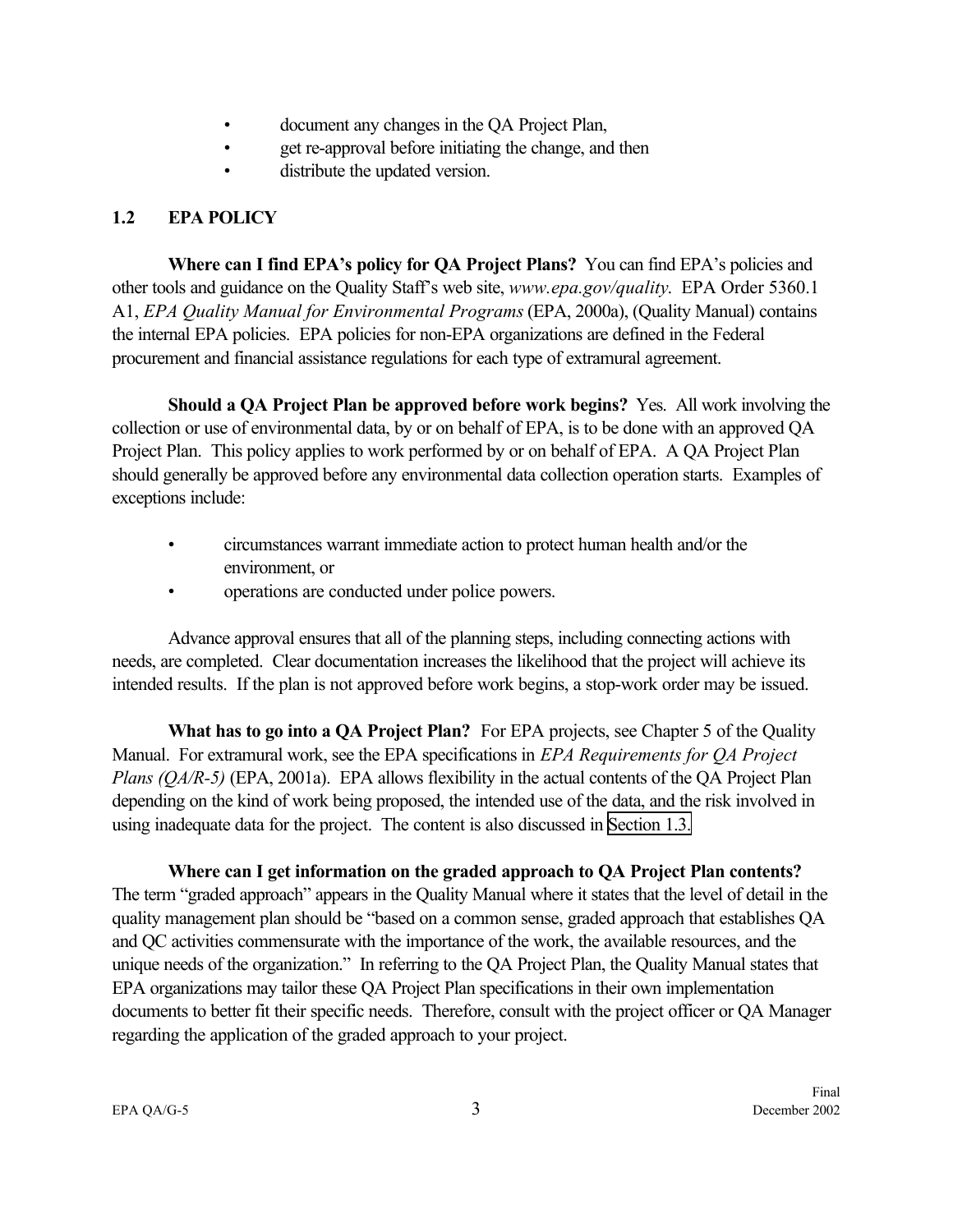<span id="page-11-0"></span>**When should I revise my QA Project Plan?** When changes affect the scope, implementation, or assessment of the outcome, the plan is revised to keep project information current. The Project Manager, with the assistance of the QA Manager, determines the impact of any changes on the technical and quality objectives of the project.

For long-term projects, such as multi-year monitoring programs, the QA Project Plan is reviewed annually by the Project Manager to determine the need for revision.

**When should I submit a revised QA Project Plan for review?** When a substantive change is warranted, the originator of the QA Project Plan revises the plan to document the change, and then submits the revised plan to the approving authority. Implement the change only after the revision has been approved. Send the revised plan to all the individuals cited in the distribution list.

**How long is a QA Project Plan kept after the project ends?** Document retention should comply with the approving organization's specifications first, and the specifications of the organization performing the work second.

## **1.3 CONTENT OF A QA PROJECT PLAN**

**What is generally contained in a QA Project Plan?** The QA Project Plan is divided into four basic element groups: Project Management; Data Generation and Acquisition; Assessment and Oversight; and Data Validation and Usability. Each group consists of standard elements, 24 in all, that pertain to various aspects of the project. These elements are discussed in [Chapter 2.](#page-18-0) 

A QA Project Plan that addresses the basic elements will define and describe the following:

- who will use the data;
- what the project's goals/objectives/questions or issues are;
- what decision(s) will be made from the information obtained;
- how, when, and where project information will be acquired or generated;
- what possible problems may arise and what actions can be taken to mitigate their impact on the project;
- what type, quantity, and quality of data are specified;
- how "good" those data have to be to support the decision to be made; and
- how the data will be analyzed, assessed, and reported.

**What if some of the 24 elements do not apply?** QA Project Plans will vary in their level of complexity, based both on the nature of the work being performed (such as the collection of new data or the use of previously collected information), available resources, and the intended use of the data.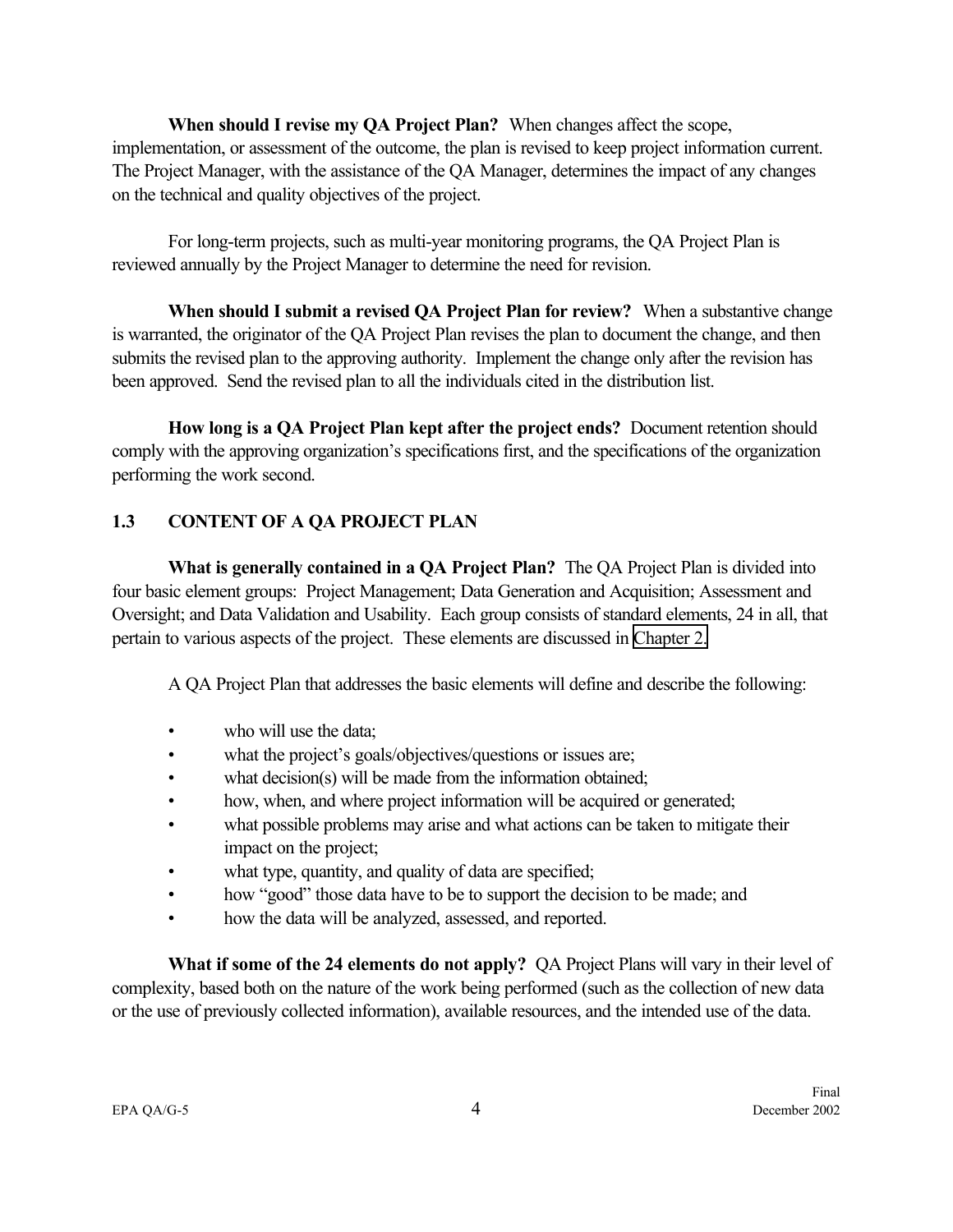<span id="page-12-0"></span>Following the principle of the graded approach, if an element is not applicable, then indicate why it is not relevant.

**Can additional information be specified beyond the standard 24 elements?** The organization sponsoring or overseeing the work may specify additional information to clarify projectspecific information.

**If this information is documented in other places, do I rewrite that information into this QA Project Plan?** Referring to existing documents can reduce QA Project Plan preparation and review time and length. Any documents prepared before the QA Project Plan, such as standard operating procedures (SOPs), sampling and analysis plans (SAPs), work plans, environmental site assessments, literature files, and data sets from other projects, may be appended. Alternatively, they may be incorporated by reference, if those sources are readily available to both reviewers and project personnel who will implement the QA Project Plan. [See *Guidance for the Preparation of Standard Operating Procedures (G-6)* (2001b) for further information concerning SOPs.]

**How long is a QA Project Plan?** A QA Project Plan should have enough information to describe project objectives and details. The number of pages needed to address this information will vary with the complexity of the project and intended use of the information. A plan for some environmental data operations may involve a qualitative discussion of the experimental process and its objectives, while a plan that describes a complex environmental project may involve extensive documentation to adequately describe activities.

**May I use the same QA Project Plan for standard activities?** Multi-year projects, and projects conducted at multiple sites, having the same project objectives and sampling and analytical processes, may be described in a generic QA Project Plan. You may describe site specific activities in supplements, for example, separate field sampling plans. Review generic plans annually to determine if any changes are necessary.

## **1.4 QA PROJECT PLANS AND THE EPA QUALITY SYSTEM**

**How does the QA Project Plan fit into the EPA Quality System?** EPA's Quality System consists of three levels or tiers: a policy level, a program level, and a project level. (See [Figure 1](#page-14-0) for an illustration of EPA's Quality System Components.) The Project Level addresses project-specific activities. The tools for this level include:

- Systematic Planning;
- Quality Assurance Project Plans;
- Standard Operating Procedures;
- Technical Audits;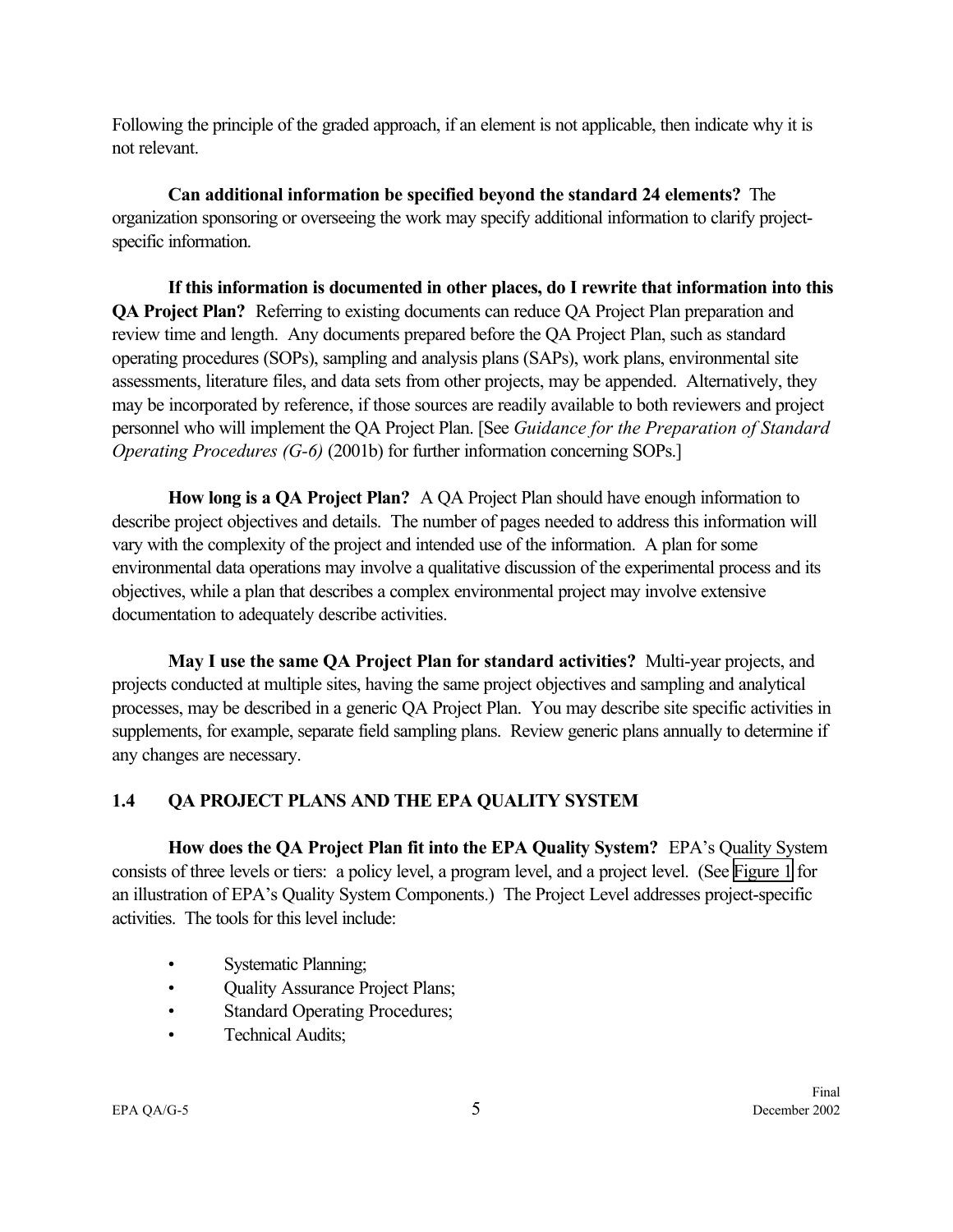- <span id="page-13-0"></span>• Data Verification and Validation; and
- Data Quality Assessment.

**What is the role of systematic planning in developing the QA Project Plan?** Systematic planning is a process in which you identify the problem to be investigated or the decision to be made, and then define the project's objectives, the type, quantity and quality of information needed, the technical and quality control activities, and the level of oversight that will ensure project criteria are satisfied. EPA stresses systematic project planning (for example, the Data Quality Objectives or Performance and Acceptance Criteria Planning Processes) for all environmental data operation projects.

See the following documents at *www.epa.gov/quality* for further information on project planning: *Guidance for the Data Quality Objectives Process (G-4),* 2000c; and *Guidance on Systematic Planning for Environmental Data Collection Using Performance and Acceptance Criteria*, 2002f.

## **1.5 DEVELOPING, REVIEWING, AND APPROVING A QA PROJECT PLAN**

**Who is included in developing the QA Project Plan?** Project planning necessitates the coordinated efforts of many individuals, such as those who will generate information and those who will use the information or make decisions based on that information. These individuals include: decision makers, project managers, regulators, stakeholders, modelers, risk assessors, and technical staff (for example, hydrologists, chemists, data validators, samplers, and statisticians). In addition, peer reviewers and individuals with varied expertise ensure that technical areas are sufficiently addressed, thus helping to minimize problems during implementation.

**Who is responsible for ensuring that the Plan is written?** Those who are both involved in planning the project and experienced in environmental data operations, prepare and/or assist in the preparation of the QA Project Plan.

For internal EPA projects, the Project Manager or Principal Investigator is generally responsible for overseeing plan preparation. For externally funded projects, the recipient of the funds is usually responsible for project plan development. In the case of another Federal agency receiving funds from EPA, as through an interagency agreement, the award indicates who is responsible for QA Project Plan preparation. When EPA receives project funds from another Federal agency, EPA personnel usually write the QA Project Plan.

**Who reviews the plan?** This varies with each organization. Reviewers with expertise in the project specific areas, such as program managers (decision makers), QA staff independent of project management, and project field and laboratory technical staff, should review the plan.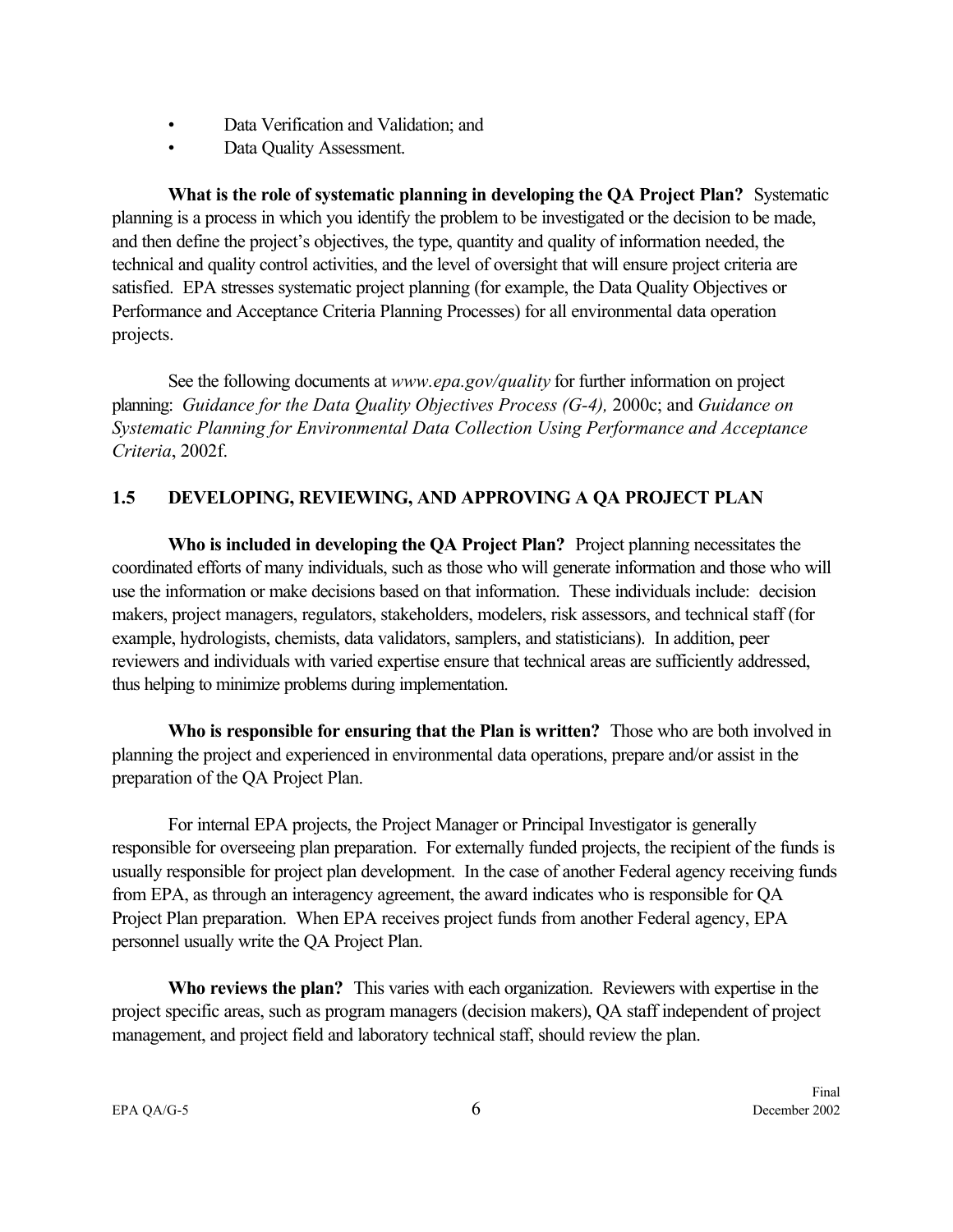<span id="page-14-0"></span>

**Figure 1. EPA Quality System Components and Tools**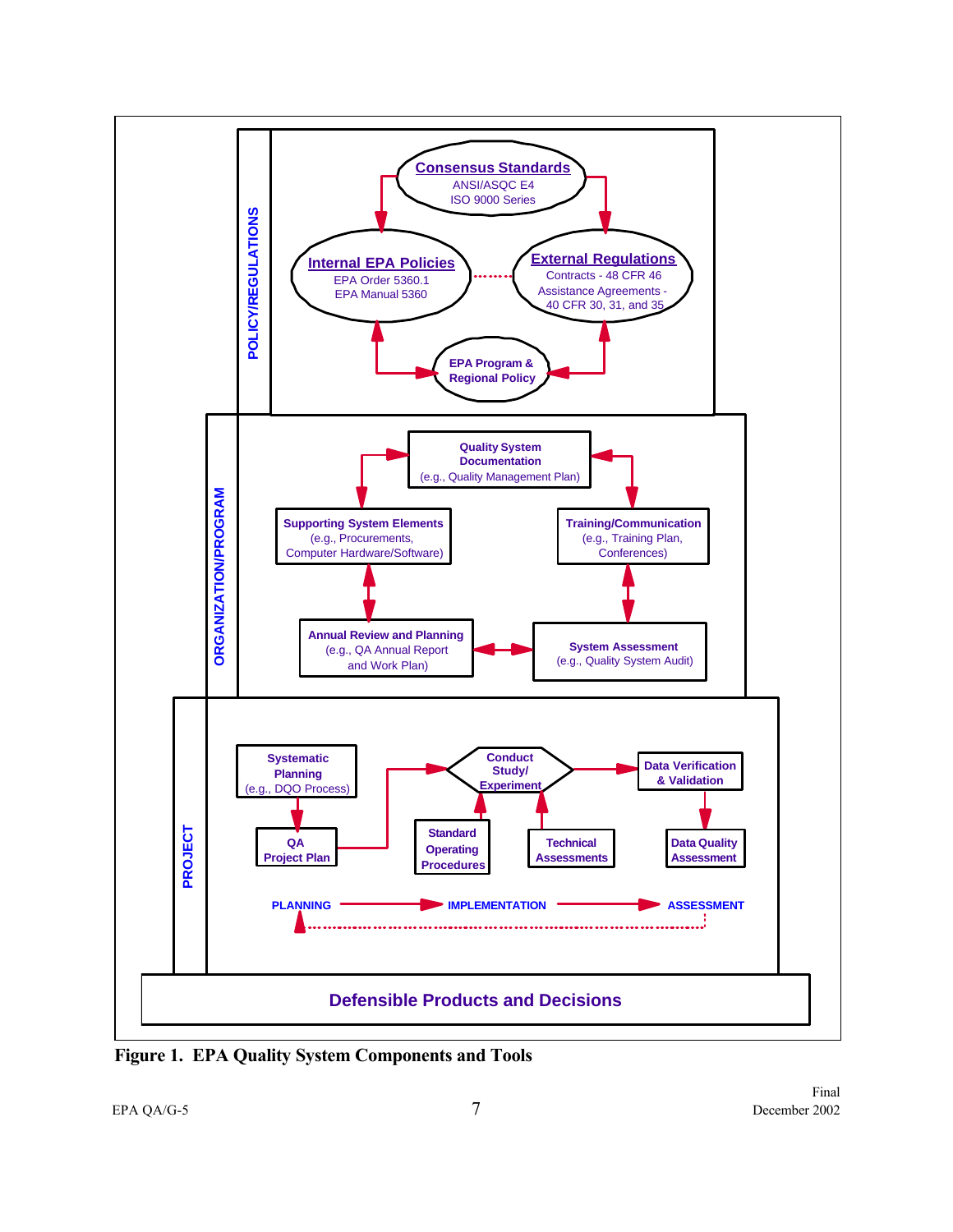#### <span id="page-15-0"></span>**What is included in a QA Project Plan review?** Reviewers should:

- Ensure that the information is accurate and complete;
- Ensure that all appropriate elements are addressed;
- Ensure that the plan identifies the project's technical and quality objectives, and that the intended measurement and data acquisition methods will satisfy these objectives;
- Confirm that the planned assessment procedures will be adequate to evaluate the project; and
- Confirm that there is a process to identify any limitations on the use of the data.

These reviewers may also use tools, such as a checklist, in their review. An example checklist is located in [Appendix C.](#page-76-0)

**Who approves the QA Project Plan?** The approving authority will vary with the individual organization. The EPA organization's Quality Management Plan establishes how, when, and by whom development, review, approval, and effective oversight of QA Project Plans should occur. This includes processes for extramural (non-EPA) organizations that prepare QA Project Plans. For EPA projects, the Project Manager or Project Officer, and the QA Manager usually approve the QA Project Plan. For extramural projects, the responsible organization's Project Manager, or Principal Investigator, and QA Manager may review and approve the QA Project Plan, and then submit it for EPA approval (unless that EPA organizational has specifically delegated approval in its Agencyapproved Quality Management Plan). It is also beneficial if other key staff, such as the laboratory directors and prime contractors and subcontractors, sign the plan to indicate their review and approval.

What types of approvals exist? In situations where only non-critical deficiencies in a QA Project Plan have not been resolved (such as a final organizational chart or a data analysis procedure that will not be followed for weeks), conditional approval *may* be given to allow the project to start while these deficiencies are being resolved. The plan is then resubmitted for approval when the information is finalized. The concept of conditional approval, however, will vary with individual organizations; some organizations may not permit conditional approval of a QA Project Plan.

# **1.6 DISTRIBUTING THE QA PROJECT PLAN**

**Who gets a copy of the QA Project Plan?** All personnel involved in the project should retain or have access to the current version of the QA Project Plan. This may include the Project Manager, laboratory manager, field team leader, modeler, QA Manager, data reviewers, and any essential contractor and subcontractor personnel involved with the project.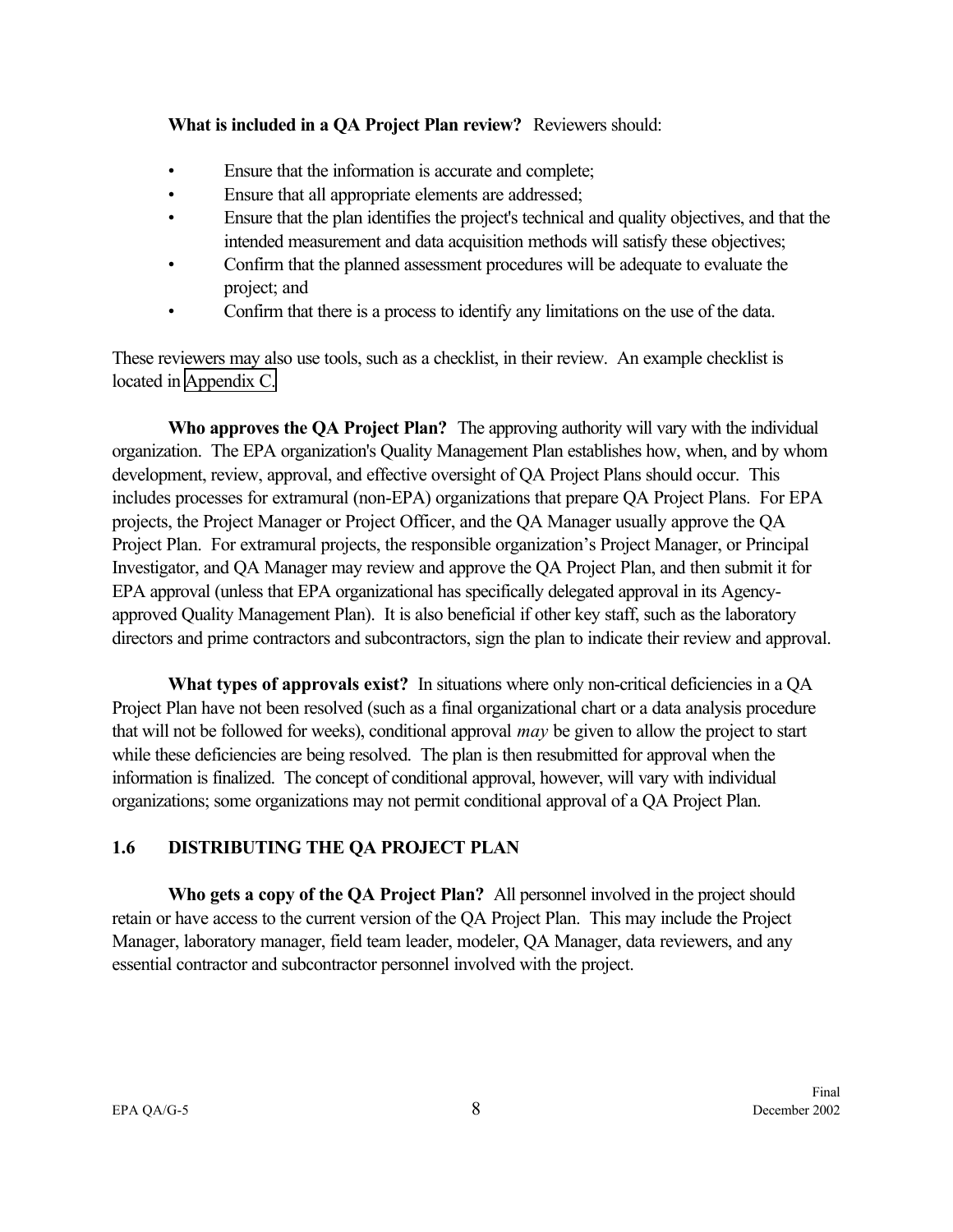#### <span id="page-16-0"></span>**1.7 IMPLEMENTING THE QA PROJECT PLAN**

**Who is responsible for implementing the QA Project Plan?** The organization performing the work is responsible for ensuring that the QA Project Plan is implemented as written and approved, whether this work is conducted by contract personnel or in-house personnel. Ultimately the Project Manager is responsible for project activities. A clearly written QA Project Plan will help the Project Manager implement the plan, because all project personnel will understand the specifications before the start of data generation activities.

#### **1.8 RESOURCES**

**Who do I contact if I have questions about my QA Project Plan?** For direct recipients of EPA funds, contact the EPA Project Manager, who will probably introduce you to the appropriate QA Manager who reviews and authorizes the plan. For internal EPA projects, contact the QA Manager of the sponsoring office for information on QA-related matters. A list of QA Managers, contact information, may be found on the EPA Quality Staff website: *www.epa.gov/quality*.

**What kind of training is provided by EPA?** A variety of topics related to EPA's Quality System policy, program and project activities, and tools can be found on the EPA Quality Staff website at *www.epa.gov/quality*. Additionally, individual EPA Program Offices, Regions, and Research and Development Centers and Laboratories may also have guidance documents and training activities specific to their programs.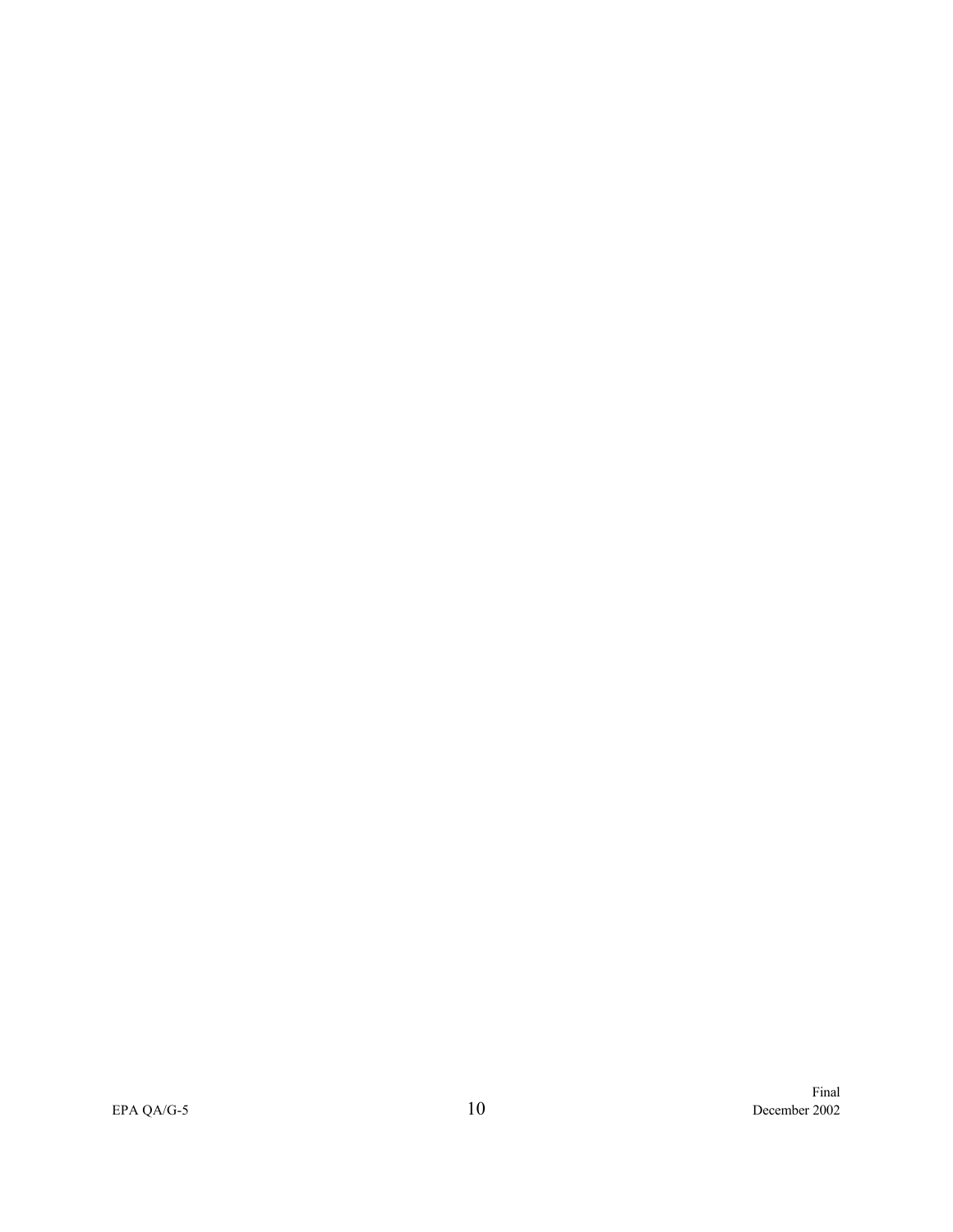#### **CHAPTER 2**

#### **QA PROJECT PLAN ELEMENTS**

<span id="page-18-0"></span>QA Project Plan specifications are detailed in EPA's Quality Manual and in *EPA Requirements for QA Project Plans (QA/R-5)* (EPA, 2001a). These documents describe the QA Project Plan as divided into four basic element groups covering project management, data generation and acquisition, assessment and oversight, and data validation and usability activities. Each element group is subsequently divided into elements covering different topics; there are 24 elements (Table 1). Not all elements will pertain to every project. In addition, the extent or level of detail written in the QA Project Plan for each element will depend on the type of project, the data to be obtained, the decisions to be made, and the consequences of potential decision errors. For example, for a modeling project or a project using existing information, the elements concerning collecting samples may not pertain. For a basic research project, complete information for many elements may not be available at the start of the project and the plan will be revised as needed.

|                | Group A. Project Management          |                | Group B. Data Generation and<br>Acquisition                  |                | Group C. Assessment and Oversight            |
|----------------|--------------------------------------|----------------|--------------------------------------------------------------|----------------|----------------------------------------------|
| A <sub>1</sub> | Title and Approval Sheet             | B1             | Sampling Process Design<br>(Experimental Design)             | C1             | Assessments and Response<br>Actions          |
| A <sub>2</sub> | Table of Contents                    | B2             | <b>Sampling Methods</b>                                      | C <sub>2</sub> | Reports to Management                        |
| A <sub>3</sub> | Distribution List                    | B <sub>3</sub> | Sample Handling and Custody                                  |                |                                              |
| A4             | Project/Task Organization            | B4             | Analytical Methods                                           |                | Group D. Data Validation and Usability       |
| A <sub>5</sub> | Problem Definition and<br>Background | B5             | <b>Quality Control</b>                                       | D <sub>1</sub> | Data Review, Verification, and<br>Validation |
| A6             | Project/Task Description             | <b>B6</b>      | Instrument/Equipment Testing,<br>Inspection, and Maintenance | D <sub>2</sub> | Verification and Validation<br>Methods       |
| A7             | Quality Objectives and<br>Criteria   | B7             | Instrument/Equipment<br>Calibration and Frequency            | D <sub>3</sub> | Reconciliation with User<br>Requirements     |
| A8             | Special Training/<br>Certifications  | B <sub>8</sub> | Inspection/Acceptance of<br>Supplies and Consumables         |                |                                              |
| A9             | Documentation and Records            | B9             | Non-direct Measurements                                      |                |                                              |
|                |                                      |                | B <sub>10</sub> Data Management                              |                |                                              |

**Table 1. List of QA Project Plan Elements**

It is not necessary to follow the sequence of elements listed herein. However, some organizations may choose to mandate this format.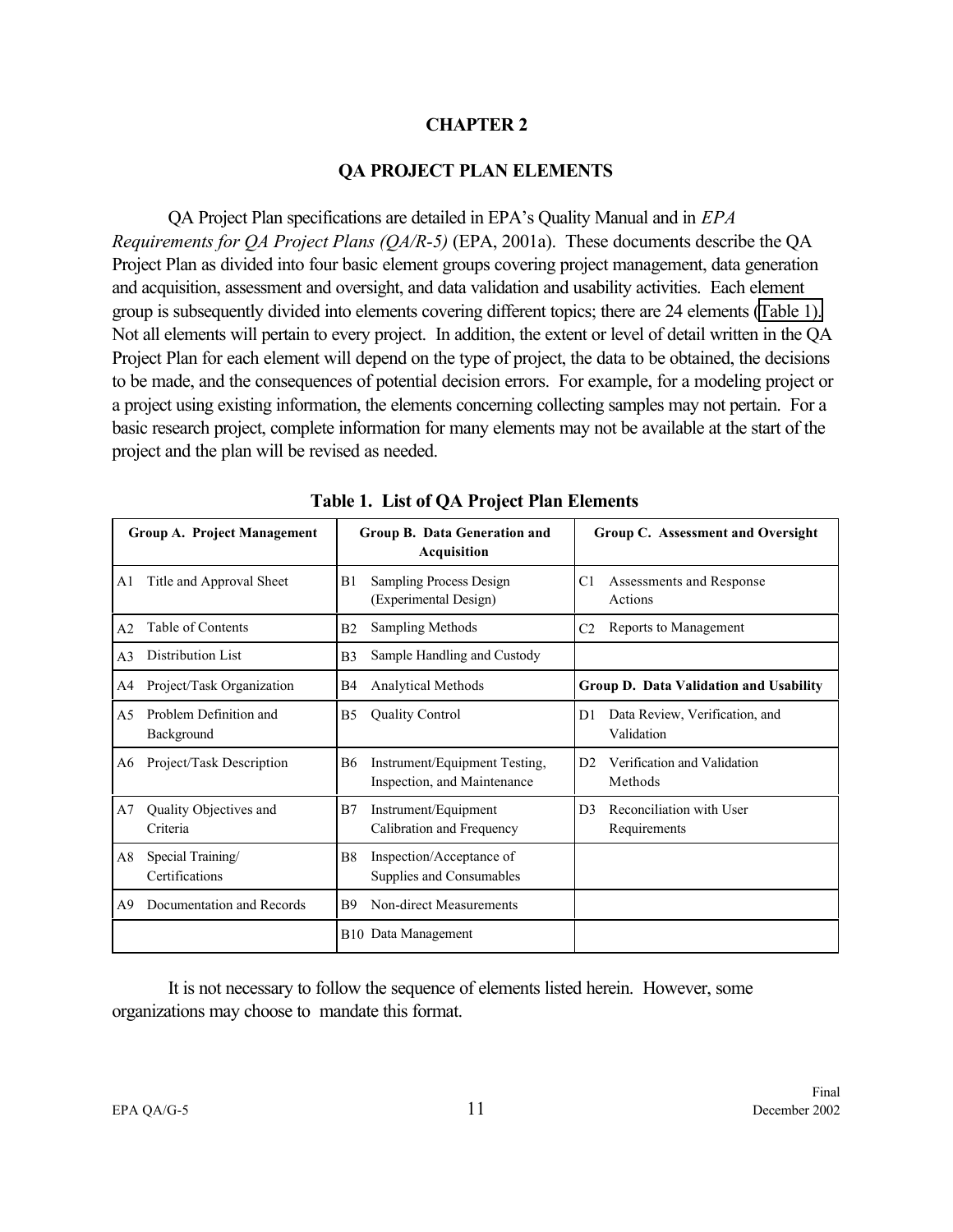#### <span id="page-19-0"></span>**2.1 GROUP A: PROJECT MANAGEMENT**

There are nine elements in this group (Table 2). These address project administrative functions and project concerns, goal(s), and approach(es) to be followed.

| <b>Project Management</b> |                                        |  |
|---------------------------|----------------------------------------|--|
| A <sup>1</sup>            | Title and Approval Sheet               |  |
| A2                        | Table of Contents                      |  |
| A <sub>2</sub>            | Distribution List                      |  |
| A4                        | Project/Task Organization              |  |
| A <sub>5</sub>            | Problem Definition/Background          |  |
| A6                        | Project/Task Description               |  |
| A7                        | <b>Quality Objectives and Criteria</b> |  |
| A8                        | Special Training/Certifications        |  |
| A9                        | Documentation and Records              |  |

#### **Table 2. Group A Elements**

#### **2.1.1 Title and Approval Sheet**

What is the purpose of this element? This element identifies key project officials and documents their approval of the QA Project Plan. The signature dates indicate the earliest date when the project can start (its effective date).

This approval information is typically the first page of the QA Project Plan, and called a Title and Approval Sheet. It can also be a separate

## **Suggested Content for Title and Approval Sheet**

- Project title
- Organization name
- Names, titles, signatures, and signature dates of the approving officials

memorandum depending on the organization's administrative policy.

What information should be included in this element? The information included here is administrative project information. It consists of the title of the project and the name of the organization(s) involved in various aspects of that project. The names, titles, signatures, and signature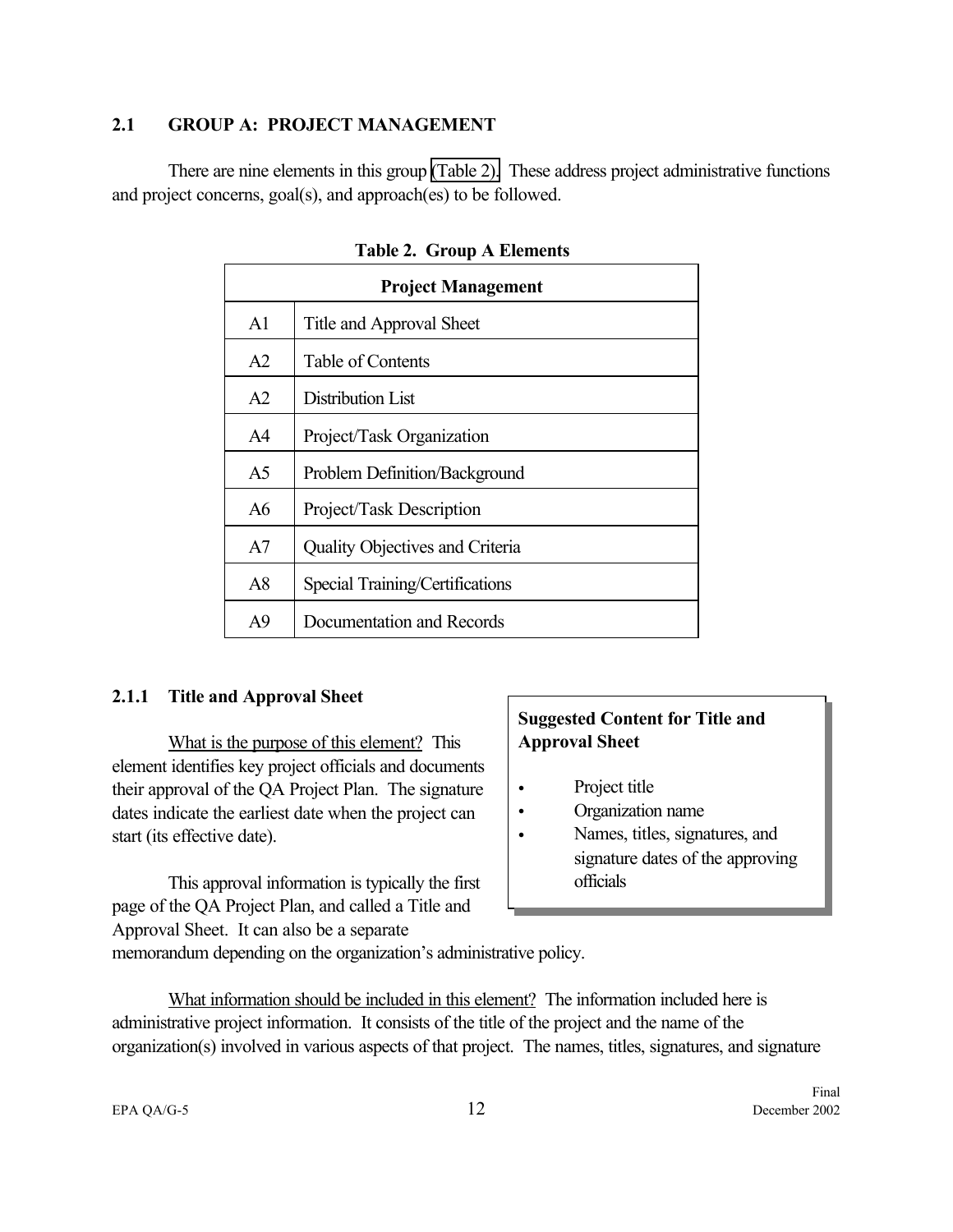<span id="page-20-0"></span>dates of those approving the plan are also placed on this page. Those approving officials usually include the organization's Technical Project Manager and QA Manager, and the EPA (or other funding agency) Project Manager and QA Manager.

Their signatures indicate both their approval of the plan and commitment to follow the procedures noted. Other key staff who may sign the plan are the laboratory director(s), the field operations manager, other QA officer(s), prime contractors, and subcontractors.

## **2.1.2 Table of Contents**

What is the purpose of this element? The Table of Contents allows the reader of the QA Project Plan to locate the different information sections.

What information should be included in this element? The Table of Contents will generally list QA Project Plan elements, as well as any tables, figures, references, and appendices necessary to the project.

# **Suggested Content for Table of Contents**

- Table of Contents;
- List of Figures, Tables, References and Appendices
- Document control format

If the QA Project Plan writer prefers to divide the plan into different sections other than the 24 elements, a table can be inserted here to cross-reference where the information for each element may be found. This can simplify its review.

If SOPs are not already available, they should be included in the appendices. Depending on the type of project, sampling methods, analytical research protocols, or data management procedures may be attached. The appendices may also include information concerning previous studies such as their QA Project Plans and SOPs.

When specified by the organization, a document control notation system may be used, starting with the first page of the plan. This notation system is placed on each page to uniquely identify the plan and the page number in relation to the total number of pages. Document control formats may include the information shown in Figure 2 or additional information, such as an organization's name.

| Project #/Name |    |
|----------------|----|
| Revision No.   |    |
| Date           |    |
| Page           | Ωt |
|                |    |

**Figure 2. Example Document Control Format**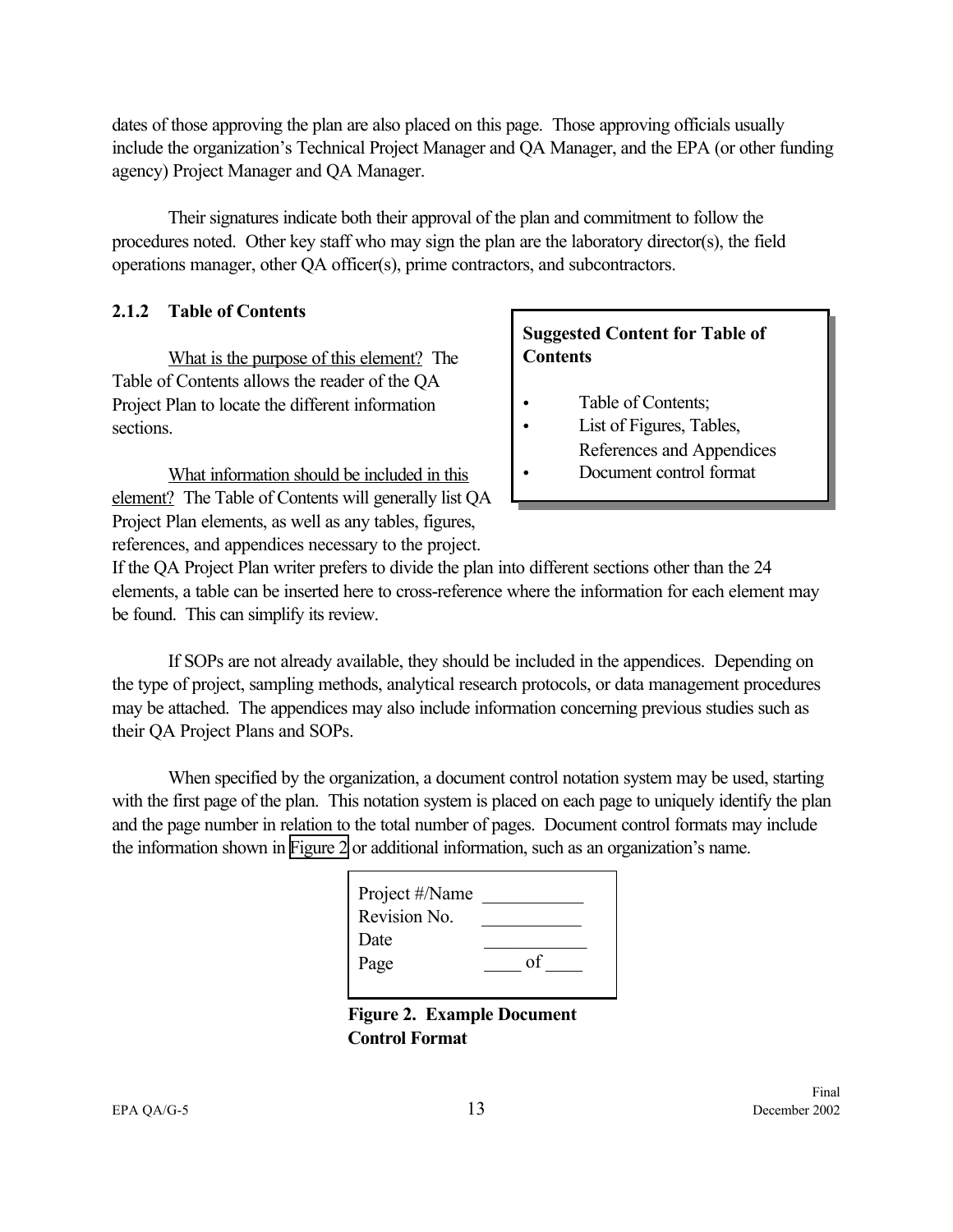#### <span id="page-21-0"></span>**2.1.3 Distribution List**

What is the purpose of this element? This list identifies all individuals who should get a copy of the approved QA Project Plan, either in hard copy or electronic format, as well as any subsequent revisions.

What information should be included in this element? The names of key project personnel

# **Suggested Content for Distribution List**

Names of individuals and organization(s) to receive a copy of the approved QA Project Plan

responsible for project implementation and/or funding, and who should have the currently approved QA Project Plan, are listed here along with their project titles or positions, organization names, and their telephone numbers. Key personnel to consider include:

- Project manager;
- Laboratory manager;
- Field team leader;
- Data processor or statistician;
- Modeler;
- QA officer;
- Data reviewers; and
- Essential contractor and subcontractor personnel.

Individuals receiving a copy of the plan for informational purposes only, or at their request, should be so identified. A reader then would not expect to see project duties defined for them in the section on project organization.

Note that if each copy of the QA Project Plan is numbered, it will be easier to ensure that all older versions of the QA Project Plan are retrieved when those named on the distribution list receive the updated QA Project Plan. (See Section 2.1.4 for table information.)

## **2.1.4 Project/Task Organization**

What is the purpose of this element? This element allows you to rapidly identify the roles and responsibilities of those individuals involved in the

# **Suggested Content for Project/Task Organization**

- List of individuals and organizations involved with the project, identifying their roles and responsibilities
- Documentation of project QA Manager's independence
	- Identification of the individual responsible for maintaining the official, approved QA Project Plan
- Organizational chart showing relationships and lines of communication among project personnel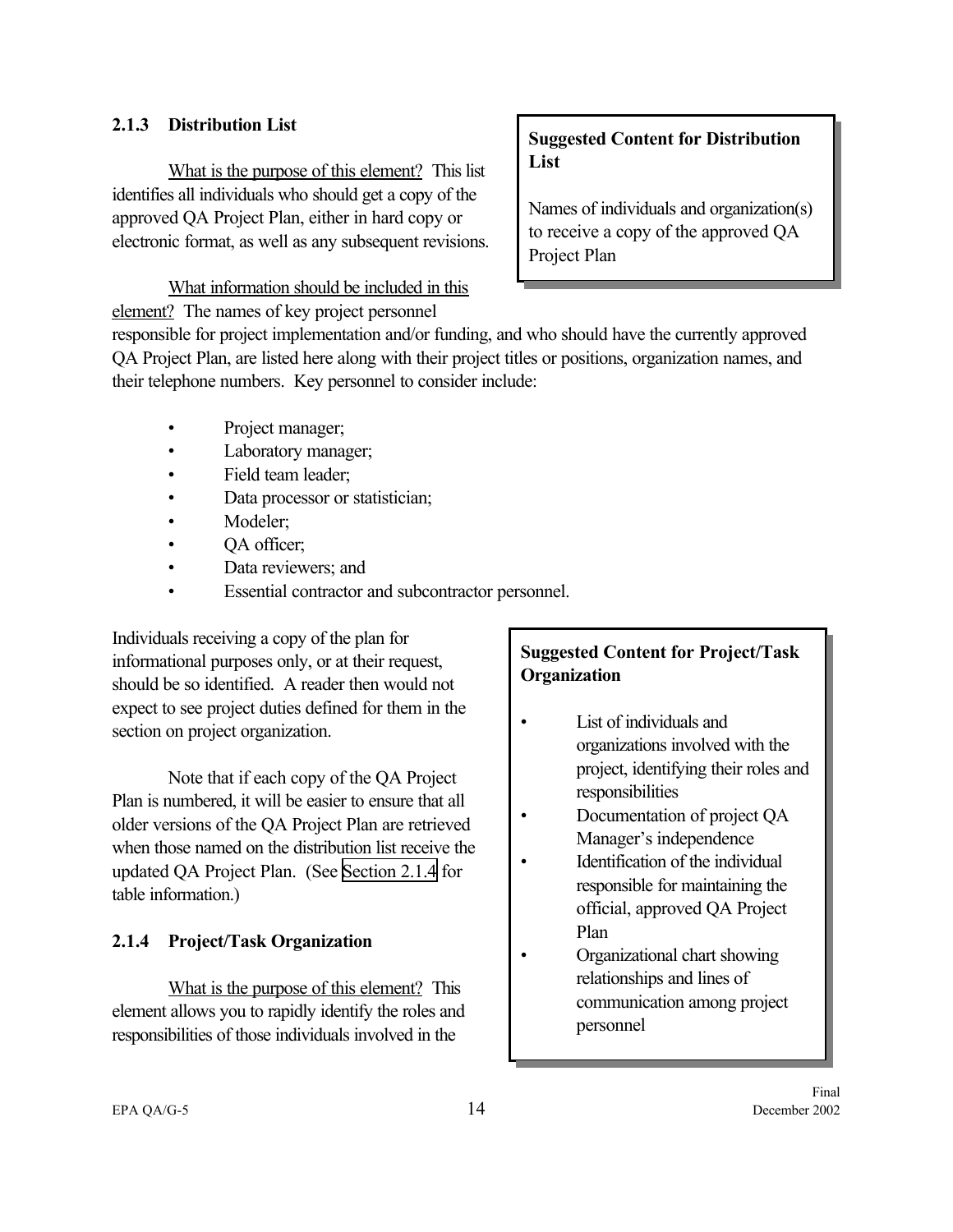project and their different organizations. It also quickly identifies lines of authority and reporting between these individuals and organizations.

What information should be included in this element? Those individuals involved with the major aspects or phases of the project are listed here, and their project responsibilities are discussed, indicating, for example, who can make changes and who is responsible for maintaining and updating the QA Project Plan. These individuals may include those who will use the information or make decisions based on that information, such as:

- Principal data user and
- Decision maker or regulator,

and the information producers, for example,

- Lead organization's project and QA managers;
- Field team leader;
- Laboratory manager;
- Database researchers;
- Data processors or modelers;
- Contractors and subcontractors staff; and
- Any essential backup personnel who may be called.

Within a small organization, a single individual may have more than one responsibility; however, this information should clearly show that the QA Officer is independent of those generating project information.

Consider including information such as their telephone and fax numbers, email addresses, and how to contact them after work hours. [Table D-1](#page-93-0) in [Appendix D](#page-92-0) shows an example format for a table that conveniently combines contact information along with the QA Project Plan copy control number.

The addition of a project organizational chart is extremely helpful, because it illustrates the group hierarchy. The type of information found in an organization chart is illustrated in [Figure 3.](#page-23-0) If more than one organization or group is involved in this project, use a separate chart for each. Then indicate the lines of communication between the different groups.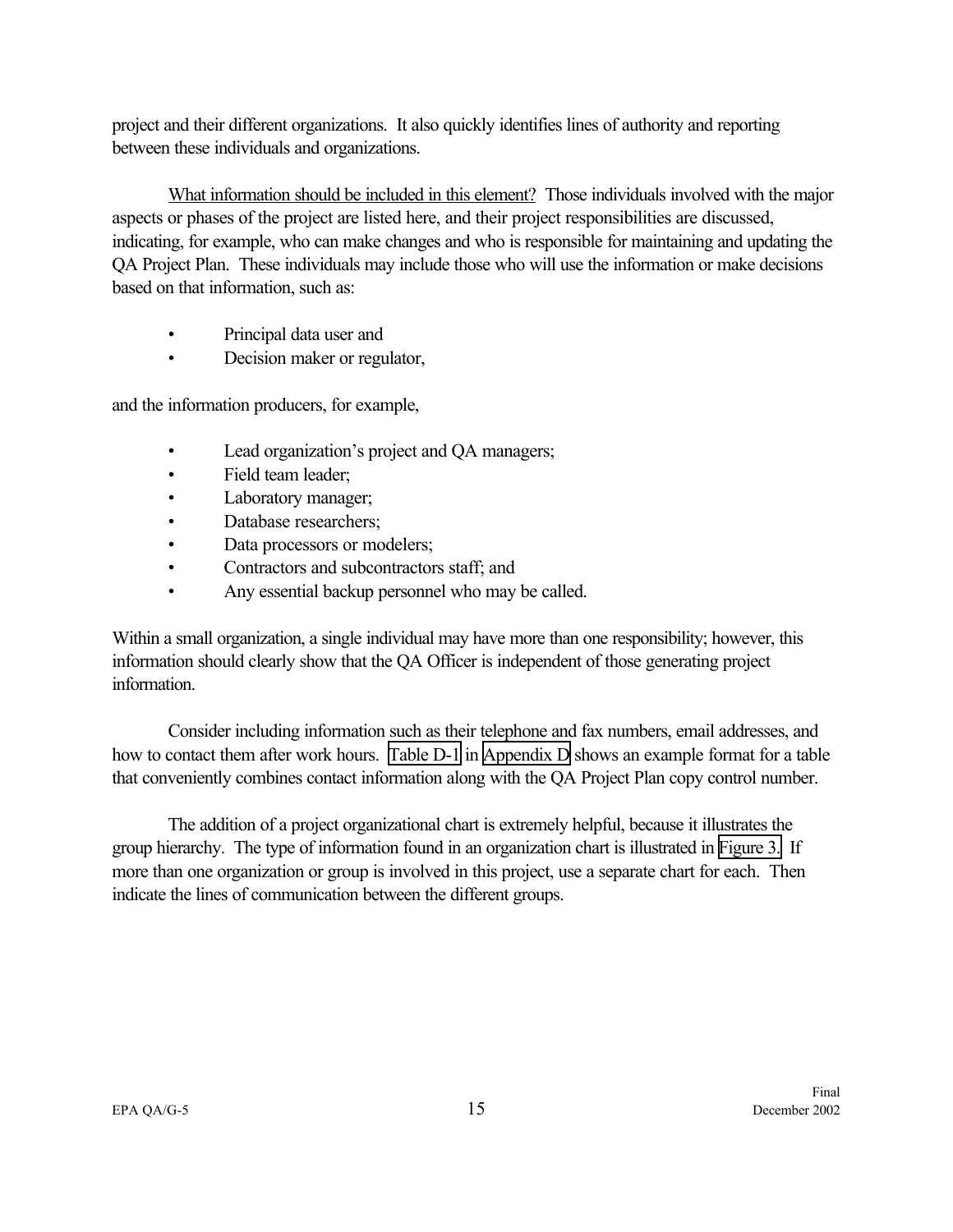<span id="page-23-0"></span>

**Figure 3. Example Project Organization Chart**

## **2.1.5 Problem Definition/Background**

What is the purpose of this element? This element gives the reader an overview of the problem to be solved, along with any pertinent background information for the project. It describes why the project will be done and what needs to be done.

# **Suggested Content for Problem Definition/Background**

- Statement of specific problem to be solved, decision to be made, or outcome to be achieved
- Background information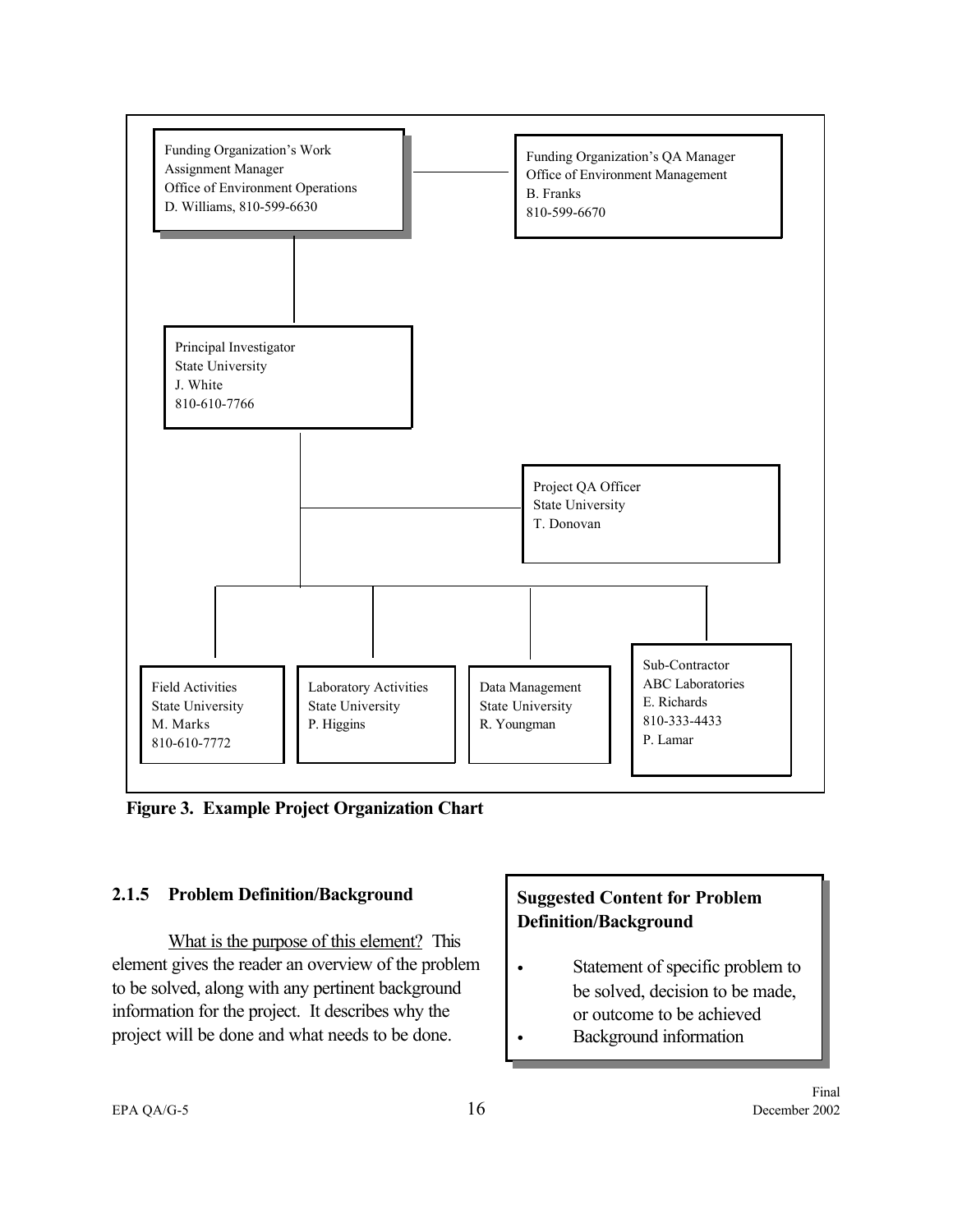<span id="page-24-0"></span>Equally important, the development and documentation of this element ensure that all clearly understand and agree on the underlying purpose of the project, increasing the likelihood that the project design will address and accomplish that purpose.

What information should be included in this element? Indicate why the project is being done by first describing the problem and what you want to accomplish, i.e., your goals and objectives. They form the foundation for the entire study. Next, summarize any known information, indicating also what information is not known. Then, identify the intended use of the information and those who need this information.

Problems that are more complex will lead to more extensive information in this section. The reader should be able to understand the importance or context of the project.

For example, for a basic or applied research project, indicate what you are trying to do, such as developing a method. State what other methods are currently being used and describe any problems with those methods. For an enforcement case involving determination of a potential violation or health hazard, specify the statutes to be enforced, appropriate action limits, and how nonconformance will be verified. If a project involves collecting information from previous projects (an existing data usage project), state the new use of this information and how it is relevant for your new study. If this is a questionnaire survey, justify why this survey is needed. For example, "This is to satisfy an Information Collection Request." For a modeling project, for example, indicate whether this is a model application project, i.e., evaluating existing models to determine whether they can perform the needed modeling to predict a future environmental condition in useable outputs, or whether this is a project to develop a new model because you know no applicable model exists.

Virtually all the sections of the QA Project Plan that follow will contain information consistent with the goals and objectives stated in this section.

#### **2.1.6 Project/Task Description**

What is the purpose of this element? This element is a management overview or summary of the work to be detailed in the remaining sections of the QA Project Plan. It describes the approach taken to address the project's objectives, connecting what is needed to how it will be obtained.

What information should be included in this element? Summarize what work will be done and

# **Suggested Content for Project/Task Description**

- Summary of work to be performed and products
	- Project schedule
- Maps, tables, etc. showing geographic locations

what information will be newly collected or collected from previous studies. Indicate, for example, the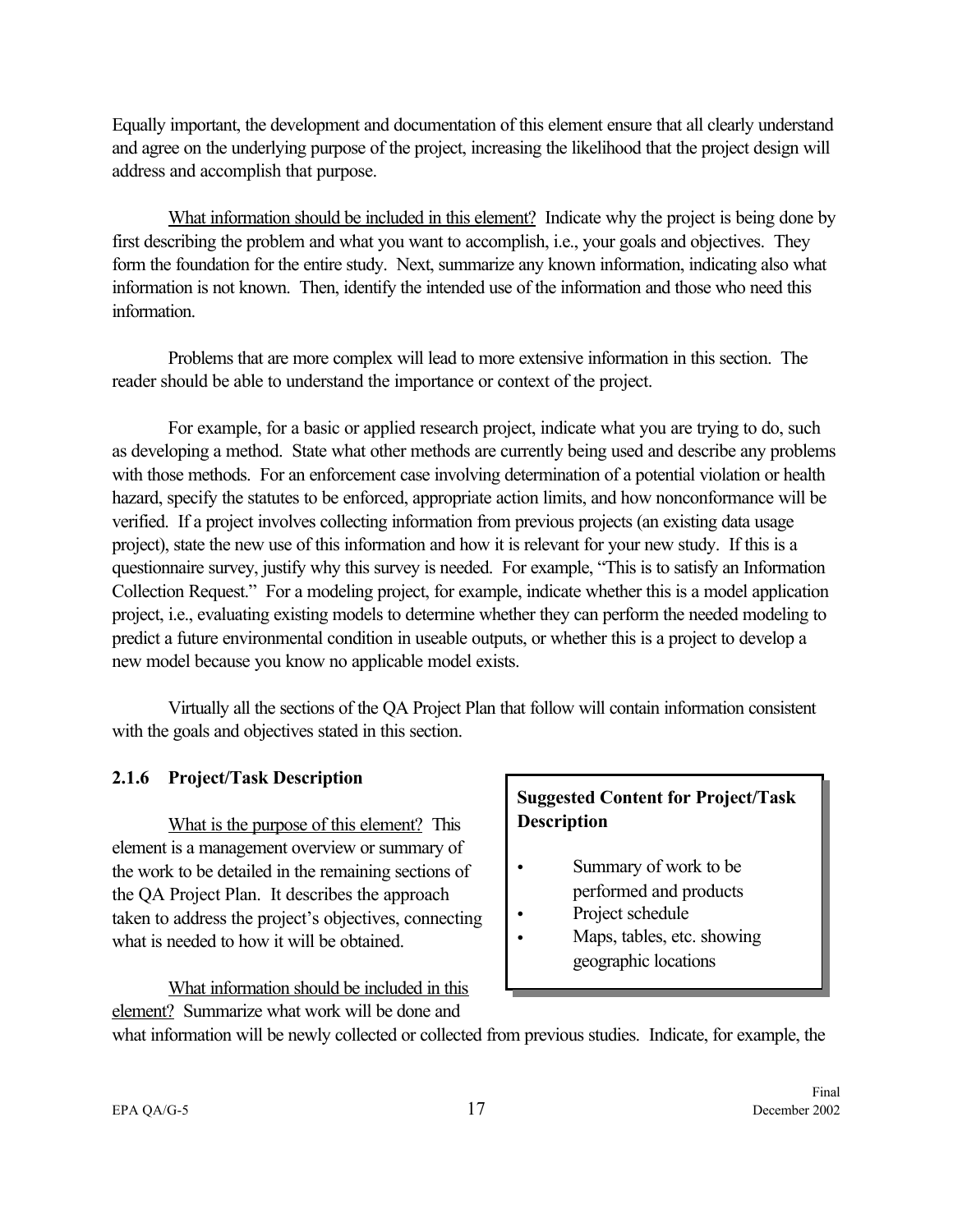<span id="page-25-0"></span>contaminants of concern, chemical compounds expected to be at the site, and sampling locations and concentrations of contaminants from previous investigations. Describe the measurement processes and techniques that will be used to collect the information.

For example, if this were a field project, you would describe the field operation, including the sample type and numbers to be collected and a general schedule for collecting those samples. For projects using existing data, describe the type of data to be obtained and how it will be identified and used in this project. For modeling projects, identify the model or modeling routines that will be developed, calibrated, and tested.

Include maps or tables where appropriate, and provide a work schedule, either in graphical or tabular format. Indicate critical points in the project, such as starting and ending dates, dates for sampling, test runs/trials, and dates by which analyses are to be completed, literature databases researched, reports written, or modeling subroutines completed. When preparing this work schedule, consider potential disruptions or downtime due to such things as vehicle or computer failure, equipment defects, personnel lacking necessary training, and the uncertainty of funding. If the schedule is set by funding or regulatory deadlines, include that information in the plan. For response to emergency situations, a generalized work schedule can be formulated. [Table D-2](#page-94-0) [\(Appendix D\)](#page-92-0) can be used to indicate project time-lines of critical activities.

# **2.1.7 Quality Objectives and Criteria for Measurement Data**

What is the purpose of this element? This element describes quality specifications at two levels: (1) at the level of the decision or study question, and (2) at the level of the measurements used to support the decision or study question.

What information should be included in this element? The results of the systematic planning process used to plan and design the study that is the subject of the QA Project Plan are documented (or referenced) as part of this element. The outputs from the Agency's recommended systematic planning process, the Data Quality Objectives (DQO) Process, are ideally suited to addressing the first component of this element. The DQO process results in the full set of specifications needed to support the qualitative and

## **Suggested Content for Quality Objectives and Criteria for Measurement Data**

- Outputs from the systematic planning process (e.g., DQOs) used to design the study
- Measurement performance or acceptance criteria established as part of the study design. These relate the quality of data needed to the established limits on the chance of making a decision error or of incorrectly answering a study question

quantitative design of a data collection effort including statements regarding the tolerable limits on the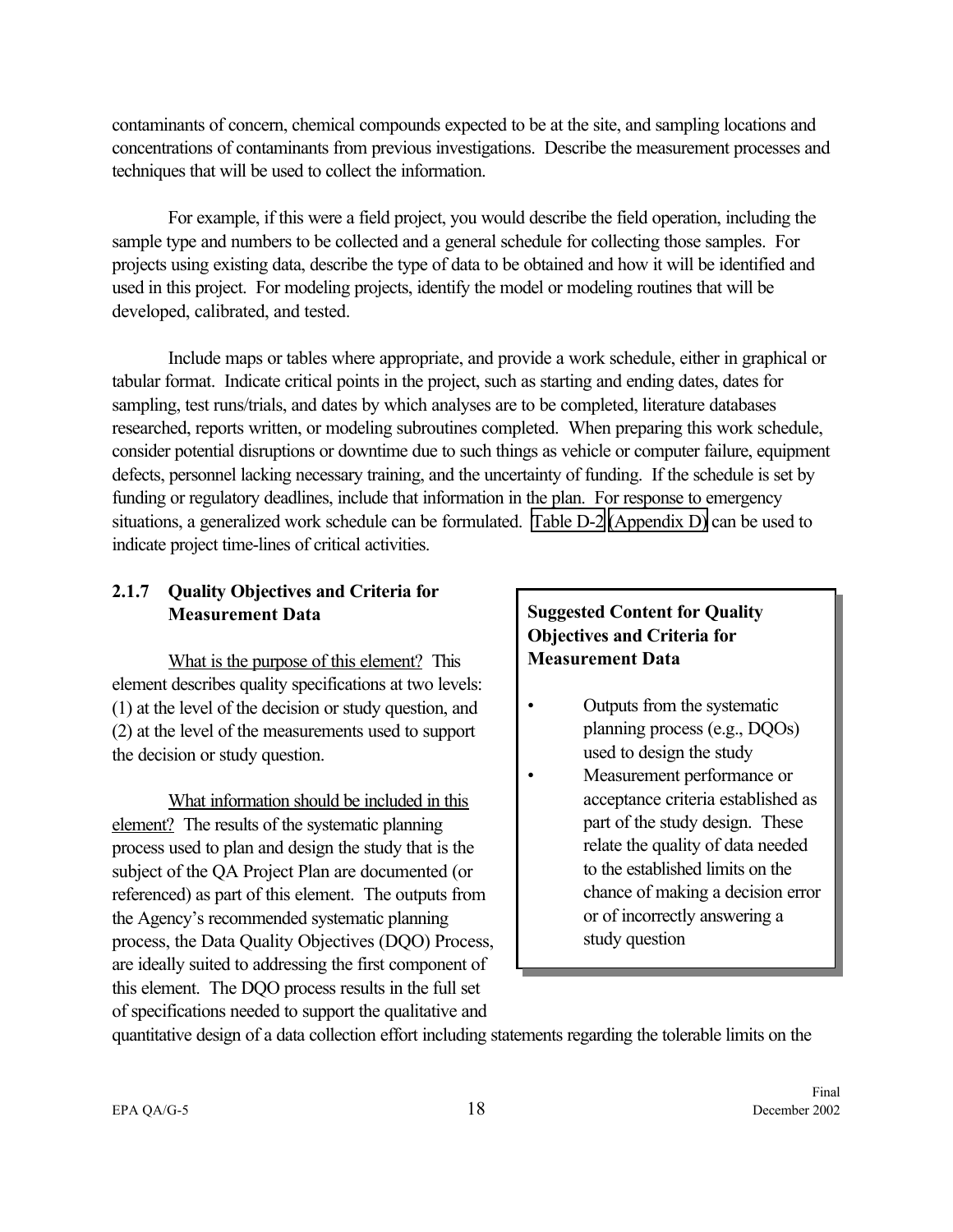probability of making a decision error. DQOs are also used to assess the adequacy of data (new or existing) in relation to their intended use.

In the final step of the DQO process, an optimal design for obtaining data is developed and it is during this step that alternative sample collection designs are evaluated. During the design process, the document *Guidance on Choosing a Sampling Design for Environmental Data Collection* (EPA QA/G5S) will be of great use. This guidance focuses on how to determine the number of samples needed, and how to allocate these samples across space (within the boundaries of the study) and across time (within the temporal boundaries of the study), in order to lower uncertainty related to heterogeneity to the greatest extent possible. Associated with each alternative is a set of design assumptions that form the basis for setting quality specifications for the measurement system. These statements comprise the measurement performance criteria (for new studies) or acceptance criteria (for the inclusion of existing data into the project).

Measurement performance criteria for new data collection efforts are stated in terms of the desired (assumed) level of uncertainty in data that will be used to address the study question or support the decision. When possible, it is desirable to state measurement performance criteria in quantitative terms, such as limits on analytical imprecision, bias and method detection limits, and limits on the overall variance of study results (to include spatial and temporal variability). Measurement performance criteria expressed in qualitative terms should be used with care as their interpretation may be subject to observer bias. For example, the concept of a representative sample has different interpretation depending on whether the observer is a field researcher or a laboratory chemist.

When a study is to be based either entirely or in part on secondary data (data that was previously collected for a different intended use), acceptance criteria are used in place of measurement performance criteria. In general, these criteria are used to assess data adequacy, and to evaluate uncertainty in the results derived from the use of these data sources. In such cases, this section of the QA Project Plan is used to explain the criteria for determining which sources of data are sufficient to support the goals of the current project. In addition to existing sources of quantitative analytical measurement data, qualitative terms of acceptance criteria are sometimes used to convey sociological and economic information.

Performance and acceptance criteria are often expressed in terms of data quality indicators. The principal indicators of data quality are precision, bias, accuracy, representativeness, comparability, completeness, and sensitivity. These Data Quality Indicators (DQIs) are defined for purposes of this document in [Table 3,](#page-27-0) as well as in the method(s) for their determination. (Note that these definitions do not constitute the Agency's official use of the terms for other purposes, including regulatory purposes, and should not be construed to alter or supplant other terms in use.) Measurement quality objectives (MQOs) are the acceptance thresholds or goals for this project's data, usually based on the individual DQIs for each matrix and analyte group or analyte.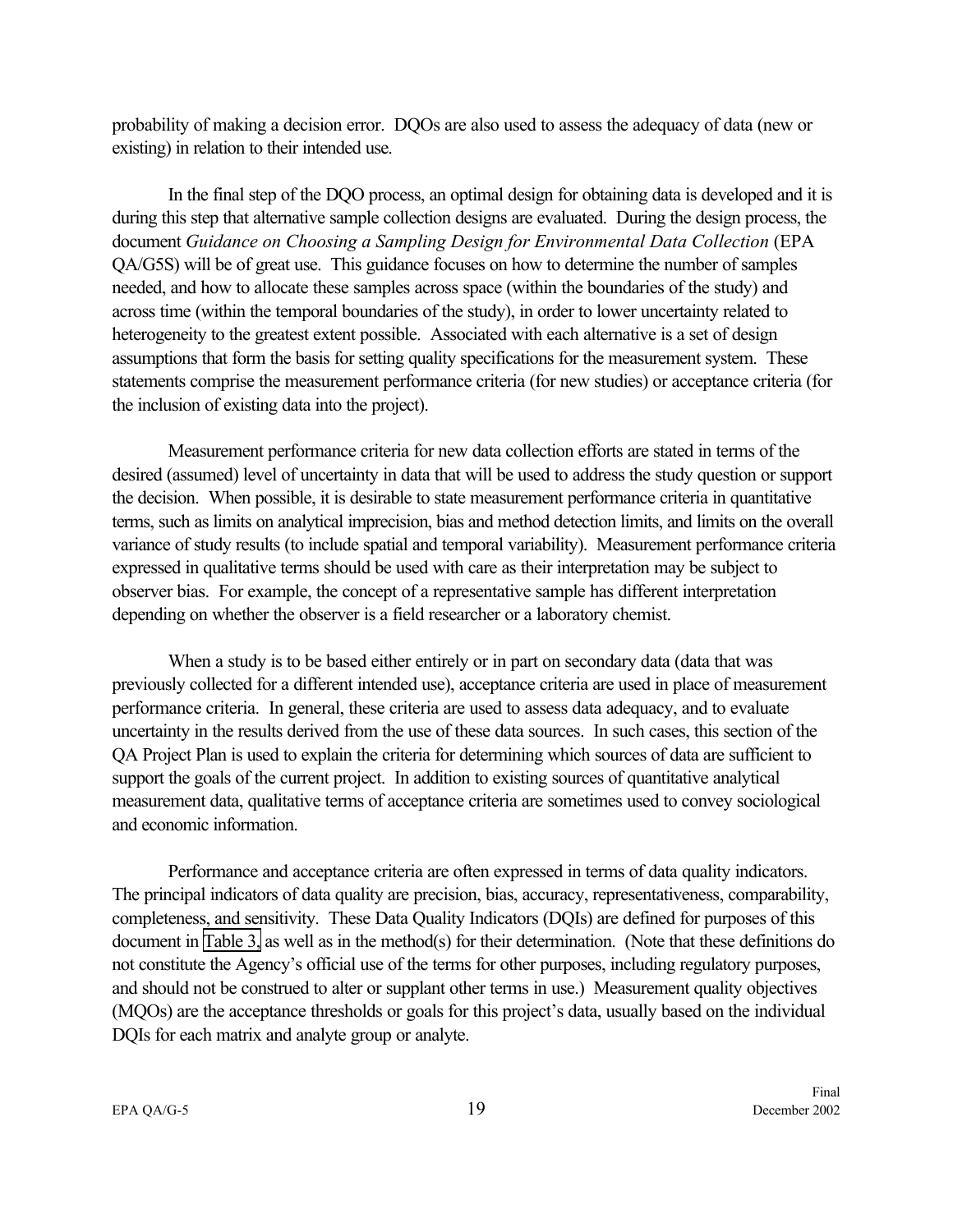<span id="page-27-0"></span>For some projects, criteria can be presented in a table, such as that illustrated in [Table D-3,](#page-95-0) [Appendix D,](#page-92-0) for typical chemistry data. For more discussion on DQIs see *Guidance on Data Quality Indicators* (EPA/QA G-5i) (EPA, 2002b).

| <b>DQI</b>  | <b>Definition</b>                                                                                                                                                                                                          | <b>Example Determination</b><br><b>Methodologies</b>                                                                                                                                                                   |
|-------------|----------------------------------------------------------------------------------------------------------------------------------------------------------------------------------------------------------------------------|------------------------------------------------------------------------------------------------------------------------------------------------------------------------------------------------------------------------|
| Precision   | The measure of agreement among<br>repeated measurements of the same<br>property under identical, or<br>substantially similar conditions;                                                                                   | Use the same analytical instrument to<br>make repeated analyses on the same<br>sample.                                                                                                                                 |
|             | calculated as either the range or as<br>the standard deviation.                                                                                                                                                            | Use the same method to make repeated<br>measurements of the same sample<br>within a single laboratory or have two                                                                                                      |
|             | May also be expressed as a<br>percentage of the mean of the<br>measurements, such as relative                                                                                                                              | or more laboratories analyze identical<br>samples with the same method.                                                                                                                                                |
|             | range or relative standard deviation<br>(coefficient of variation).                                                                                                                                                        | Split a sample in the field and submit<br>both for sample handling, preservation<br>and storage, and analytical<br>measurements.                                                                                       |
|             |                                                                                                                                                                                                                            | Collect, process, and analyze<br>collocated samples for information on<br>sample acquisition, handling, shipping,<br>storage, preparation, and analytical<br>processes and measurements.                               |
| <b>Bias</b> | The systematic or persistent<br>distortion of a measurement process<br>that causes errors in one direction.                                                                                                                | Use reference materials or analyze<br>spiked matrix samples.                                                                                                                                                           |
| Accuracy    | A measure of the overall agreement<br>of a measurement to a known value;<br>includes a combination of random<br>error (precision) and systematic<br>error (bias) components of both<br>sampling and analytical operations. | Analyze a reference material or<br>reanalyze a sample to which a material<br>of known concentration or amount of<br>pollutant has been added; usually<br>expressed either as percent recovery or<br>as a percent bias. |

**Table 3. Data Quality Indicators (DQIs)**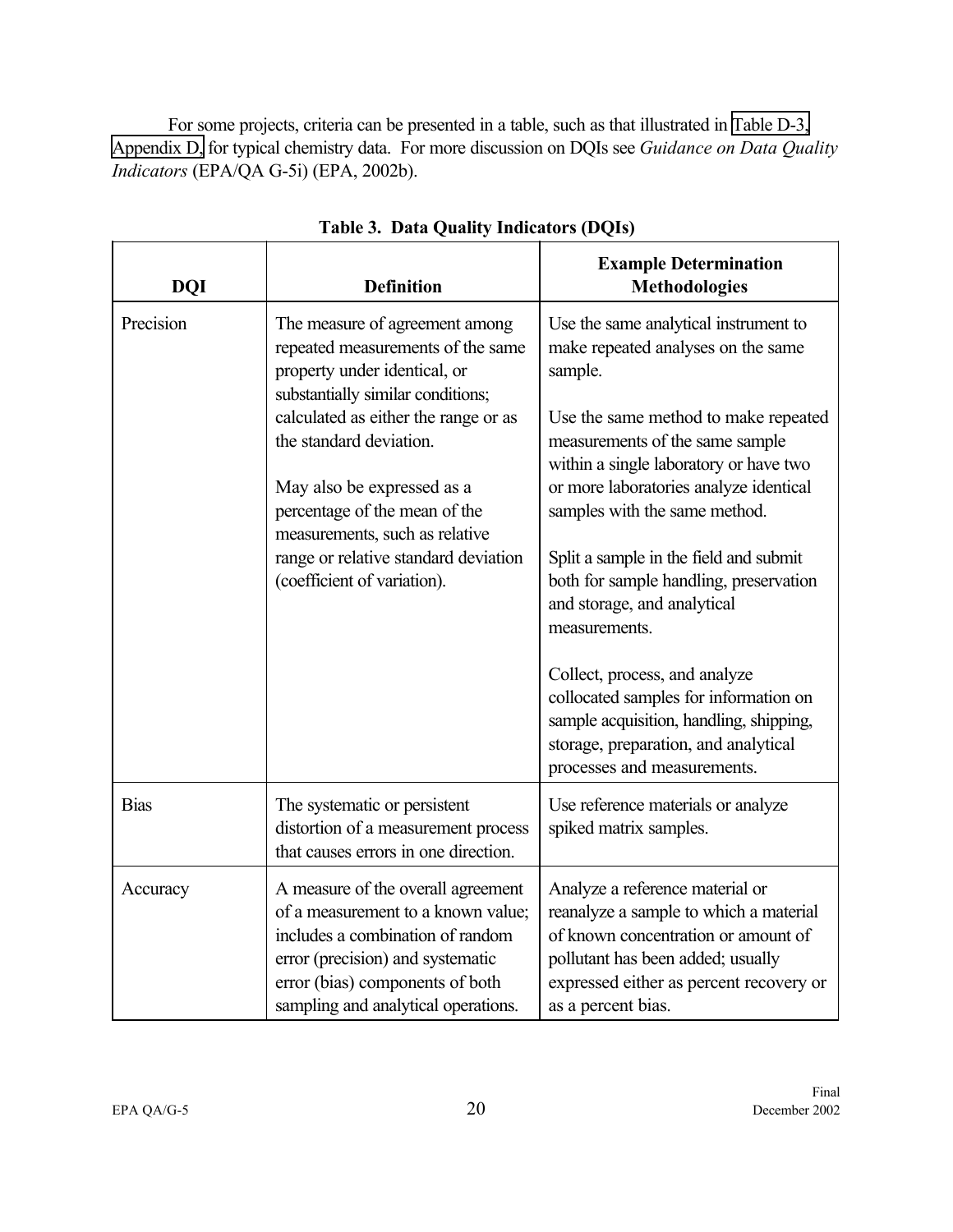<span id="page-28-0"></span>

| <b>DQI</b>         | <b>Definition</b>                                                                                                                                                                                                                                                     | <b>Example Determination</b><br><b>Methodologies</b>                                                                                                                                                                             |
|--------------------|-----------------------------------------------------------------------------------------------------------------------------------------------------------------------------------------------------------------------------------------------------------------------|----------------------------------------------------------------------------------------------------------------------------------------------------------------------------------------------------------------------------------|
| Representativeness | A qualitative term that expresses<br>"the degree to which data<br>accurately and precisely represent a<br>characteristic of a population,<br>parameter variations at a sampling<br>point, a process condition, or an<br>environmental condition."<br>(ANSI/ASQC 1995) | Evaluate whether measurements are<br>made and physical samples collected in<br>such a manner that the resulting data<br>appropriately reflect the environment or<br>condition being measured or studied.                         |
| Comparability      | A qualitative term that expresses the<br>measure of confidence that one data<br>set can be compared to another and<br>can be combined for the decision(s)<br>to be made.                                                                                              | Compare sample collection and<br>handling methods, sample preparation<br>and analytical procedures, holding<br>times, stability issues, and QA<br>protocols.                                                                     |
| Completeness       | A measure of the amount of valid<br>data needed to be obtained from a<br>measurement system.                                                                                                                                                                          | Compare the number of valid<br>measurements completed (samples<br>collected or samples analyzed) with<br>those established by the project's<br>quality criteria (Data Quality Objectives<br>or performance/acceptance criteria). |
| Sensitivity        | The capability of a method or<br>instrument to discriminate between<br>measurement responses<br>representing different levels of the<br>variable of interest.                                                                                                         | Determine the minimum concentration<br>or attribute that can be measured by a<br>method (method detection limit), by an<br>instrument (instrument detection limit),<br>or by a laboratory (quantitation limit).                  |

# **Table 3. Data Quality Indicators (DQIs)**

## **2.1.8 Special Training/Certification**

What is the purpose of this element? This element identifies any special or non-routine training or certifications that are necessary for project personnel or the laboratory to successfully complete the project.

# **Suggested Content for Special Training/Certification**

- Any specialized training or certifications needed by personnel
- Plans for providing, documenting, and assuring this training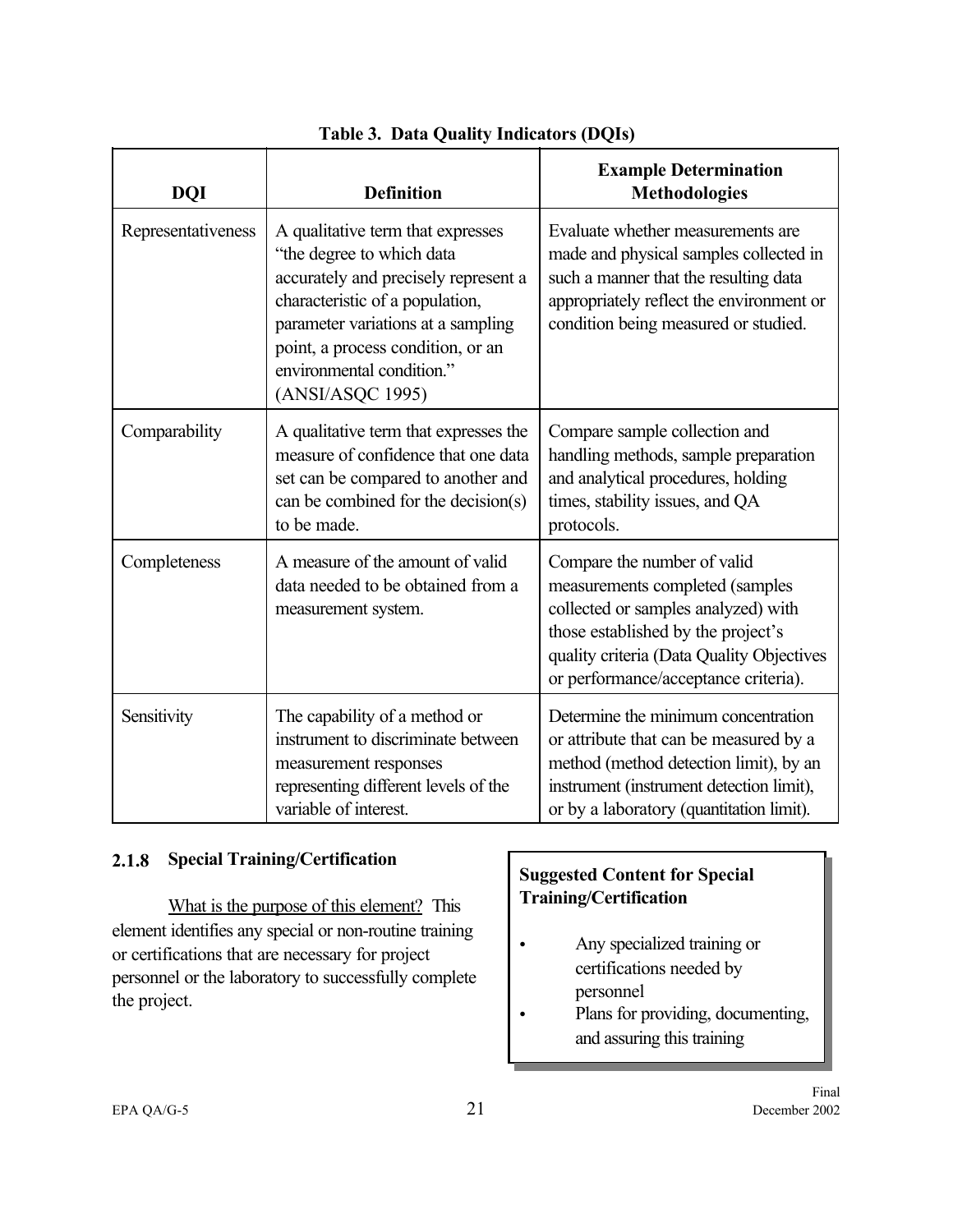<span id="page-29-0"></span>What information should be included in this element? Special training or certifications are sometimes necessary for project personnel and laboratories associated with projects. Identify this information. This may include such things as having project personnel complete helicopter safety training, being skilled in the collection of samples for trace metal analysis (called the 'clean hands-dirty hands' technique), being trained in global positioning technology, or being certified samplers. Or, project personnel may need special security clearances to obtain information from confidential file sources or expertise in code development or performance testing in a special computer language. Laboratory certification for the analysis of certain types of samples may also be necessary.

Specify how this information will be documented and where the records will be kept. For example, training may be documented in personnel files. Indicate who is responsible for ensuring that they are met, and that qualified personnel are available to perform the work.

[Table D-4](#page-96-0) [\(Appendix D\)](#page-92-0) can be inserted into the QA Project Plan to list special training/certification needs of personnel, and to identify where those records are to be kept.

#### **2.1.9 Documents and Records**

What is the purpose of this element? This element includes information concerning the management of project documents and records, including this QA Project Plan. Management of project data is covered later in Element B10, Data Management.

What information should be included in this element? Describe the process and responsibilities for making sure that project personnel will receive the most recently approved QA Project Plan, Standard Operating Procedures, and other documents used throughout the project operation. Tell how these documents will be updated and this information communicated.

# **Suggested Content for Documents and Records**

- Description of how the most current approved QA Project Plan will be distributed to project staff
- List of records to be included in the data report package
- List of any other project documents to be produced
- Information on the final disposition of records and documents, including location and retention schedule

Summarize the information to be included in the project data package and its format. This might include:

sampling collection and handling records such as field notebooks or operational records, Global Positioning System data, chain-of-custody forms, sample receipt records, including sample tags and shipping bills;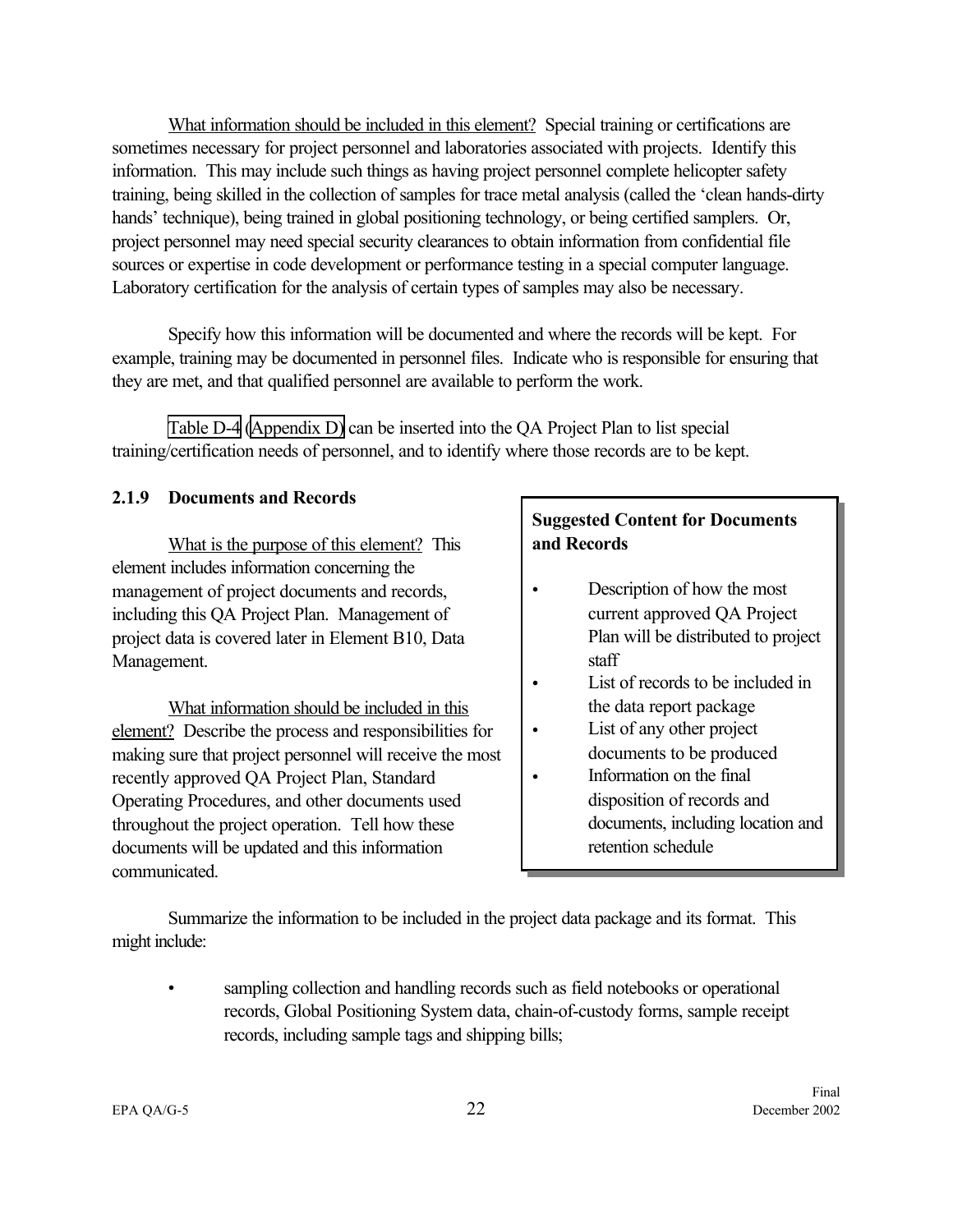- <span id="page-30-0"></span>• analytical log books;
- test method raw data and QC sample records;
- Standard Reference Material and/or proficiency test sample data;
- instrument, equipment, and model calibration information; and
- computer documentation such as model input and output files as results of code and database test procedures.

Other project records that should be mentioned here are:

- inspection or assessment reports and corrective action reports;
- interim progress reports and final reports;
- billing receipts;
- computer system user guides, programmer software and hardware maintenance documents;
- code description documents, model evaluation summaries; and
- presentations to be made during and after the project, for example, to management or at scientific meetings.

For projects involving collection of information from existing databases and literature files, indicate how those records will be identified, documented, and retained.

State where all project documents and records will be stored and for how long. Include backup procedures for any data stored electronically and cite the protocols for access to, retrieval from, and photocopying of information archives. Retention and final disposition of some records may be regulated, as well as access to this information. [Table D-5](#page-97-0) in [Appendix D](#page-92-0) is an example of a table that can be used for recording some of this information.

# **2.2 GROUP B: DATA GENERATION AND ACQUISITION**

The elements in this group (Table 4) address data generation and data acquisition and management activities.

| <b>Data Generation and Acquisition</b> |                                               |  |  |
|----------------------------------------|-----------------------------------------------|--|--|
| B <sub>1</sub>                         | Sampling Process Design (Experimental Design) |  |  |
| B2                                     | <b>Sampling Methods</b>                       |  |  |
| B <sub>3</sub>                         | Sample Handling and Custody                   |  |  |

|  |  |  | <b>Table 4. Group B Elements</b> |
|--|--|--|----------------------------------|
|--|--|--|----------------------------------|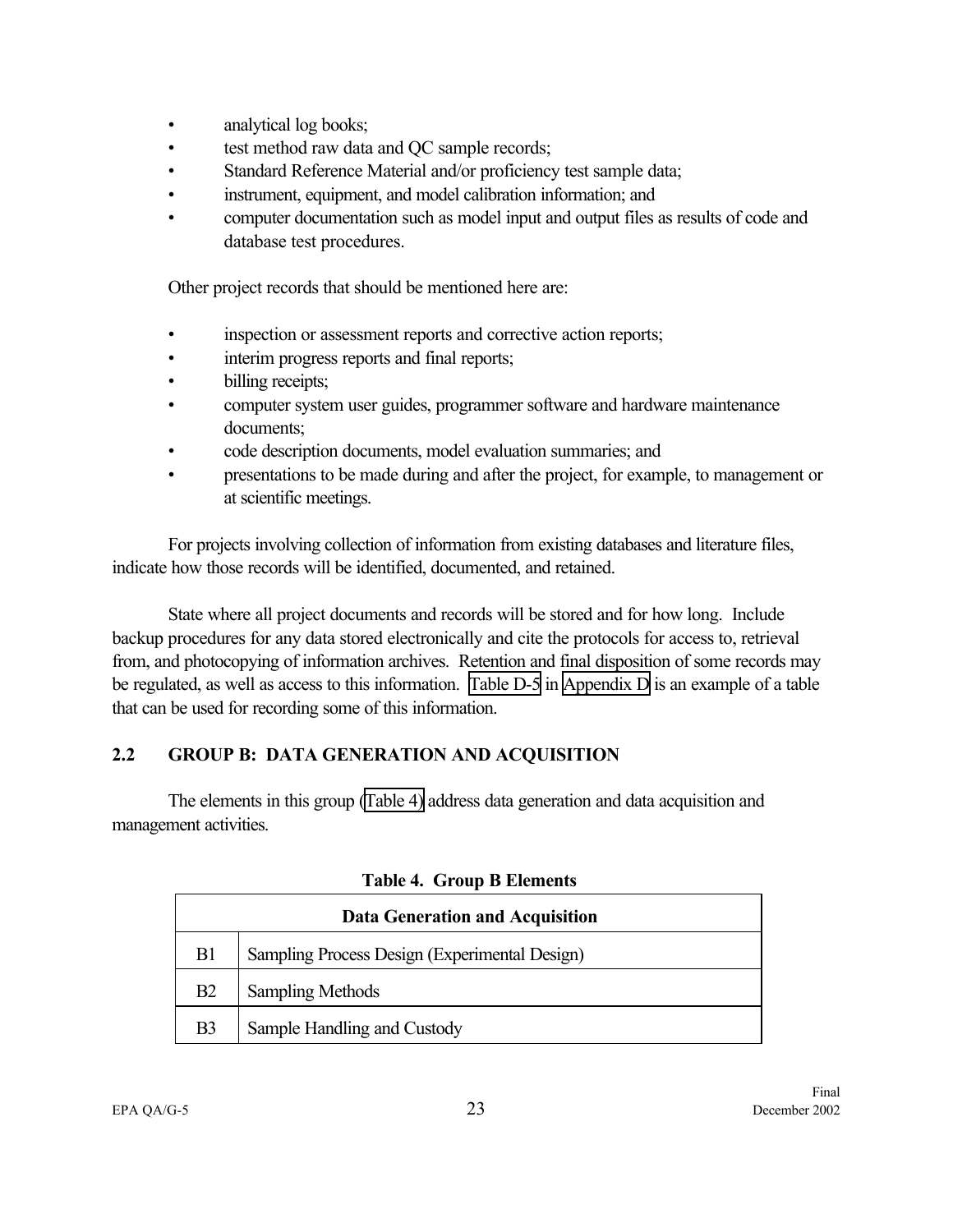<span id="page-31-0"></span>

|                | л.                                                        |
|----------------|-----------------------------------------------------------|
| <b>B4</b>      | <b>Analytical Methods</b>                                 |
| B <sub>5</sub> | <b>Quality Control</b>                                    |
| <b>B6</b>      | Instrument/Equipment Testing, Inspection, and Maintenance |
| B7             | Instrument/Equipment Calibration and Frequency            |
| <b>B8</b>      | Inspection/Acceptance of Supplies and Consumables         |
| <b>B</b> 9     | Non-direct Measurements                                   |
| <b>B10</b>     | Data Management                                           |

#### **Table 4. Group B Elements**

## **2.2.1 Sampling Process Design (Experimental Design)**

What is the purpose of this element? This element describes the project's data collection or research experimental design. Keys to this element are the assumptions made and how the data will be obtained. This element explains the "how and why"

## **Suggested Content for Sampling Process Design**

Description of project's experimental design

of the project's information collection design to ensure that the appropriate data are collected for this project.

What information should be included in this element? Sampling is the selection of a portion of a larger target population, universe, or body, with the characteristics of that sample being inferred as applicable to the target population. Define the size of the area, shape, volume, or time that is to be represented by a sample (called the scale of representativeness) as part of the justification for how the sampling sites and durations will be selected. Next, detail the schedule for sampling and analytical activities, test runs, and reviews.

There are two classes of sampling designs to consider: probability-based and judgmental. The former are sometimes called statistical designs, and the latter as directed sampling information. The two classes have very different properties. Strong statistical conclusions are available with probabilitybased designs but not with judgmental designs. Use of professional expertise and/or historical knowledge about the site can improve development of statistical and judgmental sampling designs. Advice on selecting the appropriate design may be found in Chapter 2 of *Guidance for Choosing a Sampling Design for Environmental Data Collection (QA/G-5s)* (EPA, 2002a).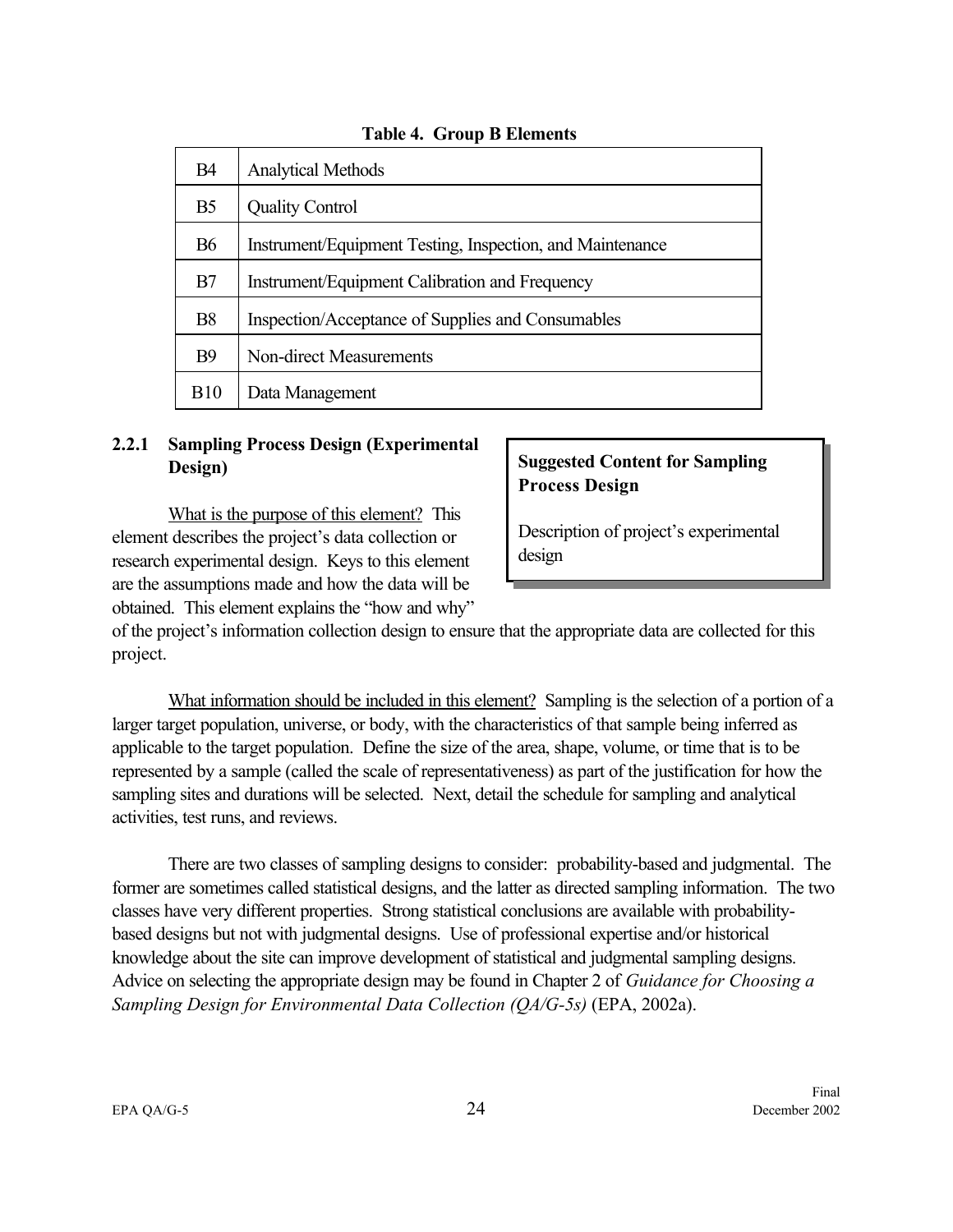Key questions to be considered are:

- Is this project to be comparable with previous sampling or analytical efforts, or with a health-based or regulation standard?
- Can samples or measurements be taken according to a probability-based design?
- Is the objective of the sample to estimate an average or to find a hot spot?
- Is there a reference or background population that can be used as a comparison to the target population?
- Will sampling sites be chosen ahead of time or in the field based on visual or other evidence; and, if the latter, what are your criteria for selection?
- Will you use a network of sampling sites that will be visited periodically or where sampling will be performed continuously?
- Do all the samples need to be taken simultaneously?
- Is the target population approximately homogeneous or is it heterogeneous in nature needing stratification or division into approximately homogeneous areas?
- Can samples be composited?

The answers to these questions should have been considered during the planning process and help to determine allocation of resources for obtaining samples.

After you determine of the type of sampling design, you should obtain some related information. Record here the following elements:

- number of samples,
- how many sampling locations,
- number of samples at each location,
- number of composites (if any),
- support for the sample (the area or part of the target population that a single sample is supposed to represent),
- number of QC samples (field replicates, etc.); and,
- your plan for obtaining replacement samples essential to the integrity of the project.

As part of the rationale for the study design, explain if any sample types are critical or are secondary to the study. For example, arsenic levels may be critical data in your project while data on lead may be useful for trend analysis; or literature databases may be preferentially reviewed for the last five years and then scanned for the previous ten years.

Indicate how these sampling sites will be located (for example, through use of a randomized grid or by using a global positioning system), and what you would do if any of the sampling locations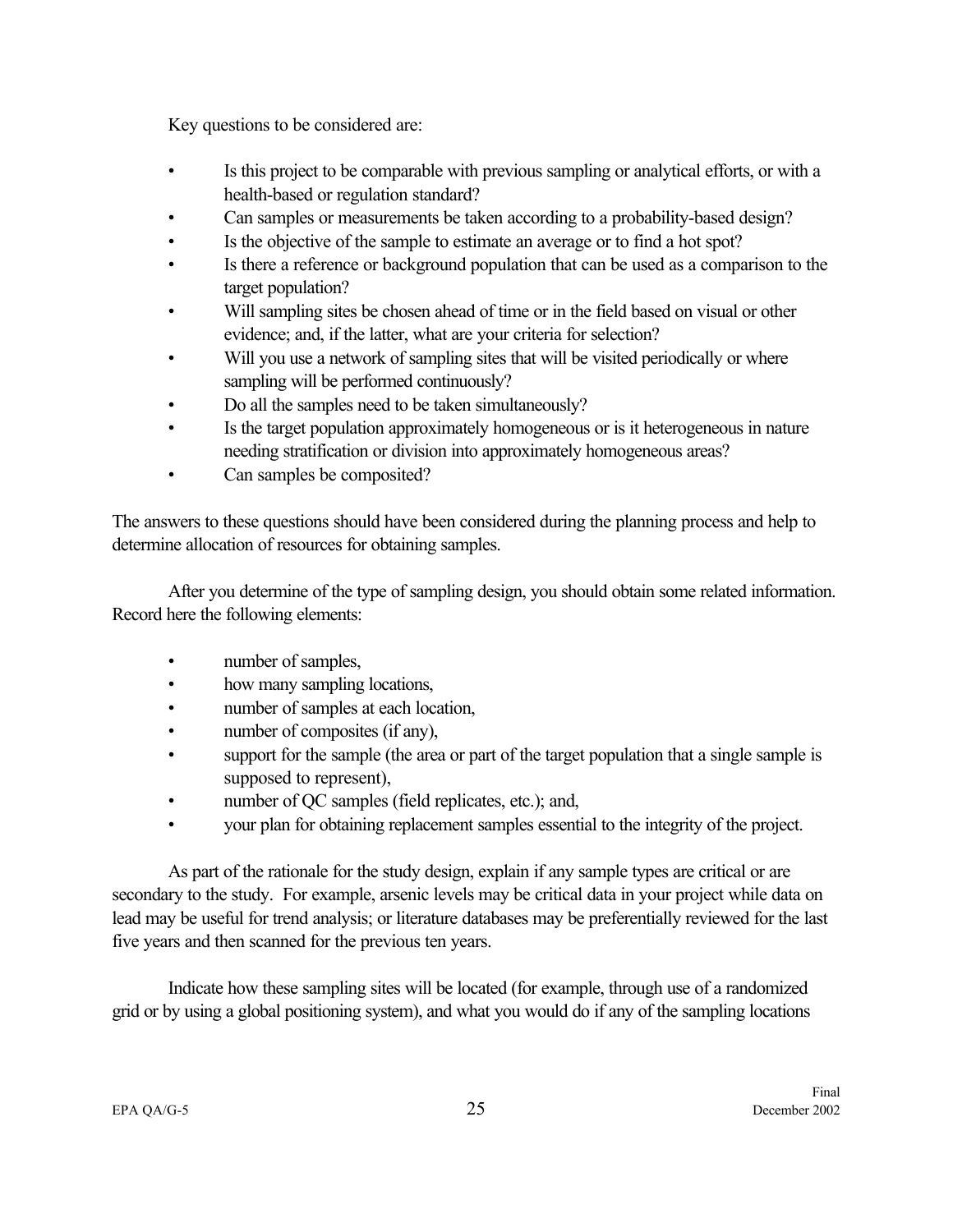<span id="page-33-0"></span>become inaccessible. Chapter 13 of EPA's Informational Resources Management Policy Manual, Directive 2100, provides guidance on EPA's locational policy (www.epa.gov/irmpoli8/polman).

Briefly describe how samples will be obtained and treated before shipping to the laboratory for analysis. This is described in more detail in the other elements.

Other important information includes identifying the role of any potential sources of variability which would affect the sampling period, such as tidal cycles, seasonal differences, and rain and wind patterns. Where possible, include detailed diagrams, and use tables to illustrate this information.

#### **2.2.2 Sampling Methods**

What is the purpose of this element? This element details how samples or information will be collected consistently between locations and by all sampling teams, with no contamination being introduced during collection. If a portion of the data collection will be performed without the collection of discrete samples, as *in situ* or remote sensing monitoring, this element details how the instruments will be deployed and operated to ensure that the electronic data will not be corrupted or lost.

## **Suggested Content for Sampling Methods**

- Description of sample/data collection procedures
- List of equipment needed
- Identification of performance requirements
- Description of corrective actions to be taken if problems arise

What information should be included in this element? For each type of sample, describe what constitutes a sample. Tell how much sample is needed (sample volumes), what types of sample containers are to be used, how samples will be collected, and whether any sample is to be split in the field or subsamples taken. Reference or attach any SOPs and indicate any options to be followed in any standard method. If any evaluations or preparations for these are necessary, for example, triple acid rinsed bottles, note that in the plan. If any of these samples will be homogenized, composited, or split, also indicate how this will be accomplished. For example, "A plastic-lined sediment corer will be used to collect an 18-cm core which will then be sliced into 3-cm sections with a stainless steel blade."

For continuous monitoring, indicate what averaging time will be used, and whether the instruments will store and maintain all the raw data or only the data averages over that time. In addition, indicate how the data will be averaged, stored, downloaded, reported (telemetered), etc.

For remote sensing, indicate the area to be imaged and the spatial resolution needed, the degree of overpass, and the film type (black and white, true-color, or false color). For side-scan sonar, note also the resolution needed and the overlap during passes over the area.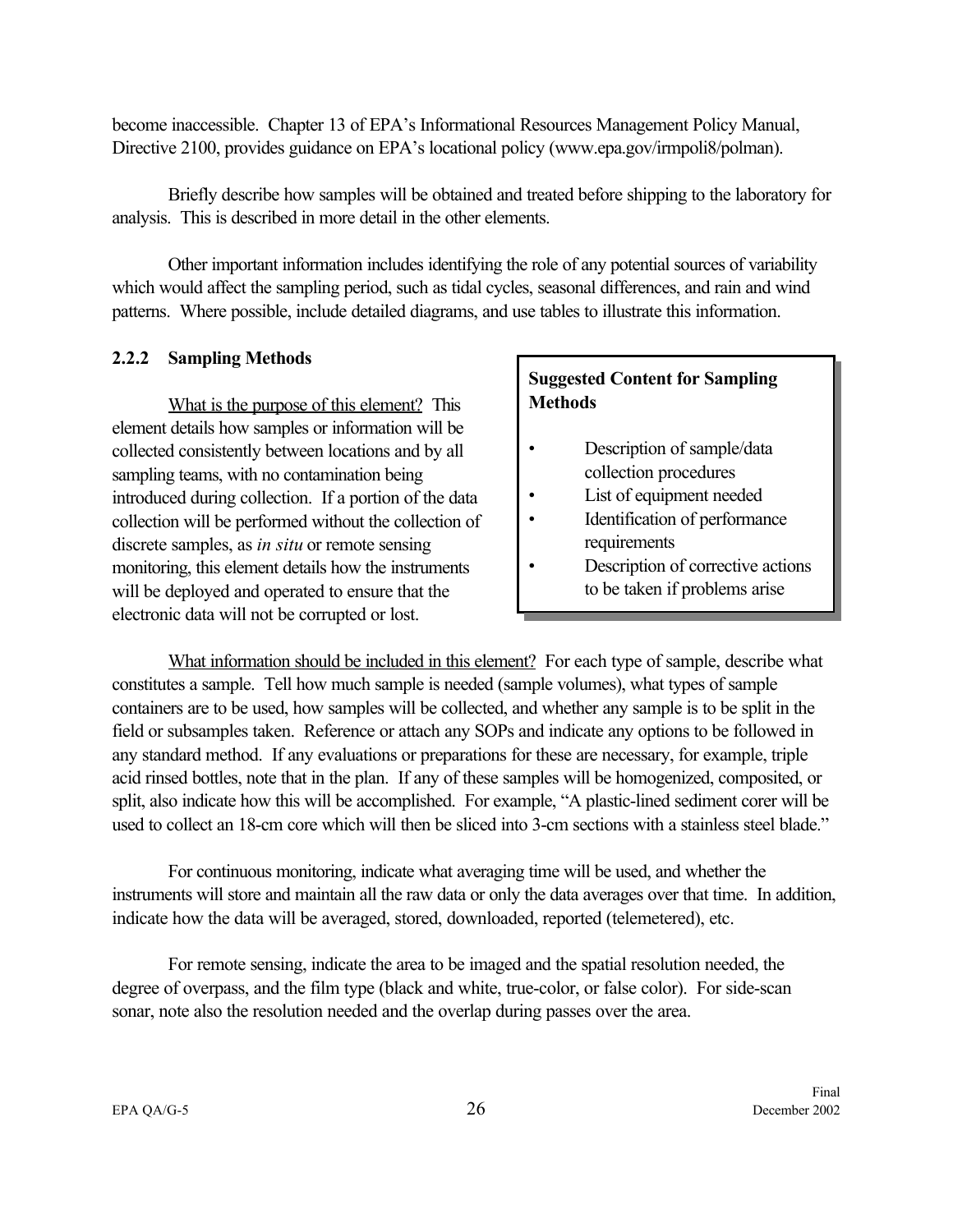<span id="page-34-0"></span>Next, identify any limitations and specific performance criteria. If a nonstandard methods or unusual equipment are to be used, indicate the rationale for their use and describe validation studies to confirm the performance of the method for that particular matrix, and that precision, accuracy, and detection limits will be adequate for the intended use of the data. As for location information, specify the need for accuracy.

List what sampling equipment is appropriate for the project and what support facilities are to be used. Support facilities might include such things as a flat-bottom boat, docking facilities, a plastic/stainless steel bucket, Ponar dredge, submersible pump, or an enclosure on the boat for compositing or weighing samples out of the wind.

Indicate what your backup plans are for when things go wrong. This may be a generic statement about obtaining backup supplies or equipment. Indicate how this information will be communicated to management, identifying who is responsible for corrective action and how corrective action will be documented. For example,

- What happens when someone drops one or more sample bottles or a vehicle, meter, or computer breaks down?
- Are replacements going to be borrowed or do they need to be procured?

Indicate whether monitoring equipment, and samplers, will be cleaned and/or decontaminated. Detail how this would be done to ensure that there is no carryover from one sampling location to the next. Remember to include information on how decontamination by-products will be disposed, in accordance with local, state, and federal regulations.

Careful planning, and the use of standardized methods and trained personnel, help to ensure that samples are collected consistently both between sampling locations and teams. [Table D-6](#page-98-0) in [Appendix D](#page-92-0) can be used to summarize some of this information.

## **2.2.3 SAMPLE HANDLING AND CUSTODY**

What is the purpose of this element? This element describes your efforts to have each collected sample retain its original physical form and chemical composition through collection to final disposal. It also identifies maintenance of custody, i.e., possession, of the sample. For *in situ* and remote sensing measurements, the same issues apply to the records of these measurements.

## **Suggested Content for Sample Handling and Custody**

Description of sample handling requirements and transfer, and for ultimate disposal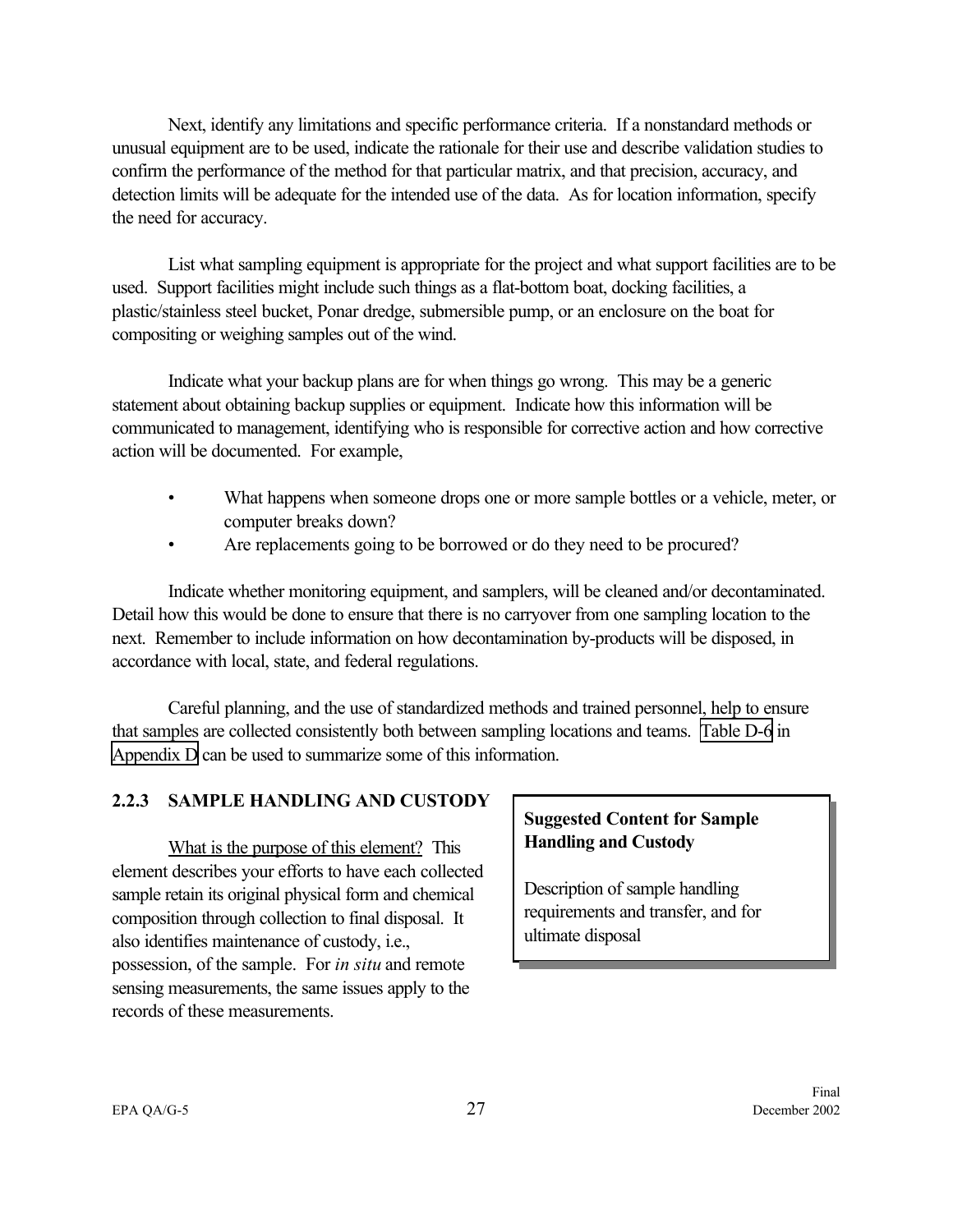<span id="page-35-0"></span>What information should be included in this element? Describe conditions that will be necessary for these samples to keep their original condition during sample collection, transportation, and storage. This may include the use of preservatives such as the addition of acid to the sample bottle before transportation and ice to the transport container, appropriate packing material, and a freezer for long-term storage.

Give maximum holding times for each type of sample. Holding times will vary with the analyte/matrix and are designed to ensure stability of the analyte/sample.

Tell who will maintain the field notebooks and who is responsible for sample custody in the field and sample receipt, custody, and ultimate disposal in the laboratory. For example, does the laboratory have a sample receipt department, or will the sample be given directly to the analyst? Will the analyses use the entire sample? For in-situ or remote sensing measurements, whether discrete or continuous, the same issues apply to the measurement records.

Explain the project's sample tracking system to identify where and when samples were obtained. A unique project numbering system helps to track each sample through the entire process to ensure samples are not switched accidentally.

The term "chain-of-custody" is often used to designate legal custody procedures that enable tracing the possession and handling of a "sample" (for example, a physical environmental sample, a confidential document, or critical maps) during transfer, i.e., from sample collection through laboratory analysis, so that its physical possession is known at all points of the project. This may include sample custody tags and written documentation to be signed by each person who handles the samples, and the use of a container sealed with custody tape. If such a procedure will be followed, describe it fully so that it can be done. Chain-of-custody procedures may be specified for projects where the data may be used in court as evidence.

Indicate the types of sample tags, labels, custody seals, and forms to be used to the QA Project

Plan so that the samplers know what label to use and how it is to be filled out. [Figure 4](#page-36-0) is an example of a sample label and custody seal. See [Table D-7](#page-98-0) in [Appendix D](#page-92-0) as an example of how some of this information can be summarized.

## **2.2.4 Analytical Methods**

What is the purpose of this element? This element identifies the procedures to analyze samples,

#### **Suggested Content for Analytical Methods**

- Description of analytical methods to be used
- Identification of any performance criteria
- Description of corrective actions when problems arise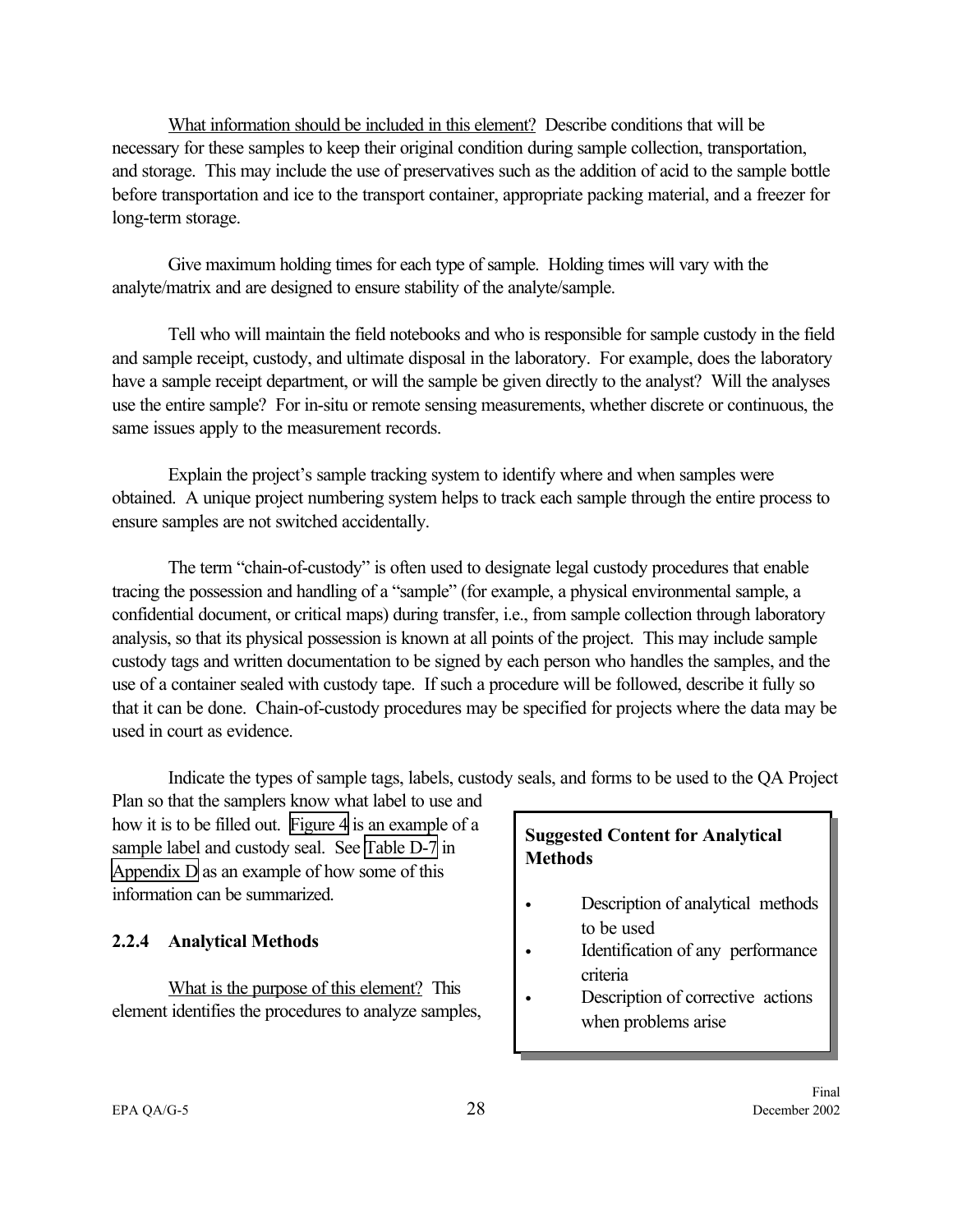| Sample Description:______________<br>Sample Location:                                                                                                                                                                                                                                     |                     |
|-------------------------------------------------------------------------------------------------------------------------------------------------------------------------------------------------------------------------------------------------------------------------------------------|---------------------|
| Matrix:<br><u> 1980 - Johann Barnett, fransk konge</u><br>Sample Type:<br><u> 1989 - Johann Barbara, martin a</u><br>Preservative:<br>Sampled By:<br><u> 1989 - Andrea State Barbara, político e a provincia de la provincia de la provincia de la provincia de la pro</u><br>Sample ID#: | Remarks:            |
| Signature                                                                                                                                                                                                                                                                                 | <b>CUSTODY SEAL</b> |
| $D$ ate                                                                                                                                                                                                                                                                                   | Date                |
| <b>CUSTODY SEAL</b>                                                                                                                                                                                                                                                                       | Signature           |

#### **Figure 4. Examples of a Sample Label and a Custody Seal**

and how good these have to be, i.e., their performance criteria, to support any decisions to be made with the data.

What information should be included in this element? The analytical procedures to be followed in the field, the fixed laboratory, and/or the office are identified here. These methods can range from chemical analysis of water or soil samples, to biological sample processing such as sorting and subsampling, field screening methods using immunological assays, and the analysis of remote sensing data sets and images.

Cite the analytical SOPs if they are already available, or include them as appendices to the QA Project Plan. If an EPA standard method is to be followed, then simply cite the number and date. Describe and justify any deviations here. If the method allows any method options or modifications, such as sub-sampling, preparation, and extraction procedures, explain and detail the modifications to be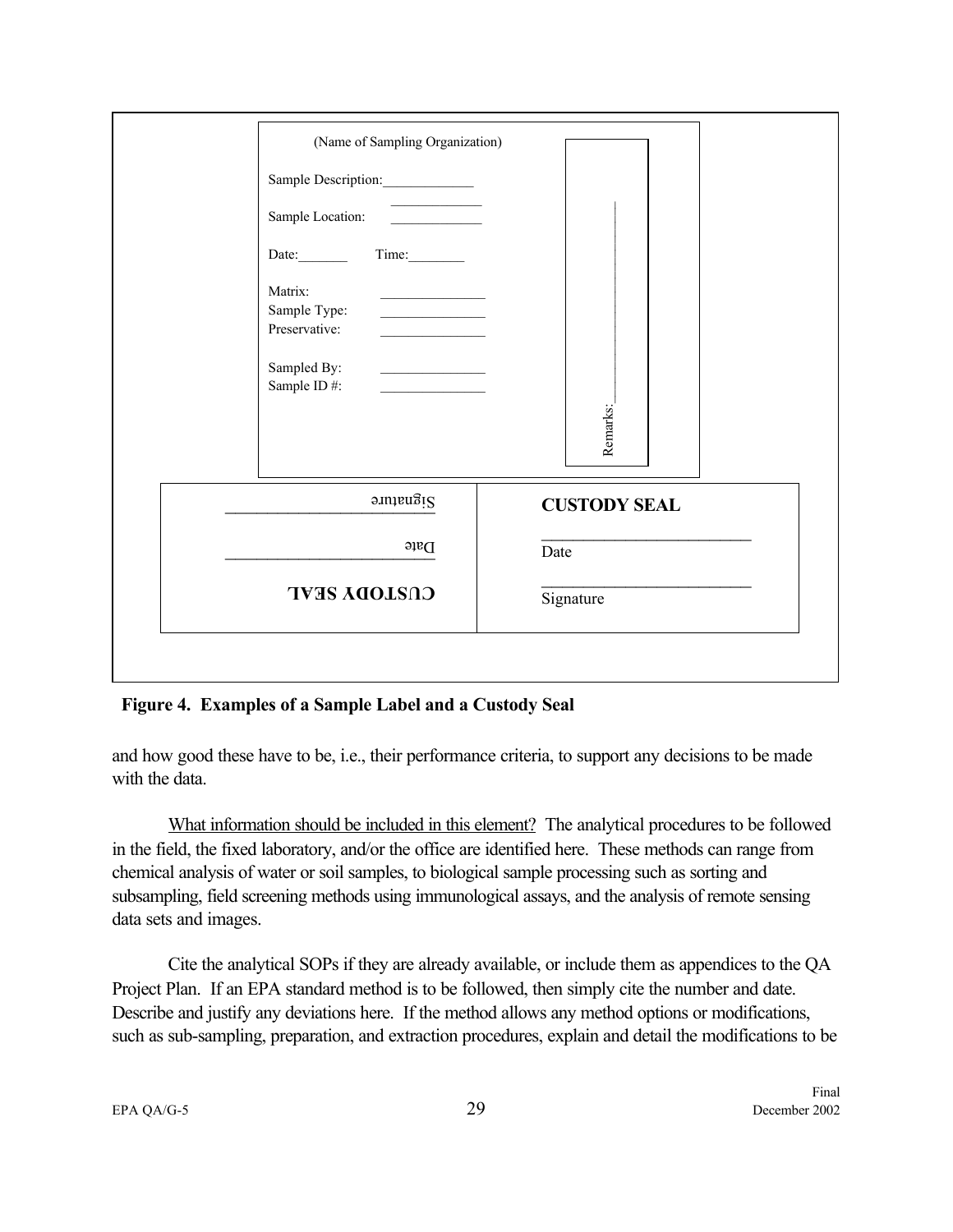followed. For example, for analysis of fish tissue with high lipid content, a preparation procedure may be needed to avoid matrix interference. Projects designed to demonstrate conformance to applicable regulations, such as drinking water regulations, will normally follow the methods specified in those regulations, or an explanation will be needed here.

If the laboratory is using a nonstandard or unapproved method, as might occur when unusual matrices are being analyzed, provide method validation data to confirm that it will be adequate for the intended use of the data. This includes information such as determination of detection limits, quantitation limits, typical recoveries, and analytical precision and bias. Ultimately, the data will indicate the laboratory's ability to demonstrate control of the method and document the quality of the data obtained. With a performance-based measurement system (known as PBMS), the data quality needs, mandates, or limitations of a program or project are specified. These serve as criteria for selecting measurement processes which will meet those needs in a cost-effective manner, rather than the use of a specific method.

In this element, also include any specific method performance specifications. If no method currently exists, as might occur in some research projects, method performance criteria will be discussed here. Consider, for example, if the project involves a decision focused on an action level identified in Element A5 [\(Section 2.1.5\),](#page-23-0) Problem Definition/Background. Review [Table D-8](#page-100-0) in [Appendix D](#page-92-0) as one means to concisely record some of this information, for example, action level, method detection level, and achievable laboratory limits.

Identify the activities to be followed when problems arise.

In [Appendix D,](#page-92-0) [Table D-9](#page-101-0) summarizes analytical services information, such as identifying which laboratory or laboratories will analyze the different types of samples and indicating time limits for reporting analytical results.

## **2.2.5 Quality Control**

What is the purpose of this element? There is potential variability in any sample collection, analysis, or measurement activity, with field variability generally contributing more than laboratory variability. In an environmental monitoring project, total study error can be divided into between-sampling-unit variability (influenced by sampling design error and inherent spatial variability) and within-sampling-unit variability (due to small-scale within unit variability, and

# **Suggested Content for Quality Control**

- List of QC activities needed for sampling, analytical, or measurement techniques, along with their frequency
- Description of control limits for each QC activity and corrective actions when these are exceeded
- Identification of any applicable statistics to be used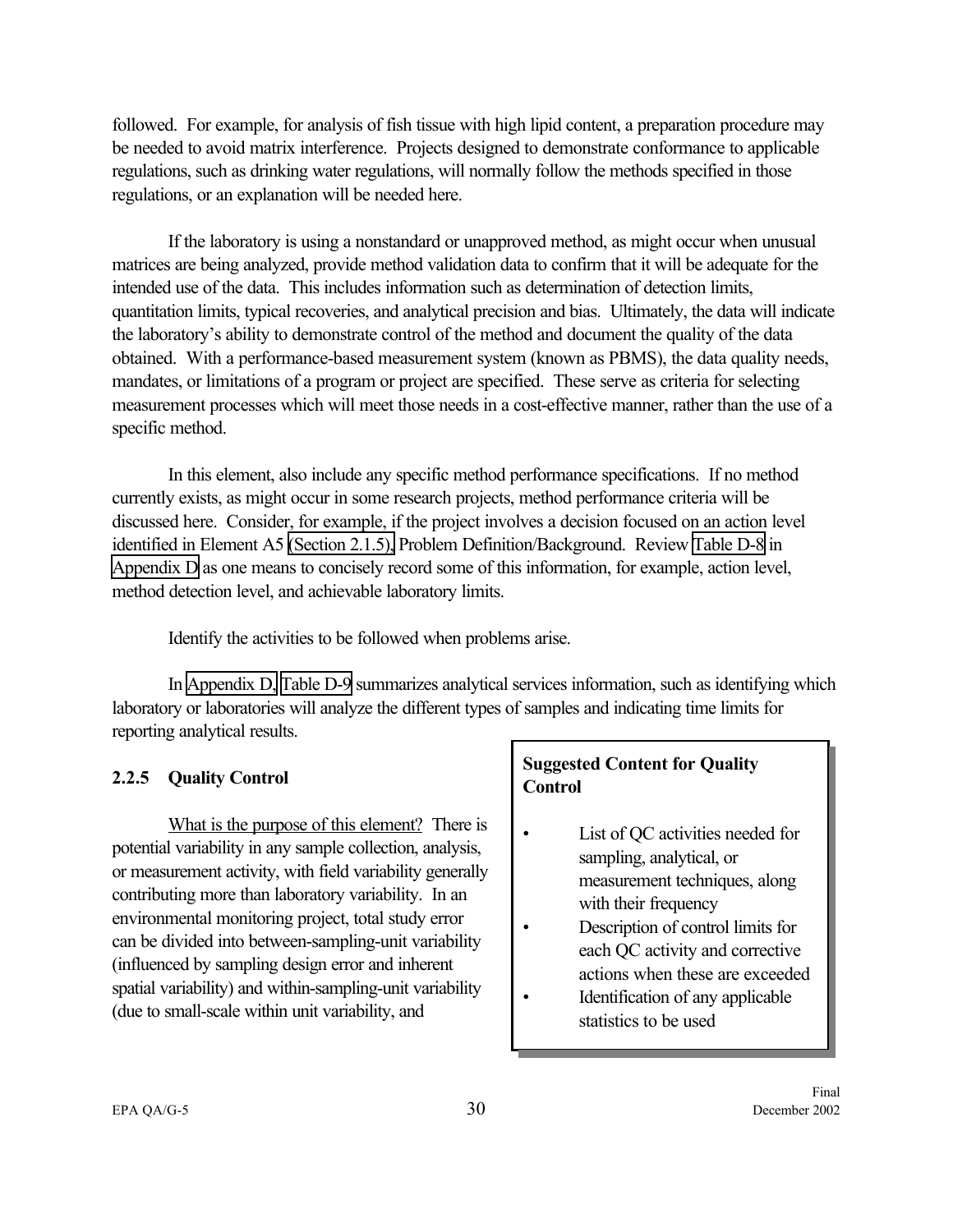variability due to sampling, analytical, and data manipulations). This section lists those checks that can be performed to estimate that variability.

## For a more detailed discussion of sampling unit variability, review EPA's *Guidance for Choosing a Sampling Design for Environmental Data Collection* (*QA/G-5s)* 2002a.

What information should be included in this element? QC activities are those technical activities routinely performed, not to eliminate or minimize errors, but to measure or estimate their effect. The actual QC data needs are based on the decision to be made and the data quality specifications for the project. Here you should list all the checks you are going to follow to assess/demonstrate reliability and confidence in your information.

For example, contamination occurs when the analyte of interest, or another compound, is introduced through any one of several project activities or sources, such as contaminated equipment, containers, and reagents. Blanks are "clean" samples used to measure the sources of contamination at different collection and measurement stages.

Bias is systematic error. A variety of QC samples can be used to determine the degree of bias, such as analysis of samples with a known concentration of the contaminant of concern. These are known as standards, matrix spike samples, and matrix-specific QC samples. For example, calibration drift is a nonrandom change in a measurement system over time and is often detectable by periodic remeasurement of calibration check standards or samples.

Imprecision is random error, observed as different results from repeated measurements of the same or identical samples. Replicate samples and split samples are commonly used to denote the level of precision in the measurement or collection system. For example, a sample split in the field and sent to two different laboratories can be used to detect interlaboratory precision. A sample split in a laboratory and then analyzed separately can indicate analytical precision, while a sample repetitively measured with one instrument can determine instrumental precision.

For each measurement activity, identify those QC checks that will be followed in this project, and indicate at what frequency each will occur. This can include items such as field collocated, duplicate, and matrix spike samples and laboratory duplicate, matrix spike, and control samples. The QA Project Plan may identify and describe the documentation procedures for QC activities such as:

- One in ten field samples or one per batch will be a replicate sample, with a batch being defined as twenty or fewer samples per preparation test method;
- The spike compound will be analyzed at a concentration of five to seven times the suspected concentration level;
- A proficiency test (PT) sample will be evaluated once per quarter.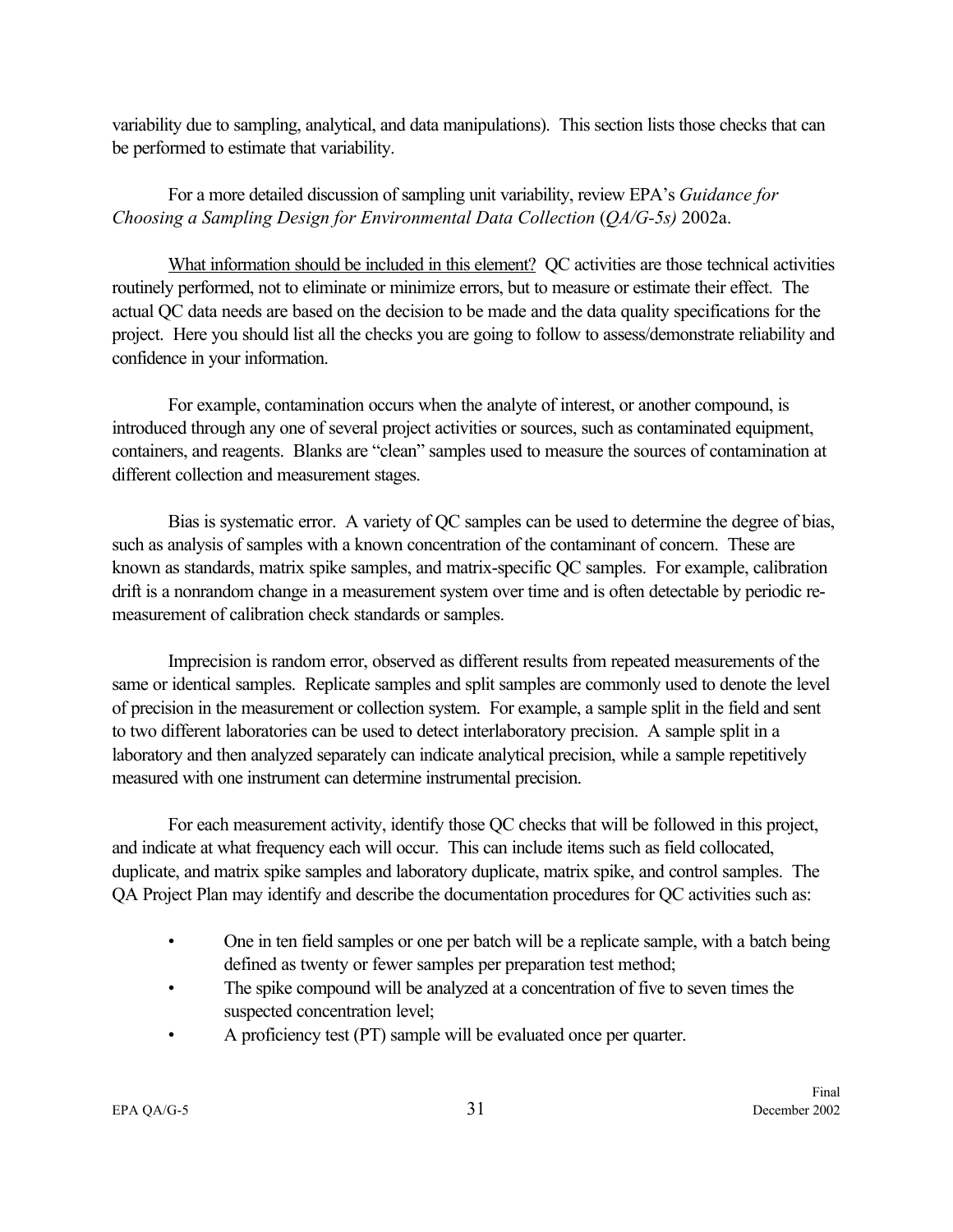Table 5 lists some QC check samples often included in QA Project Plans, and details the information each provides. Note that these QC samples may be also described in other elements, such as Element B3 [\(Section 2.2.3\),](#page-34-0) Sampling Handling and Custody, and Element B4 [\(Section 2.2.4\),](#page-35-0) Analytical Methods, and may not necessarily be repeated here.

| <b>QC Check</b>                  | <b>Information Provided</b>                        |  |  |
|----------------------------------|----------------------------------------------------|--|--|
| <b>Blanks</b>                    |                                                    |  |  |
| bottle blank                     | cleanliness of sample bottles                      |  |  |
| field blank                      | transport, storage, and field handling bias        |  |  |
| reagent blank                    | contaminated reagent                               |  |  |
| rinsate or equipment blank       | contaminated equipment                             |  |  |
| method blank                     | response of an entire laboratory analytical system |  |  |
| <b>Spikes</b>                    |                                                    |  |  |
| matrix spike                     | analytical (preparation $+$ analysis) bias         |  |  |
| matrix spike replicate           | analytical bias and precision                      |  |  |
| analysis matrix spike            | instrument bias                                    |  |  |
| surrogate spike                  | analytical bias                                    |  |  |
| <b>Calibration Check Samples</b> |                                                    |  |  |
| zero check                       | calibration drift and memory effect                |  |  |
| span check                       | calibration drift and memory effect                |  |  |
| mid-range check                  | calibration drift and memory effect                |  |  |
| Replicates, splits, etc.         |                                                    |  |  |
| field collocated samples         | sampling + measurement precision                   |  |  |
| field replicates                 | precision of all steps after acquisition           |  |  |
| field splits                     | shipping $+$ interlaboratory precision             |  |  |
| laboratory splits                | interlaboratory precision                          |  |  |
| laboratory replicates            | analytical precision                               |  |  |
| analysis replicates              | instrument precision                               |  |  |

**Table 5. Project Quality Control Checks**

When you identify the QC activity control limits (described in [Section 2.2.4\),](#page-35-0) tell what is to be done when these are exceeded. For example, what will happen when the "blank" sample comes out positive for the contaminant-of-concern? Cited methods usually do not provide this information or it may be insufficient for the needs of your project.

State how the effectiveness of control actions will be determined and documented. For example, if the senior taxonomist determines that the junior taxonomist has misidentified x% of macro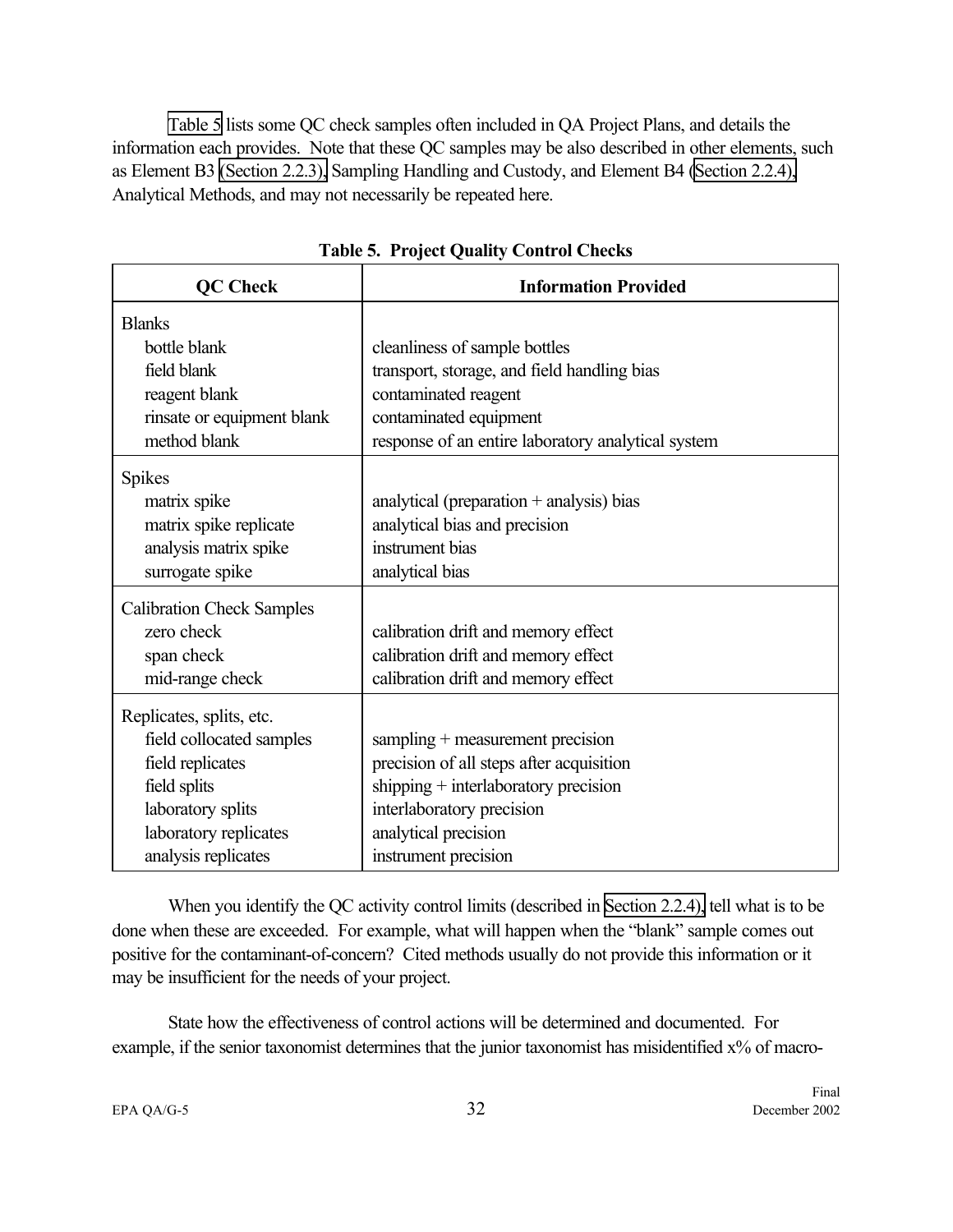invertebrate samples, retraining may be specified until accuracy, i.e., correct identification has improved, and the retraining is recorded in the project files. For these QC samples, identify also the procedures, formulae, or references for calculating applicable statistics, such as estimating sample bias and precision.

It is useful to summarize QC activities depending on whether they are in the field or the laboratory. This way, appropriate personnel can quickly identify the QC samples that apply to their activities. [Tables D-10](#page-101-0) and [D-11](#page-103-0) in [Appendix D](#page-92-0) are examples of tables that can be used to denote sampling and analytical QC activities.

Remember that QC activities vary considerably between environmental monitoring programs and between different agencies. They do incur a cost to the project, which should be included during project planning by management and/or decision makers. In other words, the x% of samples to be analyzed as blanks should be considered to be an inherent part of the analytical process, not as an expendable add-on.

## **2.2.6 Instrument/Equipment Testing, Inspection, and Maintenance**

What is the purpose of this element? This element describes how project personnel will know that the equipment will work properly when needed.

What information should be included in this element? In this element list any equipment or systems that will be used during the project that should be inspected or tested before use, or what maintenance is conducted on a routine basis. Describe what will be done to test, inspect, and maintain the project's instruments and equipment, and identify where critical spare parts will be located. Indicate also, how often this will be done and who is responsible for doing it. For example,

> The dissolved oxygen membrane probe will be checked for holes daily before each use by the first individual using the meter;

## **Suggested Content for Instrument/ Equipment Testing, Inspection, and Maintenance**

- List of equipment and/or systems needing periodic maintenance, testing, or inspection, and the schedule for such
- Description of how inspections and periodic preventive maintenance procedures will be performed and documented
- Discussion on how critical spare parts will be supplied and stocked
- Description of how re-inspections will be performed and effectiveness of corrective actions
- The analytical balance is to be checked out by an instrument specialist annually;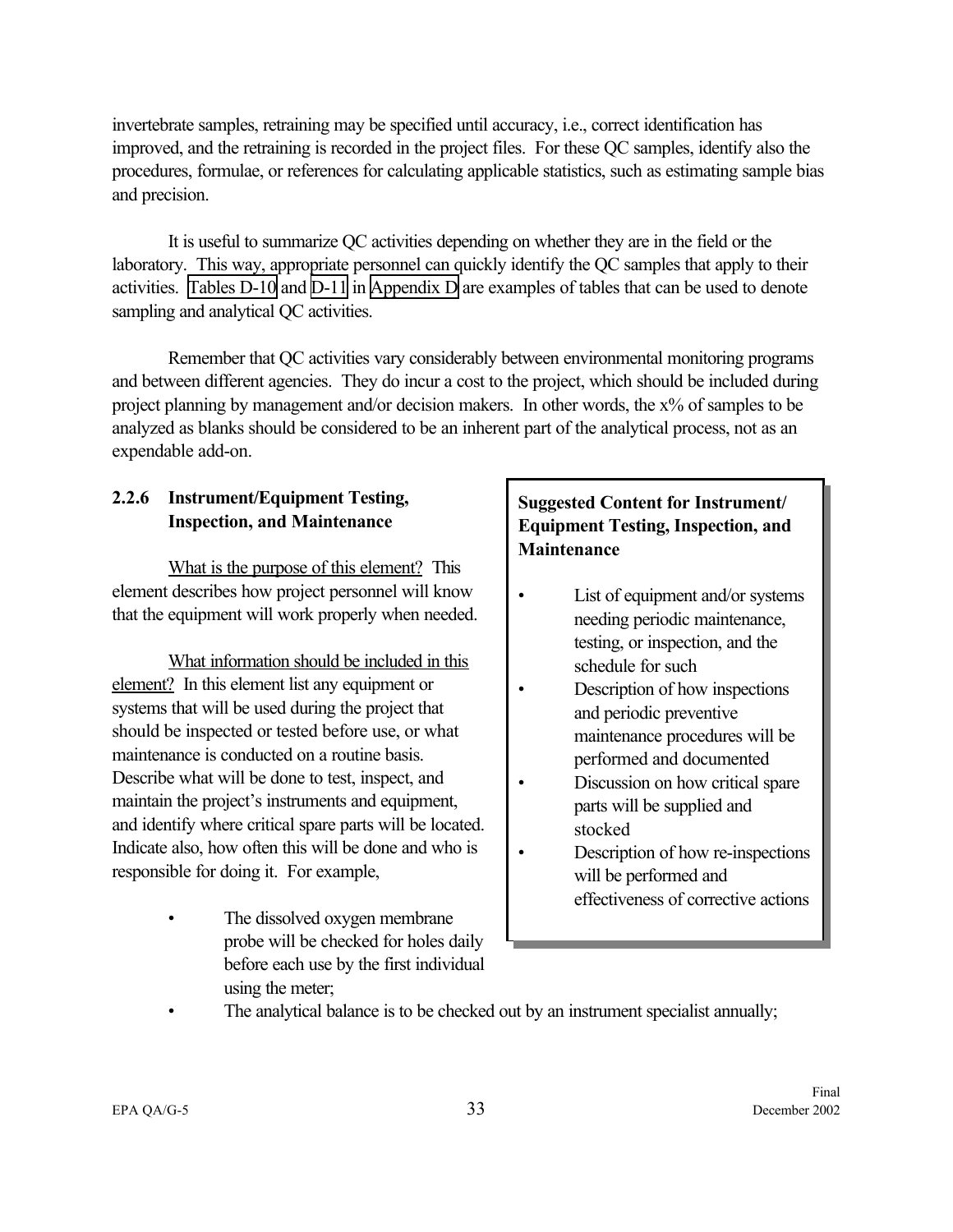- The mercury column in a thermometer will be examined for breaks before each use; and
- The field team leader will supply the fresh batteries before leaving.

SOPs that contain this information may be referenced or attached. In addition, much of this information may be summarized in a table, such as [Table D-12](#page-104-0) in [Appendix D.](#page-91-0)

## **2.2.7 Instrument/Equipment Calibration and Frequency**

What is the purpose of this element? This element identifies how you will ensure continual quality performance of any equipment and instruments.

What information should be included in this element? List any equipment and instruments needing calibration either in the field, in the fixed laboratory, or in the office. Identify any applicable criteria and measurement and testing equipment that will be used.

For example, field equipment to be calibrated might include items such as pumps, flow meters, gauges, pH meters, and temperature sensing devices. Laboratory equipment might include items such as pH meters, dissolved oxygen probes, balances, and spectrophotometers.

## **Suggested Content for Instrument/ Equipment Calibration and Frequency**

- List of all project tools, gauges, instruments, and other sampling, measuring, and test equipment which should be calibrated
- Description of calibration method and identification of any certified equipment and/or standards to be used
- Details of how calibration records will be maintained and traceable to the instrument/ equipment

Models in development and existing models used in new conditions will also need to be "calibrated" to assure the model's equations represent the environmental conditions being modeled. Test performance criteria usually provide the acceptable difference between the model output and values measured in the field or laboratory to be used in statistical tests for goodness-of-fit.

Test methods should be discussed, or referenced as SOPs, as appropriate. Test criteria and standards or certified equipment to be used might include statements such as the following:

- Accuracy is to be  $\pm 0.05$  ml or  $\pm 0.2$ °C;
- A NIST-traceable thermometer is to be used annually for calibrating all temperature sensing devices;
- Balances are to be calibrated with Class One weights before each use.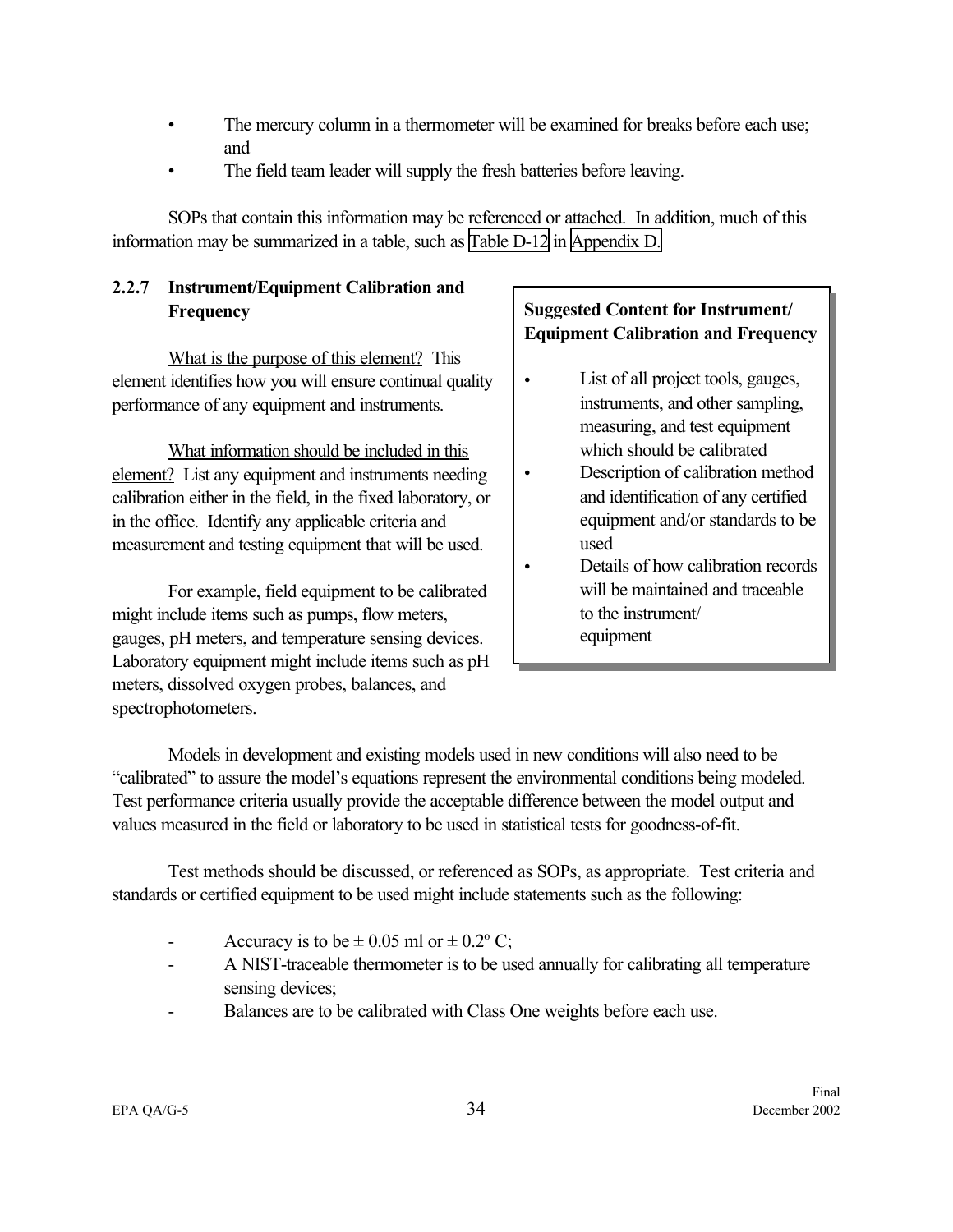Models in development will also need to be "calibrated." Test criteria for models in development might involve statistical methods such as regression analyses and goodness-of-fit methods where model output is compared to actual measurement data.

Tell how frequently these activities are to be done to ensure the quality of the results. For example, sensitive or critical equipment may need to be calibrated before each use. Describe also how the data calibration or information will be recorded and analyzed. Then indicate how the records will be maintained so as to be traceable to the hardware, software, instrument, or equipment in question, and to the standards to be used, for example, lot number and expiration date. For a large laboratory with several pieces of similar equipment with exchangeable components, this tracking system takes considerable effort. Cite or attach any SOPs that document this information. This information can be recorded in a table, such as is shown in [Table D-13.](#page-105-0)

#### **2.2.8 Inspection/Acceptance of Supplies and Consumables**

What is the purpose of this element? Not all projects will need supplies or consumables considered as "critical" to the project. For those projects that do, this element documents your system for having the right critical field and laboratory supplies and consumables available.

What information should be included in this element? Here you should identify what project supplies are critical, and who is responsible to make

## **Suggested Content for Inspection/Acceptance of Supplies and Consumables**

- A list of project supplies and consumables that may directly or indirectly affect the quality of the results
- The acceptance criteria for them
- Identification of those responsible

sure that they are available. Where applicable, document the following information so that these supplies can be located and similar items purchased when the listed items are exhausted:

- supply source (vendor);
- procedures for identifying, tracking, storing, and retrieving these supplies;
- identification of those responsible for maintaining these supplies; and
- any acceptance criteria for these items, for example, certificates of cleanliness, testing, health, or taxonomic identification.

Examples of supplies and consumables that may be used in a project are:

- filters or cartridges for air monitoring;
- reference toxicant chemicals for toxicity testing;
- test organisms for toxicity testing;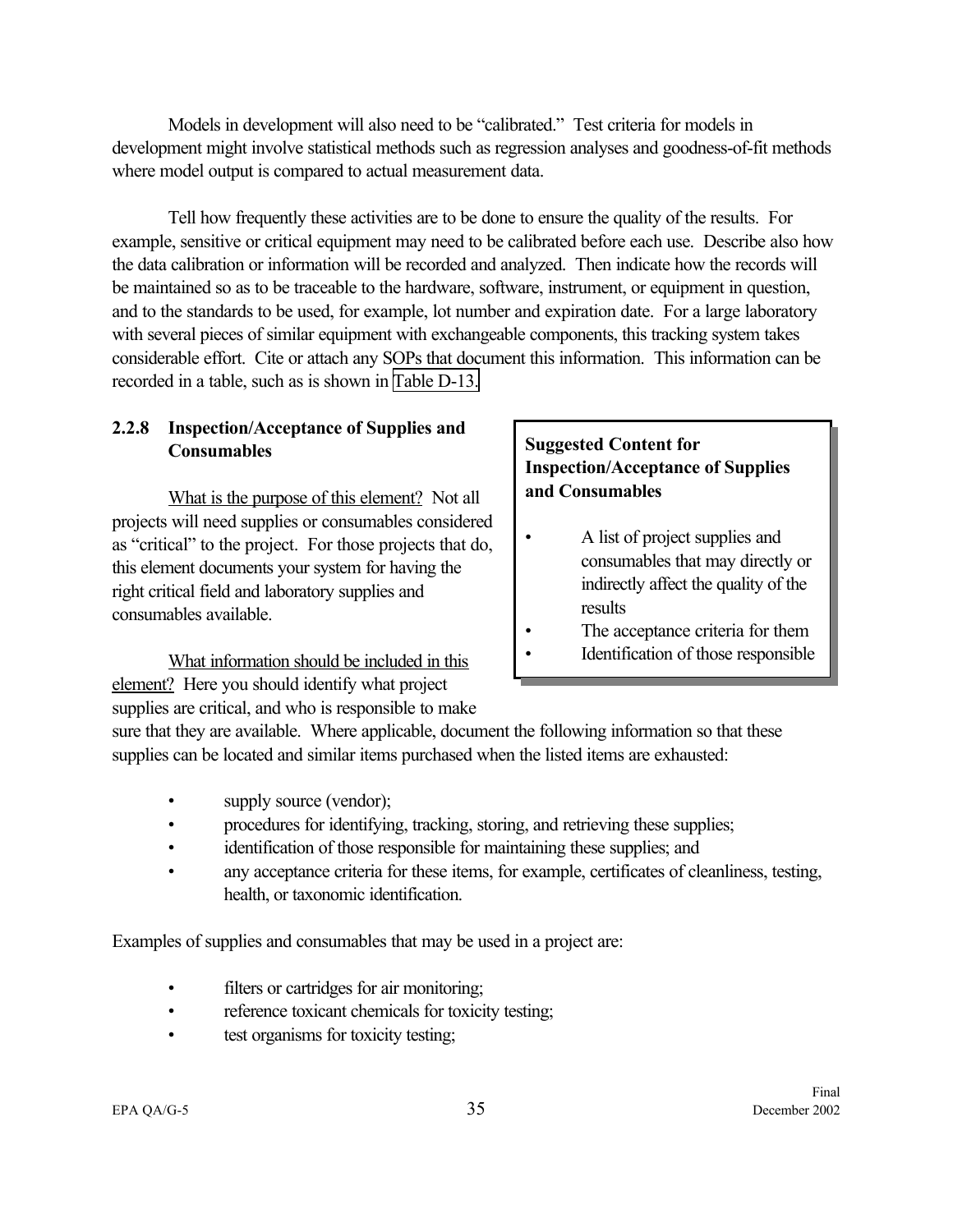- <span id="page-43-0"></span>• film and photographic paper for geospatial projects;
- bottles of known cleanliness for specialized chemical analyses, such as for trace metals analysis;
- reagent water or reagent-grade quality; and
- reference standards for calibrating instrumentation.

Describe your acceptance criteria for these items, such as the minimum percent organism viability.

[Table D-14](#page-106-0) in [Appendix D](#page-91-0) can be used to list inspection or acceptance testing activities and to indicate who is responsible for such testing, as well as where and how this material will be stored. Alternatively, [Table D-15](#page-107-0) can be used to list critical consumables and supplies, tracking numbers, dates of receipt and expiration, and to indicate whether they meet the inspection criteria.

#### **2.2.9 Non-direct Measurements**

What is the purpose of this element? This element addresses data obtained from existing data sources, not directly measured or generated in this project. In addition to listing the information to be obtained, discuss here your intended use of that information, for example, whether it is central or ancillary to the project, and your criteria for accepting and limiting use of that information. For a complete discussion of existing data, see [Chapter 3](#page-54-0) of this document.

## **Suggested Content for Non-direct Measurements**

- Identification of any existing data that will be obtained from nonmeasurement sources, such as literature files and historical databases
- Description of how you intend to use the data
- Your acceptance criteria and any limitations for using such data

#### What information should be included in this

element? Data to be identified may be qualitative or quantitative in nature, for example:

- existing sampling and analytical data and files from a previous effort (current project and/or related project);
- photographs or topographical maps produced outside this project;
- information from the published literature;
- background information from facility or state files;
- measurements that are ancillary to addressing the project's objectives (for example, meteorological data, primarily used to better predict or explain dispersion and concentration of airborne toxic compounds in a localized area).

If you have not yet decided upon the sources of these data (outside of knowing that sources exist), document the process you will use to identify these sources and select the data. Along with specifying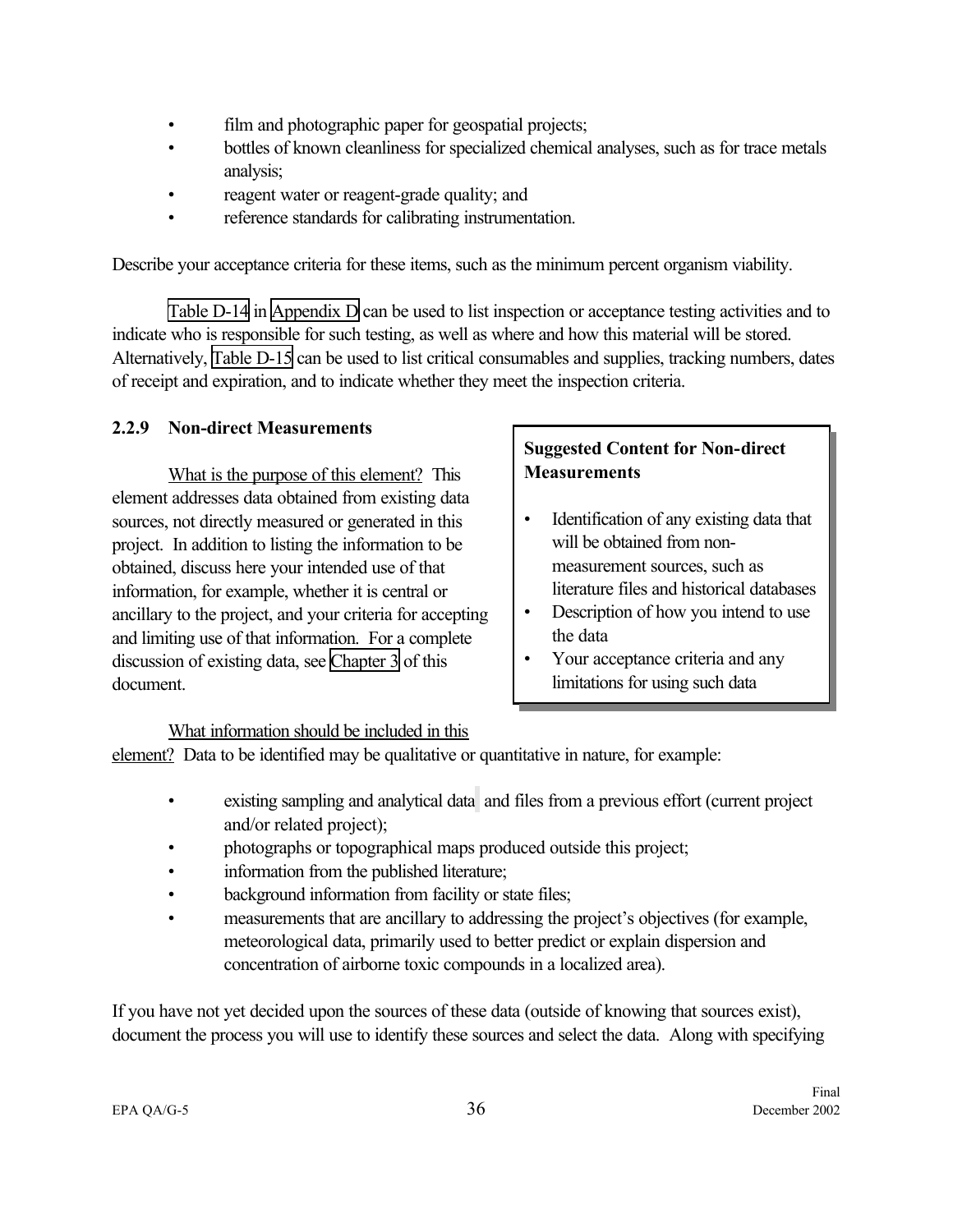these types of data, specify how you will acquire (or did acquire) these data (for example, describe the literature search method).

Next, address how the types of data mentioned in the previous paragraph will be used, either exclusively or in combination with newly collected data, in certain phases of project implementation (for example, project scoping, design) or in decision-making. Element A6 [\(Section 2.1.6\),](#page-24-0) Project/Task Description, mentions that such data would be used, but Element B9 documents the *intended use*. You would have identified this through the project's systematic planning process. For example, when following EPA's *Guidance for the Data Quality Objectives Process (EPA QA/G-4)* (EPA, 2000c), the third step is "Identify the Inputs to the Decision."

Document the measures of data quality that you will use to judge whether the data are acceptable for their intended use, i.e., performance/acceptance criteria or data quality objectives. The criteria may be qualitative or quantitative, such as:

- scientific literature, from which candidate data may be selected, originating from peerreviewed studies (qualitative),
- specific DQIs [\(Table 3\)](#page-26-0) (qualitative and quantitative),
- measurement process limits, for example, method detection and quantitation limits (quantitative).

Note that the quality objectives and performance criteria documented in the element, "Quality Objectives and Criteria" [\(Section 2.1.7\),](#page-25-0) apply to measurements taken as part of the project while the criteria in Element B9 apply to existing data.

[Chapter 3](#page-54-0) illustrates a process to determine whether existing data meet a project's acceptance criteria. It uses some of the features of the data quality assessment process, which is addressed in the element "Reconciliation with User Requirements," and is performed at the end of the project to determine whether the data achieved their purpose. For example, were the data collected from a population sufficiently similar to the population of interest for this project? Were the site locations and the sampling and analytical methods used to generate the original data satisfactory for the current needs? Just because a set of data has been collected according to some documented, peer reviewed, quality protocol does not mean that it is "acceptable" for your study.

Document programmatic, legal, or any other constraints on the use of existing data and their impact on the project. Note that limitations may result from the specific objectives of the project and, therefore, may not have been associated with the data in any previous use. Here are some examples of constraints: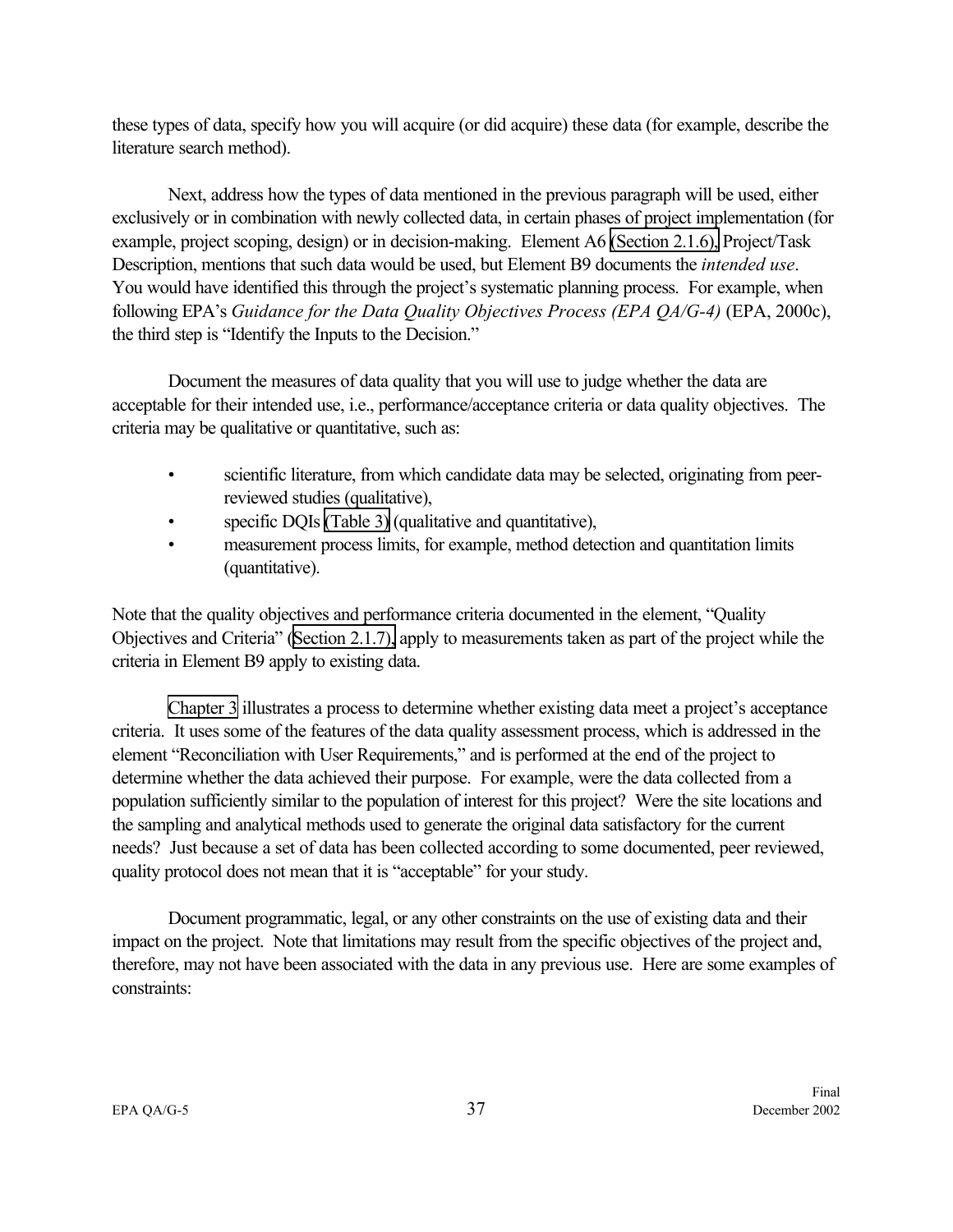- Only staff with the necessary clearance have access to proprietary or confidential data (for example, confidential business information).
- You have to use data that do not meet acceptance criteria (they are the only data available and you need to proceed with the project).
- You may be unable to evaluate data due to a lack of background information (for example, information on target population, sampling and analysis methods, associated QA and QC measures, etc.) **Suggested Content for Data Management**

## **2.2.10 Data Management**

What is the purpose of this element? In Element A9 [\(Section 2.1.9\),](#page-29-0) you described managing project documents, such as this QA Project Plan and records from the project. This element gives an overview of the management of the data generated throughout the project.

What information should be included in this element? Identify the process and hardware and software equipment for data/information handling and storage throughout the life cycle of the project, i.e., from the field notes and laboratory results or from secondary (existing) data sources, to the office's data or model system. This includes:

- recording, transcribing, digitizing, and downloading,
- transformation and reduction (mathematical operations),
- transmittal,
- management,
- storage, and
- retrieval.

- Description of the project data management process
- Description of or reference to the office's standard record-keeping procedures and document control, data storage, retrieval, and security systems
- Identification of data handling equipment and procedures to process, compile, and analyze project data
- Discussion of data handling procedures to detect and correct errors and loss during data processing
- Examples of any forms or checklists to be used
- Identification of any specific computer hardware/software performance requirements and how configuration acceptability will be determined
- Description of how applicable information resource management requirements will be satisfied, as well as any applicable Agency information resource management requirements (EPA Directive 2100) (EPA QA Project Plans only)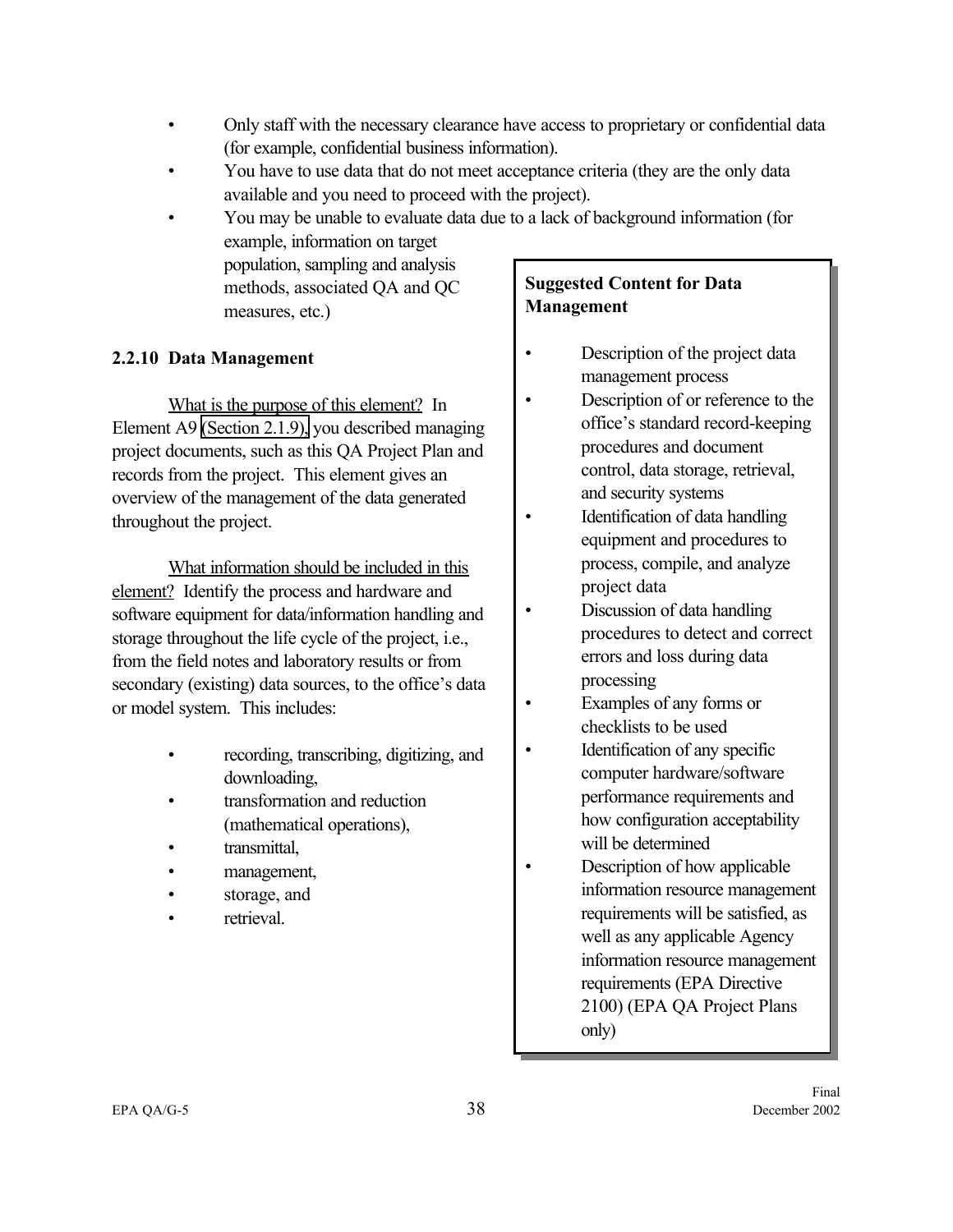In doing so, indicate the project organization's standard record-keeping practices and document control system for both hard-copy and electronic media. Next, identify where the information can be found and for how long.

Describe here control mechanisms for detecting and correcting errors, such as manual calculations on a spot-check basis and review of field data sheets before transmittal to the office, backup procedures. Also, identify who is responsible for these separate activities. For example, the technician performing the analysis is to review the data before handing the information to the laboratory's QA officer. If there are any forms or checklists to be used, attach them to the plan. If there is a flowchart that diagrams any part of this process, include it.

Indicate how the computerized information systems will be maintained. For example, indicate what hardware and software items are necessary, how they will be routinely tested, and upgraded when software changes occur.

For EPA personnel writing a QA Project Plan, identify also how all applicable EPA information management specifications will be met. For projects involving data processing or modeling and computer data storage, discuss EPA software/hardware configuration specifications, such as identifying project coding standards; design configurations; users and maintenance manuals, and indicate how these will satisfy EPA specifications. See, for example, *Information Resources Management Policy Manual* (EPA Directive 2100) (EPA, 1998) (*www.epa.gov/irmpoli8/polman*) and EPA's Environmental Data Registry (*www.epa.gov/edr*). For projects requiring sampling, address how EPA's locational or geospatial data specifications will be satisfied. Where any of this information is already incorporated in an organization's Quality Management Plan, simply refer to that document and section.

#### **2.3 GROUP C: ASSESSMENT AND OVERSIGHT**

Assessments or evaluations are designed to determine whether the QA Project Plan is being implemented as approved (conformance/nonconformance), to increase confidence in the information obtained, and ultimately to determine whether the information may be used for their intended purpose. The elements in this group (Table 6) detail what assessments or evaluations will occur both during and after the project. Data assessments, such as data verification and validation, are discussed in the Group D elements.

|    | <b>Assessment and Oversight</b>  |
|----|----------------------------------|
|    | Assessments and Response Actions |
| C2 | Reports to Management            |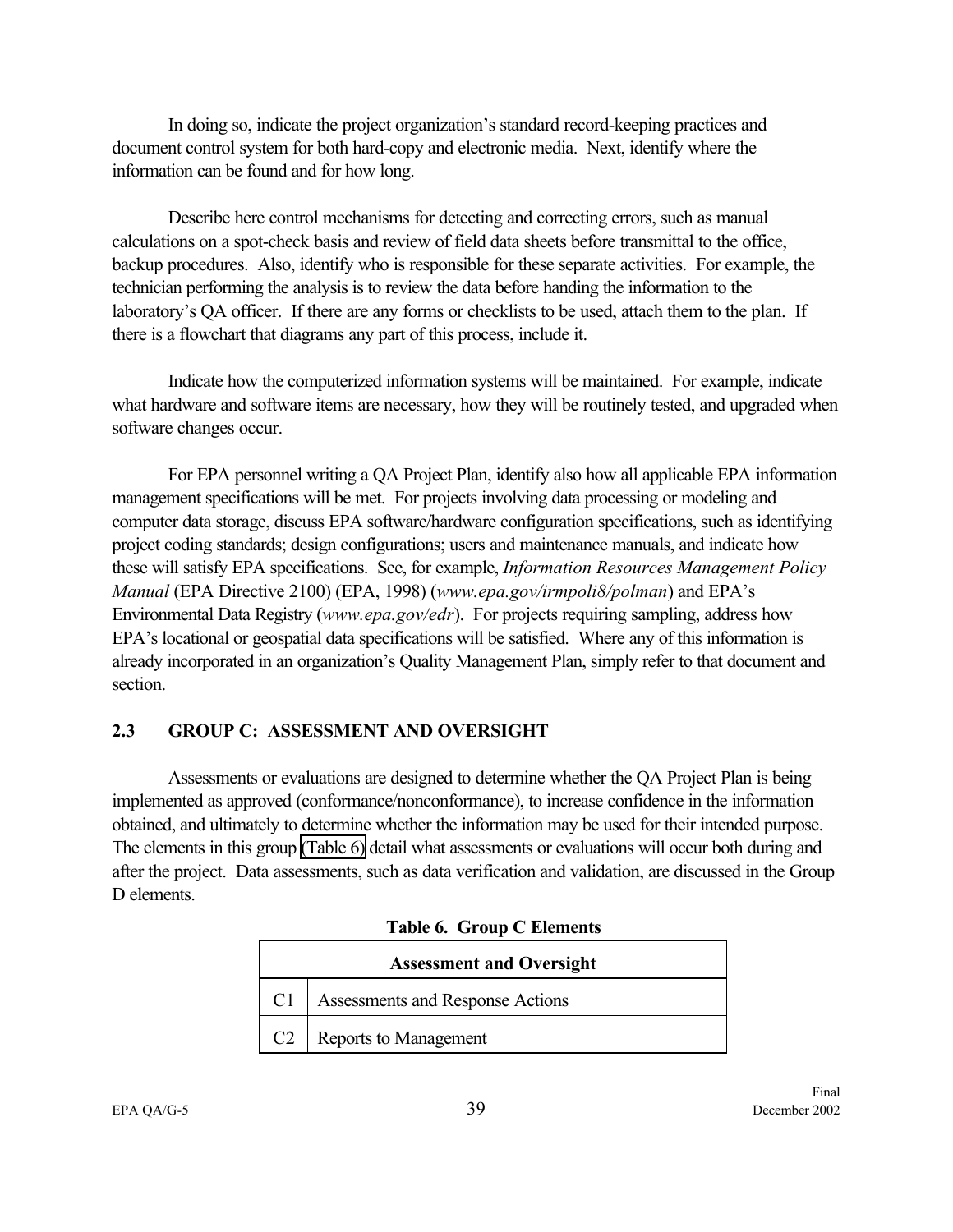#### **2.3.1 Assessments and Response Actions**

What is the purpose of this element? This element gives information concerning how a project's activities will be assessed during the project to ensure that the QA Project Plan is being implemented as approved.

What information should be included in this element? A wide variety of internal (self) and external (independent) assessments can be conducted during a project. The types of assessments to be conducted, and the frequency for conducting these assessments, will depend on the intended use of the information and the confidence needed and expected in the quality of the results. For example, a high-profile or a longterm project is more likely to have assessments conducted on its activities (and they are more likely to be unannounced assessments) than a project such as development of an analytical method, a basic research project, or a project in which only a few samples will be collected.

Assessments are best done throughout the project to identify potential problems early in the

## **Suggested Content for Assessments and Response Actions**

- Description of project assessments planned and a brief discussion of the information expected
- Approximate schedule for these assessments and their reports
- For any planned selfassessments, identification of potential participants and their relationship within the project organization
- For independent assessments, identification of the organization and person(s) that will conduct the assessments
- Identification of how, when, and to whom the results of each assessment will be reported and

project and allow for timely corrective action. This reduces the impact of non-conformance such as occurrences of questionable data and faulty conclusions. Assessments should be considered as a routine part of the project, rather than being conducted on an "as-needed" basis. Cost, influenced by the type of audit to be conducted, supplies needed, and the availability of technical personnel, should be balanced with the potential savings such as not having to repeat measurements having deficiencies.

For typical field/laboratory projects, assessments may consist of:

- readiness reviews;
- surveillance:
- proficiency testing (PT); and
- technical systems audits of field, laboratory, or data management activities.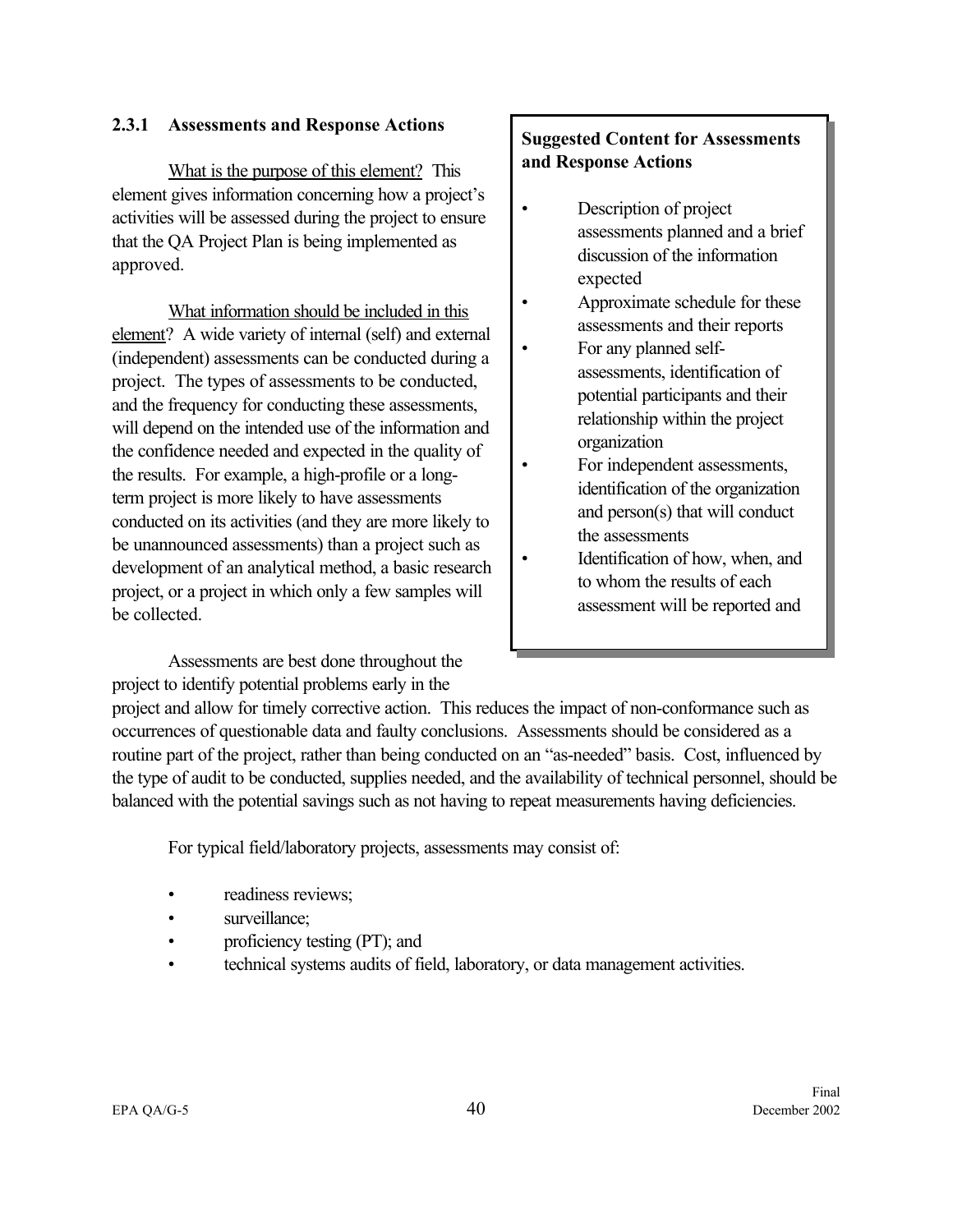Definitions of each of these assessments may be found in [Appendix B,](#page-68-0) with a full discussion in: *Guidance on Technical Audits and Related Assessments (G-7)* (EPA, 2000d), which is available on the EPA quality website.

For existing data use projects, data may be assessed to determine suitability for their intended use and to identify whether project specifications were met. For model performance evaluations, assessments may be made to qualitatively and quantitatively assess model performance, for example, uncertainty analyses, model verification tests, and internal and external peer reviews. Model assessments may also involve peer review on the mathematical basis for the model, algorithm checks, code verification, model evaluation, data quality assessment of input data, and evaluation of model output uncertainty and variability.

In this element, supply information for each type of assessment, such as what type of assessment will be conducted, when and how often. Discuss when assessments results will be reported, so that these evaluations can affect changes in the project as it progresses. When identifying who will conduct these assessments, indicate also their position within the project's organization or from another organization, and the scope of their authority, for example, issuing stop work orders.

Attach any checklists to be used. For an example of a project assessment table to summarize this information, review [Table D-16](#page-108-0) in [Appendix D.](#page-91-0)

#### **2.3.2 Reports to Management**

What is the purpose of this element? This element documents how management will be kept informed of project oversight and assessment activities and findings.

What information should be included in this element? Identify here what project status reports will be written during the project. These might include:

- assessment reports;
- results of proficiency test samples;
- calibration reports; and
- model evaluation reports.

## **Suggested Content for Reports to Management**

- Frequency and distribution of reports to inform management (EPA or otherwise) of the project's status
- Identification of report preparer and recipients, as well as any specific actions or recommendations recipients are expected to make

In addition, indicate those responsible for writing these reports, when, and how often these reports will be written, and identify who will be notified of audit findings. [Table D-17](#page-108-0) in [Appendix D](#page-92-0) contains a sample table that could be used to summarize this information. Projects of short duration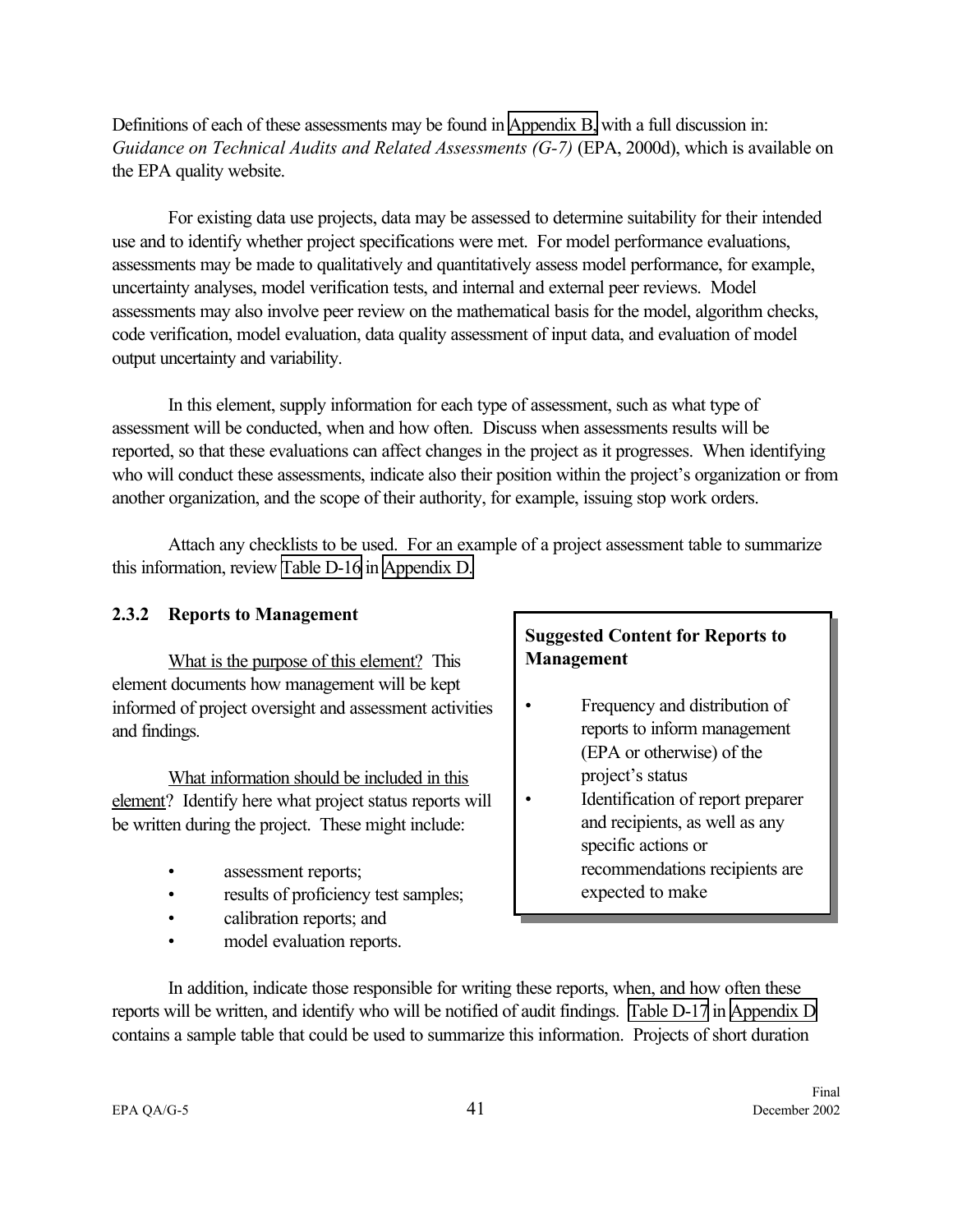may only have a final report which includes assessment results, along with project results and conclusions.

## **2.4 GROUP D: DATA VALIDATION AND USABILITY**

The elements in this group (Table 7) address the final project checks to see if the data or product obtained will conform to the project's objectives, and to estimate the effect of any deviations. For projects that use existing data, these elements focus on evaluating how data values from these acquired data sets will be used to determine the quality objectives for the new data use. For a modeling project, this process is similar to confirming that the steps in the modeling process were followed correctly to produce the model outputs and that the results meet project objectives.

| <b>Data Validation and Usability</b> |                                           |  |
|--------------------------------------|-------------------------------------------|--|
| D <sub>1</sub>                       | Data Review, Verification, and Validation |  |
| D <sub>2</sub>                       | Verification and Validation Methods       |  |
| D3                                   | Reconciliation with User Requirements     |  |

**Table 7. Group D Elements**

## **2.4.1 Data Review, Verification, and Validation**

What is the purpose of this element? This element lists your criteria for deciding to accept, reject, or qualify project information to be obtained. In a sense, this lists the final critical checks that will be done on the information obtained to decide whether they satisfy the quality criteria listed

## **Suggested Content for Data Review, Verification, and Validation**

State the criteria for deciding to accept, reject, or qualify project data in an objective and consistent manner

previously [for example, Element A7 [\(Section 2.1.7\)](#page-25-0) - Quality Objectives and Criteria for Measurement Data] and whether that information can be used.

What information should be included in this element? Data review is the in-house examination to ensure that the data have been recorded, transmitted, and processed correctly. That includes, for example, checking for data entry, transcription, calculation, reduction, and transformation errors. It may also mean ensuring that there is a complete list of sample information available, such as sample matrixes, blanks, duplicates, shipping dates, preservatives, holding times, etc., and ensuring that there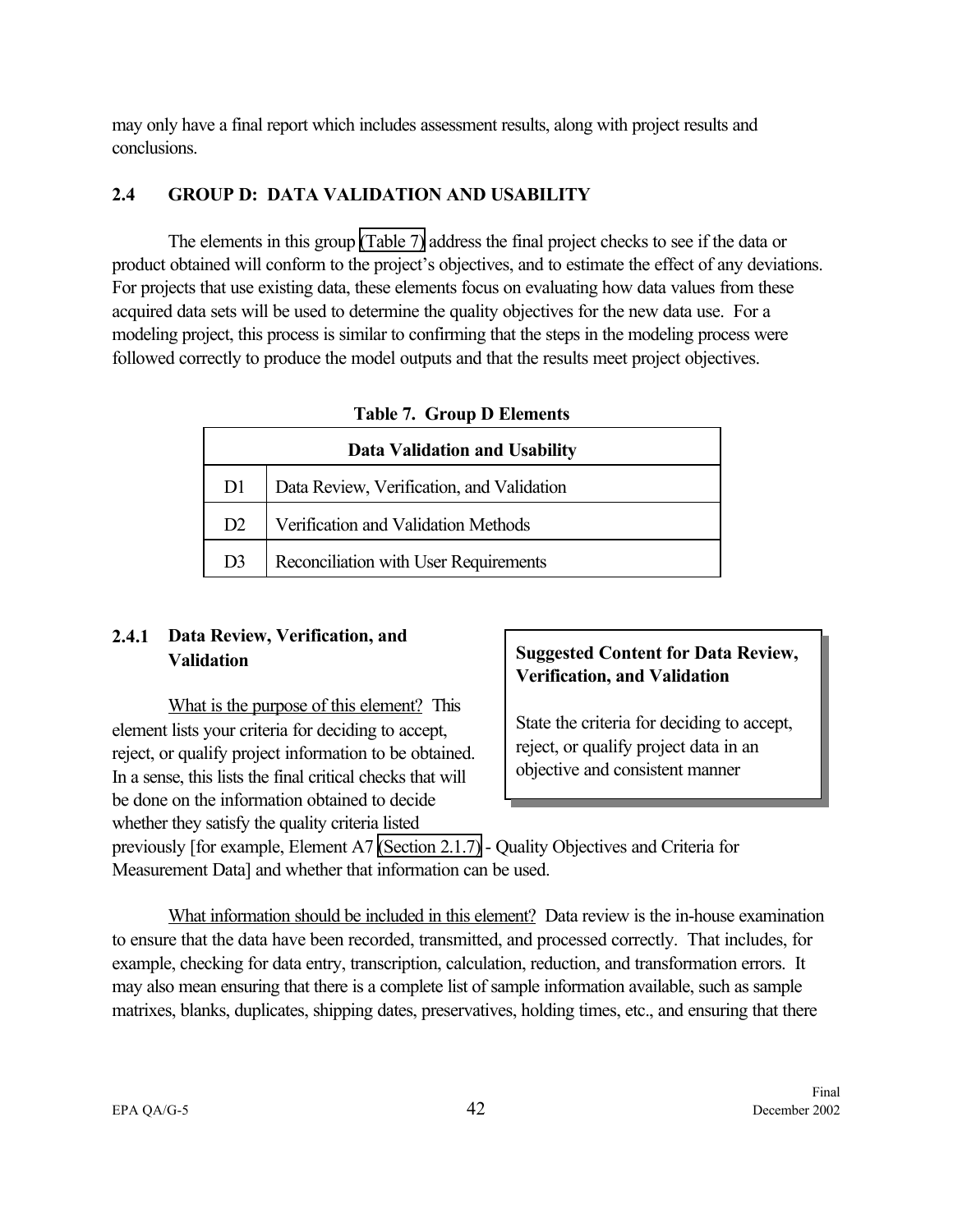are no programming errors. It is also a completeness check to determine if there are any deficiencies, such as data missing or integrity lost (for example, due to corruption or loss in storage or processing).

Data verification is the process for evaluating the completeness, correctness, and conformance/compliance of a specific data set against the method, procedural, or contractual specifications. It essentially evaluates performance against pre-determined specifications, for example, in an analytical method, or a software or hardware operations system.

Data validation, however, is an analyte- and sample-specific process that extends the evaluation of data beyond method, procedure, or contractual compliance (i.e., data verification) to determine the quality of a specific data set relative to the end use. It focuses on the project's specifications or needs, designed to meet the needs of the decision makers/data users and should note potentially unacceptable departures from the QA Project Plan. The potential effects of the deviation will be evaluated during the data quality assessment.

Data verification is generally done first, internally by those generating the data or by an organization external to that group. Data validation is generally performed on the verified data later in the process and by someone independent or external to the data generator and the data user. These processes may occur both during and at the end of the project.

The criteria for deciding whether the data meet the project's quality specifications are listed here for review, verification, and validation. Therefore, each component of the project for which criteria were listed previously in the QA Project Plan (in the data generation and acquisition elements) should be identified here. For example, discuss the criteria for sample collection procedures, such as precision for location data. Indicate what tolerances are allowed for deviations from sampling locations, pH values, blank contaminations, satellite imagery (coverage and quality), etc. If data are to be flagged, state the criteria. For a modeling project, describe the criteria for code verification and/or indicate whether the model will be evaluated by comparing model predications with data used during model development.

The level of detail and frequency for performing data review, verification, and validation activities will depend on the complexity of the project, and the importance of the decision to be made based on it.

#### **2.4.2 Verification and Validation Methods**

What is the purpose of this element? This element identifies the methods or processes for verifying and then validating project information.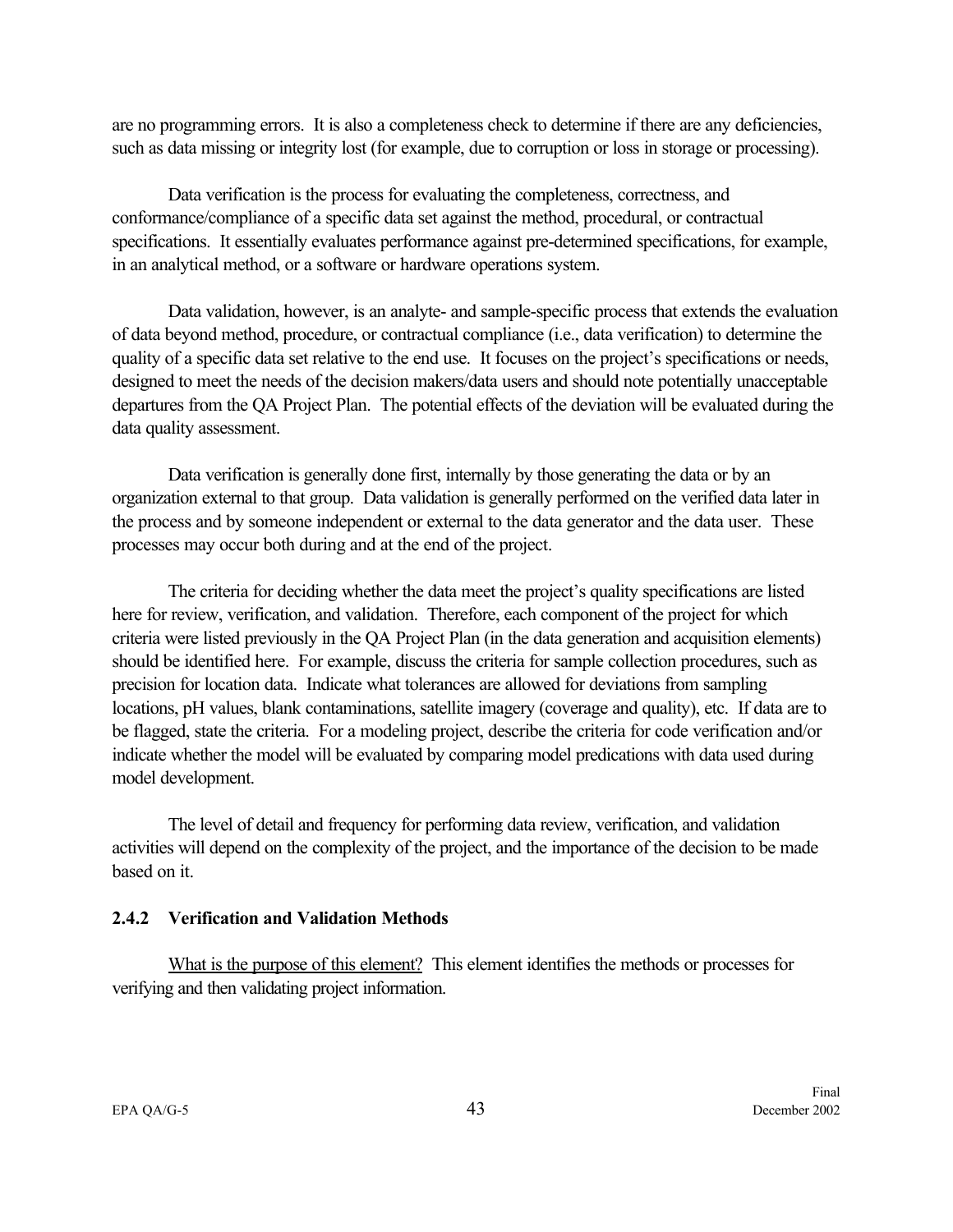What information should be included in this element? Much of the information previously listed in other elements will be discussed here for the series of final checks on the data that will be conducted. The data may be reviewed to verify how it was:

- recorded or formatted;
- transformed (for example, log values, calculations of replicate measurements, dry weight to wet weight values);
- reduced (for example, calculation of sample concentrations from peak areas), transferred (for example, software);
- analyzed (for example, using the organization's Laboratory Information Management System); and
- qualified.

The methods to be used or processes to be followed can be identified as SOPs, if available, or

## **Suggested Content for Verification and Validation Methods**

- Description of how project data will be verified and validated
- Discussion of how any issues will be resolved and identification of who has the authority for resolving them
- Description of how results will be conveyed to data users
- Explanation of how validation issues differ from verification issues for this project
- Examples of any forms or checklists to be used and identification of any projectspecific calculations

described in the text. For example, indicate what data validation software will be used, if any. Those responsible for performing these functions should have been identified earlier in the plan (Element A4, Project/Task Organization); if not, then identify them here.

Describe the process to show how errors will be handled and this information given to the data users. Attach any necessary forms and checklists to the QA Project Plan.

[Table D-18](#page-110-0) can be used to summarize some of this information. For a more detailed description of the data verification and validation process, review *Guidance on Environmental Data Verification and Data Validation (EPA QA/G-8)* (EPA, 2002c).

## **2.4.3 Reconciliation with User Requirements**

What is the purpose of this element? This element is to describe how you will evaluate the validated data to see if it answers the original questions asked, i.e., the measurement quality objectives or data quality objectives. This is the final assessment of the data quality and the culmination of the entire QA process for the project.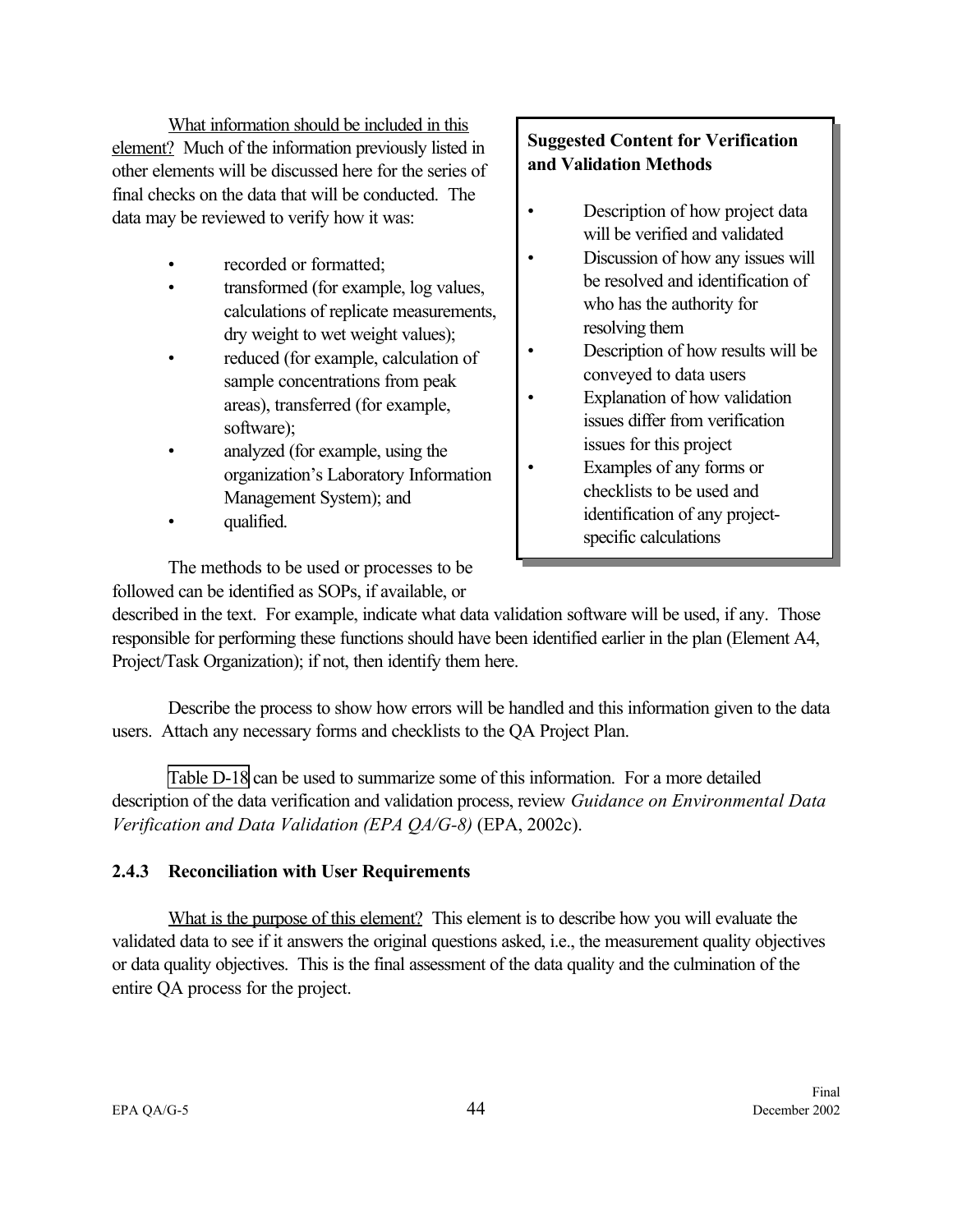What information should be included in this element? Describe in this element what statistical analyses or error estimates will be made based on total error, i.e., the cumulative error from field, laboratory, and data manipulations. This may involve some statistical analyses such as tests for outliers, trends, dispersion, etc., or a scientific evaluation of the information (for example, for content or reasonableness). Describe how data will be presented, e.g., tables or charts, to illustrate trends, relationships, and anomalies.

If a systematic planning was employed when developing the project technical and quality goals, use the Data Quality Assessment (DQA) process to evaluate how well the validated data can support their intended use. The DQA process is a five-step process described in *Guidance for Data Quality Assessment: Practical Methods for Data Analysis (EPA G-9)* (EPA, 2000b). This document is specifically written for non-statisticians and provides many graphical and statistical tools.

## **Suggested Content for Reconciliation with User Requirements**

- Description of how project results will be reconciled with the requirements defined by the data user or decision maker
- An outline of methods proposed to analyze the data and determine possible anomalies or departures from assumptions made when the project was planned
- Description of how reconciliation with user requirements will be documented, issues will be resolved, and how limitations on the use of the data will be reported to decision makers

If the project is to collect data without using a statistically based (probability based) design, analysis and inference becomes limited to simple descriptions of the data with no extrapolation to more general cases. Qualitative statements about the data are valid, but quantitative estimates are highly suspect.

Discuss how limitations on the use of the data will be handled and reported to the decision makers. For example, what will be done if data quality indicators do not meet performance criteria?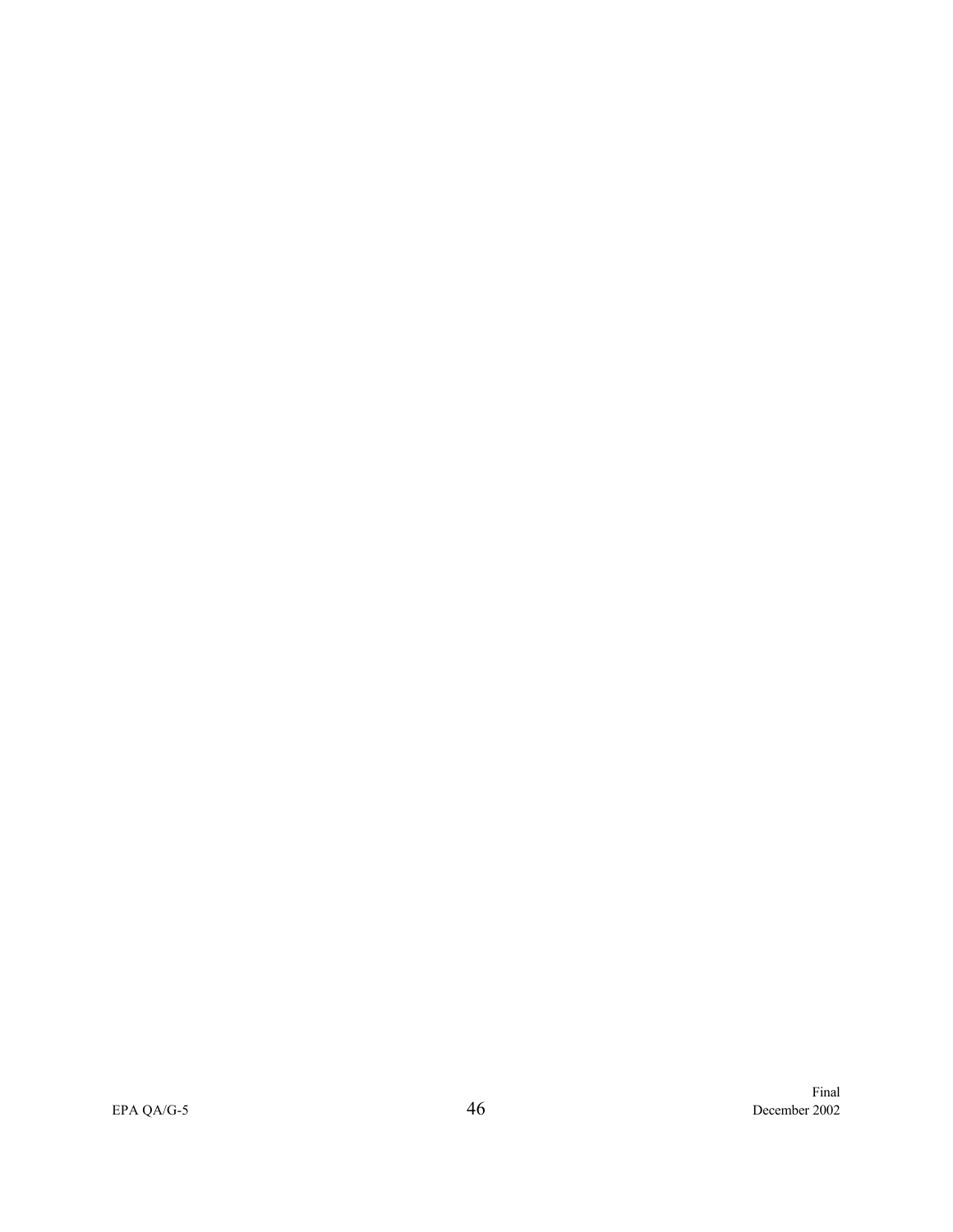#### **CHAPTER 3**

## **PROJECTS USING EXISTING DATA**

## <span id="page-54-0"></span>**3.1 WHEN EXISTING DATA ARE USED ON AN ENVIRONMENTAL PROJECT**

**What does "existing data" mean?** Data or information that you plan to use but that have not been newly generated by your project are called "existing data." They may also be known as "secondary" data or non-direct measurements.

**Why should I consider using existing data on a project?** When working on an environmental task or project, some project objectives (for example, to answer a given question or to gain more knowledge in a given area) may be met by using data previously generated, but which are still relevant to your current needs. It is less expensive, easier, and sometimes solves sampling access problems. Existing data may have certain characteristics that may be advantageous. For example, existing data may provide more detailed and exhaustive information than your project would be able to generate (such as data covering a longer time span), thereby allowing decision makers to have a greater understanding of the situation and providing a greater statistical basis for any decision to be made.

**What are some examples of typical sources of existing information for environmental projects?** Examples of the many types and sources of existing information include the following:

- data from publicly available databases, such as data from the Census Bureau, data represented within EPA's Environmental Information Management System, and data cataloged in EPA's Environmental Data Registry;
- data from published literature, reports, and handbooks;
- data generated and submitted by third parties, including compliance data when used for purposes other than its primary purpose (i.e., to assess compliance);
- data from state and local monitoring programs;
- results from unpublished research;
- output generated by executing existing models;
- data obtained from previously performed pilot studies; and
- existing maps, Geographical Information System (GIS) layers, plots, photographs, or land surveys.

**What are considerations when using existing data?** Data collection is designed to meet a project's performance criteria. Existing data from other projects may not have been generated to meet the specific quality criteria established for your project, i.e., you did not get to choose the processes for collecting these data that are appropriate for your intended use. Even though some existing data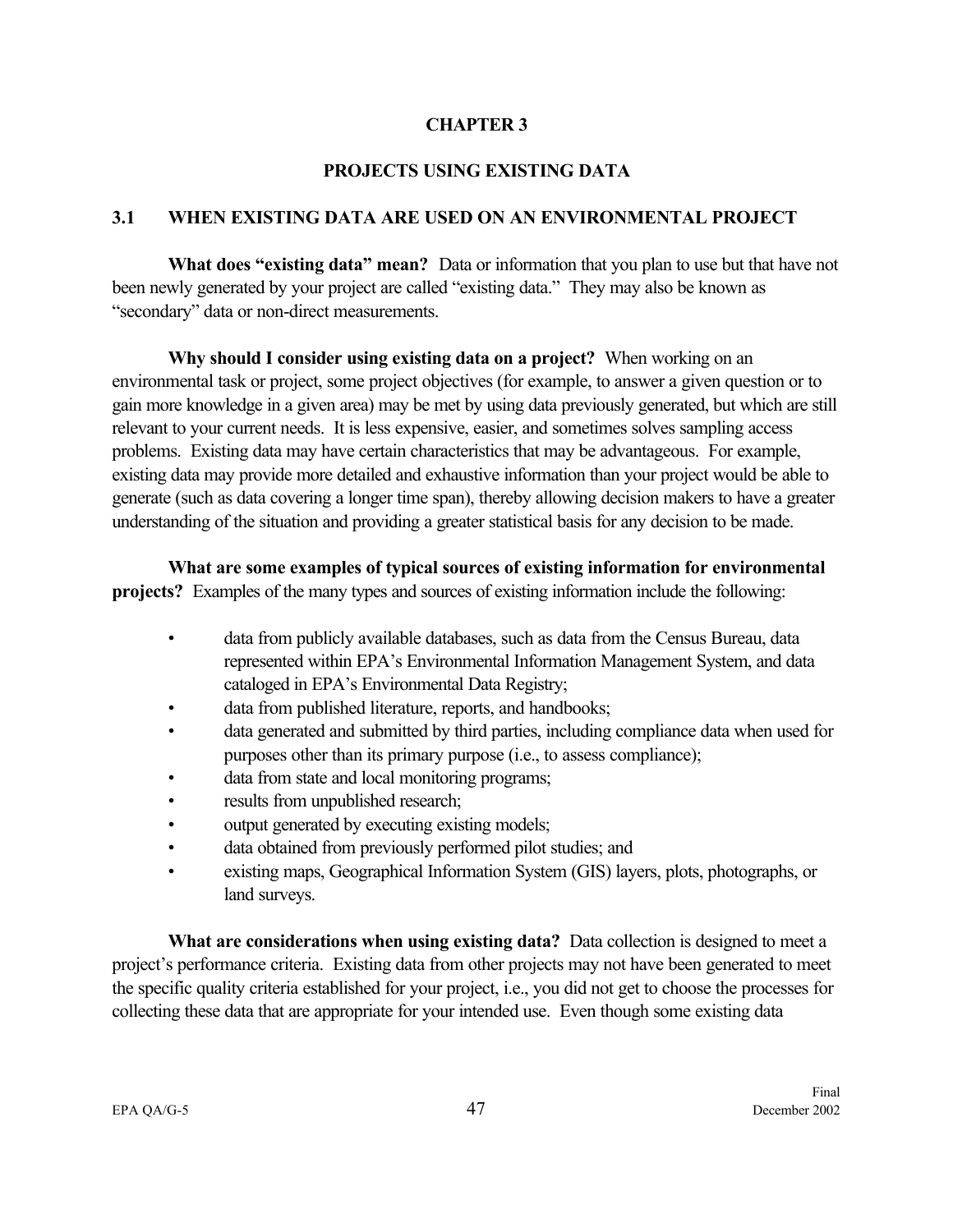sources may be well-respected and their data handling may be appropriate for its original use, such data still should be evaluated for the appropriateness of their specific use on your project.

When planning to use existing data, evaluate the data relative to your project's own acceptance criteria by obtaining and reviewing available *metadata*. Metadata is information that describes the data and their quality criteria.

Because certain existing data sets, such as major regulatory databases, are frequently used on other environmental projects, EPA has developed tools to make it easier for a user to obtain the metadata and to standardize the information in the metadata. EPA's scientific environmental information management system (EIMS) is one of these tools. It is a repository of scientific documentation, such as data sets, databases, documents, models, multimedia, projects and spatial information, and its accompanying metadata. EIMS is located at www.epa.gov/eims. The descriptive information stored within EIMS is also consistent with the Federal Geographic Data Committee metadata content standards for spatial data, available at www.fgdc.gov.

When using existing data, you should assess any limitations associated with the data and how these may impact their use relative to your project's objectives. For example, the data may represent a target population that differs from the population targeted in your project, or may have been generated from analytical methods that yield measurement errors or used detection limits that are higher than are acceptable for your project. Lack of sufficient or adequate metadata for an existing data source may be a reason not to use it. Conversely, previously documented limitations on a data set may or may not prove to be limitations relative to your specific project's needs.

**How do I determine whether or not to use existing data?** Once possible existing data sources are identified, you should evaluate each source relative to the quality needs (i.e., acceptance criteria) of your project. The rigor of this evaluation is determined by the overall role and importance of those data relative to your intended use. Do not use any data without accessing whether they can meet your needs.

º

To help evaluate existing data see below:

º

1. Determine your data needs

2. Identify existing data sources that might meet project needs

3. Evaluate existing data relative to your project's data quality specifications

4. Document quality issues in planning documents or the final report

º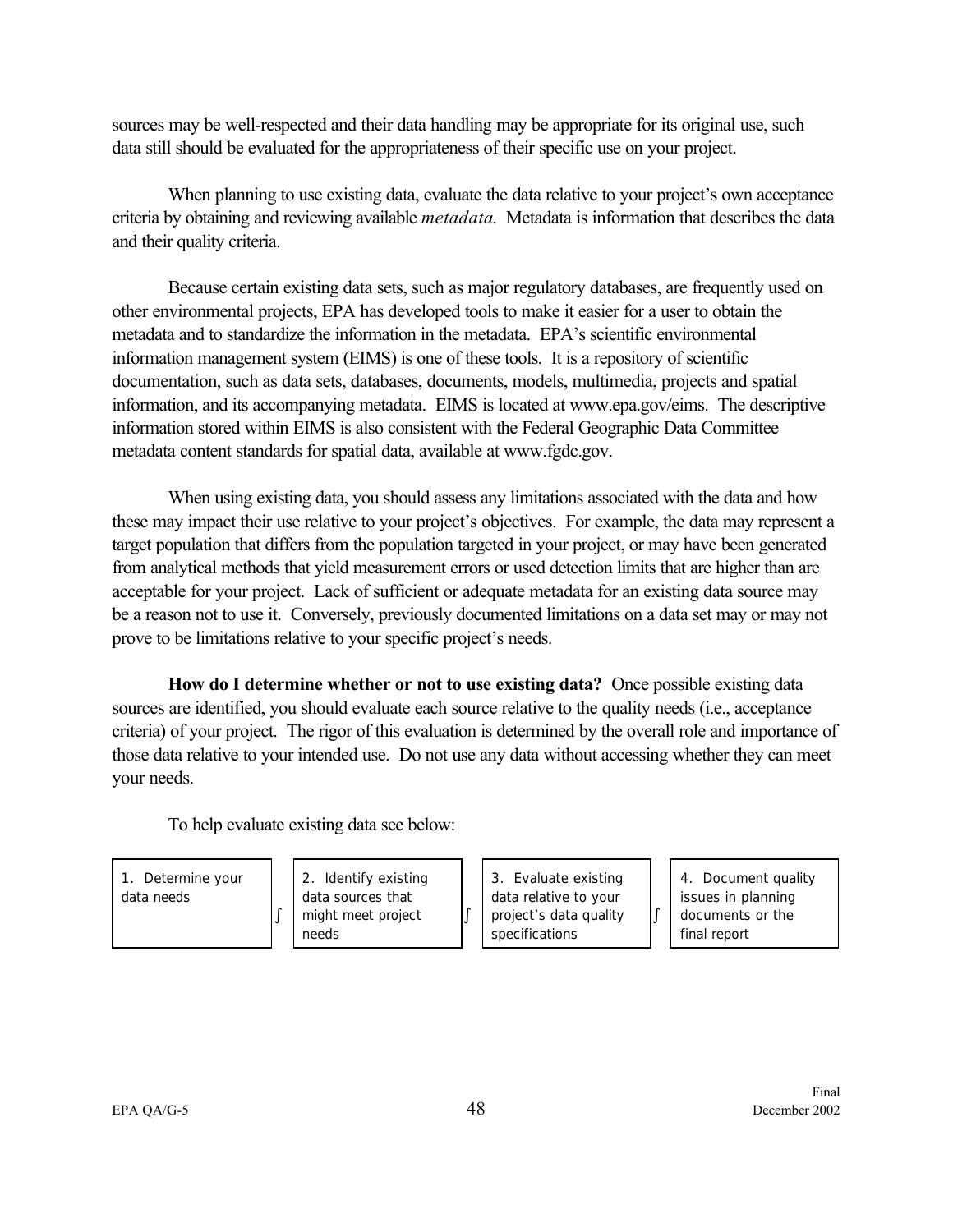#### **3.1.1 Determine Your Data Needs**

First define the problem to be investigated or the decision to be made, identify a need for data and the types of data necessary to address this problem, and then determine criteria for the level of quality that these data will need to satisfy. Identify how you intend to use the data that you will generate or acquire on your project.

Your goal is to establish project data performance or acceptance criteria (or Data Quality Objectives) for projects involving formal decision-making. Different data elements may have different acceptance criteria, depending on their importance to the project.

## **3.1.2 Identify Existing Data Sources That May Meet Project Needs**

Find out whether the data you need already exist in adequate quality to meet your project needs. Some data may be used to help scope the project and define project objectives, while other data may be used to validate model-generated predictions, to contribute to data collection, or to help interpret results. Certain phases of the project may have less stringent criteria for data quality than others (as addressed below). If getting the most appropriate data is critical, for example, in a risk assessment, then documenting the search is important.

Any programmatic, legal, or security specifications for the use of the data should be identified and evaluated. Verify the extent to which the data are consistent relative to any other data sources, thus allowing for comparisons between the data sources or to ensure that all important data fields are present. If some fields are missing, additional data sets may be needed to fill in data gaps. If data sources lack sufficient metadata, they will not be acceptable for use and should not be used.

If you continue with further evaluation, despite using data not meeting all of these basic project specifications, document the potential ramifications that using the data may have on your ability to ultimately meet your project needs. For example, a data set may complete a study of monitored concentrations that vary over time. The analytical method for one parameter may be unknown, but the user could note a potential bias based on that uncertainty and still use the data.

#### **3.1.3 Evaluate Existing Data Relative to Your Project's Data Quality Specifications**

Examples of questions that may be posed in this evaluation (preferably to be answered by the organization who collected the data) are given in [Table 8.](#page-57-0) Metadata would be used to obtain answers to these questions. These answers would then be documented in the project's planning document (such as the QA Project Plan) or in the final report. If collecting and reviewing data sources will be done after the QA Project Plan is written, the QA Project Plan should indicate the types of metadata that will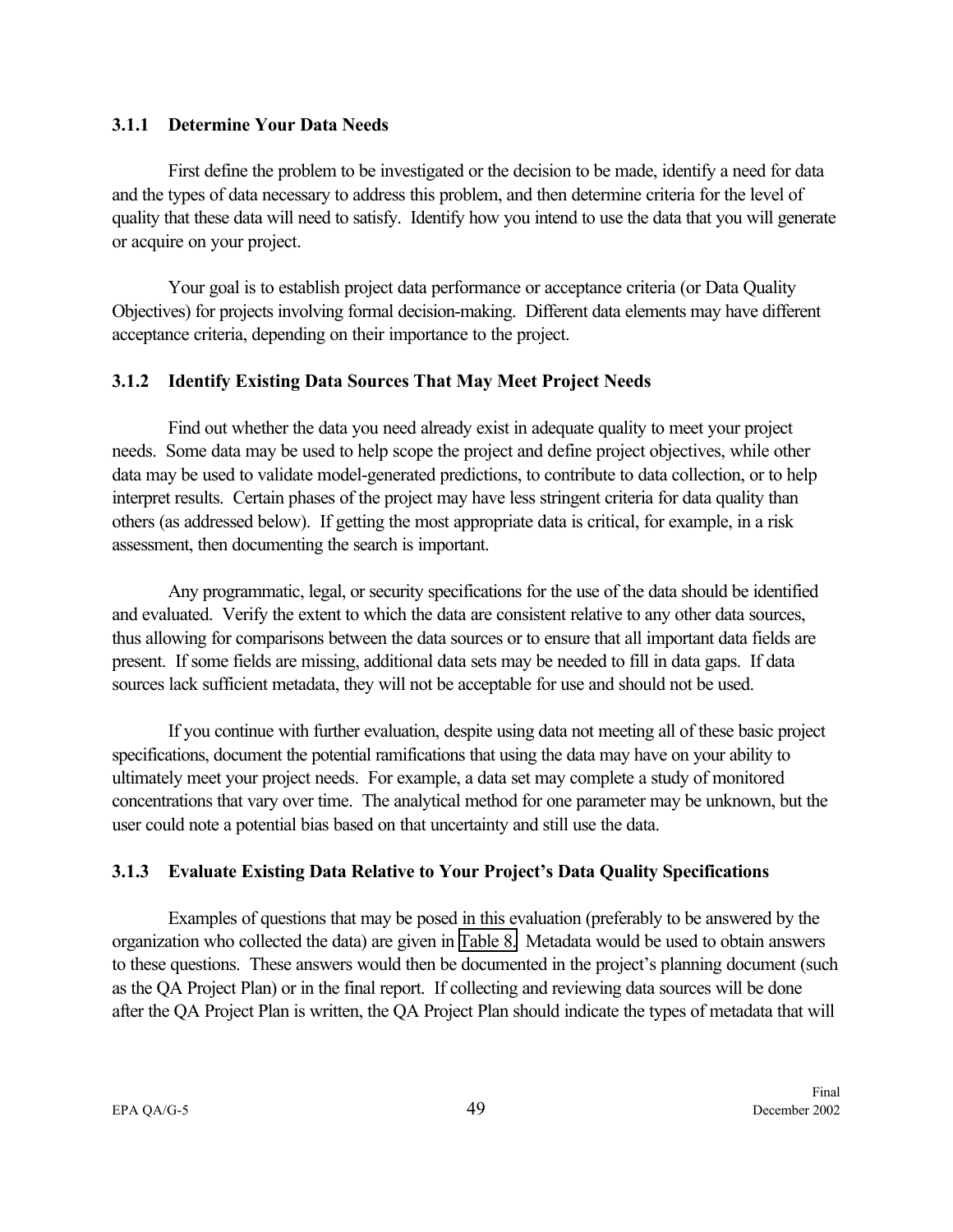<span id="page-57-0"></span>be used in the evaluation. The QA Project Plan would then be amended to give the results of the evaluation.

| <b>Potential Data Sources</b>                       | <b>Example Questions*</b>                                                                                                                                                                  |
|-----------------------------------------------------|--------------------------------------------------------------------------------------------------------------------------------------------------------------------------------------------|
| Data from handbooks or the<br>scientific literature | How did you ensure that these data are the most up-to-date<br>available?                                                                                                                   |
|                                                     | What are the assumptions implicit in the data?                                                                                                                                             |
|                                                     | What are the limitations of the data?                                                                                                                                                      |
| Model outputs                                       | What are the assumptions that these estimates are based upon?<br>Has the quality of the modeling effort been evaluated?<br>What are the limitations of the data?                           |
| Public-use data sets                                | Are the data correct for the problem, or can they be transformed so<br>that they are?<br>What are the limitations of the data (for example, uncertainty,<br>representativeness, QC flags)? |
|                                                     |                                                                                                                                                                                            |

**Table 8. Examples of Potential Data Sources and Related Questions**

\* It is recommended that you involve the use of an expert on the potential data "type" if you are unfamiliar with the method or techniques for collection and/or use.

Standard data quality attributes that are recognized as important to environmental studies and are likely to be specified in the metadata are the Data Quality Indicators. [See the discussion in Element A7 [\(Section 2.1.7\),](#page-25-0) Quality Objectives in this document and *Guidance on Data Quality Indicators (EPA/QA G-5i)* for more details.] Acceptance criteria placed on the data quality indicators of a given data set are sometimes referred to as *measurement quality objectives*. Acceptance criteria may also be placed on other important features of data quality, such as integrity, level of peer review, and the amount of data that are flagged, assigned special validity qualifiers, or censored (for example, below detection limits).

The possible outcomes of this evaluation on a given existing data source include the following:

- 1. documentation that the data meet the needs of this project and therefore can be used,
- 2. a finding that the data do not meet the needs of the project and therefore will not be used, or
- 3. documentation that the data can be used in the project with some caveats on the confidence or significance of the findings based on these data, after some other action is taken (for example, supplemental data collection), or after some relaxation of the acceptance criteria.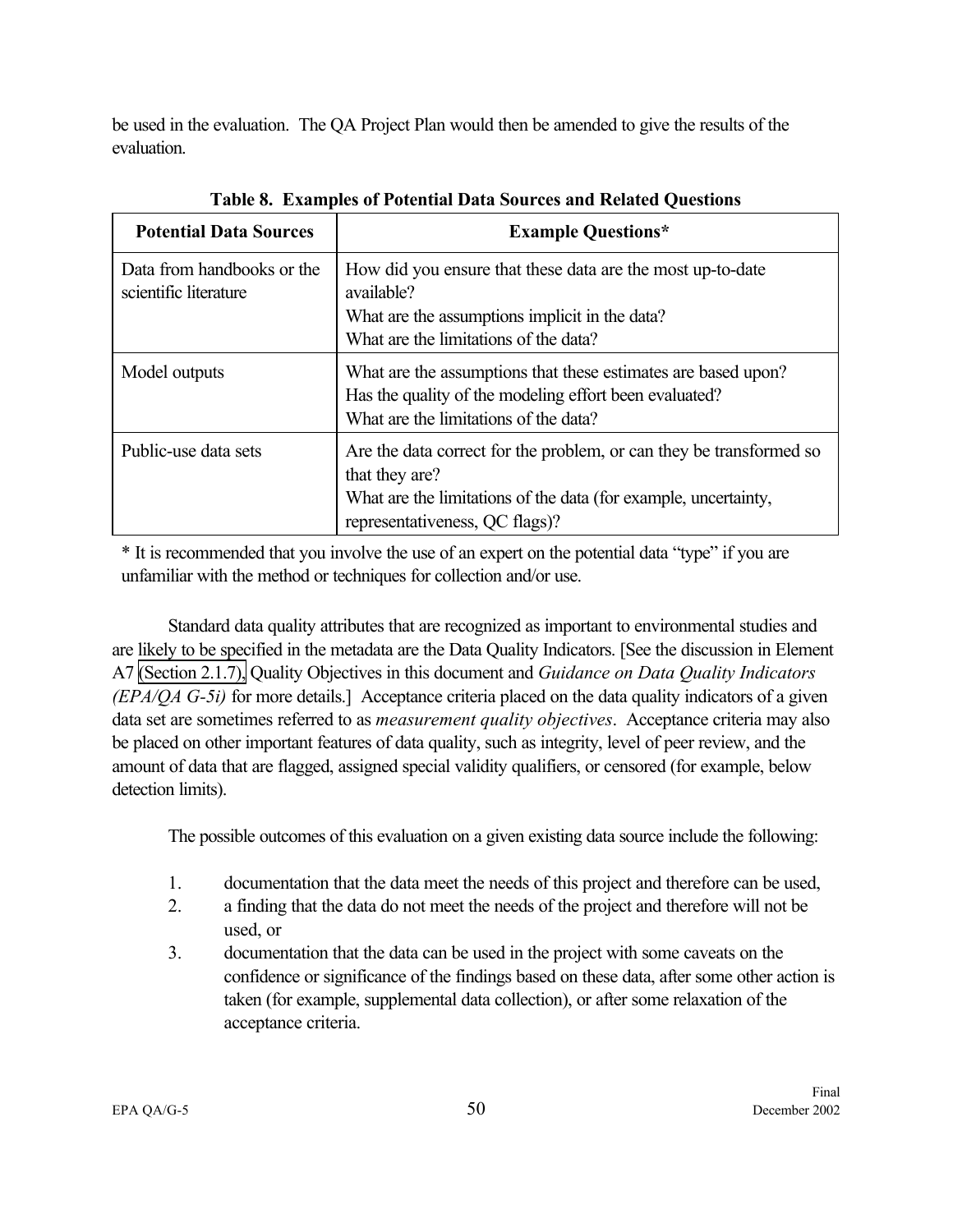The second outcome implies that some level of new data collection should be done. In the third outcome, reasons for accepting the data, and the associated caveats and revised acceptance criteria should be documented. Certain existing data sources might be acceptable for use, but conditional on new data collection to supplement the existing data.

#### **3.1.4 Document Quality Issues in Planning Documents or the Final Report**

Document in the QA Project Plan (or equivalent planning document) the needed confidence in the information that you obtain, along with the specific acceptance criteria associated with selecting existing data sources for the project. If the scope of your project is only to identify and evaluate existing data sources for some use on a future project, the outcome of this investigation would be documented in a final report. Provide enough detail to allow the reader to understand the process you followed and the criteria you developed to determine whether certain existing data sources are acceptable for your intended use.

Existing data sets with high data quality information (i.e., metadata) and known data limitations are preferred. Include this information when the QA Project Plan is being prepared. However, if such information is not yet known, include a description of the process that will be used to locate the data (for example, literature searches, contacting state agencies, on-line searches) and obtain the needed information. More information on what to document in a QA Project Plan on existing data sources is given in this guidance document in [Chapter 2,](#page-18-0) and in the following discussion.

## **3.2 ISSUES ON PREPARING A QA PROJECT PLAN FOR PROJECTS USING EXISTING DATA**

**Why should I prepare a quality assurance planning document (such as a QA Project Plan) if my project uses only existing data?** As described in [Section 1.1](#page-8-0) of this guidance, EPA Order 5360.1 A2 (May 2000) on data quality specifies that a QA Project Plan (or equivalent document defined by your organization's Quality Management Plan) be prepared for any project that generates *or uses* environmental data to support EPA's objectives.

**How is the graded approach applied to writing a QA Project Plan?** Your project's planning team may apply the graded approach to writing a QA Project Plan, and specify how the acquisition and use of existing data are to be addressed in the plan. Adequate documentation of all data sources to be used for decision making should be noted in the QA Project Plan. However, a QA Project Plan may not necessarily include incidental use of existing data or widely accepted parameter values from sources such as chemical handbooks. The level of detail associated with the documentation of a specific data source is ultimately determined by the project's planning team.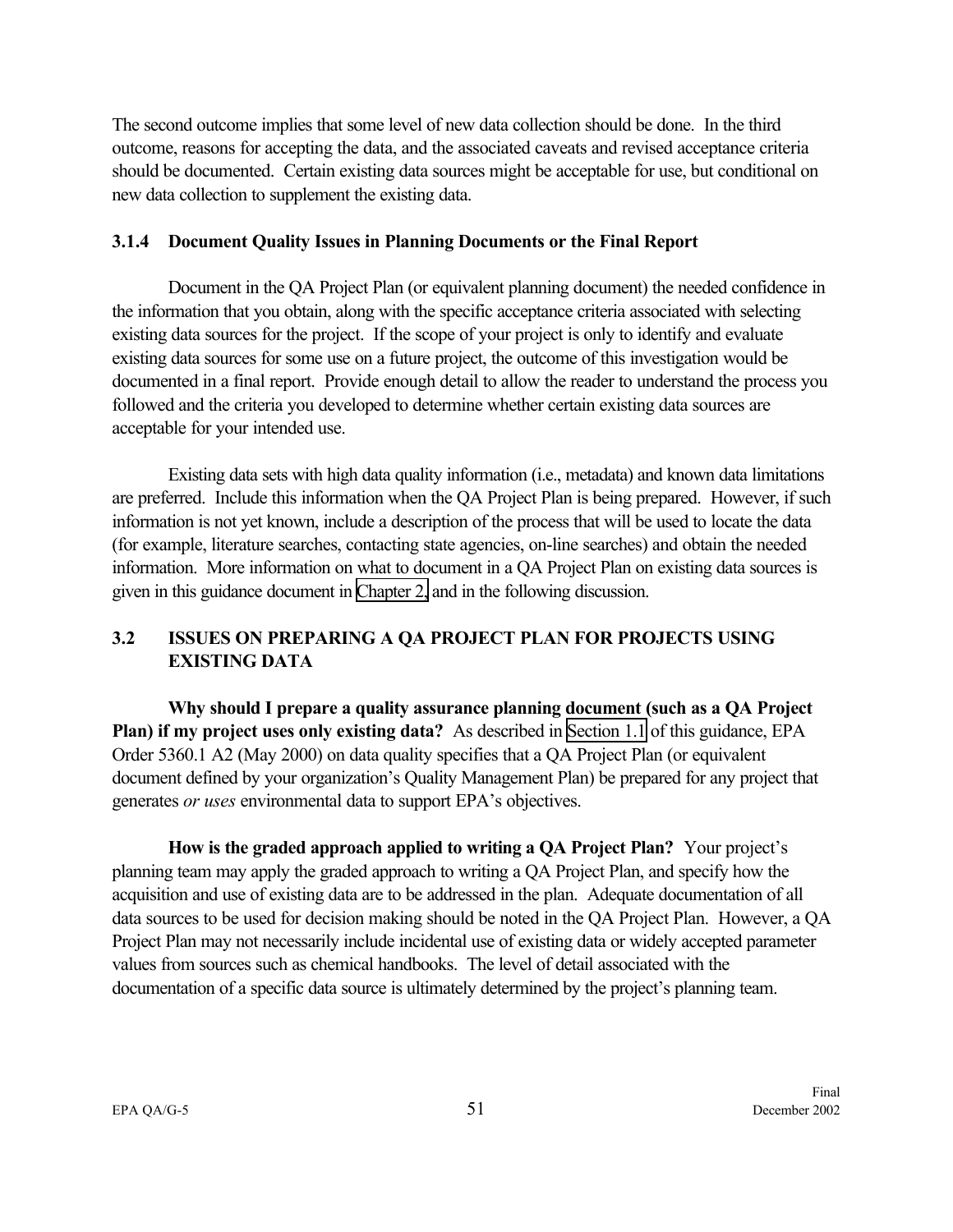**What issues on the consideration and use of existing data should be addressed when preparing a QA Project Plan?** Table 9 lists examples of specific items regarding the identification and use of existing data to be included within the various elements. In particular, the element "Non-direct" Measurements" focuses on the process to identify and acquire existing data sources, the intended use of the data through the course of the project, and the acceptance criteria to be used to determine whether the data are of sufficient quality for their intended use on the project.

| <b>QA Project Plan Element</b>         | <b>Considerations for the Use of Existing Data</b>                                                                                                                                                                                                                                                                                                                                                                                                                    |  |  |  |
|----------------------------------------|-----------------------------------------------------------------------------------------------------------------------------------------------------------------------------------------------------------------------------------------------------------------------------------------------------------------------------------------------------------------------------------------------------------------------------------------------------------------------|--|--|--|
| <b>GROUP A: PROJECT MANAGEMENT</b>     |                                                                                                                                                                                                                                                                                                                                                                                                                                                                       |  |  |  |
| A1: Title and Approval<br><b>Sheet</b> | No special considerations likely.                                                                                                                                                                                                                                                                                                                                                                                                                                     |  |  |  |
| A2: Table of Contents                  | Cite any appendices containing detailed information that may be<br>relevant in assessing existing data relative to its intended use on this<br>project (for example, QA Project Plan for the operation used to<br>collect the data, audit reports, final reports). (Note that in most<br>cases, these materials may be cited as references rather than<br>included as appendices.)                                                                                    |  |  |  |
| A3: Distribution List                  | Identify those who will evaluate and assess existing data relative to<br>the project's acceptance criteria and, where necessary, include<br>representatives of operations that collected or maintain existing data<br>sets.                                                                                                                                                                                                                                           |  |  |  |
| A4: Project/Task<br>Organization       | Include in the Project Organizational Chart those evaluating existing<br>data relative to use on the project, those responsible for identifying<br>candidate existing data, and representatives of the sources of the<br>existing data. Clearly state the roles and responsibilities of each<br>group.                                                                                                                                                                |  |  |  |
| A5: Problem Definition/<br>Background  | Identify why these data are relevant for consideration for the current<br>project and, where relevant, include background information on how<br>existing data were collected and are maintained.                                                                                                                                                                                                                                                                      |  |  |  |
| A6: Project/Task<br>Description        | Discuss how existing data can be used to solve the problem, make<br>the decision, or achieve the necessary outcome that was presented<br>previously. Specify the types of existing data that may be used in<br>key components of the project. Include:<br>an overview of how candidate existing data sources would<br>be identified;<br>an overview of the criteria for accepting existing data for use<br>on the study; and, any existing data sources that may have |  |  |  |

|  |  |  | Table 9. QA Project Plan Elements That May Address Existing Data Issues |  |
|--|--|--|-------------------------------------------------------------------------|--|
|  |  |  |                                                                         |  |

 $\overline{\phantom{0}}$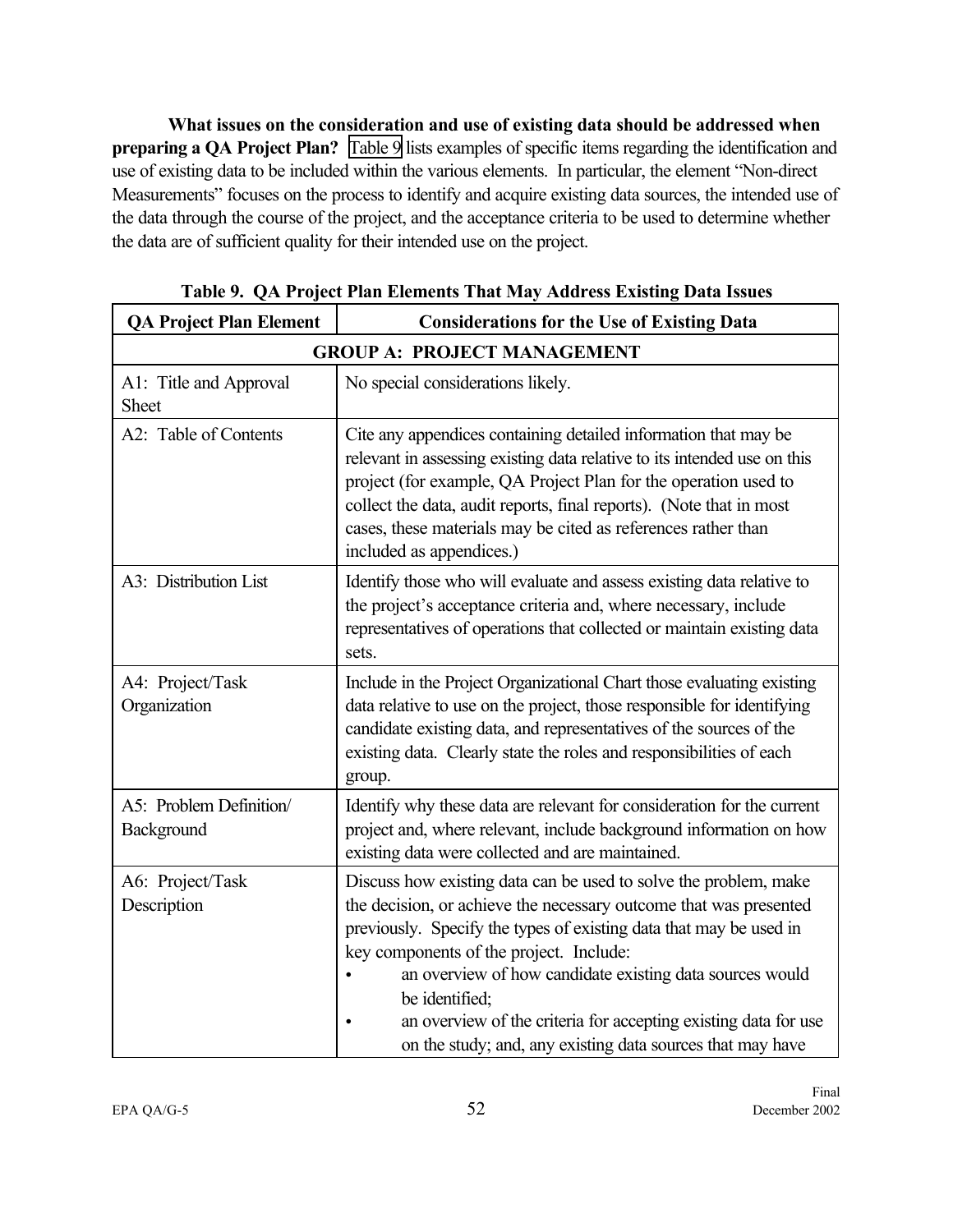| <b>QA Project Plan Element</b>         | <b>Considerations for the Use of Existing Data</b>                                                                                                                                                                                                                                                                                                                                                                                                                                                                                                                                                                                                                                                                       |
|----------------------------------------|--------------------------------------------------------------------------------------------------------------------------------------------------------------------------------------------------------------------------------------------------------------------------------------------------------------------------------------------------------------------------------------------------------------------------------------------------------------------------------------------------------------------------------------------------------------------------------------------------------------------------------------------------------------------------------------------------------------------------|
|                                        | already been selected, with their intended uses and any<br>special needs (for example, personnel, hardware/software)<br>associated with accessing and working with these data.                                                                                                                                                                                                                                                                                                                                                                                                                                                                                                                                           |
|                                        | Details on these items would be provided in later sections of the QA<br>Project Plan. The project schedule presented in this section would<br>include milestones associated with identifying, evaluating, selecting,<br>and obtaining existing data sources for use on the project.                                                                                                                                                                                                                                                                                                                                                                                                                                      |
| A7: Quality Objectives and<br>Criteria | This section would detail the acceptance criteria that existing data<br>sources would need to satisfy to be used on the project (see Section<br>3.1). When acceptance criteria are expressed relative to certain<br>data quality indicators (for example, bias, accuracy,<br>representativeness, comparability, completeness, sensitivity), this<br>section would describe how information on these data quality<br>indicators (i.e., metadata) would be obtained for the various existing<br>data sources. To support understanding of the acceptance criteria,<br>this discussion can clarify the intended use of existing data sources,<br>along with the types of existing data sources that would be<br>considered. |
|                                        | If both newly generated data and existing data are being used on the<br>project, this section may focus more on the performance criteria<br>associated with the newly generated data, while details on the<br>acceptance criteria for existing data may appear in Element B9.                                                                                                                                                                                                                                                                                                                                                                                                                                            |
| A8: Special<br>Training/Certification  | This section would cite any specialized training or qualifications that<br>project personnel would need to have or acquire to properly identify,<br>obtain, handle, and analyze existing data sources. For example, use<br>of certain data may specify confidential business information (CBI)<br>clearance or specific mathematical or statistical expertise. Training<br>may be necessary for reviewers of scientific literature to abstract<br>important information for use on the project.                                                                                                                                                                                                                          |
| A9: Documentation and<br>Records       | Information on existing data that need to be included within the<br>project's data report package would be discussed in this section.<br>This section would also discuss how the approach to identifying,<br>selecting, and obtaining existing information for use on the project,<br>along with the approach to determining that candidate data sources<br>achieve the needs associated with their intended use on the project,                                                                                                                                                                                                                                                                                         |

# **Table 9. QA Project Plan Elements That May Address Existing Data Issues**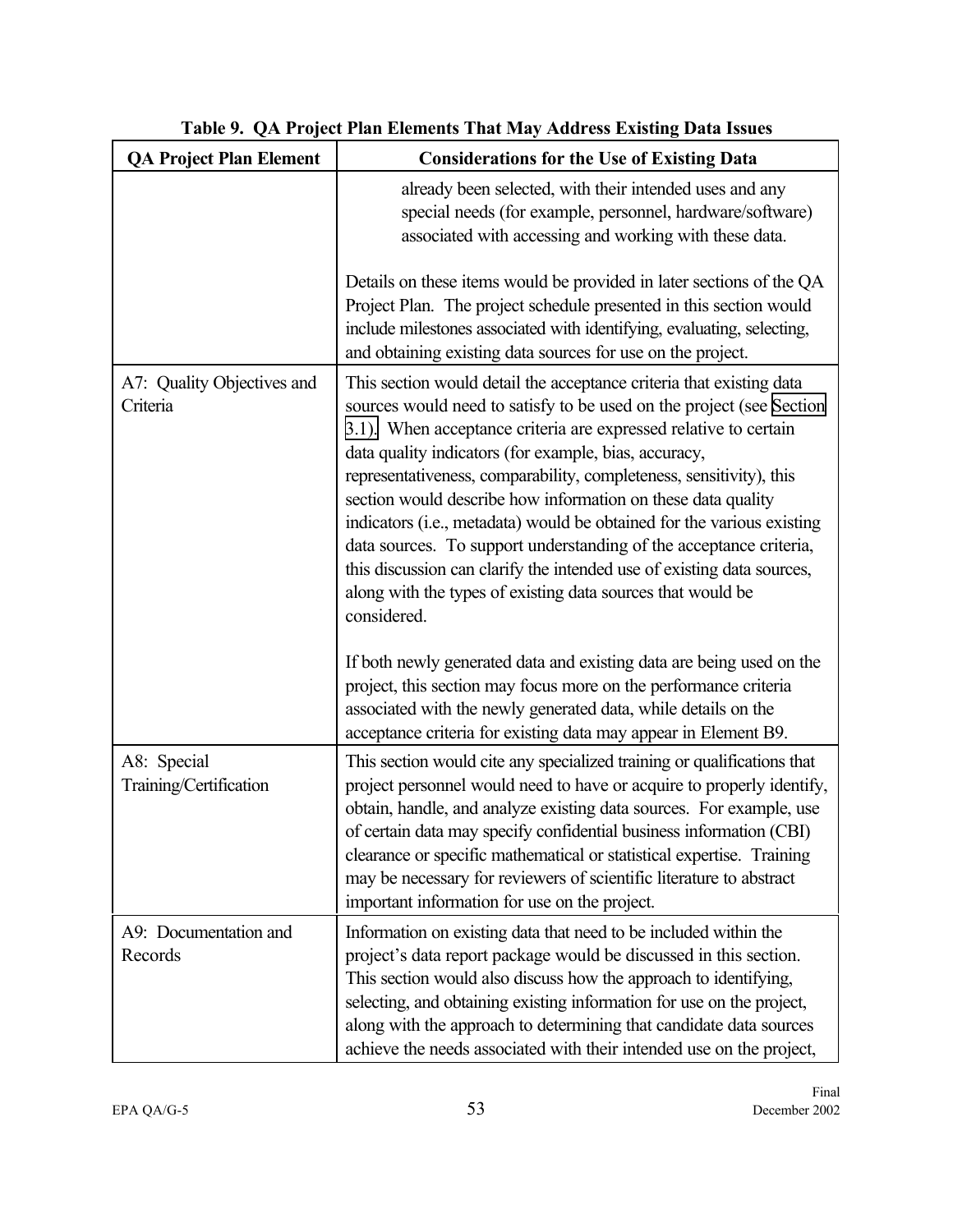| <b>QA Project Plan Element</b>                                                                                                                                                                                                                 | <b>Considerations for the Use of Existing Data</b>                                                                                                                                                                                                                                                                                                                                                                                                                                |  |  |
|------------------------------------------------------------------------------------------------------------------------------------------------------------------------------------------------------------------------------------------------|-----------------------------------------------------------------------------------------------------------------------------------------------------------------------------------------------------------------------------------------------------------------------------------------------------------------------------------------------------------------------------------------------------------------------------------------------------------------------------------|--|--|
|                                                                                                                                                                                                                                                | and the outcome of these processes, would be properly<br>documented.                                                                                                                                                                                                                                                                                                                                                                                                              |  |  |
| <b>GROUP B: DATA GENERATION AND ACQUISITION</b>                                                                                                                                                                                                |                                                                                                                                                                                                                                                                                                                                                                                                                                                                                   |  |  |
| <b>B1:</b> Sampling Process<br>Design (Experimental<br>Design)<br><b>B2:</b> Sampling Methods<br>B3: Sample Handling and<br>Custody<br><b>B4:</b> Analytical Methods                                                                           | These elements address various quality aspects of the design and<br>procedures for collecting, handling, and analyzing environmental field<br>samples and are relevant when collecting new data for purposes of<br>addressing the project's objectives. Thus, these elements generally<br>do not address issues regarding existing data sources.<br>In some cases (for example, on projects using exclusively existing                                                            |  |  |
| <b>B5:</b> Quality Control<br>B6: Instrument/<br><b>Equipment Testing,</b><br>Inspection, and Maintenance<br>B7: Instrument/<br><b>Equipment Calibration and</b><br>Frequency<br>B8: Inspection/<br>Acceptance for Supplies and<br>Consumables | data), the project's principal investigator may decide to present<br>certain procedures associated with the generation and use of existing<br>data within these QA Project Plan elements rather than all appearing<br>in Element B9. However, it is often more informative to have these<br>elements focus only on newly generated data and to have the element<br>"Non-direct Measurements" focus on existing data.                                                              |  |  |
| B9: Non-direct<br>Measurements                                                                                                                                                                                                                 | This is the primary element of the QA Project Plan within which<br>information on existing data, their intended uses, and their limitations<br>is presented. This section also presents the acceptance criteria for<br>specific data sources that were introduced in "Quality Objectives<br>and Criteria." See Section 2.2.9 of this guidance for details on what<br>should be presented in this section.                                                                         |  |  |
| B10: Data Management                                                                                                                                                                                                                           | This section documents how existing data (as well as newly<br>generated data) would be incorporated and managed into the<br>project's data management system. Example topics include how<br>existing data will be obtained from its source in a given format, how<br>and what data will be entered and verified if obtained in hard copy<br>format, and how certain security or confidentiality specifications will<br>be incorporated into the project's data management system. |  |  |

**Table 9. QA Project Plan Elements That May Address Existing Data Issues**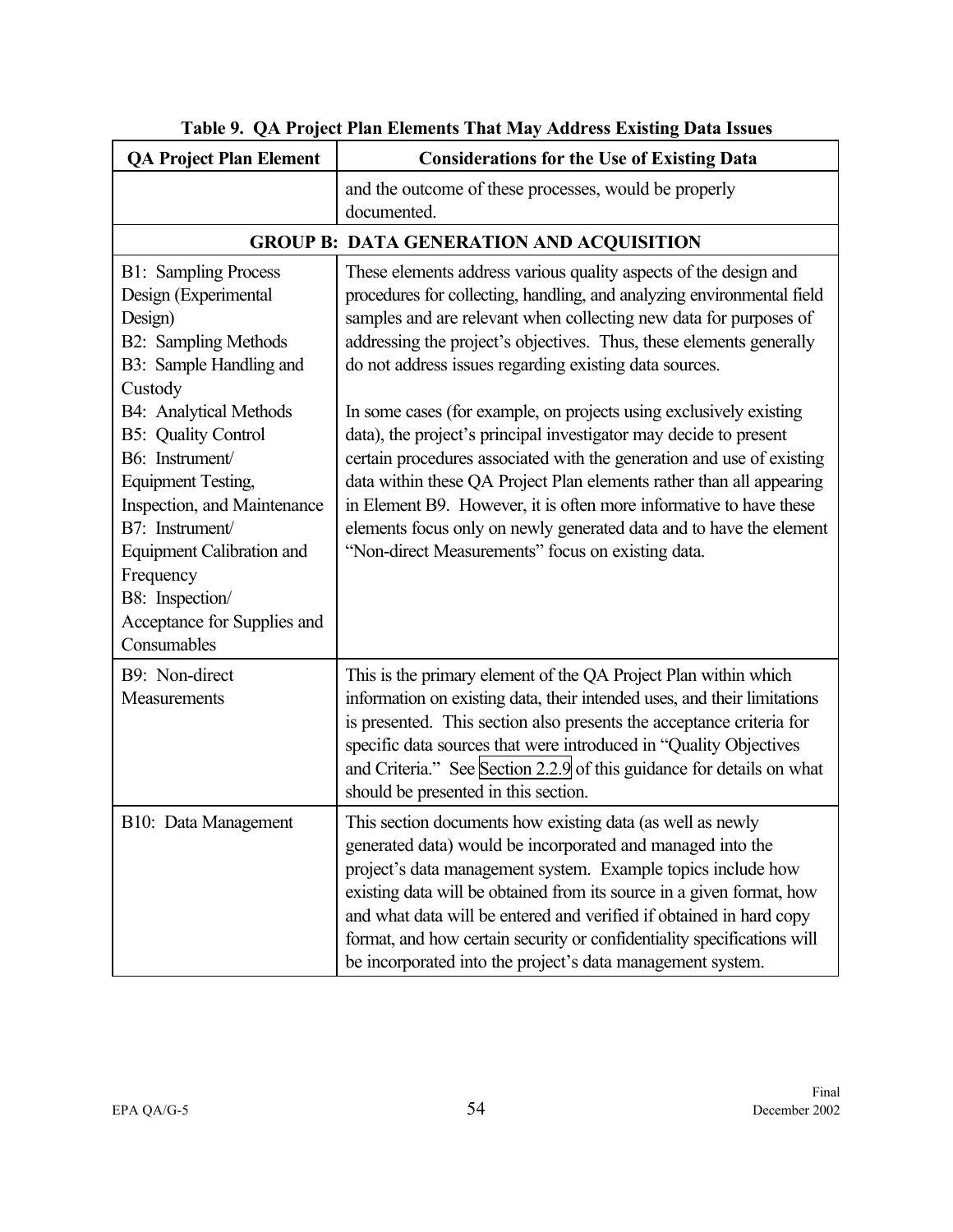| <b>QA Project Plan Element</b>                 | <b>Considerations for the Use of Existing Data</b>                                                                                                                                                                                                                                                                                                                                                                                                                                                                                                                                                                                                                                                                                                                                                                                                                                                                     |  |  |
|------------------------------------------------|------------------------------------------------------------------------------------------------------------------------------------------------------------------------------------------------------------------------------------------------------------------------------------------------------------------------------------------------------------------------------------------------------------------------------------------------------------------------------------------------------------------------------------------------------------------------------------------------------------------------------------------------------------------------------------------------------------------------------------------------------------------------------------------------------------------------------------------------------------------------------------------------------------------------|--|--|
| <b>GROUP C: ASSESSMENT AND OVERSIGHT</b>       |                                                                                                                                                                                                                                                                                                                                                                                                                                                                                                                                                                                                                                                                                                                                                                                                                                                                                                                        |  |  |
| C1: Assessments and<br><b>Response Actions</b> | List assessments that involve the use of existing data, for example,<br>assessments that:<br>existing data meet basic project specifications (for example,<br>are of the proper type) and are appropriately relevant and<br>suitable for their targeted use (for example, have an<br>acceptable target population);<br>the quality of existing data meet the acceptance criteria<br>specified and that a sufficient quantity of existing data is<br>available to allow the project to meet criteria on data quality;<br>proper procedures and protocols were used in obtaining or<br>abstracting existing data from their sources;<br>sufficient quality control information was obtained on the<br>data; and,<br>the quality assurance techniques documented in the QA<br>Project Plan have been followed in the use of the existing<br>data.<br>Assessments involving existing data generally address the process of |  |  |
|                                                | acquiring, evaluating, selecting, and obtaining existing data for use on<br>the project. A graded approach is used to determine the overall<br>scope and level of detail in which the assessments are performed.<br>Include the following information (as it would be for any type of<br>assessment):<br>the role that these assessments play in the project's total set<br>of assessments;<br>the schedule of assessments;<br>the organizations and individuals expected to participate in<br>the assessments;<br>information expected from the assessment;<br>documentation needed for the assessment; and,<br>possible types of corrective action and levels of authority that<br>would determine corrective action (for example, collect<br>additional data, investigate other data sources, loosen<br>acceptance criteria).                                                                                       |  |  |

**Table 9. QA Project Plan Elements That May Address Existing Data Issues**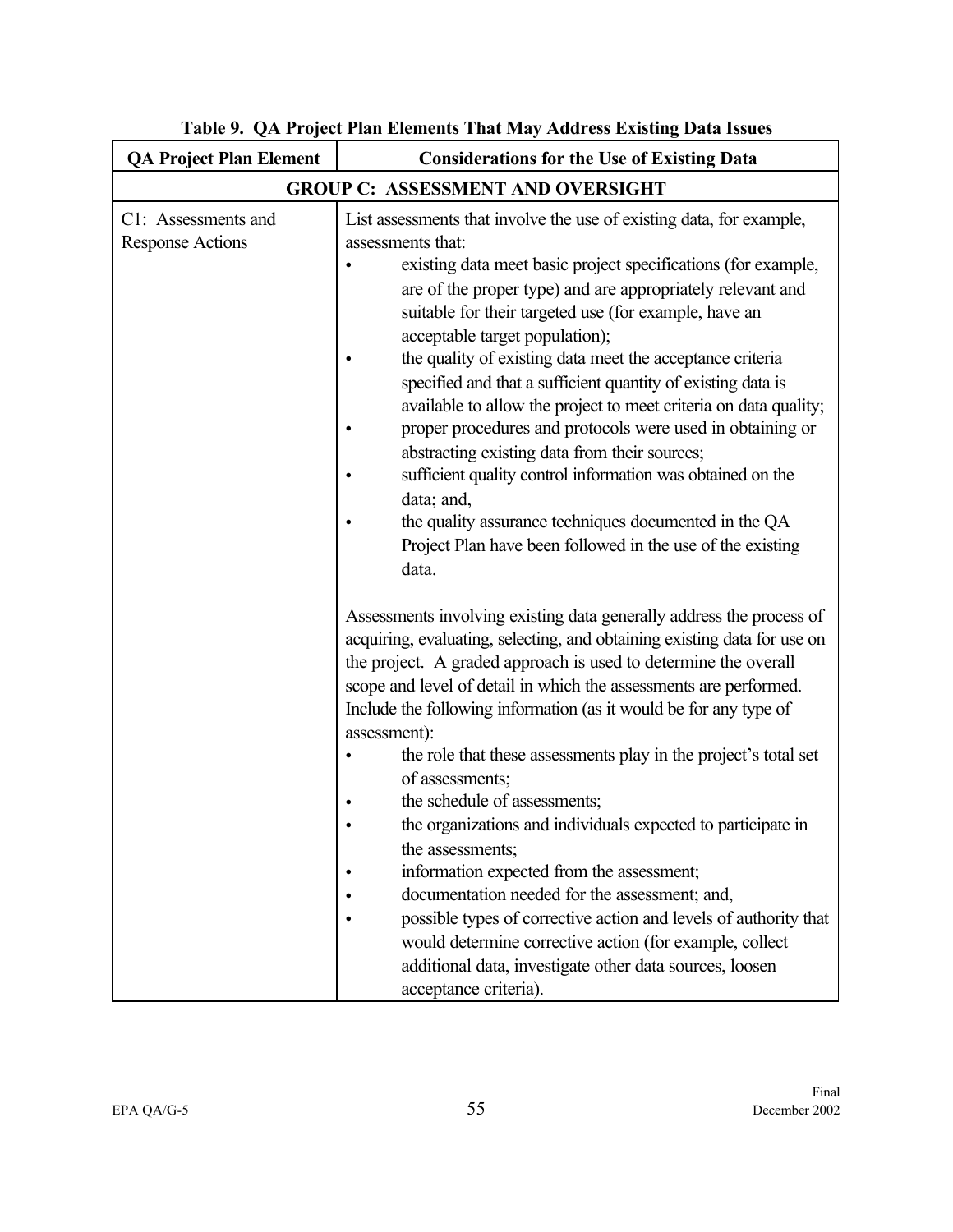| <b>QA Project Plan Element</b>                      | <b>Considerations for the Use of Existing Data</b>                                                                                                                                                                                                                                                                                                                                                                                        |  |  |
|-----------------------------------------------------|-------------------------------------------------------------------------------------------------------------------------------------------------------------------------------------------------------------------------------------------------------------------------------------------------------------------------------------------------------------------------------------------------------------------------------------------|--|--|
| C <sub>2</sub> : Reports to<br>Management           | Cite any reports that need to be brought to the attention of<br>management that may affect the extent to which the project relies on<br>existing data.                                                                                                                                                                                                                                                                                    |  |  |
|                                                     | <b>GROUP D: DATA VALIDATION AND USABILITY</b>                                                                                                                                                                                                                                                                                                                                                                                             |  |  |
| D1: Data Review,<br>Verification, and Validation    | Document how the ability to use existing data to achieve the<br>project's needs will be evaluated.                                                                                                                                                                                                                                                                                                                                        |  |  |
|                                                     | While the assessments in Element C1 may have been performed<br>initially on existing data, this section discusses the final set of<br>assessments of how the data can be used to address project<br>objectives.                                                                                                                                                                                                                           |  |  |
|                                                     | Although previous sections of the QA Project Plan address how an<br>entire existing data source is determined to be acceptable for use on<br>the project, this section would address how individual data values<br>and information within the existing data source are determined to be<br>acceptable for use or otherwise need to be qualified, when the<br>procedures would be performed, and by whom.                                  |  |  |
| D2: Verification and<br><b>Validation Methods</b>   | Discuss any mathematical or statistical procedures (such as outlier<br>analyses or goodness-of-fit tests) that will identify whether individual<br>data values within existing data sets should be rejected, transformed,<br>or otherwise qualified before any statistical analysis.                                                                                                                                                      |  |  |
|                                                     | In addition, if existing data need to be entered into a project<br>database, detail the features of the data management system that<br>verify the accurate entry of values for important data parameters into<br>this database, along with any data reduction procedures (for<br>example, averages of replicate measurements).                                                                                                            |  |  |
|                                                     | Mention when these activities will be done.                                                                                                                                                                                                                                                                                                                                                                                               |  |  |
| D3: Reconciliation with<br><b>User Requirements</b> | The ultimate "adequacy" of the existing data used on this project<br>relative to the data users' needs is determined by methods detailed in<br>this section. This is done by describing statistical tools and other<br>methods used to evaluate whether the existing data can be used to<br>achieve their intended uses and are therefore justified to be used in<br>addressing project objectives. Such statistical tools are documented |  |  |

**Table 9. QA Project Plan Elements That May Address Existing Data Issues**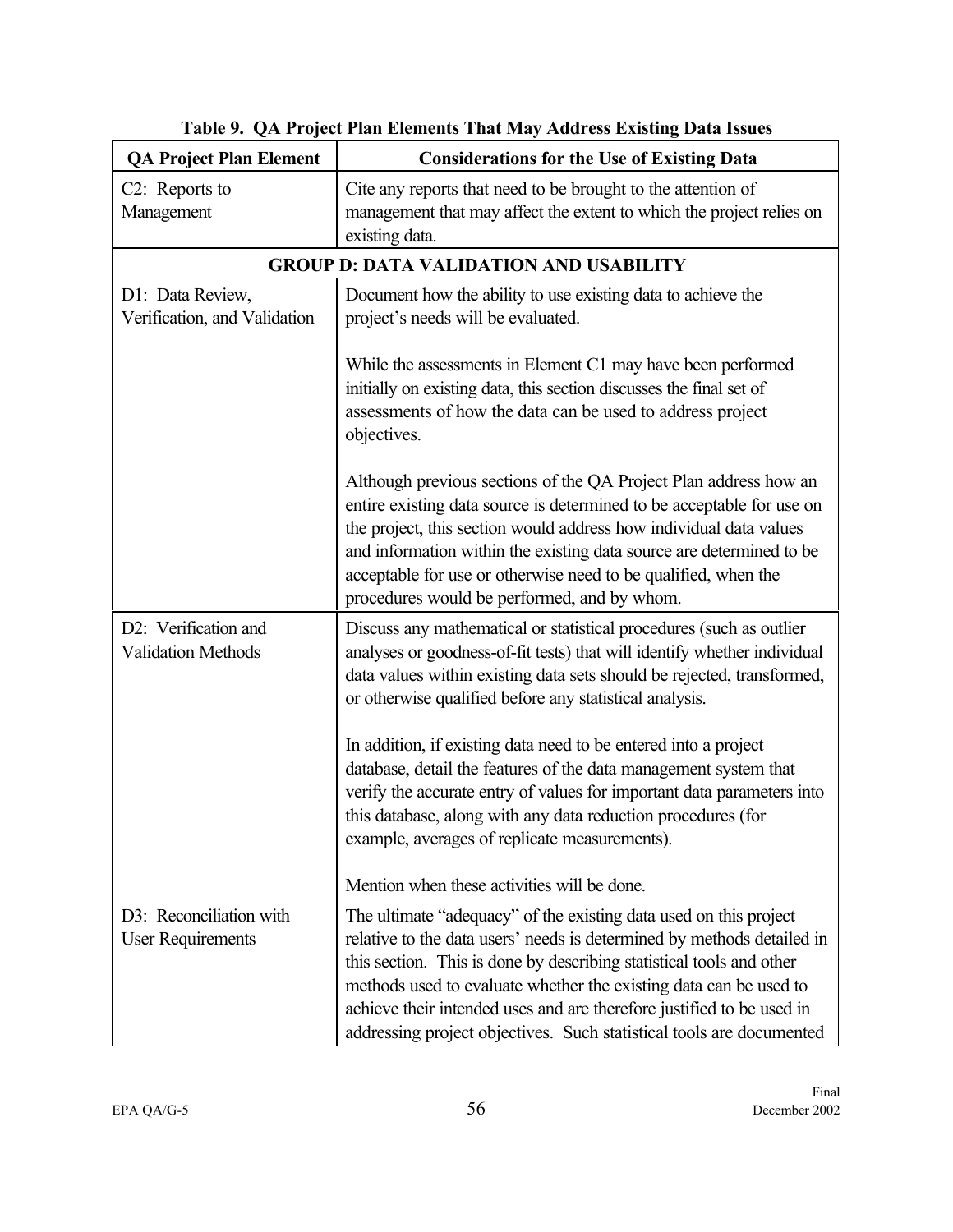| <b>QA Project Plan Element</b> | <b>Considerations for the Use of Existing Data</b>                                                                                                                                                                                                                                                                                                                                                                  |
|--------------------------------|---------------------------------------------------------------------------------------------------------------------------------------------------------------------------------------------------------------------------------------------------------------------------------------------------------------------------------------------------------------------------------------------------------------------|
|                                | in Guidance for Data Quality Assessment: Practical Methods for<br>Data Analysis (EPA QA/G-9), QA00 Version (EPA, 2000b).<br>Discuss strategies in place to resolve or account for any issues that<br>arise from investigating the data. These issues may include the<br>impact of data limitations that were encountered, the need for new<br>data collection or re-analysis, or the need to use data with caveats. |

**Table 9. QA Project Plan Elements That May Address Existing Data Issues**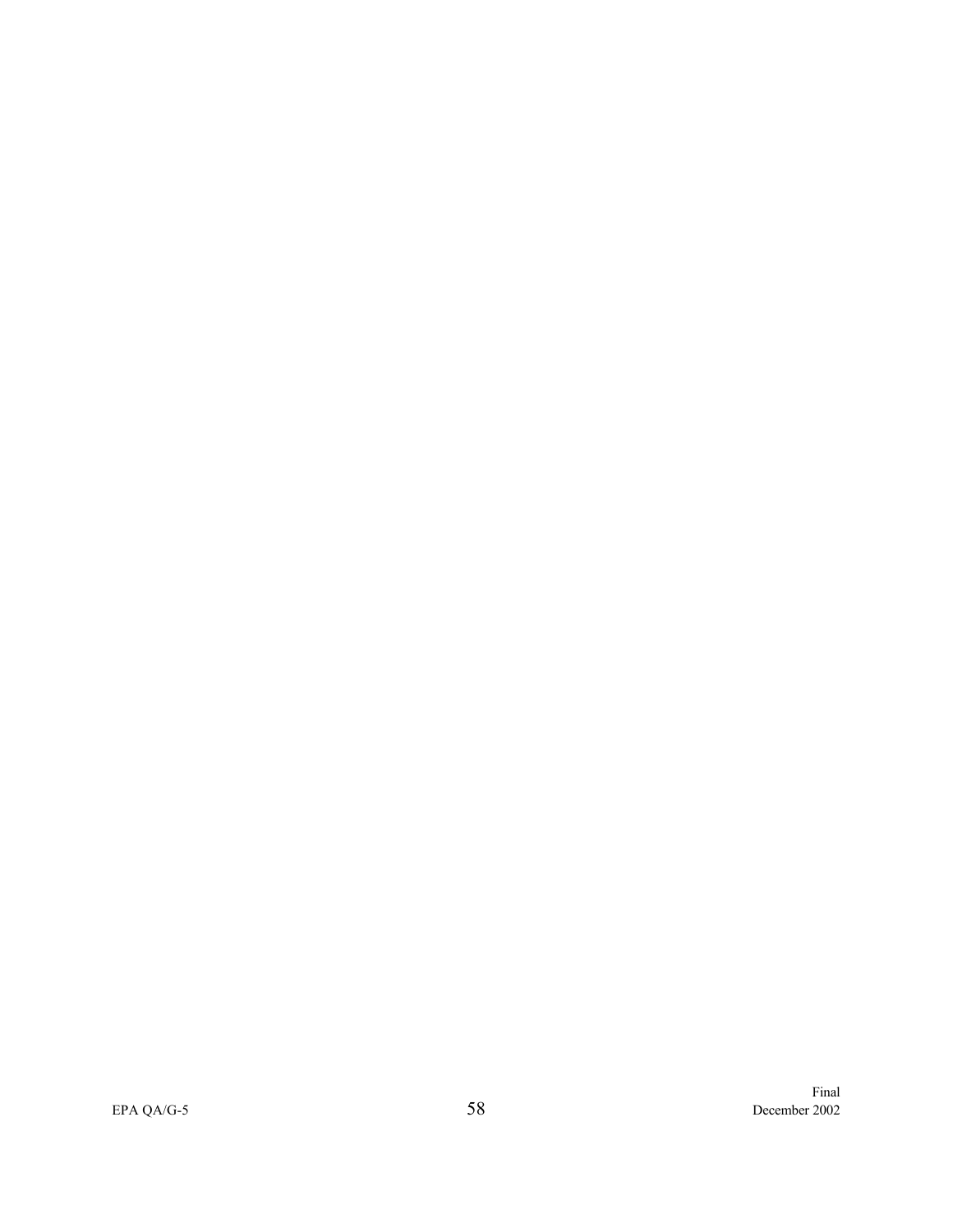#### **APPENDIX A**

#### **BIBLIOGRAPHY**

- American National Standards Institute/American Society for Quality Control (ANSI/ASQC). 1995. *Specifications and Guidelines for Quality Systems for Environmental Data Collection and Environmental Technology Programs (E4-1994)*. American National Standard.
- U.S. Environmental Protection Agency. 2000a. *EPA Quality Manual for Environmental Programs* (EPA Order 5360.1 A1). Washington, D.C.
- U.S. Environmental Protection Agency. 2001a. *EPA Requirements for QA Project Plans (QA/R-5)* (EPA/600/R-98/018). Washington, D.C.
- U.S. Environmental Protection Agency. 2002a. *Guidance for Choosing a Sampling Design for Environmental Data Collection* (*QA/G-5S)*. (EPA/240/R-02/005). Washington, D.C.
- U.S. Environmental Protection Agency. 2000b. *Guidance for Data Quality Assessment: Practical Methods for Data Analysis (QA/G-9)* (EPA/600/R-96/084). Washington, D.C.
- U.S. Environmental Protection Agency. 2000c. *Guidance for the Data Quality Objectives Process (QA/G-4).* (EPA/600-/R-96/055). Washington, D.C.
- U.S. Environmental Protection Agency. 2001b. *Guidance for the Preparation of Standard Operating Procedures (QA/G-6)* (EPA/240/B-01/004). Washington, D.C.
- U.S. Environmental Protection Agency. 2002b. *Guidance on Data Quality Indicators (G-5i)*. Peer Review Draft. Washington, D.C.
- U.S. Environmental Protection Agency. 2002c. *Guidance on Environmental Data Verification and Data Validation (QA/G-8)*. (EPA/240/R-02/004). Washington, D.C.
- U.S. Environmental Protection Agency. 2002d. *Guidance on Geospatial Data Quality Assurance Projects (G-5G)*. Peer Review Draft. Washington, D.C.
- U.S. Environmental Protection Agency. 2002e. *Guidance on Quality Assurance Project Plans for Modeling (QA/G-5M)*. (EPA/240/B-02/007). Washington, D.C.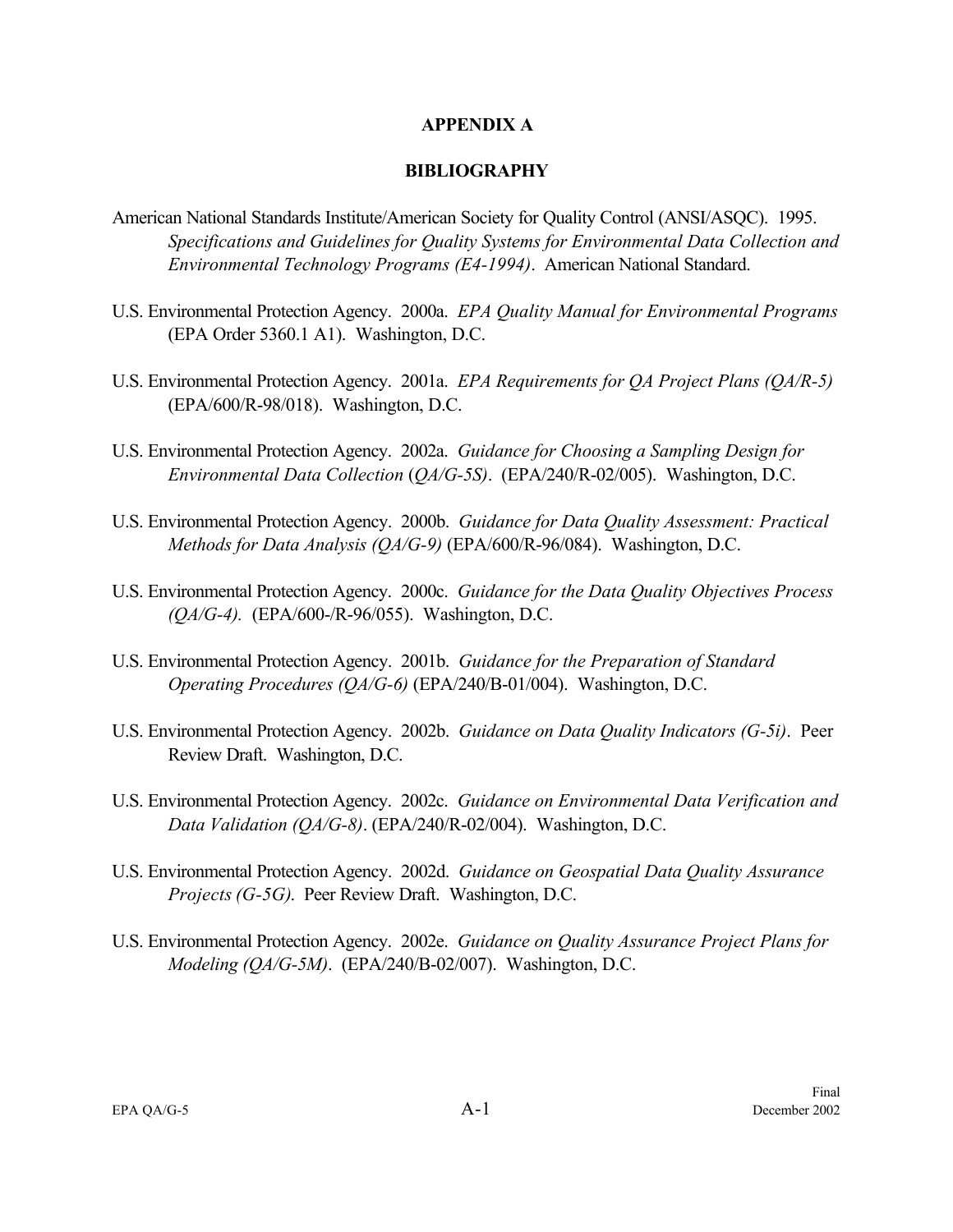- U.S. Environmental Protection Agency. 2002f. *Guidance on Systematic Planning for Environmental Data Collection Using Performance and Acceptance Criteria (G-4A).*  Peer Review Draft. Washington, D.C.
- U.S. Environmental Protection Agency. 2000d. *Guidance on Technical Audits and Related Assessments (G-7)* (EPA/600/R-99/080). Washington, D.C.
- U.S. Environmental Protection Agency. 1998. *Information Resources Management Policy Manual* (EPA Directive 2100). Washington, D.C.
- U.S. Environmental Protection Agency. 2000e. *Policy and Program Requirements for the Mandatory Agency-wide Quality System*. (EPA Order 5360.1 A2). Washington, D.C.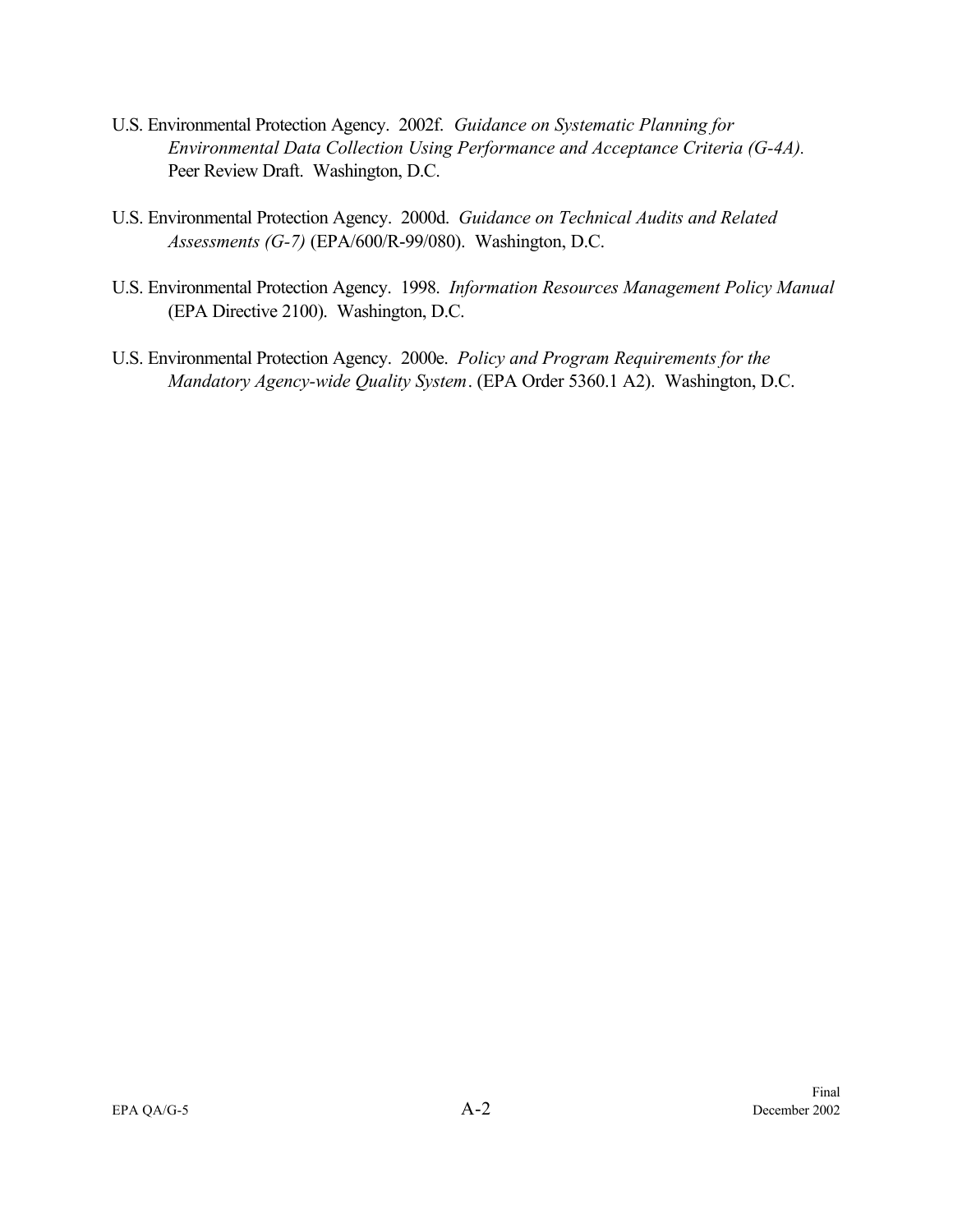#### **APPENDIX B**

#### **GLOSSARY OF QUALITY ASSURANCE AND RELATED TERMS**

<span id="page-68-0"></span>(Note that these definitions are for the purposes of this document only and do not affect the use of the terms for other purposes.)

**acceptance criteria** — address the adequacy of existing information proposed for inclusion into the project. These criteria often apply to data drawn from existing sources ("secondary" data).

**accuracy** — a measure of the overall agreement of a measurement to a known value. Accuracy includes a combination of random error (precision) and systematic error (bias) components that are due to sampling and analytical operations; EPA recommends using the terms *"precision"* and *"bias*," rather than "accuracy," to convey the information usually associated with accuracy.

**assessment** — the evaluation process used to measure the performance or effectiveness of a system and its elements.

**audit** — a systematic and independent examination to determine whether quality activities and related results comply with planned arrangements and whether these arrangements are implemented effectively and are suitable to achieve objectives.

**bias** — the systematic or persistent distortion of a measurement process that causes errors in one direction (i.e., the expected sample measurement is different from the sample's true value).

**blank** — a sample subjected to the usual analytical or measurement process to establish a zero baseline or background value. Sometimes used to adjust or correct routine analytical results. A sample that is intended to contain none of the analytes of interest. A blank is used to detect contamination during sample handling preparation and/or analysis.

**chain-of-custody** — an unbroken trail of accountability that ensures the physical security of samples, data, and records.

**collocated samples** — two or more portions collected at the same point in time and space so as to be considered identical. These samples are also known as field replicates and should be identified as such.

**comparability —** a measure of the confidence with which one data set or method can be compared to another.

**completeness —** a measure of the amount of valid data obtained from a measurement system.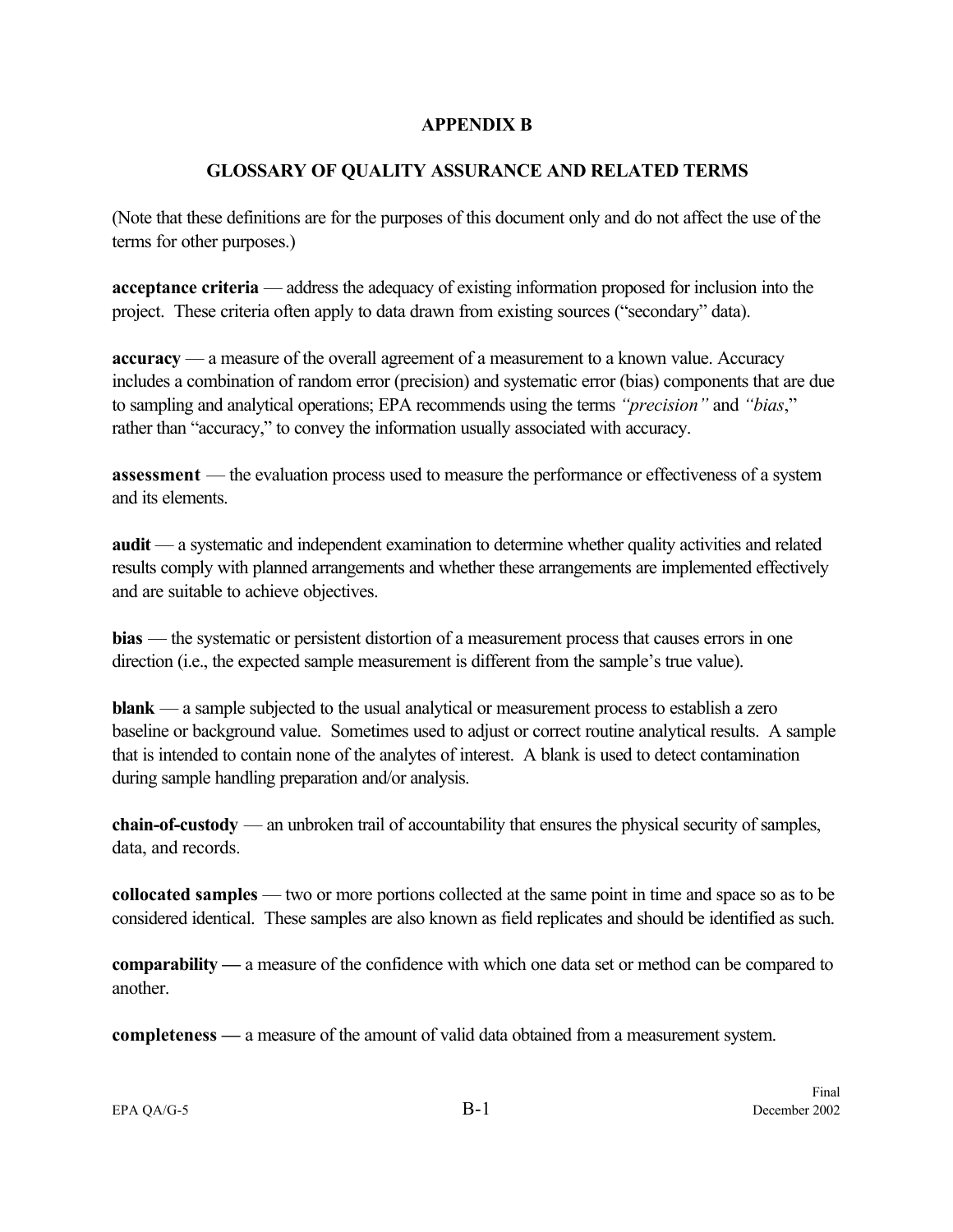**conformance** — an affirmative indication or judgment that a product or service satisfies the relevant specification, contract, or regulation.

**corrective action** — any measures taken to rectify conditions adverse to quality and, where possible, to prevent recurrence.

**data quality** — a measure of the degree of acceptability or utility of data for a particular purpose.

**data quality assessment** — the scientific and statistical evaluation of data to determine if data obtained from environmental operations are of the right type, quality, and quantity to support their intended use.

**data quality indicators** — the quantitative statistics and qualitative descriptors used to interpret the degree of acceptability or utility of data to the user. The principal data quality indicators are bias, precision, accuracy (bias is preferred), comparability, completeness, representativeness, and sensitivity.

**data quality objectives** — the qualitative and quantitative statements derived from the DQO Process that clarifies study's technical and quality objectives, define the appropriate type of data, and specify tolerable levels of potential decision errors that will be used as the basis for establishing the quality and quantity of data needed to support decisions.

**data quality objective process** — a systematic planning tool based on the scientific method that identifies and defines the type, quality, and quantity of data needed to satisfy a specified use. DQOs are the qualitative and quantitative outputs from the DQO Process.

**data reduction** — the process of transforming the number of data items by arithmetic or statistical calculations, standard curves, and concentration factors, and collating them into a more useful form. Data reduction is irreversible and generally results in a reduced data set and an associated loss of detail.

**data validation** — an analyte- and sample-specific process that extends the evaluation of data beyond method, procedural, or contractual compliance (i.e., data verification) to determine the analytical quality of a specific data set.

**data verification** — the process of evaluating the completeness, correctness, and conformance/compliance of a specific data set against the method, procedural, or contractual specifications.

**design** — the specifications, drawings, design criteria, and performance specifications. Also, the result of deliberate planning, analysis, mathematical manipulations, and design processes.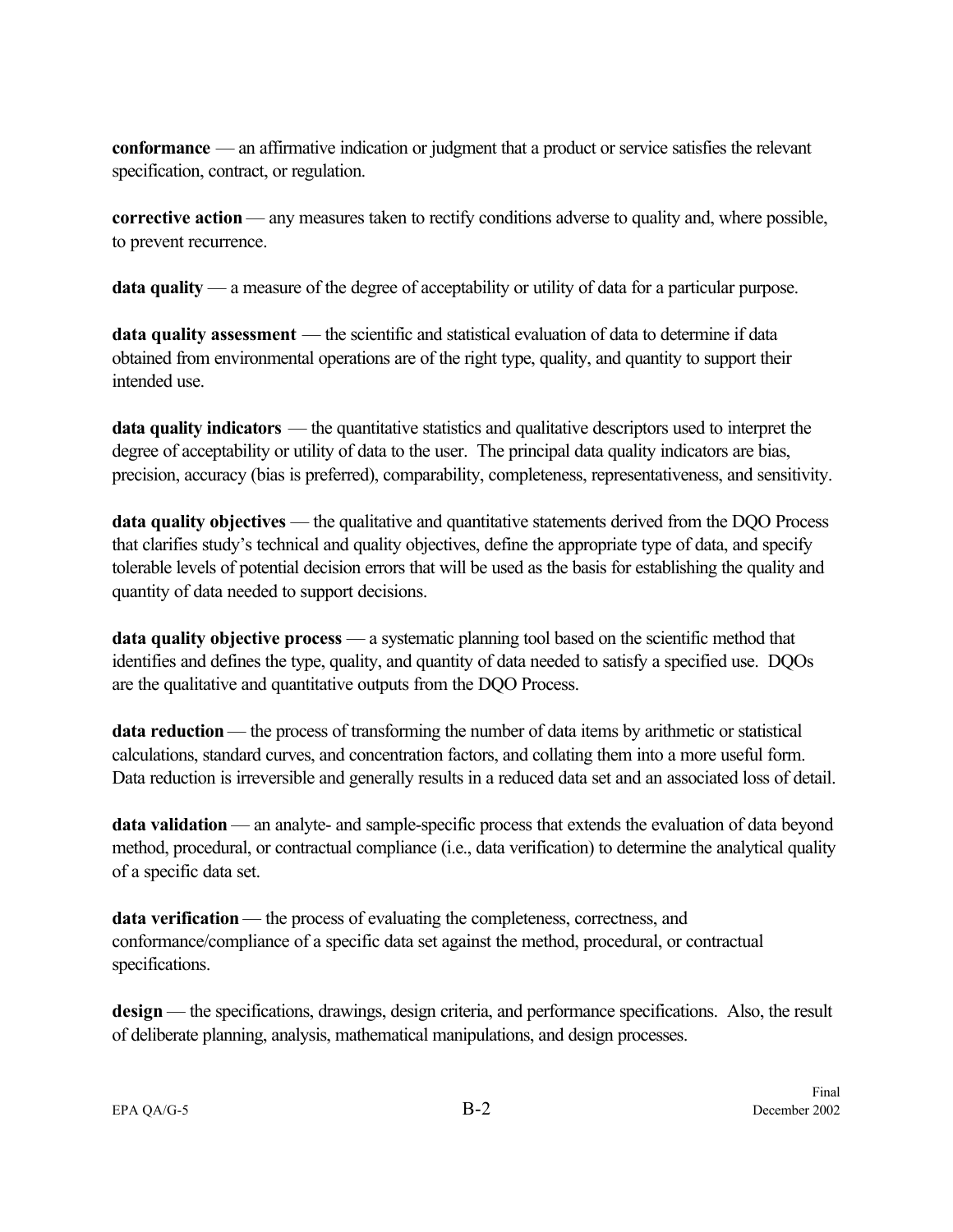**detection limit** — a measure of the capability of an analytical method to distinguish samples that do not contain a specific analyte from samples that contain low concentrations of the analyte; the lowest concentration or amount of the target analyte that can be determined to be different from zero by a single measurement at a stated level of probability. DLs are analyte- and matrix-specific and may be laboratory-dependent.

**document control** — the policies and procedures used by an organization to ensure that its documents and their revisions are proposed, reviewed, approved for release, inventoried, distributed, archived, stored, and retrieved in accordance with the organization's specifications.

**environmental conditions** — the description of a physical medium (for example, air, water, soil, sediment) or a biological system expressed in terms of its physical, chemical, radiological, or biological characteristics.

**environmental data** — any measurements or information that describe environmental processes, location, or conditions; ecological or health effects and consequences; or the performance of environmental technology. For EPA, environmental data include information collected directly from measurements, produced from models. Compiled from other sources such as data bases or the **literature** 

**environmental data operation** — work performed to obtain, use, or report information pertaining to environmental processes and conditions.

**environmental monitoring** — the process of measuring or collecting environmental data.

**environmental processes** — any manufactured or natural processes that produce discharges to, or that impact, the ambient environment.

**environmental technology** — an all-inclusive term used to describe pollution control devices and systems, waste treatment processes and storage facilities, and site remediation technologies and their components that may be used to remove pollutants or contaminants from, or to prevent them from entering, the environment. Examples include wet scrubbers (air), soil washing (soil), granulated activated carbon unit (water), and filtration (air, water). Usually, this term applies to hardware-based systems; however, it can also apply to methods or techniques used for pollution prevention, pollutant reduction, or containment of contamination to prevent further movement of the contaminants, such as capping, solidification or vitrification, and biological treatment.

**field blank** — a clean analyte-free sample which is carried to the sampling site and then exposed to sampling conditions, returned to the laboratory, and treated as an environmental sample. This blank is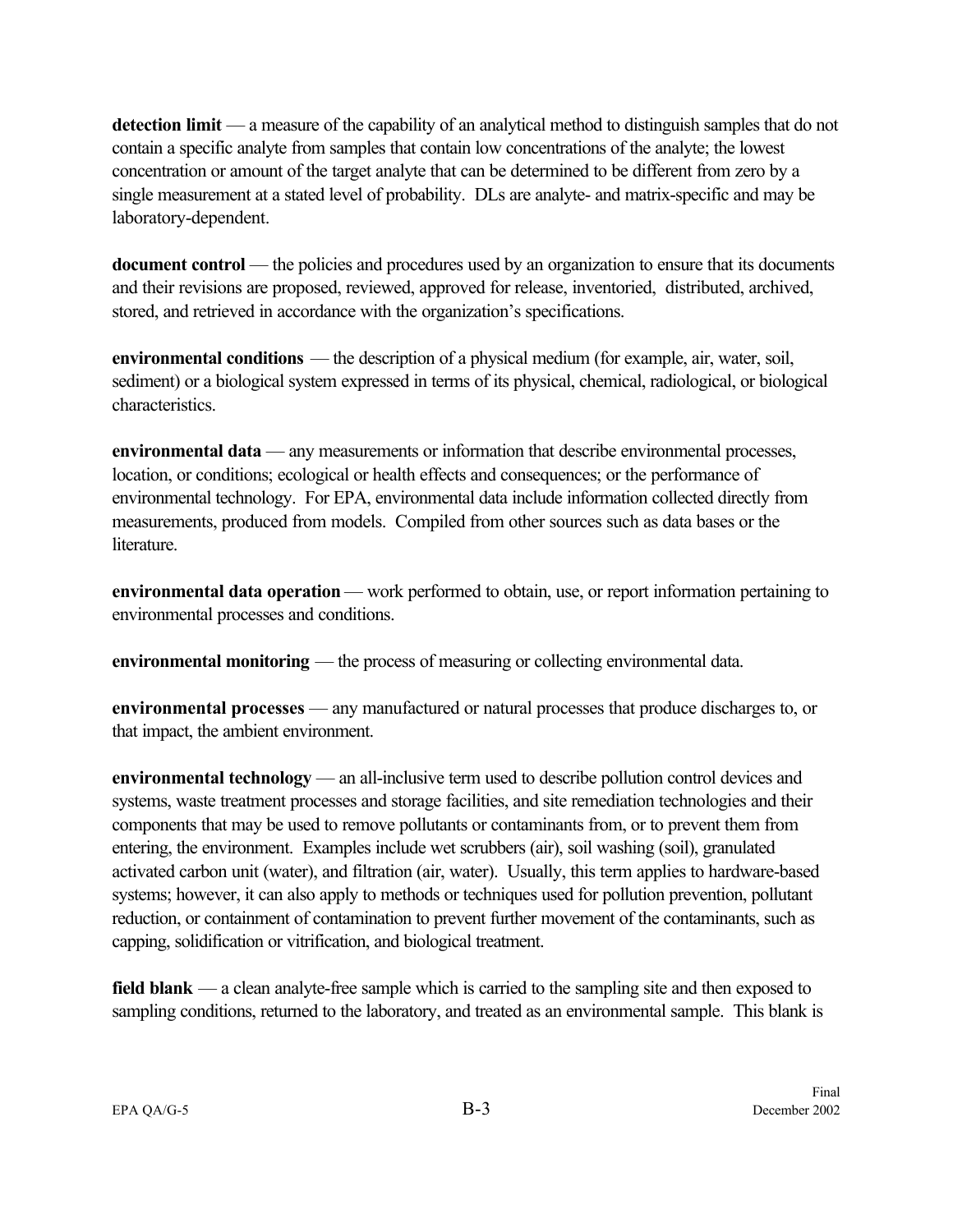used to provide information about contaminants that may be introduced during sample collection, storage, and transport.

**financial assistance** — the process by which funds are provided by one organization (usually governmental) to another organization for the purpose of performing work or furnishing services or items. Financial assistance mechanisms include grants, cooperative agreements, and governmental interagency agreements.

**graded approach** — the process of applying managerial controls to an item or work according to the intended use of the results and the degree of confidence needed in the quality of the results.

**guidance** — a suggested practice that is not mandatory, intended as an aid or example in complying with a standard or specification.

**holding time** — the period of time a sample may be stored before analysis. While exceeding the holding time does not necessarily negate the veracity of analytical results, it causes the qualifying or "flagging" of any data not meeting all of the specified acceptance criteria.

**independent assessment** — an assessment performed by a qualified individual, group, or organization that is not a part of the organization directly performing and accountable for the work being assessed.

**inspection** — the examination or measurement of an item or activity to verify conformance to specifications.

**matrix spike sample** — a sample prepared by adding a known amount of the target analyte to a specified amount of a matrix. Spiked samples are used, for example, to determine the effect of the matrix on a method's recovery efficiency.

**measurement quality objectives —** the individual performance or acceptance goals for the individual Data Quality Indicators such as precision or bias.

**metadata** — information that describes the data and the quality criteria associated with their generation.

**method** — a body of procedures and techniques for performing an activity (for example, sampling, chemical analysis, quantification), systematically presented in the order in which they are to be executed.

**method blank** — a blank prepared to represent the sample matrix as closely as possible and analyzed exactly like the calibration standards, samples, and quality control (QC) samples. Results of method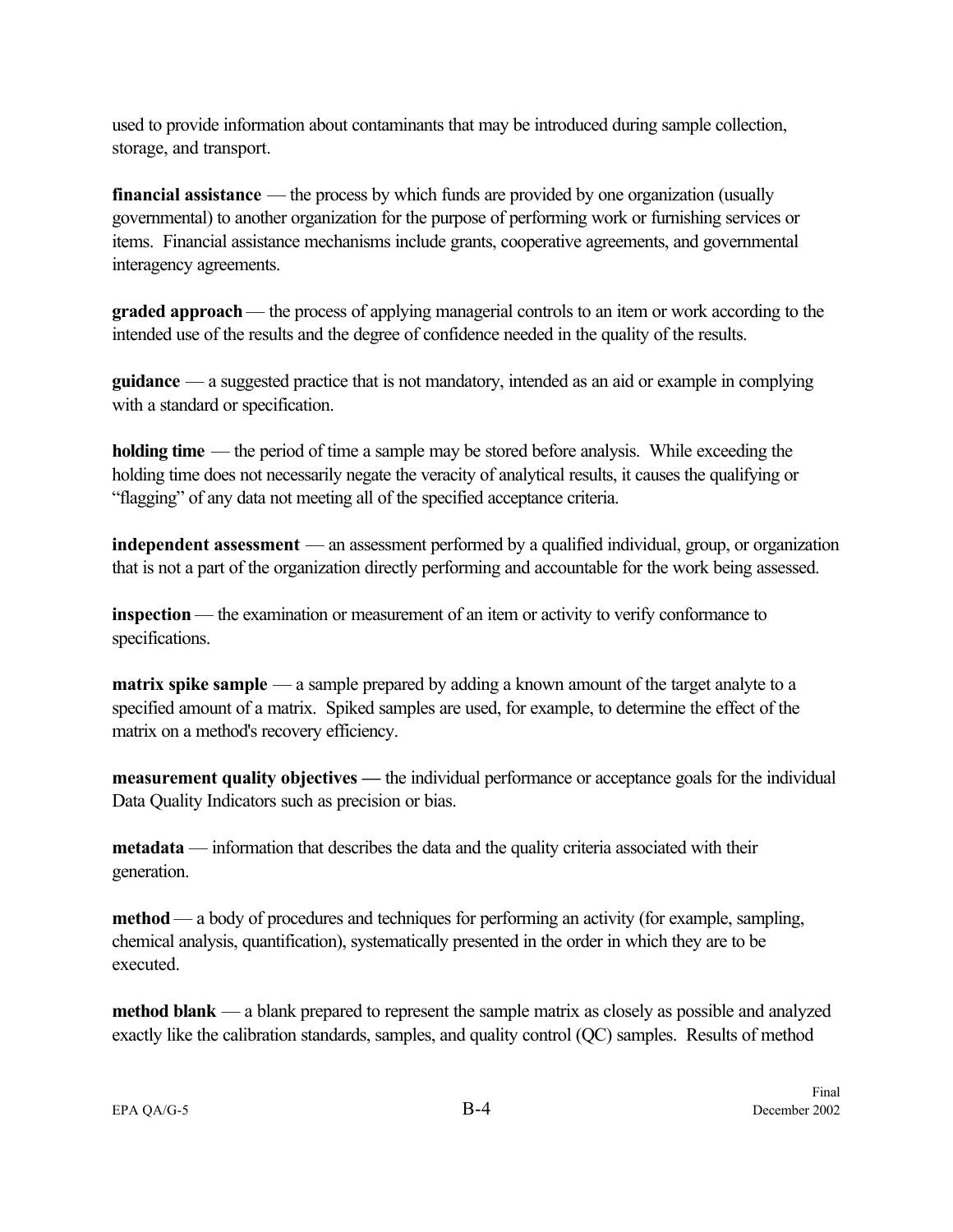blanks provide an estimate of the within-batch variability of the blank response and an indication of bias introduced by the analytical procedure.

**outlier** — an extreme observation that is shown to have a low probability of belonging to a specified data population.

**parameter** — a quantity, usually unknown, such as a mean or a standard deviation characterizing a population. Commonly misused for "variable," "characteristic," or "property."

**performance criteria** — address the adequacy of information that is to be collected for the project. These criteria often apply to new data collected for a specific use ("primary" data).

**precision** — a measure of agreement among repeated measurements of the same property under identical, of substantially similar, conditions; expressed generally in terms of the standard deviation.

**process** — a set of interrelated resources and activities that transforms inputs into outputs. Examples of processes include analysis, design, data collection, operation, fabrication, and calculation.

**proficiency test** — a type of assessment in which a sample, the composition of which is unknown to the analyst, is provided to test whether the analyst/laboratory can produce analytical results within the specified acceptance criteria.

**quality** — the totality of features and characteristics of a product or service that bears on its ability to meet the stated or implied needs and expectations of the user.

**quality assurance** — an integrated system of management activities involving planning, implementation, assessment, reporting, and quality improvement to ensure that a process, item, or service is of the type and quality needed and expected by the customer.

**quality assurance project plan** — a formal document describing in comprehensive detail the necessary quality assurance procedures, quality control activities, and other technical activities that need to be implemented to ensure that the results of the work performed will satisfy the stated performance or acceptance criteria.

**quality control** — the overall system of technical activities that measures the attributes and performance of a process, item, or service against defined standards to verify that they meet the specifications established by the customer; operational techniques and activities that are used to fulfill the need for quality.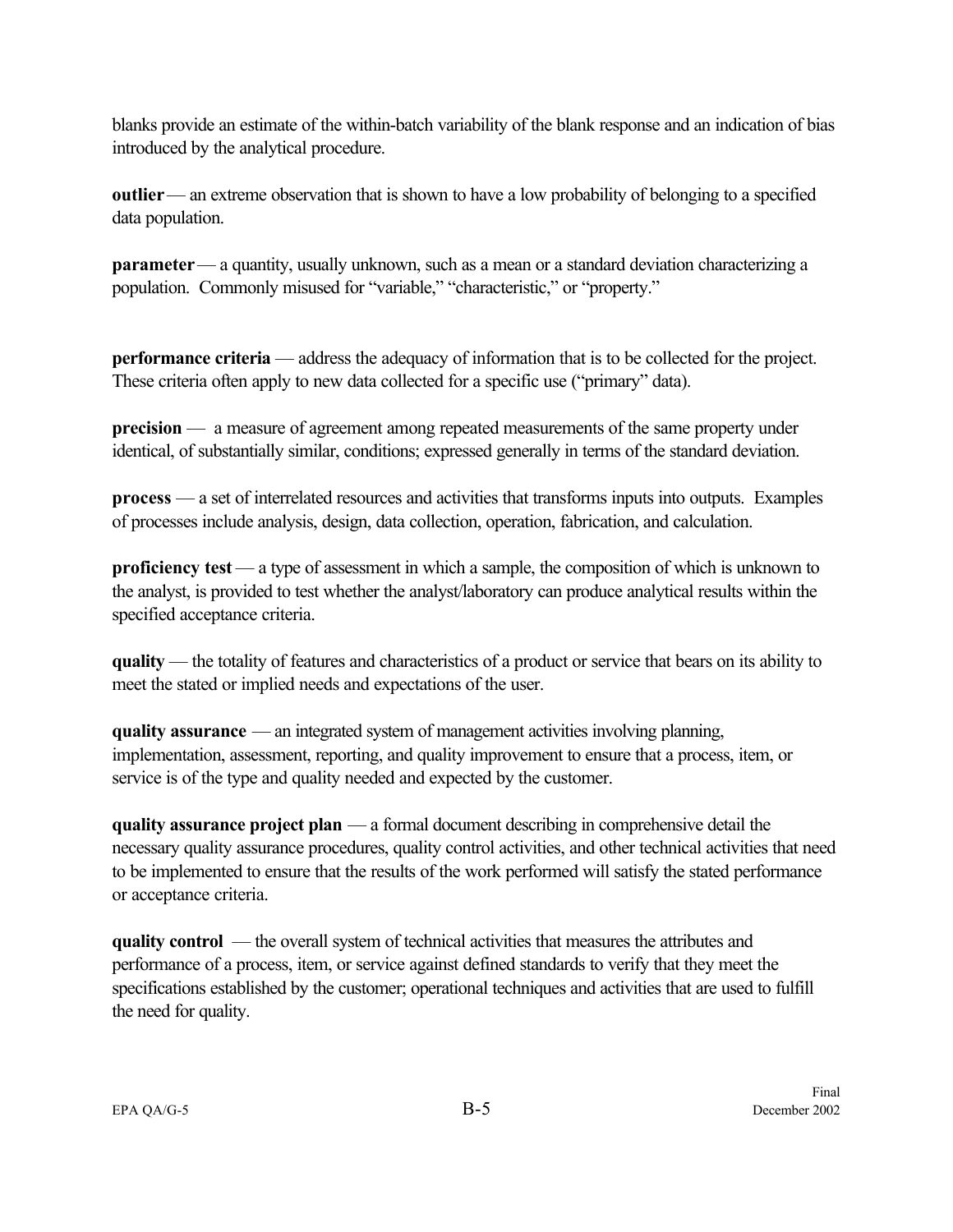**quality control sample** — an uncontaminated sample matrix spiked with known amounts of analytes from a source independent of the calibration standards. Generally used to establish intra- laboratory or analyst-specific precision and bias or to assess the performance of all or a portion of the measurement system.

**quality management plan** — a document that describes the quality system in terms of the organization's structure, the functional responsibilities of management and staff, the lines of authority, and the interfaces for those planning, implementing, and assessing all activities conducted.

**quality system** — a structured and documented management system describing the policies, objectives, principles, organizational authority, responsibilities, accountability, and implementation plan of an organization for ensuring quality in its work processes, products (items), and services. The quality system provides the framework for planning, implementing, and assessing work performed by the organization and for carrying out quality assurance procedures and quality control activities.

**readiness review** — a systematic, documented review of the readiness for the start-up or continued use of a facility, process, or activity. Readiness reviews are typically conducted before proceeding beyond project milestones and before initiation of a major phase of work.

**record** — a completed document that provides objective evidence of an item or process. Records may include photographs, drawings, magnetic tape, and other data recording media.

**recovery** — the act of determining whether or not the methodology measures all of the analyte contained in a sample.

**representativeness** - the measure of the degree to which data accurately and precisely represent a characteristic of a population, parameter variations at a sampling point, a process condition, or an environmental condition.

**self-assessment** — the assessments of work conducted by individuals, groups, or organizations directly responsible for overseeing and/or performing the work.

sensitivity — the capability of a method or instrument to discriminate between measurement responses representing different levels of a variable of interest.

**spike** — a substance that is added to an environmental sample to increase the concentration of the target analyte by known amount; used to assess measurement accuracy (spike recovery). Spike duplicates are used to assess measurement precision.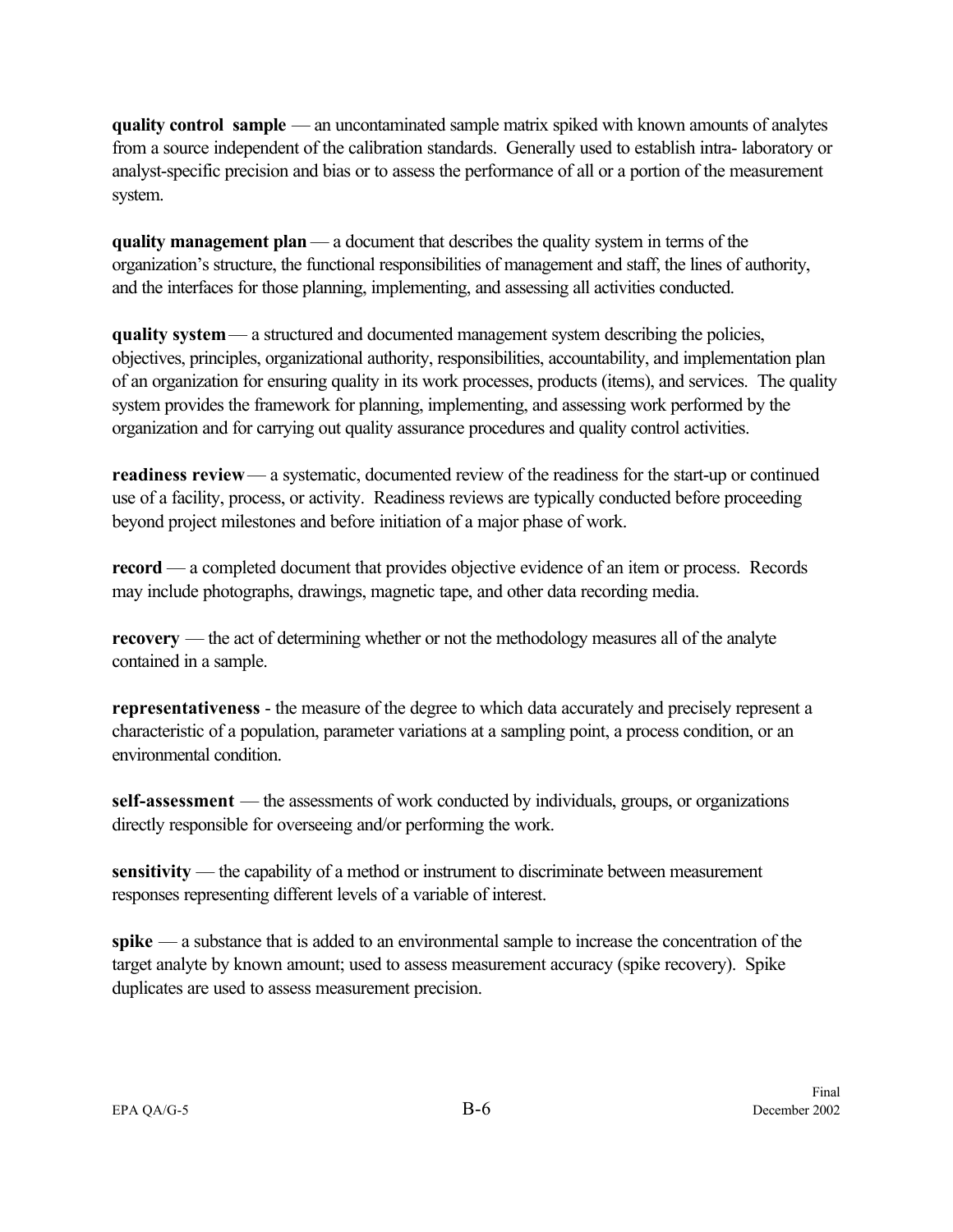**split samples** — two or more representative portions taken from one sample in the field or in the laboratory and analyzed by different analysts or laboratories. Split samples are quality control samples that are used to assess analytical variability and comparability.

**standard operating procedure** — a document that details the method for an operation, analysis, or action with thoroughly prescribed techniques and steps to be followed. It is officially approved as the method for performing certain routine or repetitive tasks.

**surveillance (quality)** — continual or frequent monitoring and verification of the status of an entity and the analysis of records to ensure that specifications are being fulfilled.

**technical systems audit** — a thorough, systematic, on-site qualitative audit of facilities, equipment, personnel, training, procedures, record keeping, data validation, data management, and reporting aspects of a system.

**validation** — an analyte- and sample-specific process that extends the evaluation of data beyond method, procedural, or contractural compliance (i.e., data verification) to determine the analytical quality of a specific data set.

**verification** — the process of evaluating the completeness, correctness, and conformance/compliance of a specific data set against the method, procedural, or contractural specifications.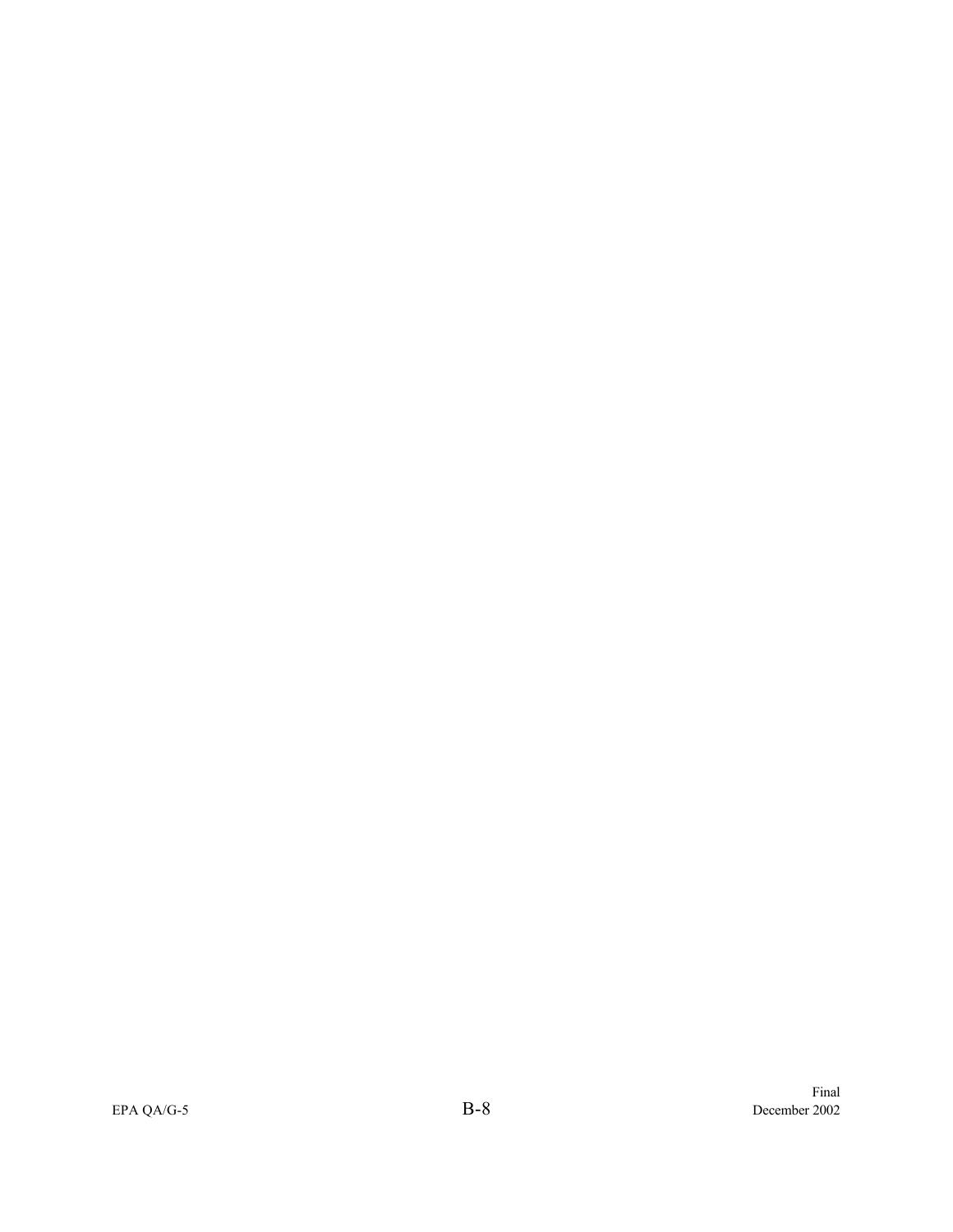#### **APPENDIX C**

## **CHECKLIST USEFUL IN QA PROJECT PLAN REVIEW**

This appendix contains a checklist that can be used when reviewing a QA Project Plan. It is intended as an example only, as each organization may develop checklists specific to their needs.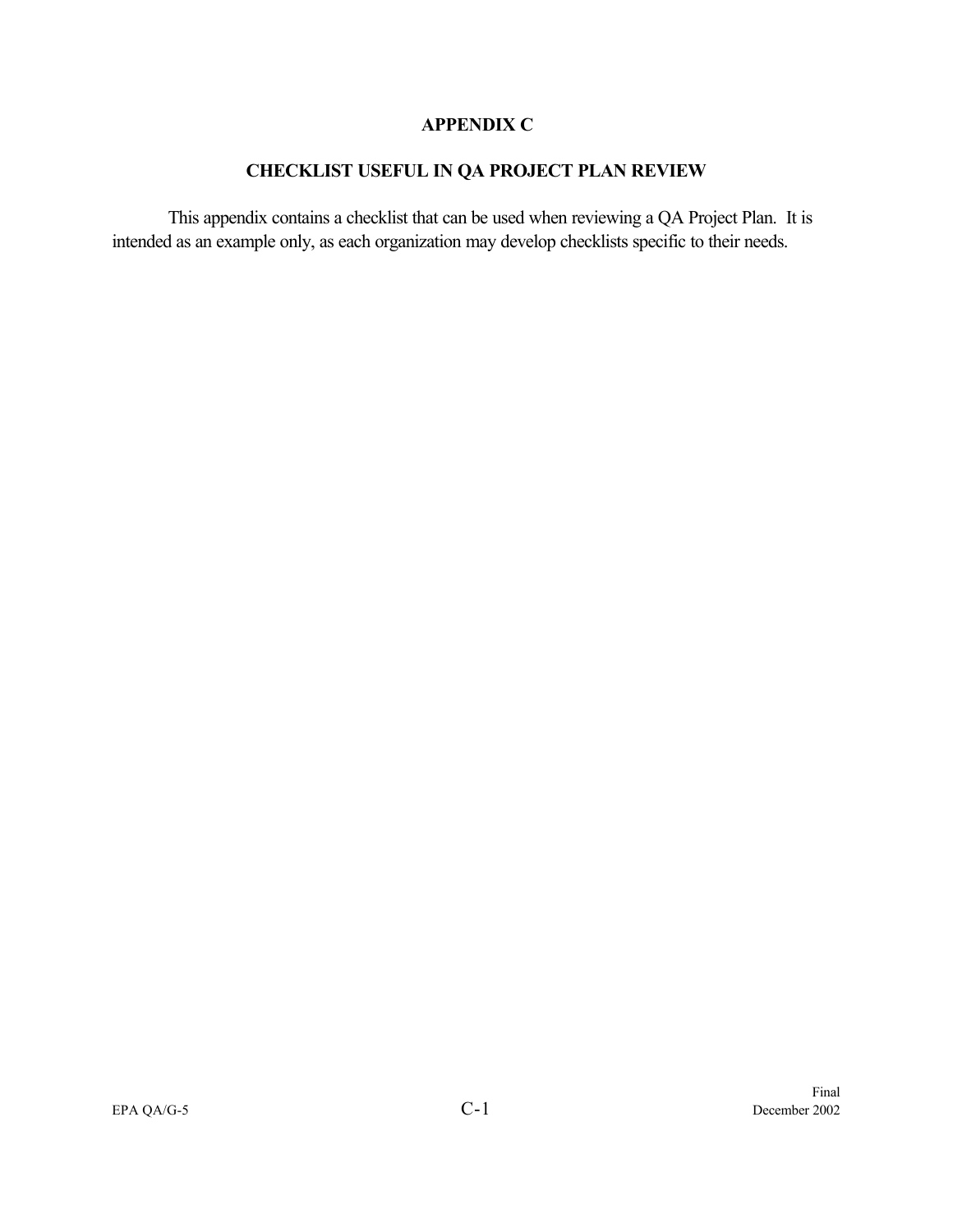## **EXAMPLE OF A QA PROJECT PLAN REVIEW CHECKLIST**

This checklist is an example of what could be used to either write or review a QA Project Plan, especially those involving field sampling and laboratory analyses. The items noted follow those elements found in *EPA Requirements for QA Project Plans (QA/R-5)* (EPA, 2001a).

| <b>PROJECT TITLE:</b>                                       |   |                     |    |    |                          |                 |  |  |
|-------------------------------------------------------------|---|---------------------|----|----|--------------------------|-----------------|--|--|
| Reviewer:                                                   |   | Date of Review:     |    |    |                          |                 |  |  |
| $U =$ Unacceptable<br>Note: $A = Acceptable$                |   | $NI = Not$ Included |    |    | $NA = Not Applicable$    |                 |  |  |
| <b>ELEMENT</b>                                              | A | $\mathbf{U}$        | NI | NA | PAGE#<br><b>SECTION#</b> | <b>COMMENTS</b> |  |  |
| PROJECT MANAGEMENT                                          |   |                     |    |    |                          |                 |  |  |
| <b>Title and Approval Sheet</b><br>A1.                      |   |                     |    |    |                          |                 |  |  |
| Contains project title                                      |   |                     |    |    |                          |                 |  |  |
| Indicates revision number, if applicable                    |   |                     |    |    |                          |                 |  |  |
| Indicates organization's name                               |   |                     |    |    |                          |                 |  |  |
| Dated signature of organization's project manger<br>present |   |                     |    |    |                          |                 |  |  |
| Dated signature of organization's QA manager<br>present     |   |                     |    |    |                          |                 |  |  |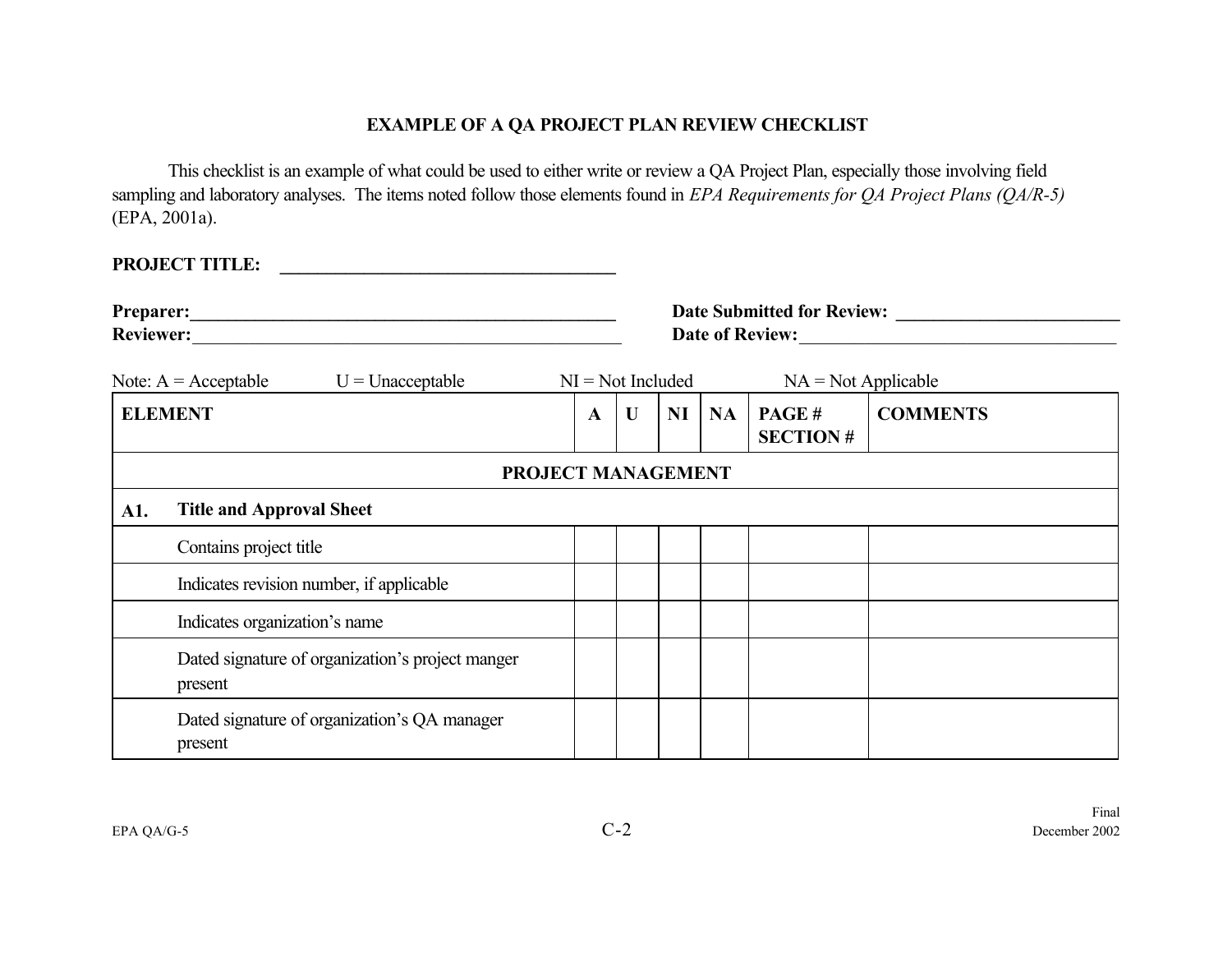| <b>ELEMENT</b>                                                                                                 | $\mathbf A$ | $\mathbf U$ | <b>NI</b> | <b>NA</b> | PAGE#<br><b>SECTION#</b> | <b>COMMENTS</b> |  |  |  |
|----------------------------------------------------------------------------------------------------------------|-------------|-------------|-----------|-----------|--------------------------|-----------------|--|--|--|
| Other signatures, as needed                                                                                    |             |             |           |           |                          |                 |  |  |  |
| <b>A2. Table of Contents</b>                                                                                   |             |             |           |           |                          |                 |  |  |  |
| Lists QA Project Plan information sections                                                                     |             |             |           |           |                          |                 |  |  |  |
| Document control information indicated                                                                         |             |             |           |           |                          |                 |  |  |  |
| A3. Distribution List                                                                                          |             |             |           |           |                          |                 |  |  |  |
| Includes all individuals who are to receive a copy of<br>the QA Project Plan and identifies their organization |             |             |           |           |                          |                 |  |  |  |
| <b>A4. Project/Task Organization</b>                                                                           |             |             |           |           |                          |                 |  |  |  |
| Identifies key individuals involved in all major<br>aspects of the project, including contractors              |             |             |           |           |                          |                 |  |  |  |
| Discusses their responsibilities                                                                               |             |             |           |           |                          |                 |  |  |  |
| Project QA Manager position indicates<br>independence from unit generating data                                |             |             |           |           |                          |                 |  |  |  |
| Identifies individual responsible for maintaining the<br>official, approved QA Project Plan                    |             |             |           |           |                          |                 |  |  |  |
| Organizational chart shows lines of authority and<br>reporting responsibilities                                |             |             |           |           |                          |                 |  |  |  |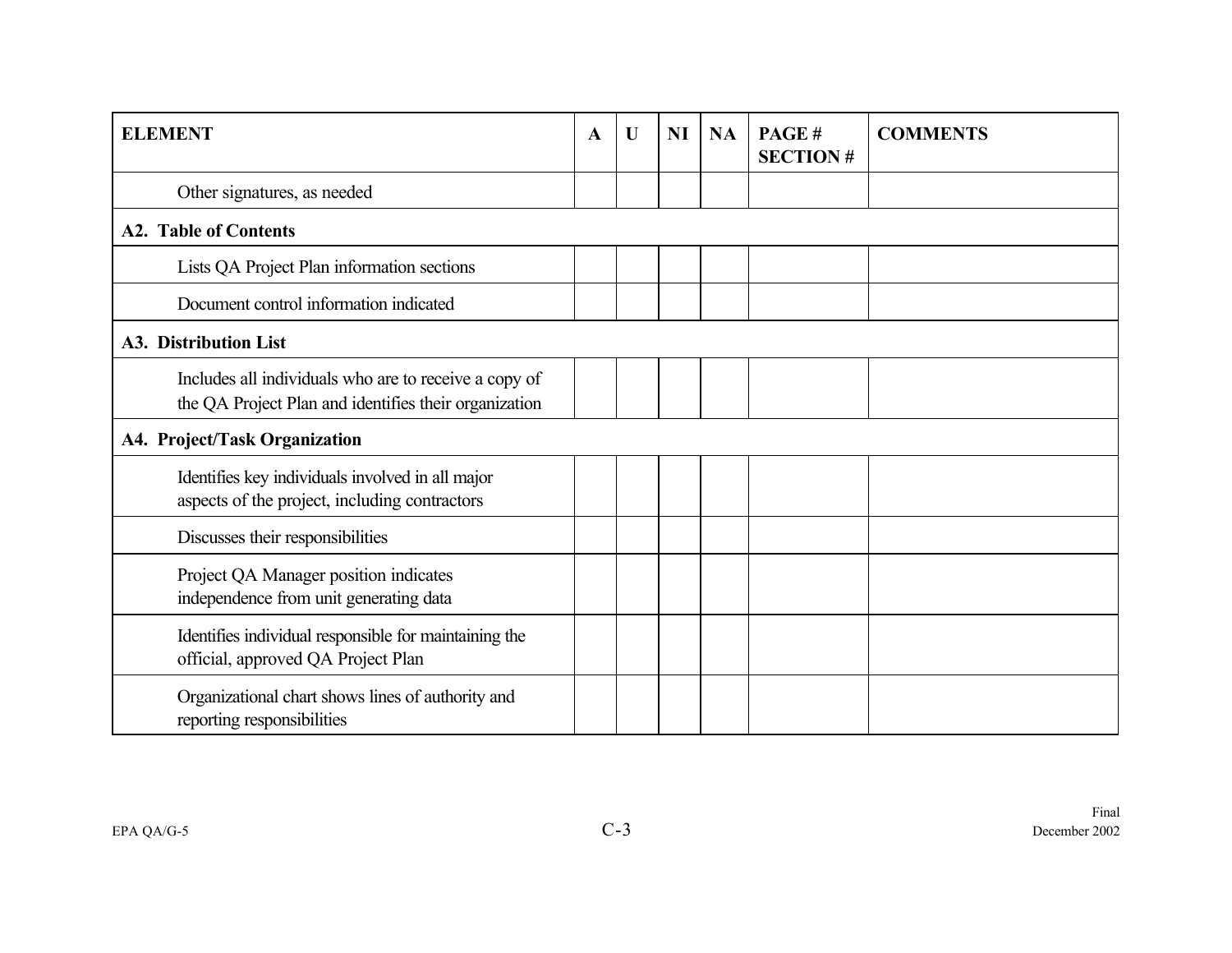| <b>ELEMENT</b>                                                                                                                                                                        | $\mathbf A$ | $\mathbf U$ | <b>NI</b> | <b>NA</b> | PAGE#<br><b>SECTION#</b> | <b>COMMENTS</b> |  |  |  |  |
|---------------------------------------------------------------------------------------------------------------------------------------------------------------------------------------|-------------|-------------|-----------|-----------|--------------------------|-----------------|--|--|--|--|
| <b>A5. Problem Definition/Background</b>                                                                                                                                              |             |             |           |           |                          |                 |  |  |  |  |
| States decision(s) to be made, actions to be taken, or<br>outcomes expected from the information to be<br>obtained                                                                    |             |             |           |           |                          |                 |  |  |  |  |
| Clearly explains the reason (site background or<br>historical context) for initiating this project                                                                                    |             |             |           |           |                          |                 |  |  |  |  |
| Identifies regulatory information, applicable criteria,<br>action limits, etc. necessary to the project                                                                               |             |             |           |           |                          |                 |  |  |  |  |
| A6. Project/Task Description                                                                                                                                                          |             |             |           |           |                          |                 |  |  |  |  |
| Summarizes work to be performed, for example,<br>measurements to be made, data files to be obtained,<br>etc., that support the project's goals                                        |             |             |           |           |                          |                 |  |  |  |  |
| Provides work schedule indicating critical project<br>points, e.g., start and completion dates for activities<br>such as sampling, analysis, data or file reviews, and<br>assessments |             |             |           |           |                          |                 |  |  |  |  |
| Details geographical locations to be studied,<br>including maps where possible                                                                                                        |             |             |           |           |                          |                 |  |  |  |  |
| Discusses resource and time constraints, if<br>applicable                                                                                                                             |             |             |           |           |                          |                 |  |  |  |  |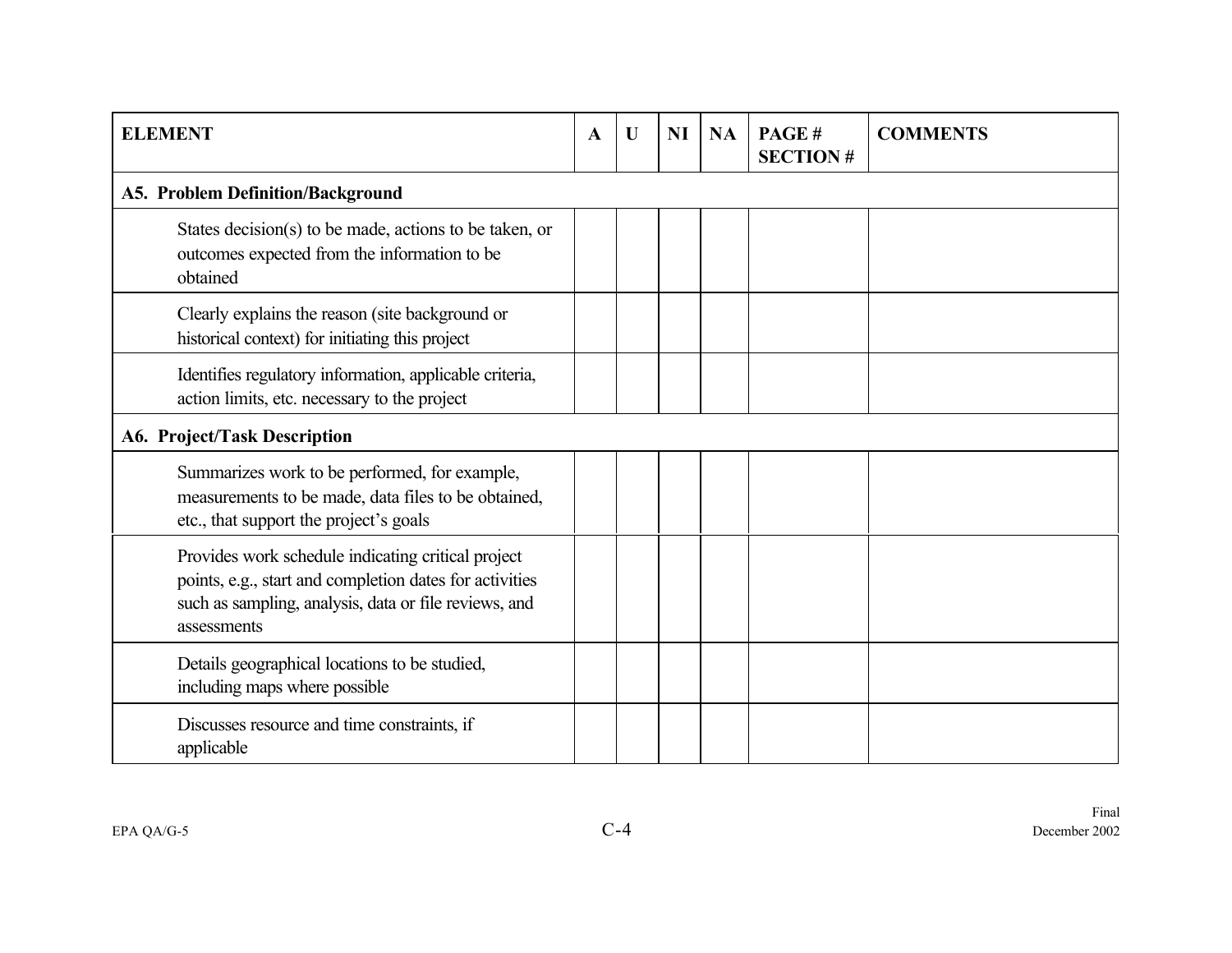| <b>ELEMENT</b>                                                                                                                                                                                                                                                                                               | $\mathbf A$ | U | <b>NI</b> | <b>NA</b> | PAGE#<br><b>SECTION#</b> | <b>COMMENTS</b> |  |  |  |  |
|--------------------------------------------------------------------------------------------------------------------------------------------------------------------------------------------------------------------------------------------------------------------------------------------------------------|-------------|---|-----------|-----------|--------------------------|-----------------|--|--|--|--|
| A7. Quality Objectives and Criteria                                                                                                                                                                                                                                                                          |             |   |           |           |                          |                 |  |  |  |  |
| Identifies performance/measurement criteria for all<br>information to be collected and acceptance criteria<br>for information obtained from previous studies,<br>including project action limits and laboratory<br>detection limits and range of anticipated<br>concentrations of each parameter of interest |             |   |           |           |                          |                 |  |  |  |  |
| Discusses precision                                                                                                                                                                                                                                                                                          |             |   |           |           |                          |                 |  |  |  |  |
| Addresses bias                                                                                                                                                                                                                                                                                               |             |   |           |           |                          |                 |  |  |  |  |
| Discusses representativeness                                                                                                                                                                                                                                                                                 |             |   |           |           |                          |                 |  |  |  |  |
| Identifies the need for completeness                                                                                                                                                                                                                                                                         |             |   |           |           |                          |                 |  |  |  |  |
| Describes the need for comparability                                                                                                                                                                                                                                                                         |             |   |           |           |                          |                 |  |  |  |  |
| Discusses desired method sensitivity                                                                                                                                                                                                                                                                         |             |   |           |           |                          |                 |  |  |  |  |
| <b>A8. Special Training/Certifications</b>                                                                                                                                                                                                                                                                   |             |   |           |           |                          |                 |  |  |  |  |
| Identifies any project personnel specialized training<br>or certifications                                                                                                                                                                                                                                   |             |   |           |           |                          |                 |  |  |  |  |
| Discusses how this training will be provided                                                                                                                                                                                                                                                                 |             |   |           |           |                          |                 |  |  |  |  |
| Indicates personnel responsible for assuring these<br>are satisfied                                                                                                                                                                                                                                          |             |   |           |           |                          |                 |  |  |  |  |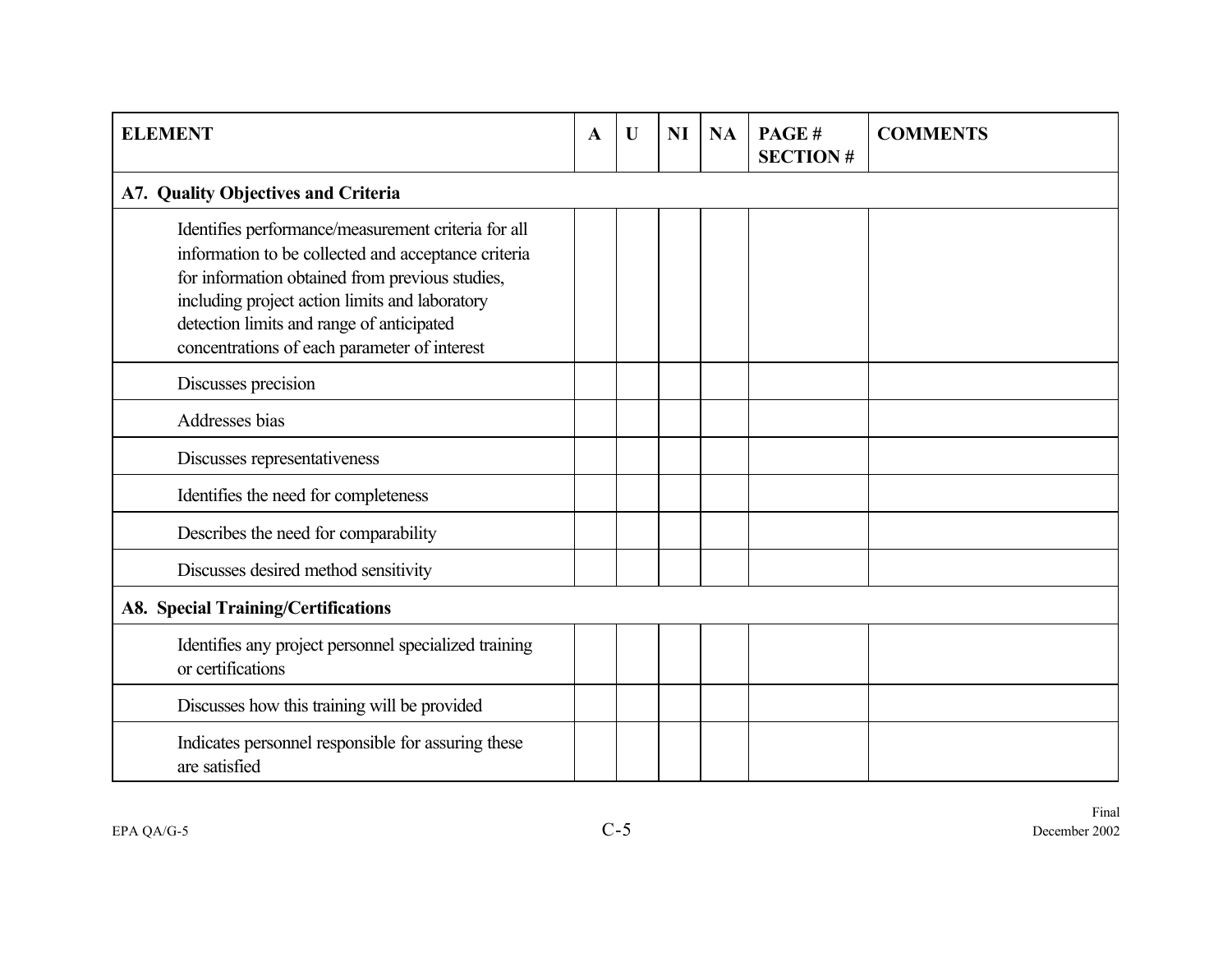| <b>ELEMENT</b> |                                                                                                                                                                   | $\mathbf A$ | $\mathbf U$ | <b>NI</b> | <b>NA</b> | PAGE#<br><b>SECTION#</b> | <b>COMMENTS</b> |
|----------------|-------------------------------------------------------------------------------------------------------------------------------------------------------------------|-------------|-------------|-----------|-----------|--------------------------|-----------------|
|                | Identifies where this information is documented                                                                                                                   |             |             |           |           |                          |                 |
|                | <b>A.9 Documentation and Records</b>                                                                                                                              |             |             |           |           |                          |                 |
|                | Identifies report format and summarizes all data<br>report package information                                                                                    |             |             |           |           |                          |                 |
|                | Lists all other project documents, records, and<br>electronic files that will be produced                                                                         |             |             |           |           |                          |                 |
|                | Identifies where project information should be kept<br>and for how long                                                                                           |             |             |           |           |                          |                 |
|                | Discusses back up plans for records stored<br>electronically                                                                                                      |             |             |           |           |                          |                 |
|                | States how individuals identified in A3 will receive<br>the most current copy of the approved QA Project<br>Plan, identifying the individual responsible for this |             |             |           |           |                          |                 |
|                | <b>DATA GENERATION and ACQUISITION</b>                                                                                                                            |             |             |           |           |                          |                 |
| <b>B1.</b>     | <b>Sampling Process Design (Experimental Design)</b>                                                                                                              |             |             |           |           |                          |                 |
|                | Describes and justifies design strategy, indicating<br>size of the area, volume, or time period to be<br>represented by a sample                                  |             |             |           |           |                          |                 |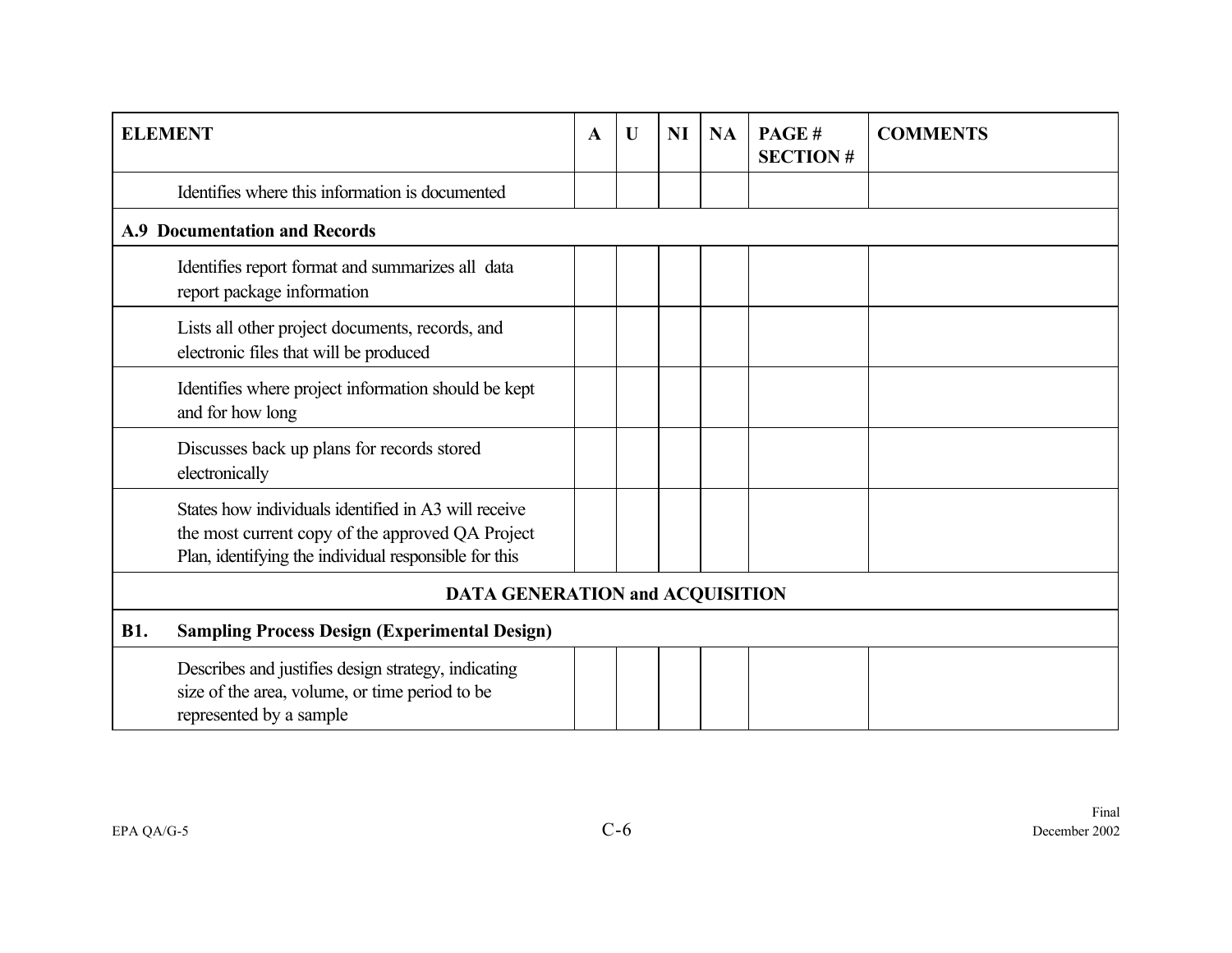|            | <b>ELEMENT</b>                                                                                                                        | A | U | <b>NI</b> | <b>NA</b> | PAGE#<br><b>SECTION#</b> | <b>COMMENTS</b> |
|------------|---------------------------------------------------------------------------------------------------------------------------------------|---|---|-----------|-----------|--------------------------|-----------------|
|            | Details the type and total number of sample<br>types/matrix or test runs/trials expected and needed                                   |   |   |           |           |                          |                 |
|            | Indicates where samples should be taken, how sites<br>will be identified/located                                                      |   |   |           |           |                          |                 |
|            | Discusses what to do if sampling sites become<br>inaccessible                                                                         |   |   |           |           |                          |                 |
|            | Identifies project activity schedules such as each<br>sampling event, times samples should be sent to the<br>laboratory, etc.         |   |   |           |           |                          |                 |
|            | Specifies what information is critical and what is for<br>informational purposes only                                                 |   |   |           |           |                          |                 |
|            | Identifies sources of variability and how this<br>variability should be reconciled with project<br>information                        |   |   |           |           |                          |                 |
| <b>B2.</b> | <b>Sampling Methods</b>                                                                                                               |   |   |           |           |                          |                 |
|            | Identifies all sampling SOPs by number, date, and<br>regulatory citation, indicating sampling options or<br>modifications to be taken |   |   |           |           |                          |                 |
|            | Indicates how each sample/matrix type should be<br>collected                                                                          |   |   |           |           |                          |                 |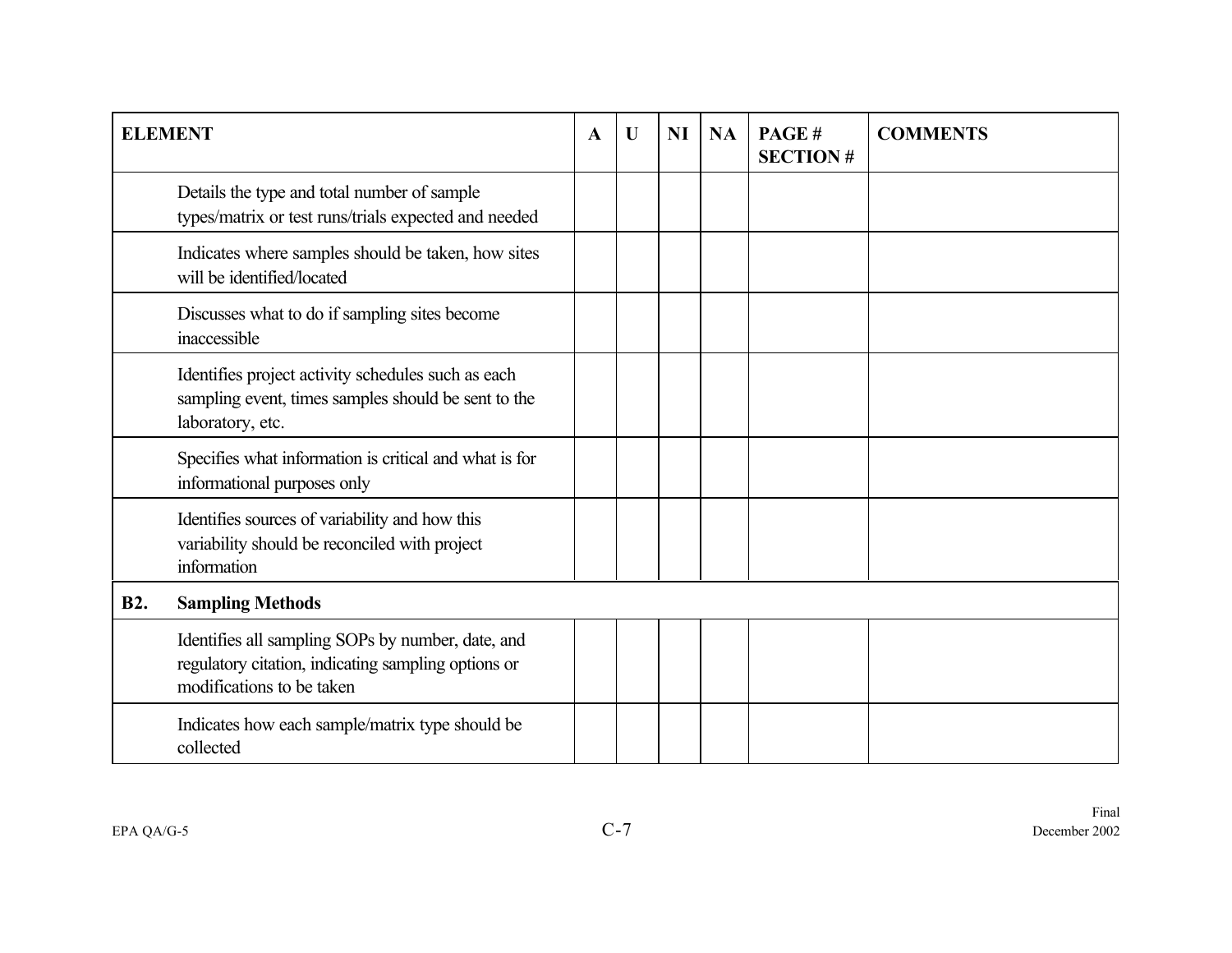| <b>ELEMENT</b>                                                                                                                                                       | $\mathbf A$ | U | <b>NI</b> | <b>NA</b> | PAGE#<br><b>SECTION#</b> | <b>COMMENTS</b> |
|----------------------------------------------------------------------------------------------------------------------------------------------------------------------|-------------|---|-----------|-----------|--------------------------|-----------------|
| If in situ monitoring, indicates how instruments<br>should be deployed and operated to avoid<br>contamination and ensure maintenance of proper<br>data               |             |   |           |           |                          |                 |
| If continuous monitoring, indicates averaging time<br>and how instruments should store and maintain raw<br>data, or data averages                                    |             |   |           |           |                          |                 |
| Indicates how samples are to be homogenized,<br>composited, split, or filtered, if needed                                                                            |             |   |           |           |                          |                 |
| Indicates what sample containers and sample<br>volumes should be used                                                                                                |             |   |           |           |                          |                 |
| Identifies whether samples should be preserved and<br>indicates methods that should be followed                                                                      |             |   |           |           |                          |                 |
| Indicates whether sampling equipment and samplers<br>should be cleaned and/or decontaminated,<br>identifying how this should be done and by-<br>products disposed of |             |   |           |           |                          |                 |
| Identifies any equipment and support facilities<br>needed                                                                                                            |             |   |           |           |                          |                 |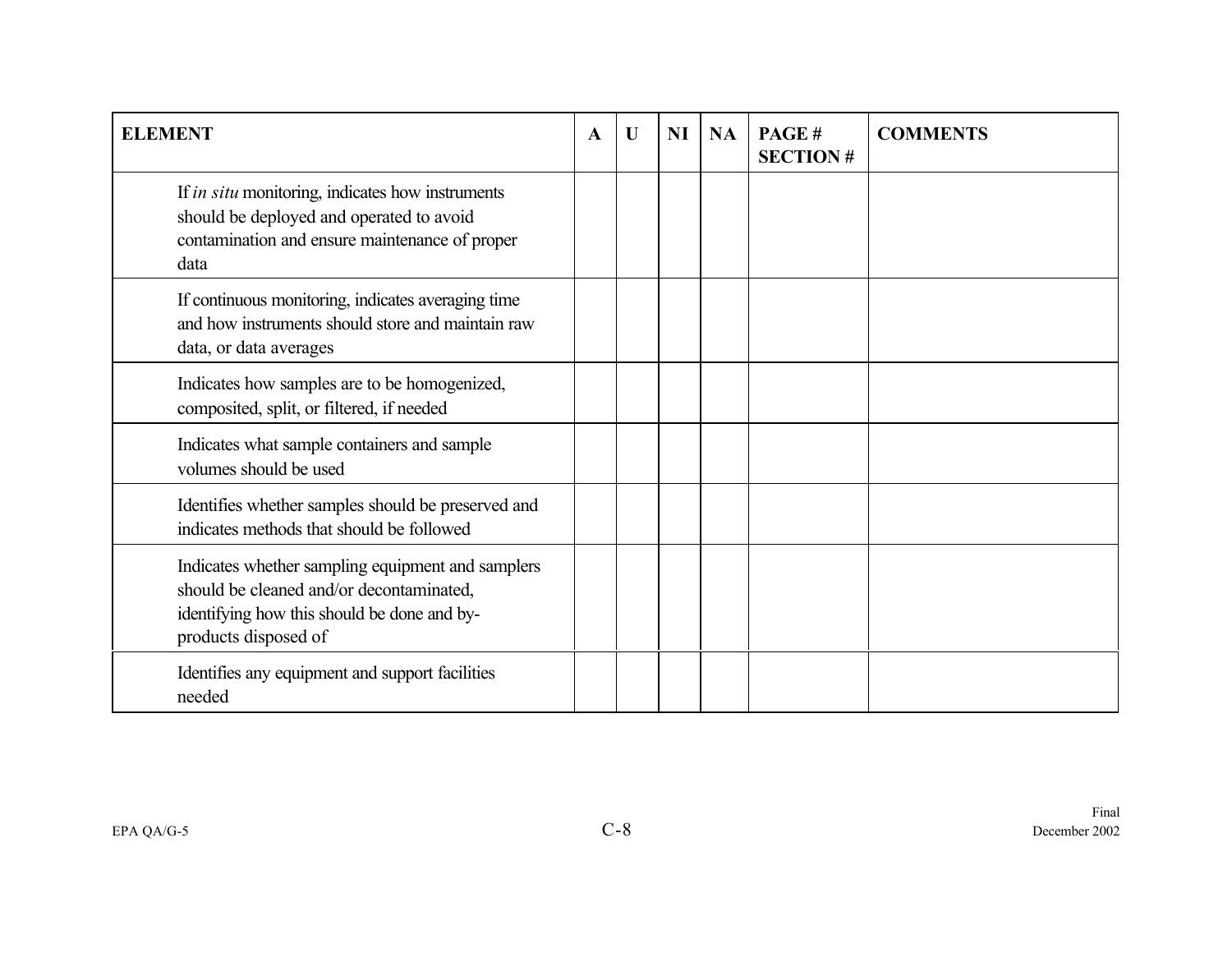|            | <b>ELEMENT</b>                                                                                                                                                                                                         | $\mathbf A$ | $\mathbf U$ | <b>NI</b> | <b>NA</b> | PAGE#<br><b>SECTION#</b> | <b>COMMENTS</b> |
|------------|------------------------------------------------------------------------------------------------------------------------------------------------------------------------------------------------------------------------|-------------|-------------|-----------|-----------|--------------------------|-----------------|
|            | Addresses actions to be taken when problems occur,<br>identifying individual(s) responsible for corrective<br>action and how this should be documented                                                                 |             |             |           |           |                          |                 |
| <b>B3.</b> | <b>Sample Handling and Custody</b>                                                                                                                                                                                     |             |             |           |           |                          |                 |
|            | States maximum holding times allowed from sample<br>collection to extraction and/or analysis for each<br>sample type and, for in-situ or continuous<br>monitoring, the maximum time before retrieval of<br>information |             |             |           |           |                          |                 |
|            | Identifies how samples or information should be<br>physically handled, transported, and then received<br>and held in the laboratory or office (including<br>temperature upon receipt)                                  |             |             |           |           |                          |                 |
|            | Indicates how sample or information handling and<br>custody information should be documented, such as<br>in field notebooks and forms, identifying individual<br>responsible                                           |             |             |           |           |                          |                 |
|            | Discusses system for identifying samples, for<br>example, numbering system, sample tags and labels,<br>and attaches forms to the plan                                                                                  |             |             |           |           |                          |                 |
|            | Identifies chain-of-custody procedures and includes<br>form to track custody                                                                                                                                           |             |             |           |           |                          |                 |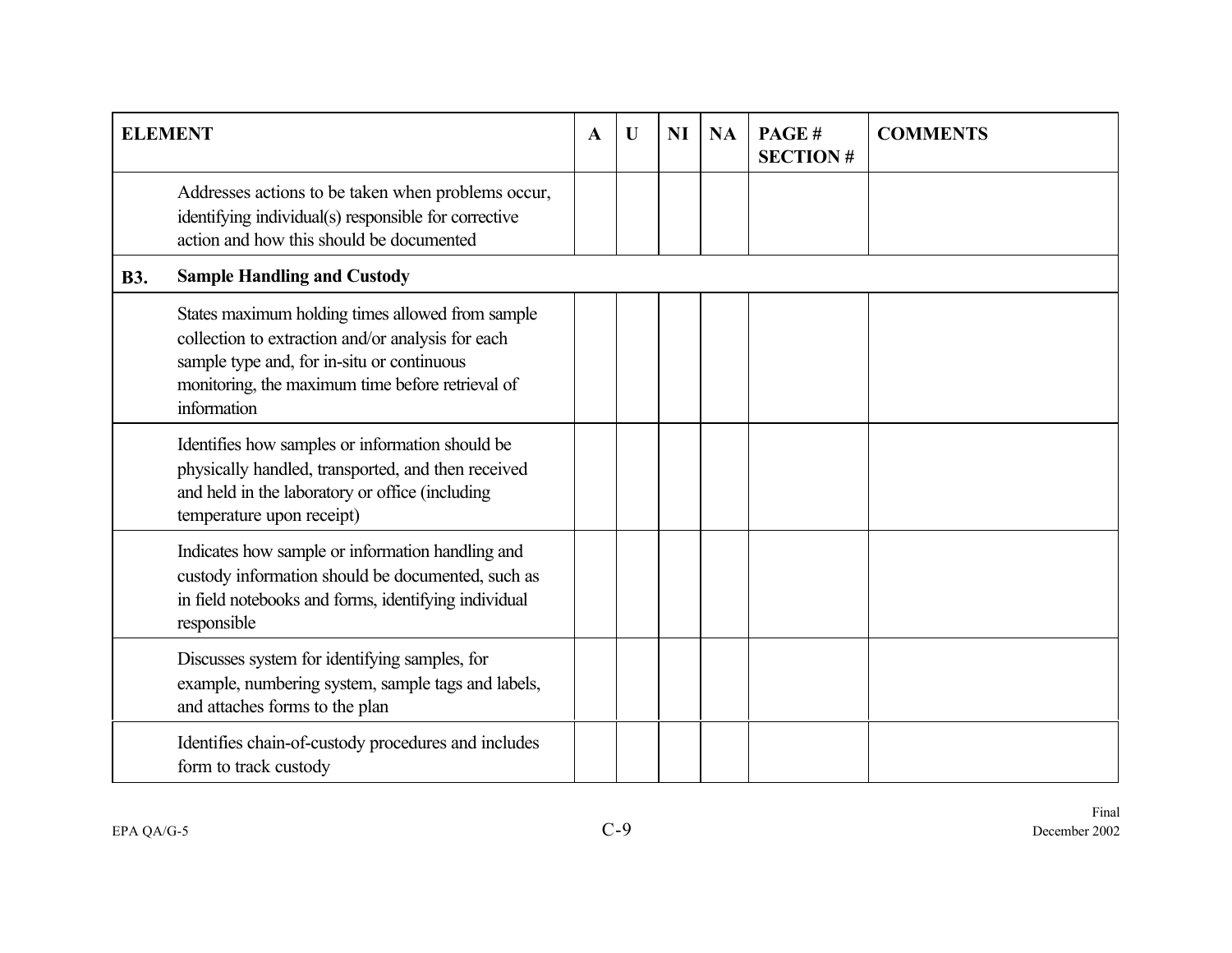|            | <b>ELEMENT</b>                                                                                                                                                                                                                                 | $\mathbf{A}$ | $\mathbf U$ | NI | <b>NA</b> | PAGE#<br><b>SECTION#</b> | <b>COMMENTS</b> |
|------------|------------------------------------------------------------------------------------------------------------------------------------------------------------------------------------------------------------------------------------------------|--------------|-------------|----|-----------|--------------------------|-----------------|
| <b>B4.</b> | <b>Analytical Methods</b>                                                                                                                                                                                                                      |              |             |    |           |                          |                 |
|            | Identifies all analytical SOPs (field, laboratory<br>and/or office) that should be followed by number,<br>date, and regulatory citation, indicating options or<br>modifications to be taken, such as sub-sampling and<br>extraction procedures |              |             |    |           |                          |                 |
|            | Identifies equipment or instrumentation needed                                                                                                                                                                                                 |              |             |    |           |                          |                 |
|            | Specifies any specific method performance criteria                                                                                                                                                                                             |              |             |    |           |                          |                 |
|            | Identifies procedures to follow when failures occur,<br>identifying individual responsible for corrective<br>action and appropriate documentation                                                                                              |              |             |    |           |                          |                 |
|            | Identifies sample disposal procedures                                                                                                                                                                                                          |              |             |    |           |                          |                 |
|            | Specifies laboratory turnaround times needed                                                                                                                                                                                                   |              |             |    |           |                          |                 |
|            | Provides method validation information and SOPs<br>for nonstandard methods                                                                                                                                                                     |              |             |    |           |                          |                 |
| <b>B5.</b> | <b>Quality Control</b>                                                                                                                                                                                                                         |              |             |    |           |                          |                 |
|            | For each type of sampling, analysis, or measurement<br>technique, identifies QC activities which should be<br>used, for example, blanks, spikes, duplicates, etc.,<br>and at what frequency                                                    |              |             |    |           |                          |                 |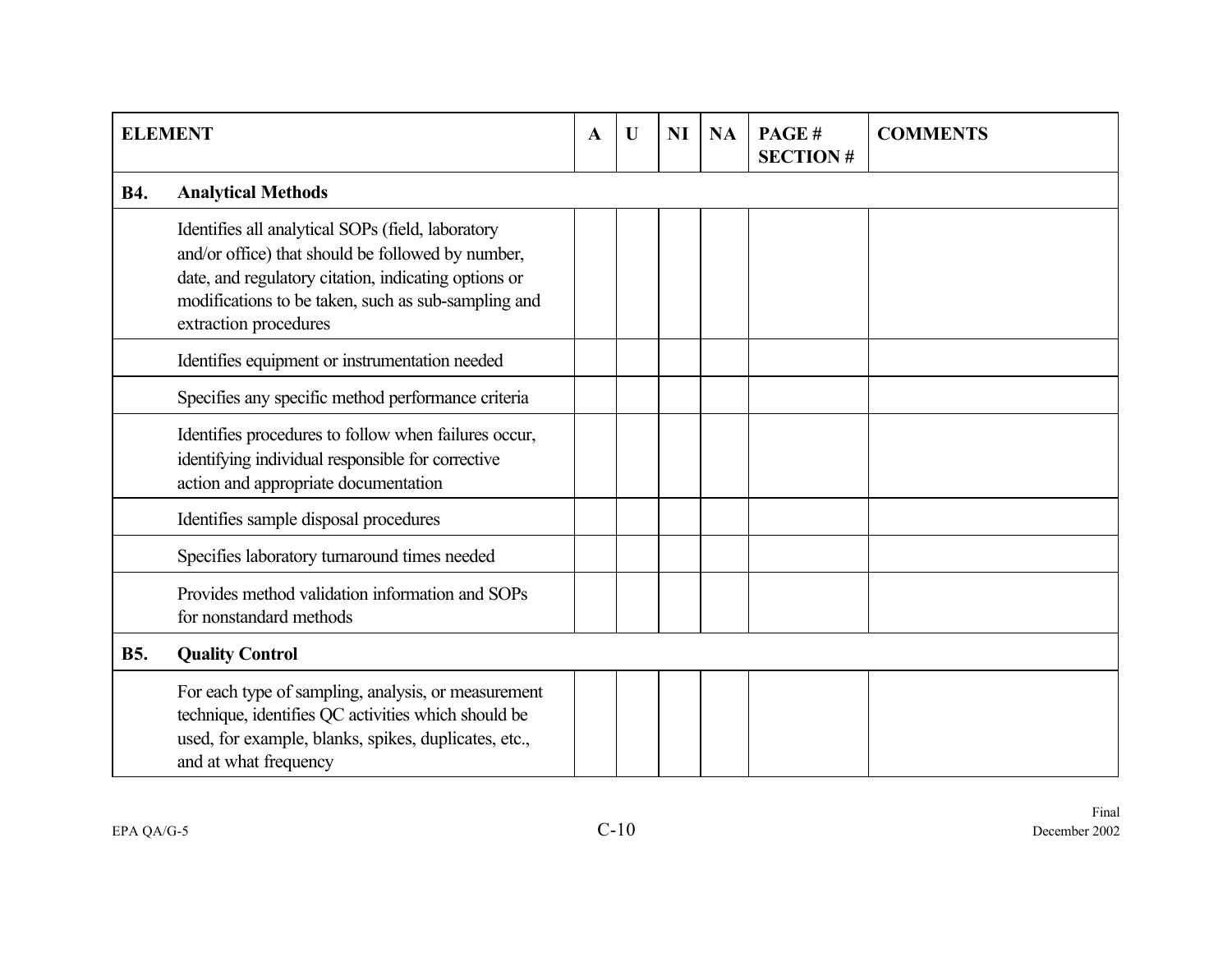|            | <b>ELEMENT</b>                                                                                                                                           | $\mathbf A$ | U | <b>NI</b> | <b>NA</b> | PAGE#<br><b>SECTION#</b> | <b>COMMENTS</b> |
|------------|----------------------------------------------------------------------------------------------------------------------------------------------------------|-------------|---|-----------|-----------|--------------------------|-----------------|
|            | Details what should be done when control limits are<br>exceeded, and how effectiveness of control actions<br>will be determined and documented           |             |   |           |           |                          |                 |
|            | Identifies procedures and formulas for calculating<br>applicable QC statistics, for example, for precision,<br>bias, outliers and missing data           |             |   |           |           |                          |                 |
| <b>B6.</b> | <b>Instrument/Equipment Testing, Inspection, and Maintenance</b>                                                                                         |             |   |           |           |                          |                 |
|            | Identifies field and laboratory equipment needing<br>periodic maintenance, and the schedule for this                                                     |             |   |           |           |                          |                 |
|            | Identifies testing criteria                                                                                                                              |             |   |           |           |                          |                 |
|            | Notes availability and location of spare parts                                                                                                           |             |   |           |           |                          |                 |
|            | Indicates procedures in place for inspecting<br>equipment before usage                                                                                   |             |   |           |           |                          |                 |
|            | Identifies individual(s) responsible for testing,<br>inspection and maintenance                                                                          |             |   |           |           |                          |                 |
|            | Indicates how deficiencies found should be<br>resolved, re-inspections performed, and<br>effectiveness of corrective action determined and<br>documented |             |   |           |           |                          |                 |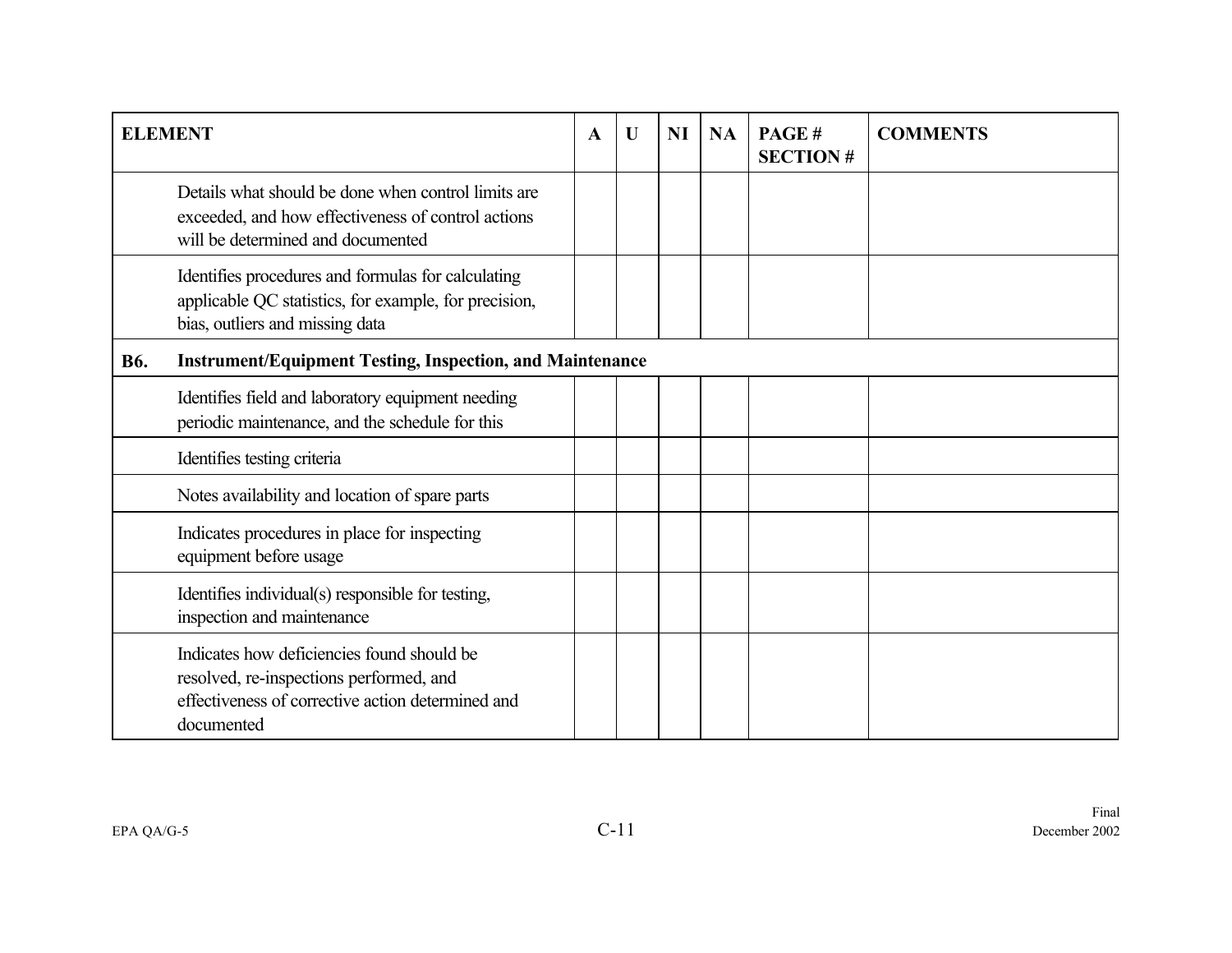|            | <b>ELEMENT</b>                                                                                                                                                                                 | $\mathbf{A}$ | $\mathbf U$ | <b>NI</b> | <b>NA</b> | PAGE#<br><b>SECTION#</b> | <b>COMMENTS</b> |
|------------|------------------------------------------------------------------------------------------------------------------------------------------------------------------------------------------------|--------------|-------------|-----------|-----------|--------------------------|-----------------|
| <b>B7.</b> | <b>Instrument/Equipment Calibration and Frequency</b>                                                                                                                                          |              |             |           |           |                          |                 |
|            | Identifies equipment, tools, and instruments that<br>should be calibrated and the frequency for this<br>calibration                                                                            |              |             |           |           |                          |                 |
|            | Describes how calibrations should be performed and<br>documented, indicating test criteria and standards or<br>certified equipment                                                             |              |             |           |           |                          |                 |
|            | Identifies how deficiencies should be resolved and<br>documented                                                                                                                               |              |             |           |           |                          |                 |
| <b>B8.</b> | <b>Inspection/Acceptance for Supplies and</b><br><b>Consumables</b>                                                                                                                            |              |             |           |           |                          |                 |
|            | Identifies critical supplies and consumables for field<br>and laboratory, noting supply source, acceptance<br>criteria, and procedures for tracking, storing and<br>retrieving these materials |              |             |           |           |                          |                 |
|            | Identifies the individual(s) responsible for this                                                                                                                                              |              |             |           |           |                          |                 |
| <b>B9.</b> | <b>Non-direct Measurements</b>                                                                                                                                                                 |              |             |           |           |                          |                 |
|            | Identifies data sources, for example, computer<br>databases or literature files, or models that should be<br>accessed and used                                                                 |              |             |           |           |                          |                 |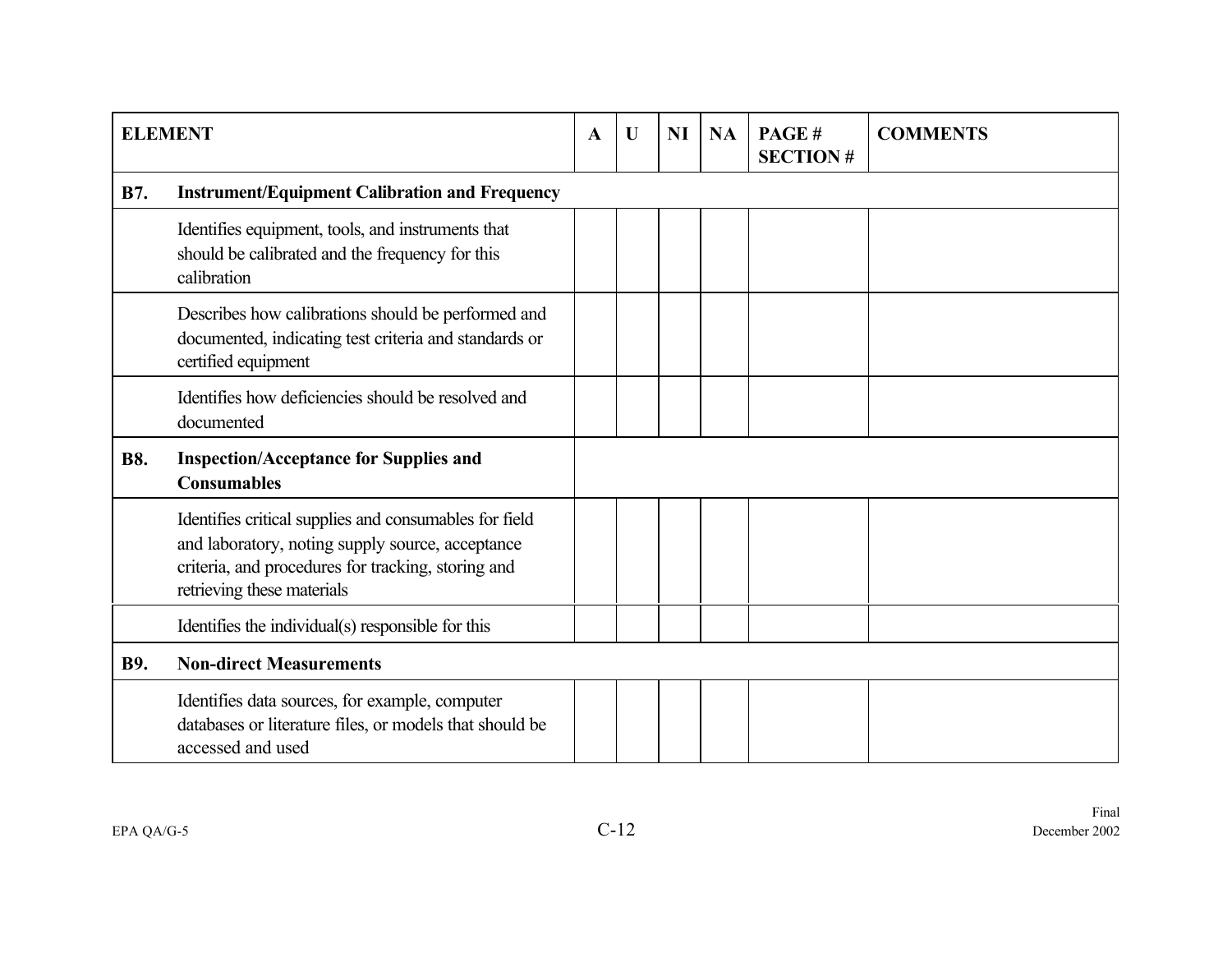| <b>ELEMENT</b> |                                                                                                                                                    | A | U | <b>NI</b> | <b>NA</b> | PAGE#<br><b>SECTION#</b> | <b>COMMENTS</b> |
|----------------|----------------------------------------------------------------------------------------------------------------------------------------------------|---|---|-----------|-----------|--------------------------|-----------------|
|                | Describes the intended use of this information and<br>the rationale for their selection, i.e., its relevance to<br>project                         |   |   |           |           |                          |                 |
|                | Indicates the acceptance criteria for these data<br>sources and/or models                                                                          |   |   |           |           |                          |                 |
|                | Identifies key resources/support facilities needed                                                                                                 |   |   |           |           |                          |                 |
|                | Describes how limits to validity and operating<br>conditions should be determined, for example,<br>internal checks of the program and Beta testing |   |   |           |           |                          |                 |
| <b>B10.</b>    | <b>Data Management</b>                                                                                                                             |   |   |           |           |                          |                 |
|                | Describes data management scheme from field to<br>final use and storage                                                                            |   |   |           |           |                          |                 |
|                | Discusses standard record-keeping and tracking<br>practices, and the document control system or cites<br>other written documentation such as SOPs  |   |   |           |           |                          |                 |
|                | Identifies data handling equipment/procedures that<br>should be used to process, compile, analyze, and<br>transmit data reliably and accurately    |   |   |           |           |                          |                 |
|                | Identifies individual(s) responsible for this                                                                                                      |   |   |           |           |                          |                 |
|                | Describes the process for data archival and retrieval                                                                                              |   |   |           |           |                          |                 |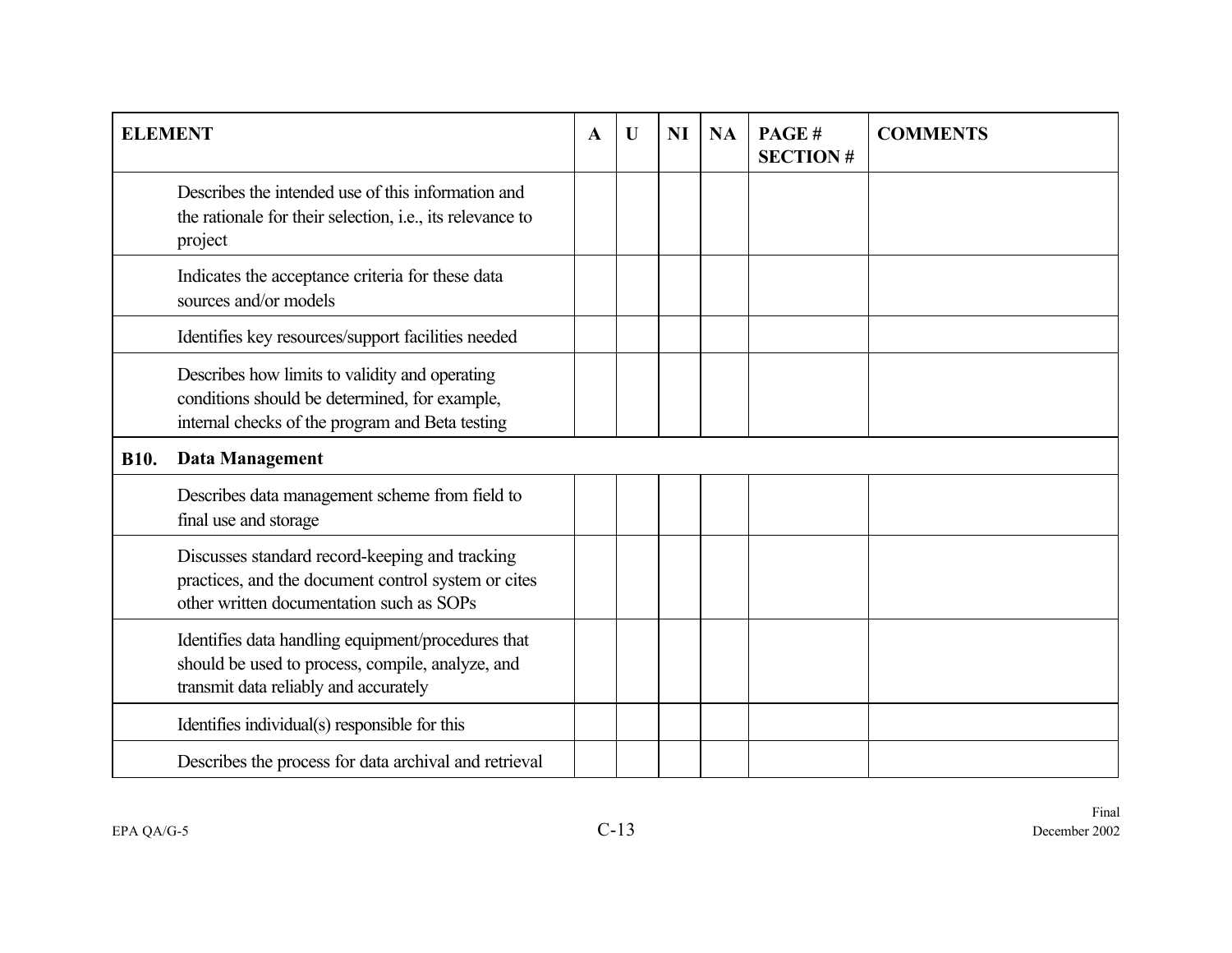|        | <b>ELEMENT</b>                                                                                                                                                                                | $\mathbf A$ | U | <b>NI</b> | <b>NA</b> | PAGE#<br><b>SECTION#</b> | <b>COMMENTS</b> |
|--------|-----------------------------------------------------------------------------------------------------------------------------------------------------------------------------------------------|-------------|---|-----------|-----------|--------------------------|-----------------|
|        | Describes procedures to demonstrate acceptability of<br>hardware and software configurations                                                                                                  |             |   |           |           |                          |                 |
|        | Attaches checklists and forms that should be used                                                                                                                                             |             |   |           |           |                          |                 |
|        | <b>ASSESSMENT and OVERSIGHT</b>                                                                                                                                                               |             |   |           |           |                          |                 |
| C1.    | <b>Assessments and Response Actions</b>                                                                                                                                                       |             |   |           |           |                          |                 |
|        | Lists the number, frequency, and type of assessment<br>activities that should be conducted, with the<br>approximate dates                                                                     |             |   |           |           |                          |                 |
|        | Identifies individual(s) responsible for conducting<br>assessments, indicating their authority to issue stop<br>work orders, and any other possible participants in<br>the assessment process |             |   |           |           |                          |                 |
|        | Describes how and to whom assessment information<br>should be reported                                                                                                                        |             |   |           |           |                          |                 |
|        | Identifies how corrective actions should be<br>addressed and by whom, and how they should be<br>verified and documented                                                                       |             |   |           |           |                          |                 |
| $C2$ . | <b>Reports to Management</b>                                                                                                                                                                  |             |   |           |           |                          |                 |
|        | Identifies what project QA status reports are needed<br>and how frequently                                                                                                                    |             |   |           |           |                          |                 |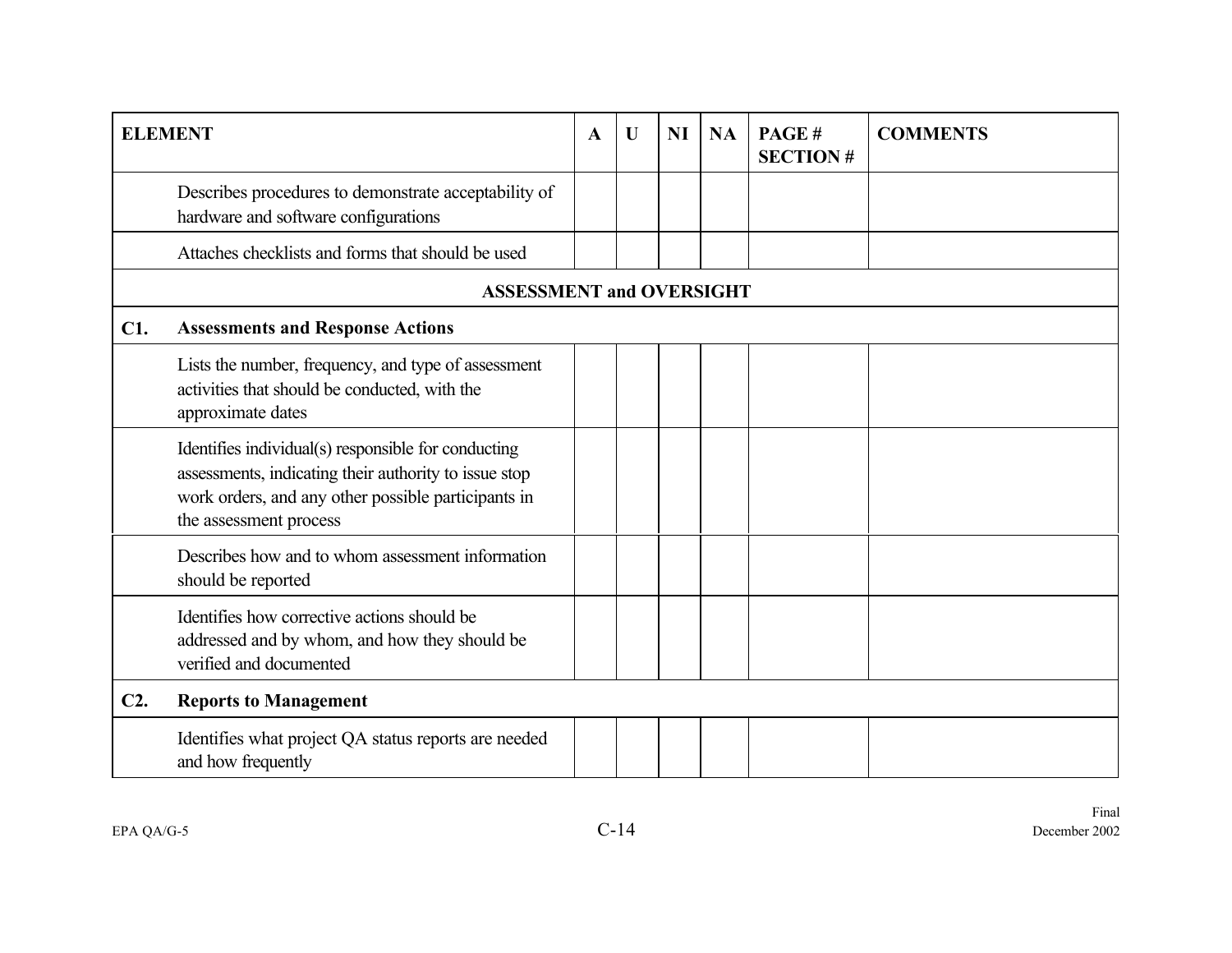|                  | <b>ELEMENT</b>                                                                                                                                                                                             | $\mathbf{A}$ | $\mathbf U$ | <b>NI</b> | <b>NA</b> | PAGE#<br><b>SECTION#</b> | <b>COMMENTS</b> |
|------------------|------------------------------------------------------------------------------------------------------------------------------------------------------------------------------------------------------------|--------------|-------------|-----------|-----------|--------------------------|-----------------|
|                  | Identifies who should write these reports and who<br>should receive this information                                                                                                                       |              |             |           |           |                          |                 |
|                  | <b>DATA VALIDATION and USABILITY</b>                                                                                                                                                                       |              |             |           |           |                          |                 |
| D1.              | Data Review, Verification, and Validation                                                                                                                                                                  |              |             |           |           |                          |                 |
|                  | Describes criteria that should be used for accepting,<br>rejecting, or qualifying project data                                                                                                             |              |             |           |           |                          |                 |
| D <sub>2</sub> . | <b>Verification and Validation Methods</b>                                                                                                                                                                 |              |             |           |           |                          |                 |
|                  | Describes process for data verification and<br>validation, providing SOPs and indicating what data<br>validation software should be used, if any                                                           |              |             |           |           |                          |                 |
|                  | Identifies who is responsible for verifying and<br>validating different components of the project<br>data/information, for example, chain-of-custody<br>forms, receipt logs, calibration information, etc. |              |             |           |           |                          |                 |
|                  | Identifies issue resolution process, and method and<br>individual responsible for conveying these results to<br>data users                                                                                 |              |             |           |           |                          |                 |
|                  | Attaches checklists, forms, and calculations                                                                                                                                                               |              |             |           |           |                          |                 |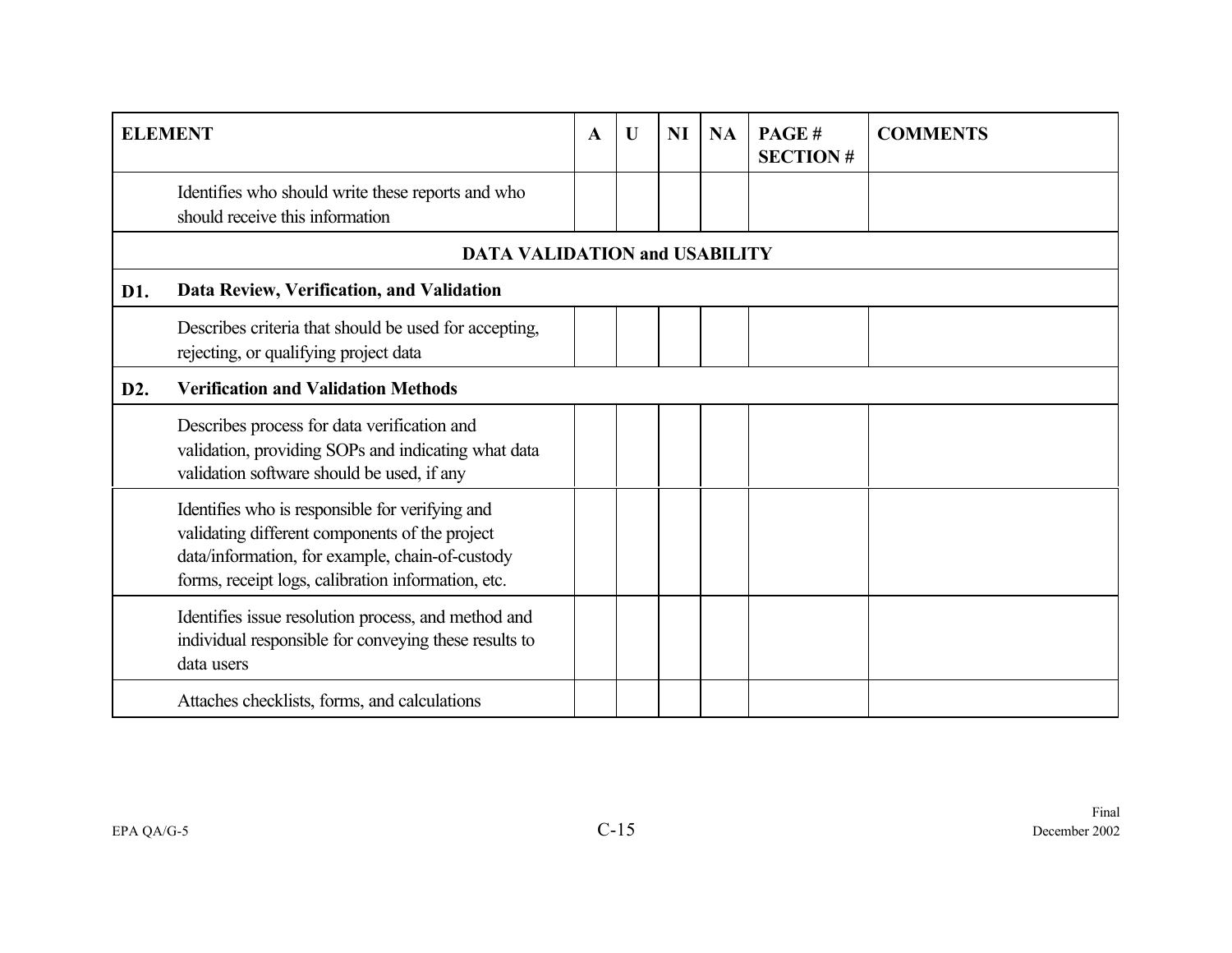| <b>ELEMENT</b> |                                                                               | A |  | NI | <b>NA</b> | <b>PAGE#</b><br><b>SECTION#</b> | <b>COMMENTS</b> |  |
|----------------|-------------------------------------------------------------------------------|---|--|----|-----------|---------------------------------|-----------------|--|
| D3.            | <b>Reconciliation with User Requirements</b>                                  |   |  |    |           |                                 |                 |  |
|                | Describes procedures to evaluate the uncertainty of<br>the validated data     |   |  |    |           |                                 |                 |  |
|                | Describes how limitations on data use should be<br>reported to the data users |   |  |    |           |                                 |                 |  |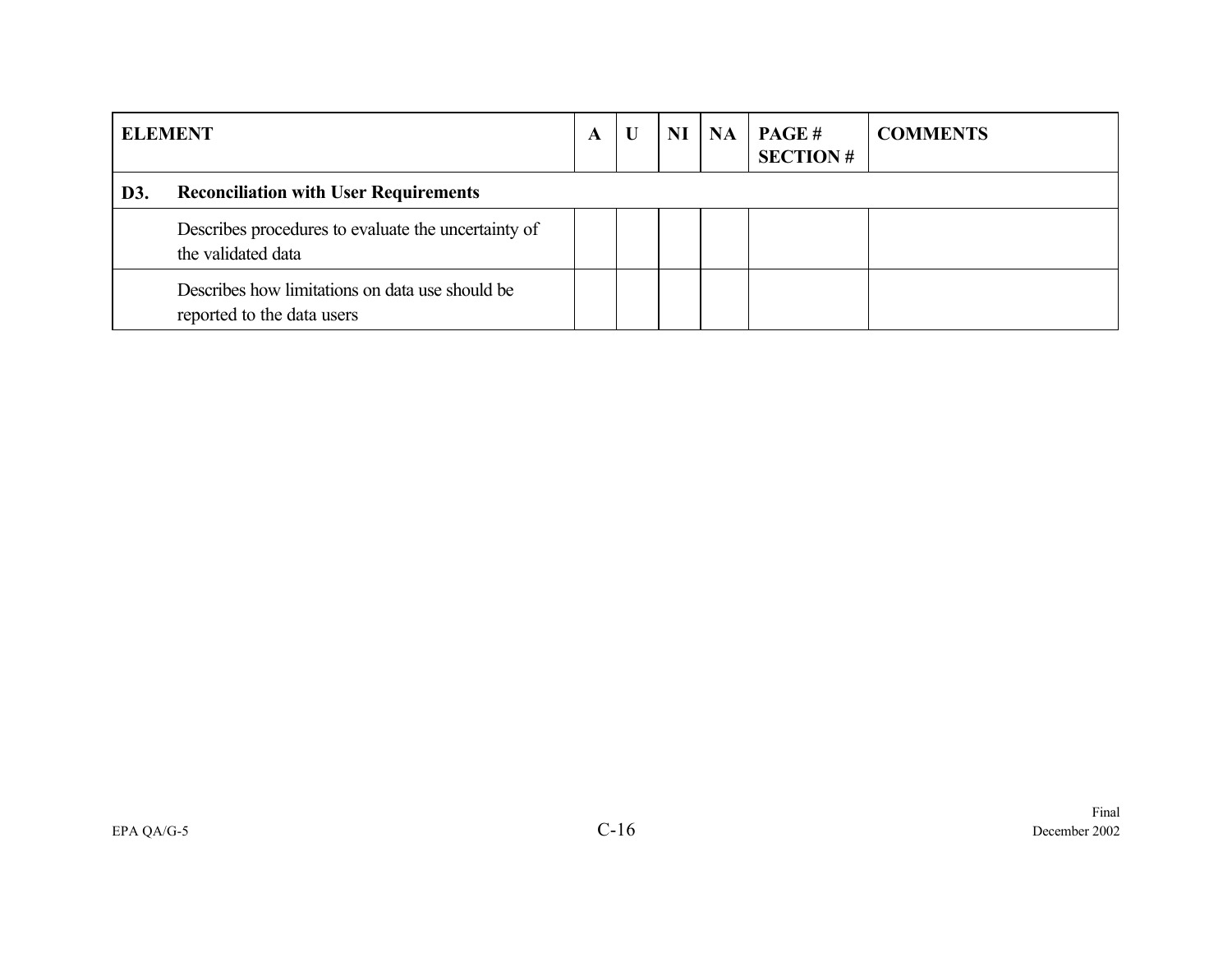#### **APPENDIX D**

This appendix contains several tables for summarizing QA Project Plan information. Since the content and level of detail in a specific QA Project Plan will vary by program, by the work being performed, and by the intended use of the data, specific tables may not be applicable to all projects. These tables illustrate possible formats that can be used; columns may be deleted, rows expanded, or items added as needed. These tables were obtained from, and modified from, the Intergovernmental Data Quality Task Force (IDQTF) Workbook for QA Project Plans currently in development.

#### **SAMPLE QA PROJECT PLAN TABLES**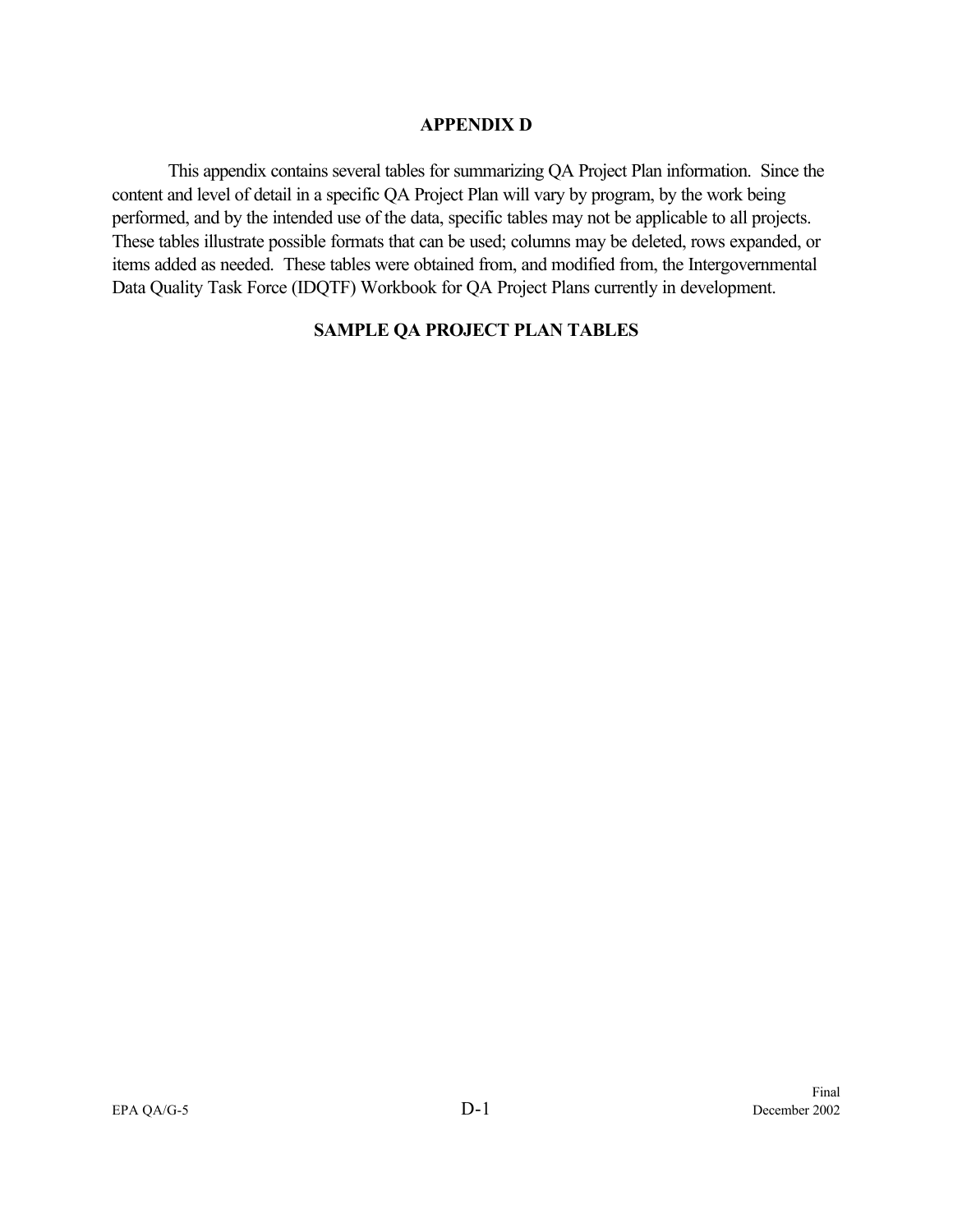| Name | <b>Organizational Affiliation</b> | Title | Contact<br>Information <sup>1</sup> | QA Project Plan<br>Receipt/Control# |
|------|-----------------------------------|-------|-------------------------------------|-------------------------------------|
|      |                                   |       |                                     |                                     |
|      |                                   |       |                                     |                                     |
|      |                                   |       |                                     |                                     |
|      |                                   |       |                                     |                                     |
|      |                                   |       |                                     |                                     |
|      |                                   |       |                                     |                                     |
|      |                                   |       |                                     |                                     |
|      |                                   |       |                                     |                                     |

| Table D-1. Personnel Responsibilities and QA Project Plan Receipt |  |
|-------------------------------------------------------------------|--|
|-------------------------------------------------------------------|--|

B <sup>1</sup>Telephone number, fax number, email address.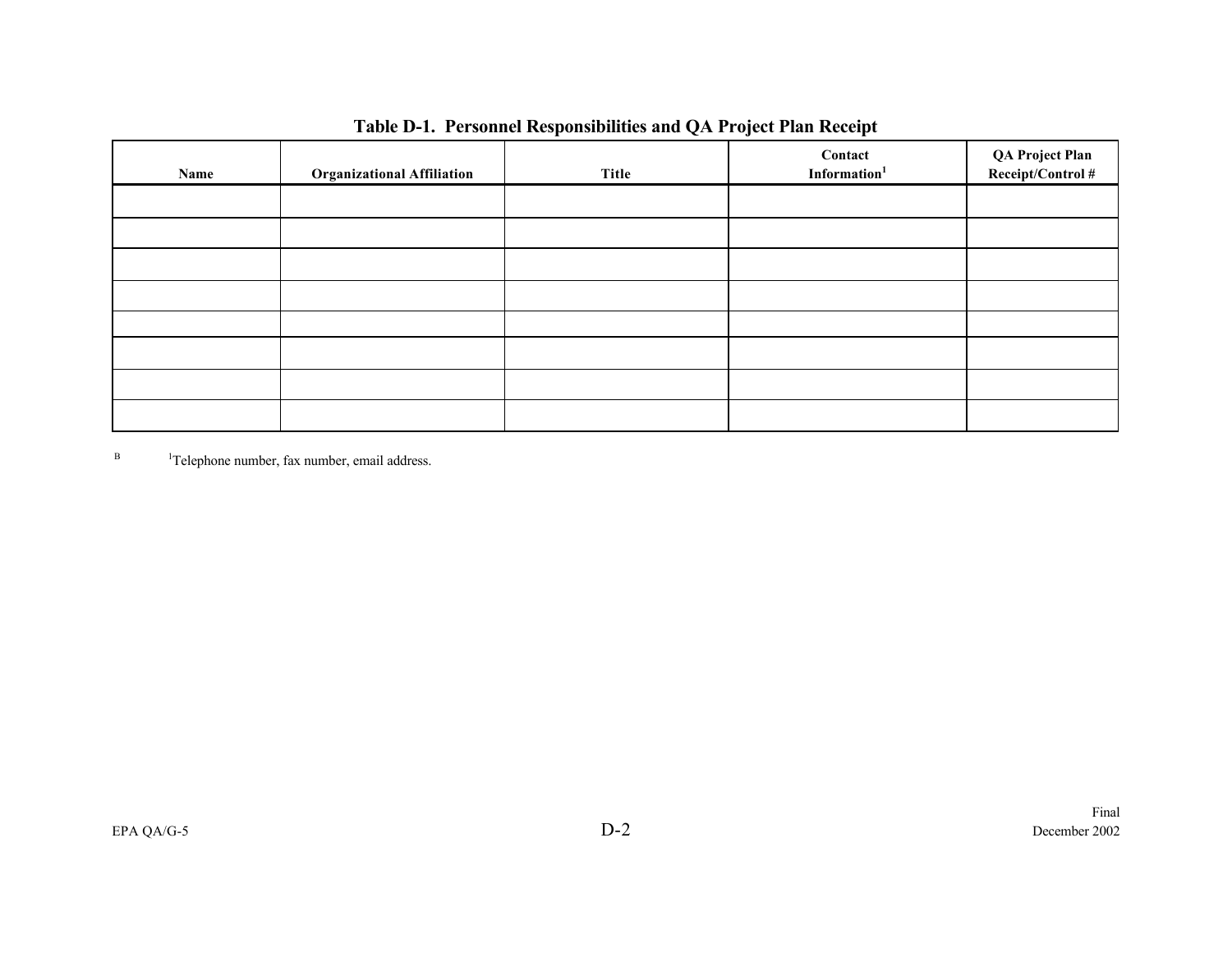| <b>Activity</b> |                                          | Date (MM/DD/YY)                          | <b>Deliverable</b> | <b>Deliverable</b><br><b>Due Date</b> |
|-----------------|------------------------------------------|------------------------------------------|--------------------|---------------------------------------|
|                 | <b>Anticipated Date</b><br>of Initiation | <b>Anticipated Date</b><br>of Completion |                    |                                       |
|                 |                                          |                                          |                    |                                       |
|                 |                                          |                                          |                    |                                       |
|                 |                                          |                                          |                    |                                       |
|                 |                                          |                                          |                    |                                       |
|                 |                                          |                                          |                    |                                       |
|                 |                                          |                                          |                    |                                       |
|                 |                                          |                                          |                    |                                       |
|                 |                                          |                                          |                    |                                       |
|                 |                                          |                                          |                    |                                       |
|                 |                                          |                                          |                    |                                       |

# **Table D-2. Project Schedule Time Line**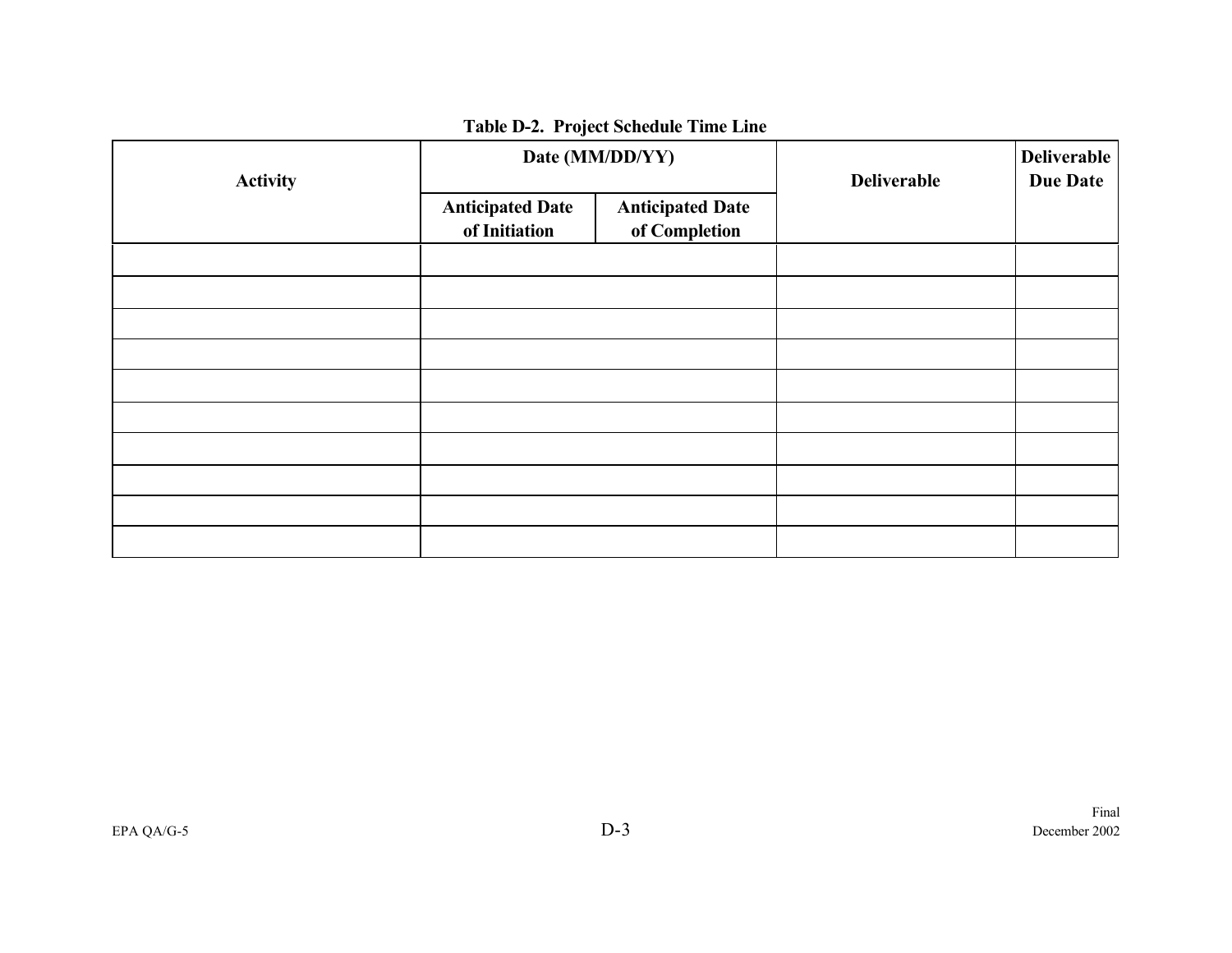## **Table D-3. Measurement Performance Criteria**

| <b>Matrix</b><br>Analytical<br>Parameter<br><b>Concentration</b><br>Level<br><b>Sampling</b><br><b>Procedure</b><br>Analytical<br>Method # |  |                                            |                                                                               |                                                                                          |
|--------------------------------------------------------------------------------------------------------------------------------------------|--|--------------------------------------------|-------------------------------------------------------------------------------|------------------------------------------------------------------------------------------|
| <b>Data Quality Indicators</b><br>$(DQIs)^1$                                                                                               |  | <b>Measurement Performance</b><br>Criteria | <b>QC Sample and/or Activity Used</b><br>to Assess Measurement<br>Performance | <b>QC Sample to Assess</b><br>Error for Sampling (S),<br>Analytical (A) or both<br>(S&A) |
|                                                                                                                                            |  |                                            |                                                                               |                                                                                          |
|                                                                                                                                            |  |                                            |                                                                               |                                                                                          |
|                                                                                                                                            |  |                                            |                                                                               |                                                                                          |

<sup>1</sup>Data Quality Indicators (precision, accuracy/bias, sensitivity, data completeness, comparability, and representativeness)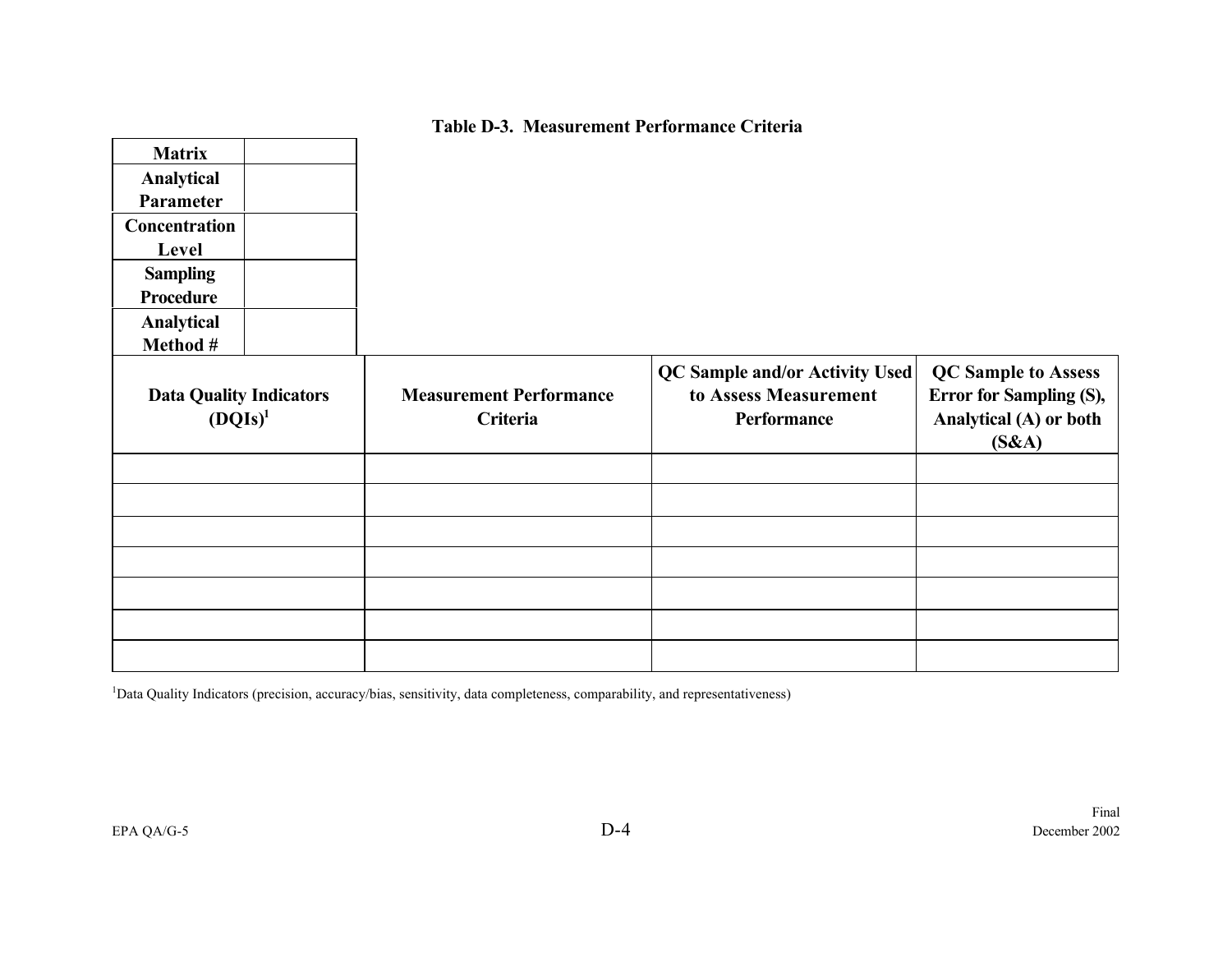| <b>Specialized Training</b><br><b>Course Title or Description</b> | <b>Training Provider</b> | <b>Training</b><br>Date | <b>Personnel Receiving Training/</b><br><b>Organizational Affiliation</b> | <b>Location of Records</b><br>& Certificates* |
|-------------------------------------------------------------------|--------------------------|-------------------------|---------------------------------------------------------------------------|-----------------------------------------------|
|                                                                   |                          |                         |                                                                           |                                               |
|                                                                   |                          |                         |                                                                           |                                               |
|                                                                   |                          |                         |                                                                           |                                               |
|                                                                   |                          |                         |                                                                           |                                               |
|                                                                   |                          |                         |                                                                           |                                               |
|                                                                   |                          |                         |                                                                           |                                               |
|                                                                   |                          |                         |                                                                           |                                               |
|                                                                   |                          |                         |                                                                           |                                               |
|                                                                   |                          |                         |                                                                           |                                               |
|                                                                   |                          |                         |                                                                           |                                               |

## **Table D-4. Special Personnel Training or Certification**

\*If training records and/or certificates are on file elsewhere, then document their location in this column. If these training records and/or certificates do not exist or are not available, note this.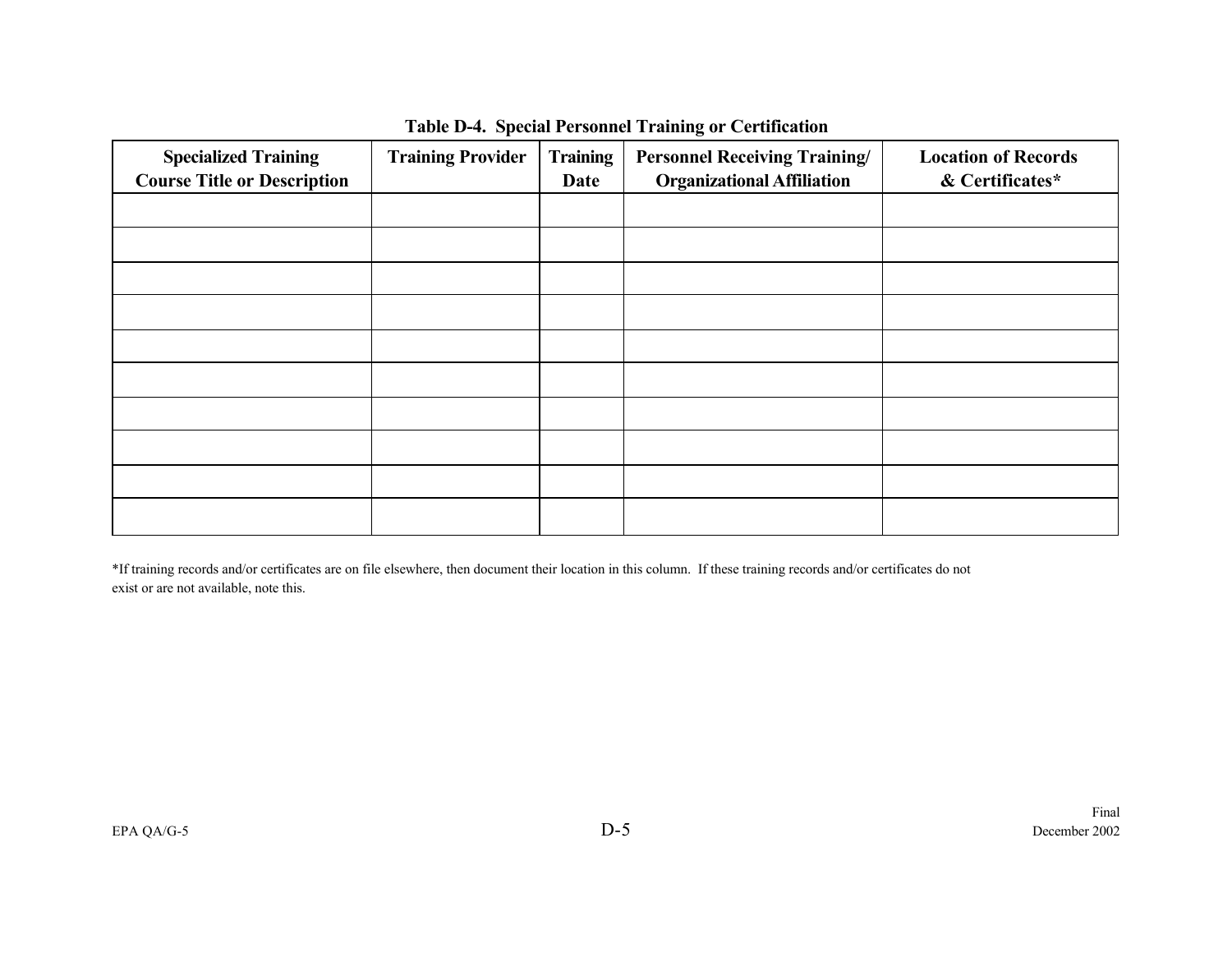|                           | <b>Identify Type Needed*</b> | <b>Retention</b> | <b>Archival</b> | <b>Disposition</b> |
|---------------------------|------------------------------|------------------|-----------------|--------------------|
| <b>Sample Collection</b>  |                              |                  |                 |                    |
| <b>Records</b>            |                              |                  |                 |                    |
| <b>Field Records</b>      |                              |                  |                 |                    |
|                           |                              |                  |                 |                    |
| <b>Analytical Records</b> |                              |                  |                 |                    |
|                           |                              |                  |                 |                    |
| <b>Data Records</b>       |                              |                  |                 |                    |
|                           |                              |                  |                 |                    |
| Assessment                |                              |                  |                 |                    |
| <b>Records</b>            |                              |                  |                 |                    |
| <b>Modeling Reports</b>   |                              |                  |                 |                    |
|                           |                              |                  |                 |                    |

**Table D-5. Document and Record Retention, Archival, and Disposition Information**

\* Consider confidential business information (CBI).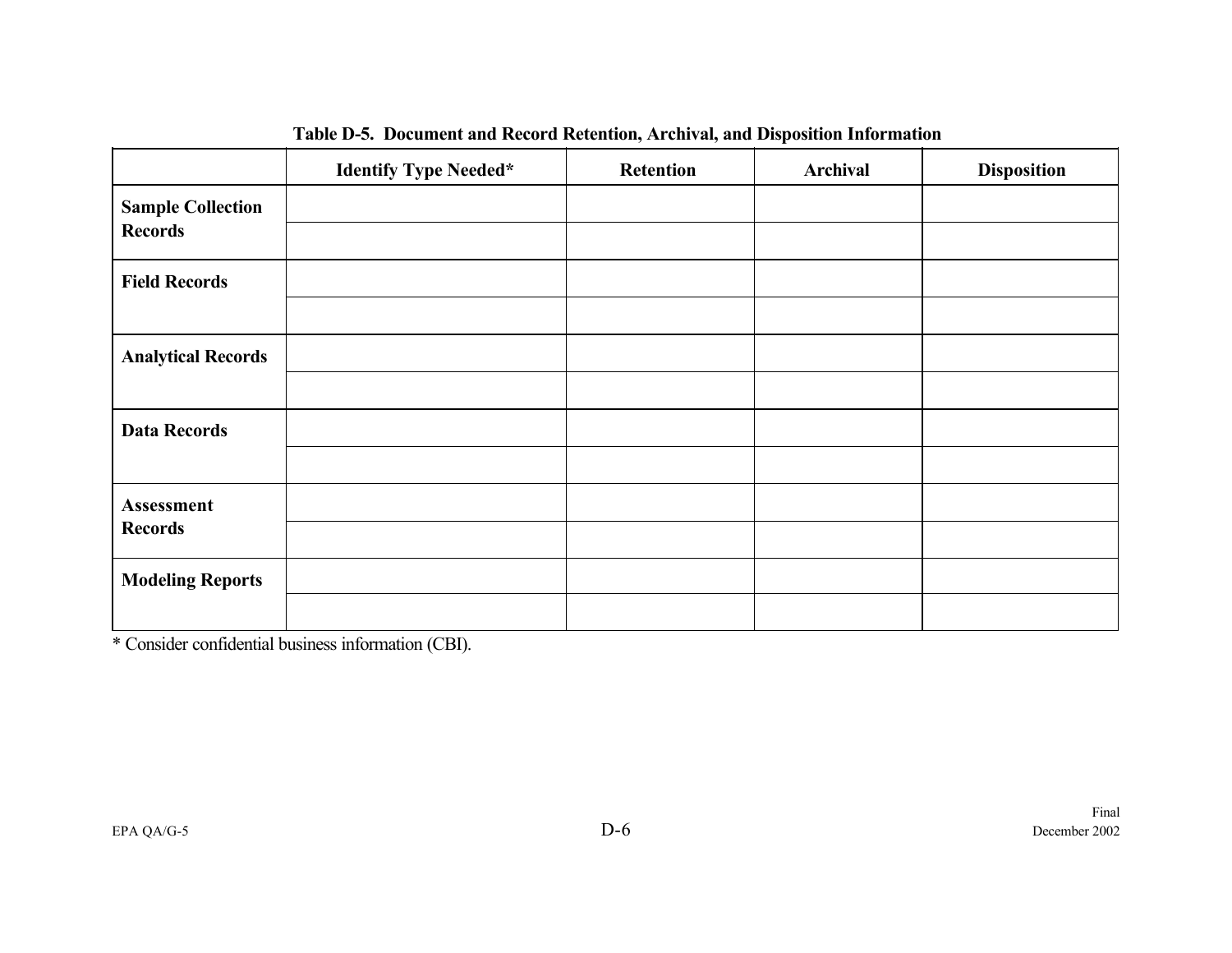| Sampling<br>Location <sup>1,2</sup> | Location<br>$\mathbf{D}$<br>Number | Matrix | Depth<br>(Units) | Analytical<br>Parameter | # Samples<br>(include field<br>duplicates) | <b>Sampling</b><br><b>SOP</b> | Sample<br>Volume | Containers<br>#, size, type | Preservation<br>(chemical,<br>temperature, light<br>protected) | Maximum<br><b>Holding Time</b><br>Preparation/<br>Analysis |
|-------------------------------------|------------------------------------|--------|------------------|-------------------------|--------------------------------------------|-------------------------------|------------------|-----------------------------|----------------------------------------------------------------|------------------------------------------------------------|
|                                     |                                    |        |                  |                         |                                            |                               |                  |                             |                                                                |                                                            |
|                                     |                                    |        |                  |                         |                                            |                               |                  |                             |                                                                |                                                            |
|                                     |                                    |        |                  |                         |                                            |                               |                  |                             |                                                                |                                                            |
|                                     |                                    |        |                  |                         |                                            |                               |                  |                             |                                                                |                                                            |
|                                     |                                    |        |                  |                         |                                            |                               |                  |                             |                                                                |                                                            |
|                                     |                                    |        |                  |                         |                                            |                               |                  |                             |                                                                |                                                            |
|                                     |                                    |        |                  |                         |                                            |                               |                  |                             |                                                                |                                                            |
|                                     |                                    |        |                  |                         |                                            |                               |                  |                             |                                                                |                                                            |
|                                     |                                    |        |                  |                         |                                            |                               |                  |                             |                                                                |                                                            |
|                                     |                                    |        |                  |                         |                                            |                               |                  |                             |                                                                |                                                            |

## **Table D-6. Sampling Locations and Sampling Method/SOPs**

<sup>1</sup>Indicate critical field sampling locations with  $1$ ".<br><sup>2</sup>Indicate background sampling locations with  $2$ ".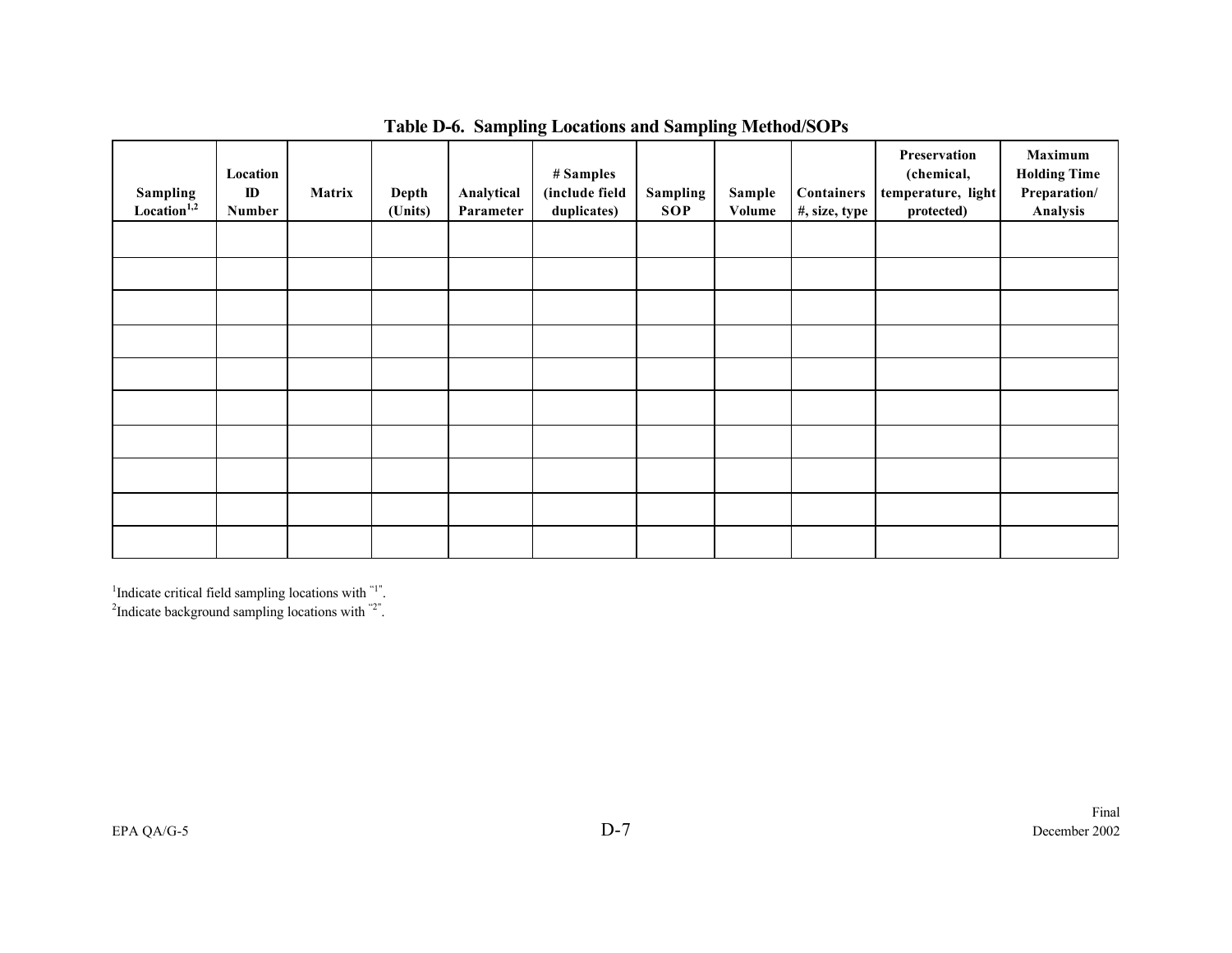| <b>Sample Collection, Packaging and Shipment</b>                     |
|----------------------------------------------------------------------|
| Sample Collection:                                                   |
| Sample Packing:                                                      |
| Coordination of Shipment:                                            |
| Type of Shipment (Courier):                                          |
| <b>Sample Receipt and Analysis</b>                                   |
| Responsible Organization:                                            |
| Sample Receipt:*                                                     |
| Sample Custody and Storage:*                                         |
| Sample Preparation:*                                                 |
| Sample Determinative Analysis:*                                      |
| <b>Sample Archival</b>                                               |
| Field Sample Storage (# days from sample collection):                |
| Sample Extract/Digestate Storage (# days from extraction/digestion): |
| <b>Sample Disposal</b>                                               |
| Responsible Organization:                                            |
| Responsible Personnel:                                               |

**Table D-7. Sample Handling System**

\* Identify primary responsible laboratory group or individual.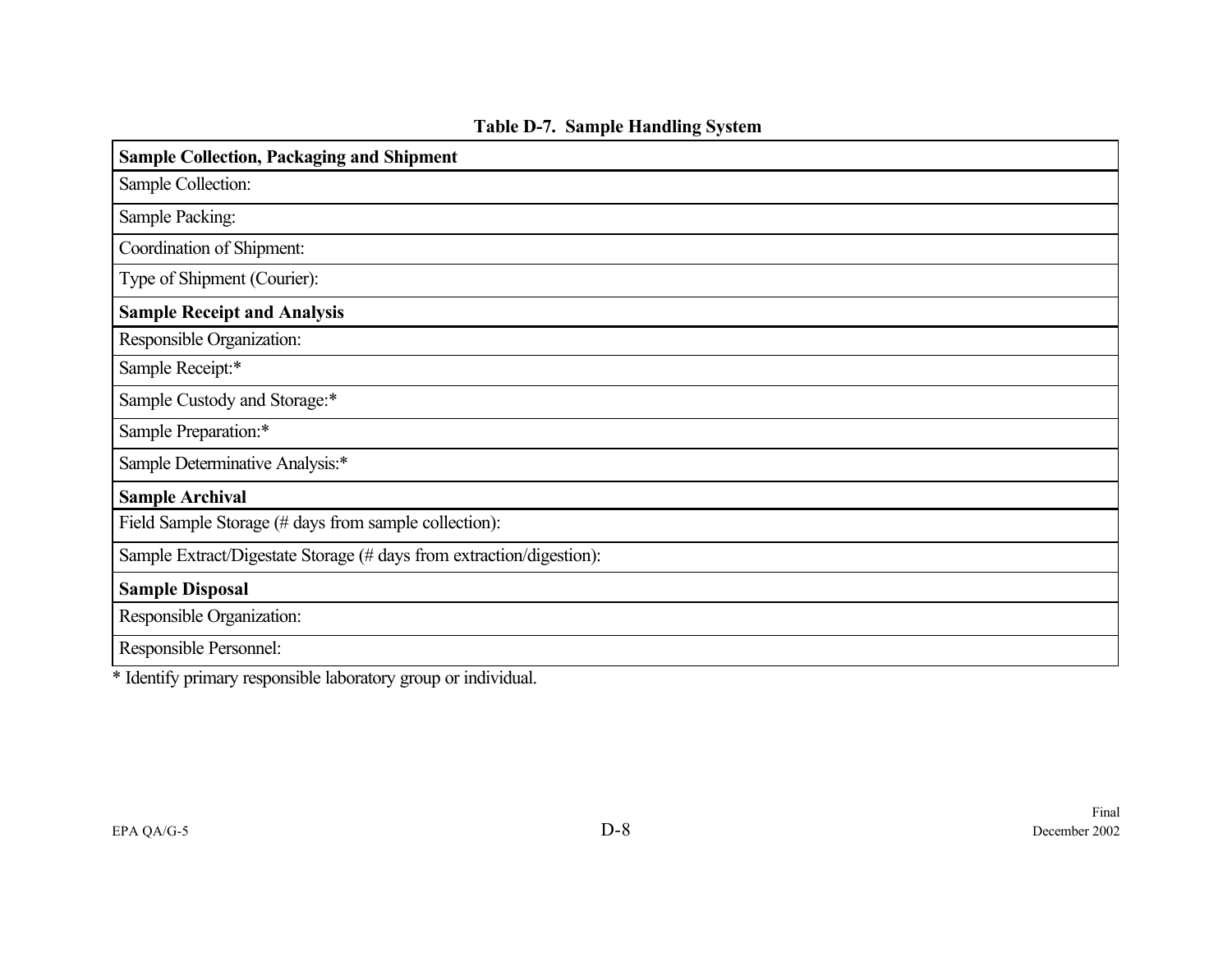| Analyte | <b>Matrix</b> | <b>Project Action</b><br>Limit (units, wet or<br>dry weight) | Project<br>Quantitation<br>Limit (units, wet<br>or dry weight) | o<br><b>Analytical Method</b> |                     | <b>Achievable Laboratory</b><br><b>Limits</b> |                  |  |
|---------|---------------|--------------------------------------------------------------|----------------------------------------------------------------|-------------------------------|---------------------|-----------------------------------------------|------------------|--|
|         |               |                                                              |                                                                | MDLs <sup>1</sup>             | Method <sup>1</sup> |                                               | QLs <sup>2</sup> |  |
|         |               |                                                              |                                                                |                               |                     |                                               |                  |  |
|         |               |                                                              |                                                                |                               |                     |                                               |                  |  |
|         |               |                                                              |                                                                |                               |                     |                                               |                  |  |
|         |               |                                                              |                                                                |                               |                     |                                               |                  |  |
|         |               |                                                              |                                                                |                               |                     |                                               |                  |  |
|         |               |                                                              |                                                                |                               |                     |                                               |                  |  |
|         |               |                                                              |                                                                |                               |                     |                                               |                  |  |
|         |               |                                                              |                                                                |                               |                     |                                               |                  |  |

#### **Table D-8. Contaminants of Concern and Other Target Analytes**

<sup>1</sup>Analytical Method Detection Limits (MDLs) and Quantitation Limits (QLs) documented in validated methods. QLs can be 3-10 times higher than the MDLs,

depending on the specifications from the Data Quality Objectives established for the project.

<sup>2</sup>Achievable MDLs and QLs are limits that an individual laboratory can achieve when performing a specific analytical method.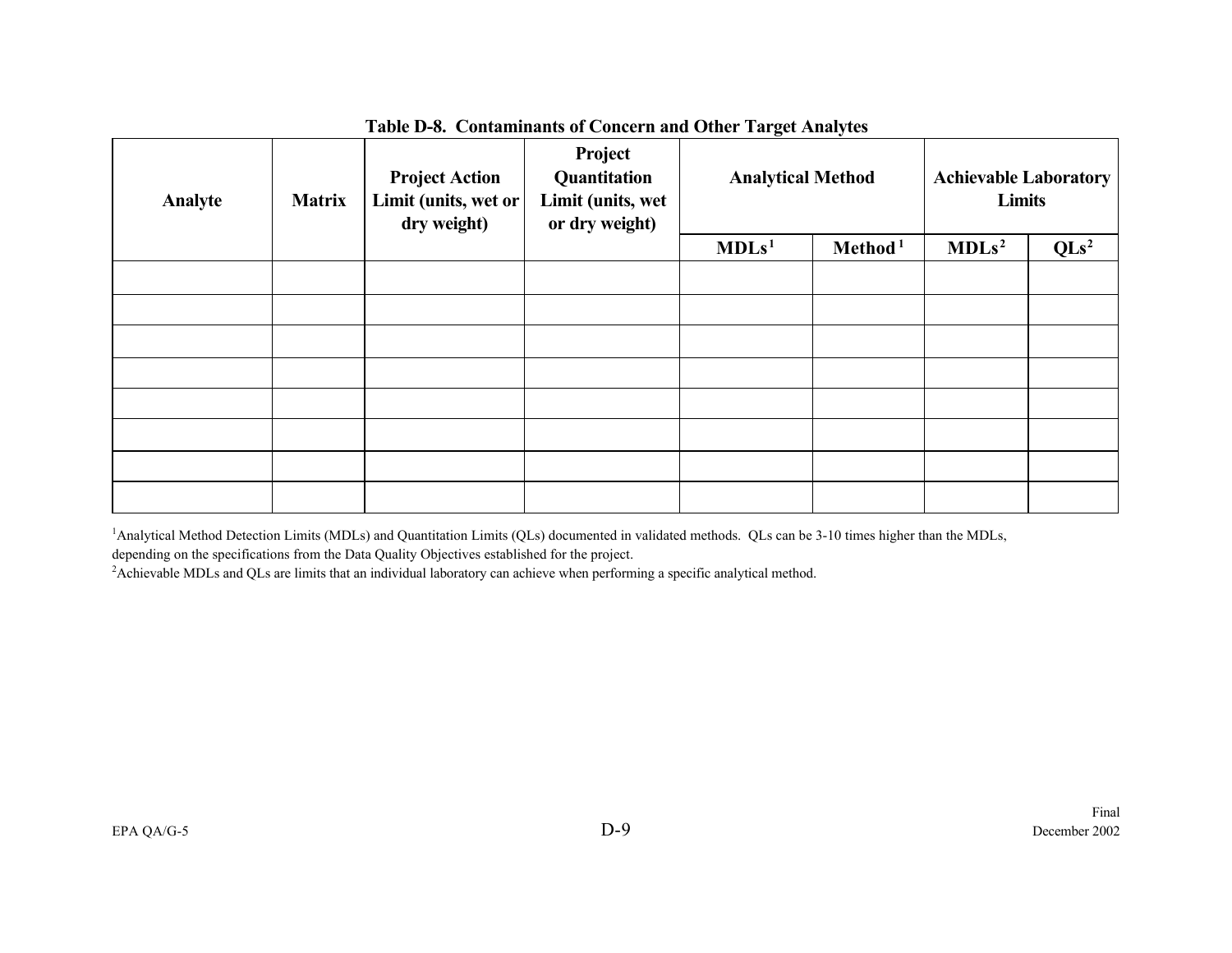| <b>Table D-9. Analytical Services</b> |  |  |
|---------------------------------------|--|--|
|---------------------------------------|--|--|

| Analytical<br>Parameter | <b>Matrix</b> | Analytical<br>Method/SOP | <b>Modified</b><br>for<br><b>Method</b><br>yes/no | Data<br>Package<br><b>Turnaround</b><br><b>Time</b> | Laboratory/Organization<br>(Name, Address, Contact<br>Person, Telephone Number | <b>Backup</b><br>Laboratory/Organization<br>(Name, Address, Contact<br>Person, Telephone<br>Number) |
|-------------------------|---------------|--------------------------|---------------------------------------------------|-----------------------------------------------------|--------------------------------------------------------------------------------|-----------------------------------------------------------------------------------------------------|
|                         |               |                          |                                                   |                                                     |                                                                                |                                                                                                     |
|                         |               |                          |                                                   |                                                     |                                                                                |                                                                                                     |
|                         |               |                          |                                                   |                                                     |                                                                                |                                                                                                     |
|                         |               |                          |                                                   |                                                     |                                                                                |                                                                                                     |
|                         |               |                          |                                                   |                                                     |                                                                                |                                                                                                     |
|                         |               |                          |                                                   |                                                     |                                                                                |                                                                                                     |
|                         |               |                          |                                                   |                                                     |                                                                                |                                                                                                     |
|                         |               |                          |                                                   |                                                     |                                                                                |                                                                                                     |
|                         |               |                          |                                                   |                                                     |                                                                                |                                                                                                     |
|                         |               |                          |                                                   |                                                     |                                                                                |                                                                                                     |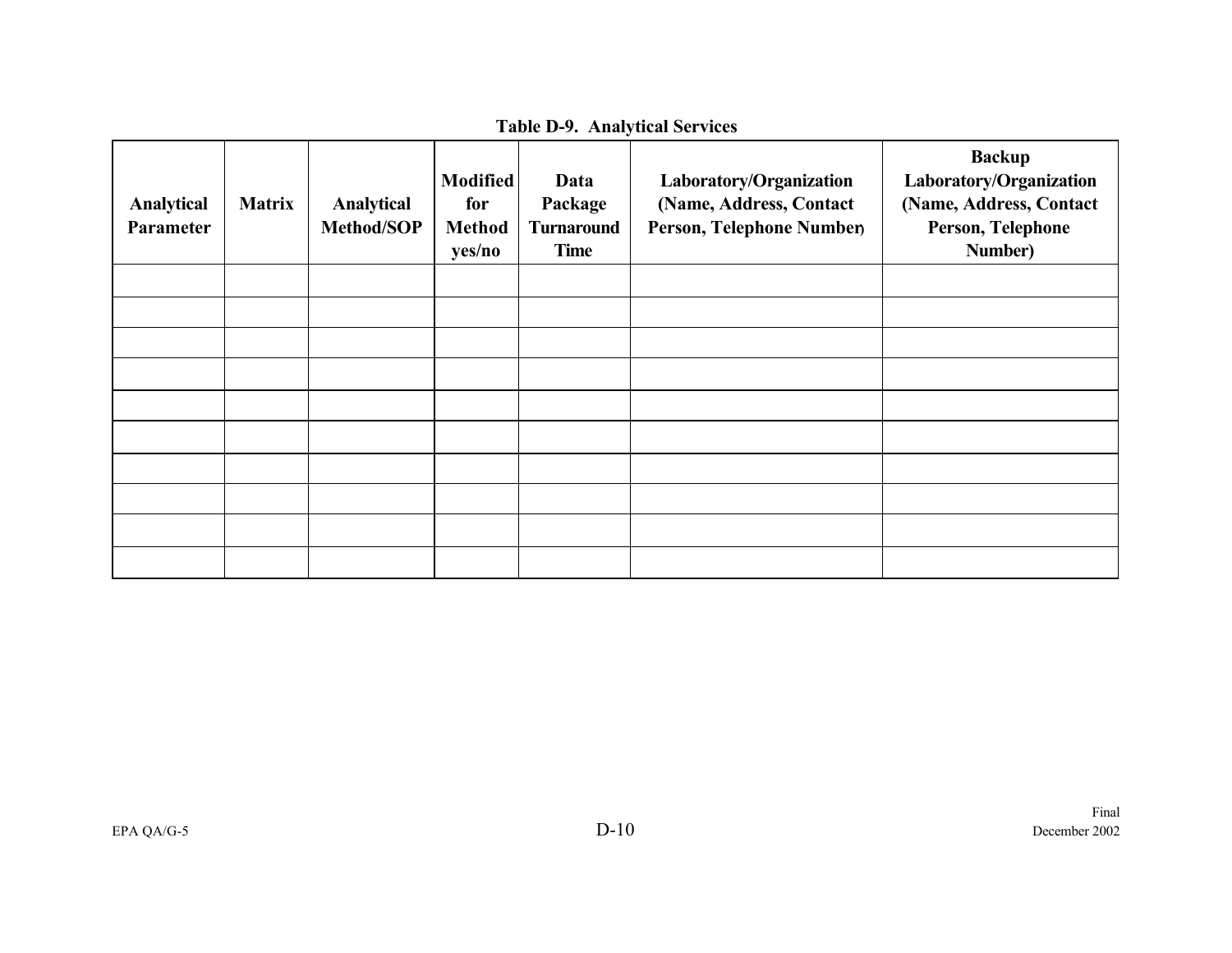**Table D-10. Sampling QC**

| Matrix<br>Sampling SOP<br><b>Analytical Parameter</b><br>Analytical Method/ |                             |                                           |                                  |                                        |                                               |                                                    |
|-----------------------------------------------------------------------------|-----------------------------|-------------------------------------------|----------------------------------|----------------------------------------|-----------------------------------------------|----------------------------------------------------|
| <b>SOP Reference</b><br># Sample Locations                                  |                             |                                           |                                  |                                        |                                               |                                                    |
| <b>Field QC:</b>                                                            | Frequency/<br><b>Number</b> | Method/SOP QC<br><b>Acceptance Limits</b> | Corrective<br><b>Action (CA)</b> | <b>Person(s) Responsible</b><br>for CA | <b>Data Quality</b><br><b>Indicator (DQI)</b> | Measurement<br><b>Quality</b><br><b>Objectives</b> |
| <b>Equipment Blanks</b>                                                     |                             |                                           |                                  |                                        |                                               |                                                    |
| <b>Field Blanks</b>                                                         |                             |                                           |                                  |                                        |                                               |                                                    |
| <b>Trip Blanks</b>                                                          |                             |                                           |                                  |                                        |                                               |                                                    |
| Cooler Temperature                                                          |                             |                                           |                                  |                                        |                                               |                                                    |
| <b>Field Duplicate Pairs</b>                                                |                             |                                           |                                  |                                        |                                               |                                                    |
| <b>Collocated Samples</b>                                                   |                             |                                           |                                  |                                        |                                               |                                                    |
| <b>Field Splits</b>                                                         |                             |                                           |                                  |                                        |                                               |                                                    |
| <b>Field Matrix Spikes</b>                                                  |                             |                                           |                                  |                                        |                                               |                                                    |
| Other:                                                                      |                             |                                           |                                  |                                        |                                               |                                                    |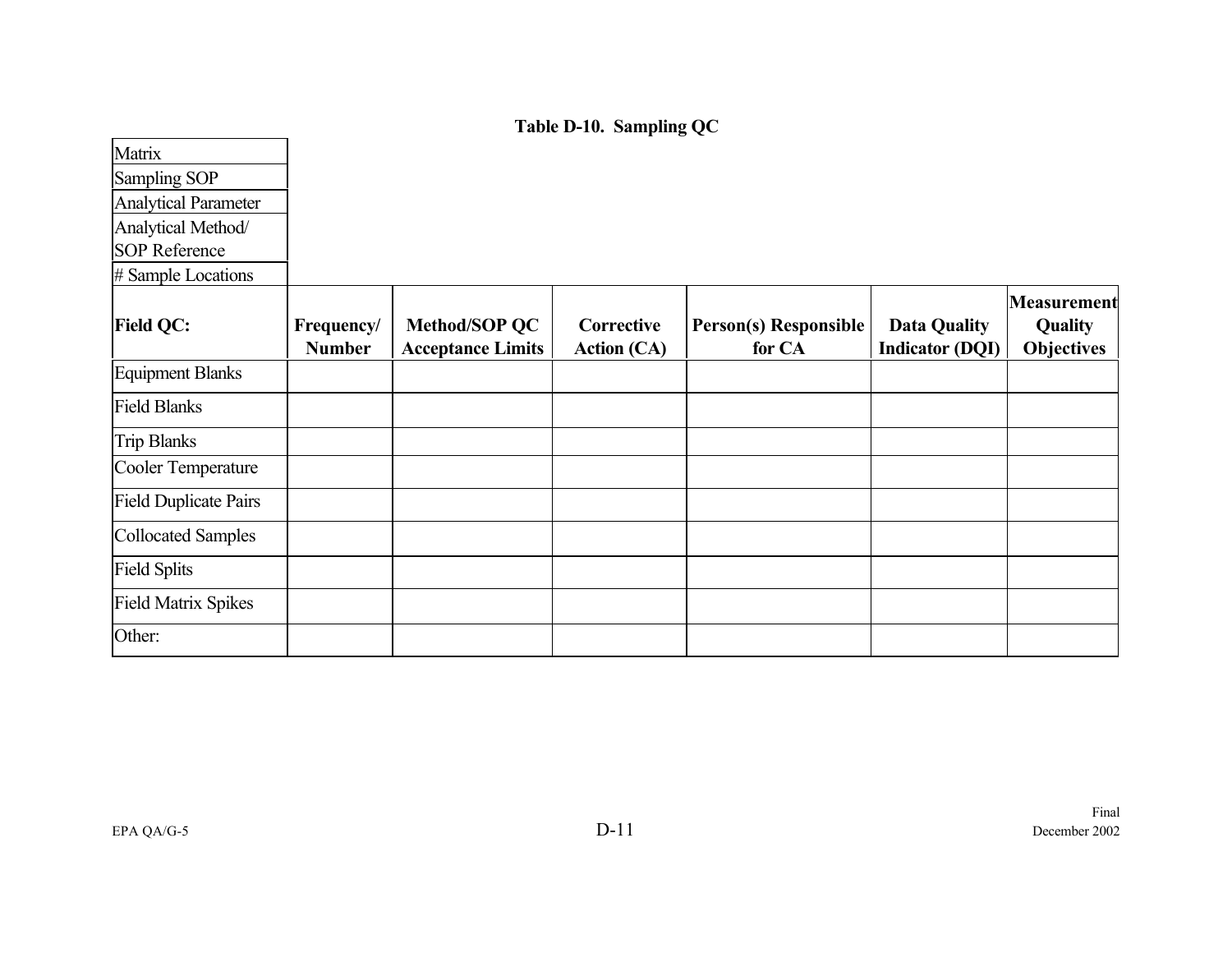**Table D-11. Analytical QC**

| Matrix                      |                             |                                                  |                                  |                                    |                                               |                                                           |
|-----------------------------|-----------------------------|--------------------------------------------------|----------------------------------|------------------------------------|-----------------------------------------------|-----------------------------------------------------------|
| Sampling SOP                |                             |                                                  |                                  |                                    |                                               |                                                           |
| <b>Analytical Parameter</b> |                             |                                                  |                                  |                                    |                                               |                                                           |
| Analytical Method/          |                             |                                                  |                                  |                                    |                                               |                                                           |
| <b>SOP Reference</b>        |                             |                                                  |                                  |                                    |                                               |                                                           |
| # Sample Locations          |                             |                                                  |                                  |                                    |                                               |                                                           |
| <b>Laboratory QC:</b>       | Frequency/<br><b>Number</b> | <b>Method/SOP</b><br><b>QC</b> Acceptance Limits | <b>Corrective Action</b><br>(CA) | Person(s)<br>Responsible<br>for CA | <b>Data Quality</b><br><b>Indicator (DQI)</b> | <b>Measurement</b><br><b>Quality</b><br><b>Objectives</b> |
| Method Blank                |                             |                                                  |                                  |                                    |                                               |                                                           |
| <b>Reagent Blank</b>        |                             |                                                  |                                  |                                    |                                               |                                                           |
| <b>Storage Blank</b>        |                             |                                                  |                                  |                                    |                                               |                                                           |
| <b>Instrument Blank</b>     |                             |                                                  |                                  |                                    |                                               |                                                           |
| Lab. Duplicate              |                             |                                                  |                                  |                                    |                                               |                                                           |
| Lab. Matrix Spike           |                             |                                                  |                                  |                                    |                                               |                                                           |
| Matrix Spike Dup.           |                             |                                                  |                                  |                                    |                                               |                                                           |
| Lab. Control Sample         |                             |                                                  |                                  |                                    |                                               |                                                           |
| Surrogates                  |                             |                                                  |                                  |                                    |                                               |                                                           |
| <b>Internal Standards</b>   |                             |                                                  |                                  |                                    |                                               |                                                           |
| Others                      |                             |                                                  |                                  |                                    |                                               |                                                           |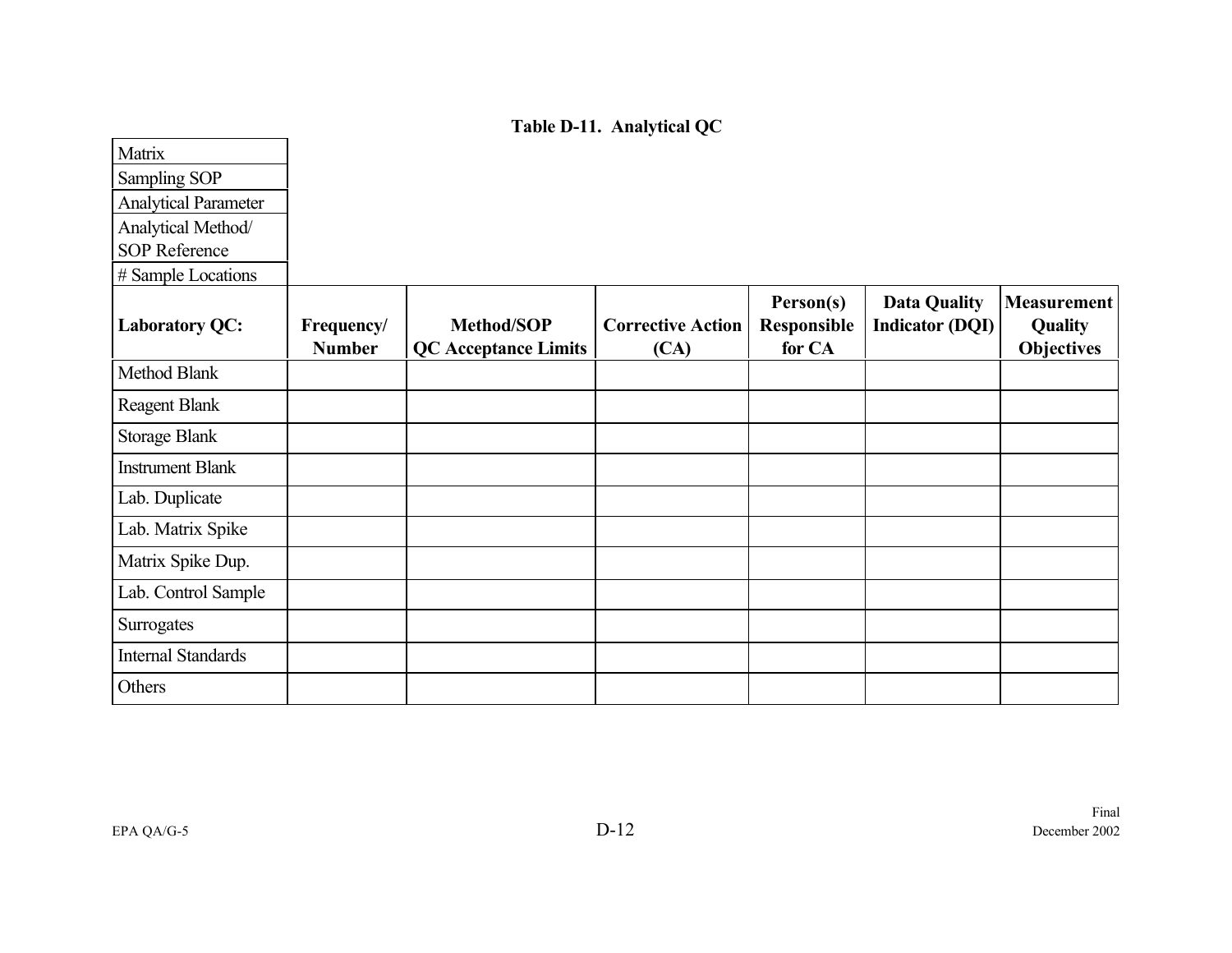| Equipment/<br><b>Instrument</b> | Maintenance<br><b>Activity</b> | <b>Testing</b><br><b>Activity</b> | Inspection<br><b>Activity</b> | Responsible<br>Person | Frequency | Acceptance<br>Criteria | Corrective<br><b>Action</b> | <b>SOP</b><br>Reference |
|---------------------------------|--------------------------------|-----------------------------------|-------------------------------|-----------------------|-----------|------------------------|-----------------------------|-------------------------|
|                                 |                                |                                   |                               |                       |           |                        |                             |                         |
|                                 |                                |                                   |                               |                       |           |                        |                             |                         |
|                                 |                                |                                   |                               |                       |           |                        |                             |                         |
|                                 |                                |                                   |                               |                       |           |                        |                             |                         |
|                                 |                                |                                   |                               |                       |           |                        |                             |                         |
|                                 |                                |                                   |                               |                       |           |                        |                             |                         |
|                                 |                                |                                   |                               |                       |           |                        |                             |                         |
|                                 |                                |                                   |                               |                       |           |                        |                             |                         |
|                                 |                                |                                   |                               |                       |           |                        |                             |                         |
|                                 |                                |                                   |                               |                       |           |                        |                             |                         |
|                                 |                                |                                   |                               |                       |           |                        |                             |                         |

**Table D-12. Testing, Inspection and Maintenance of Sampling Equipment and Analytical Instruments**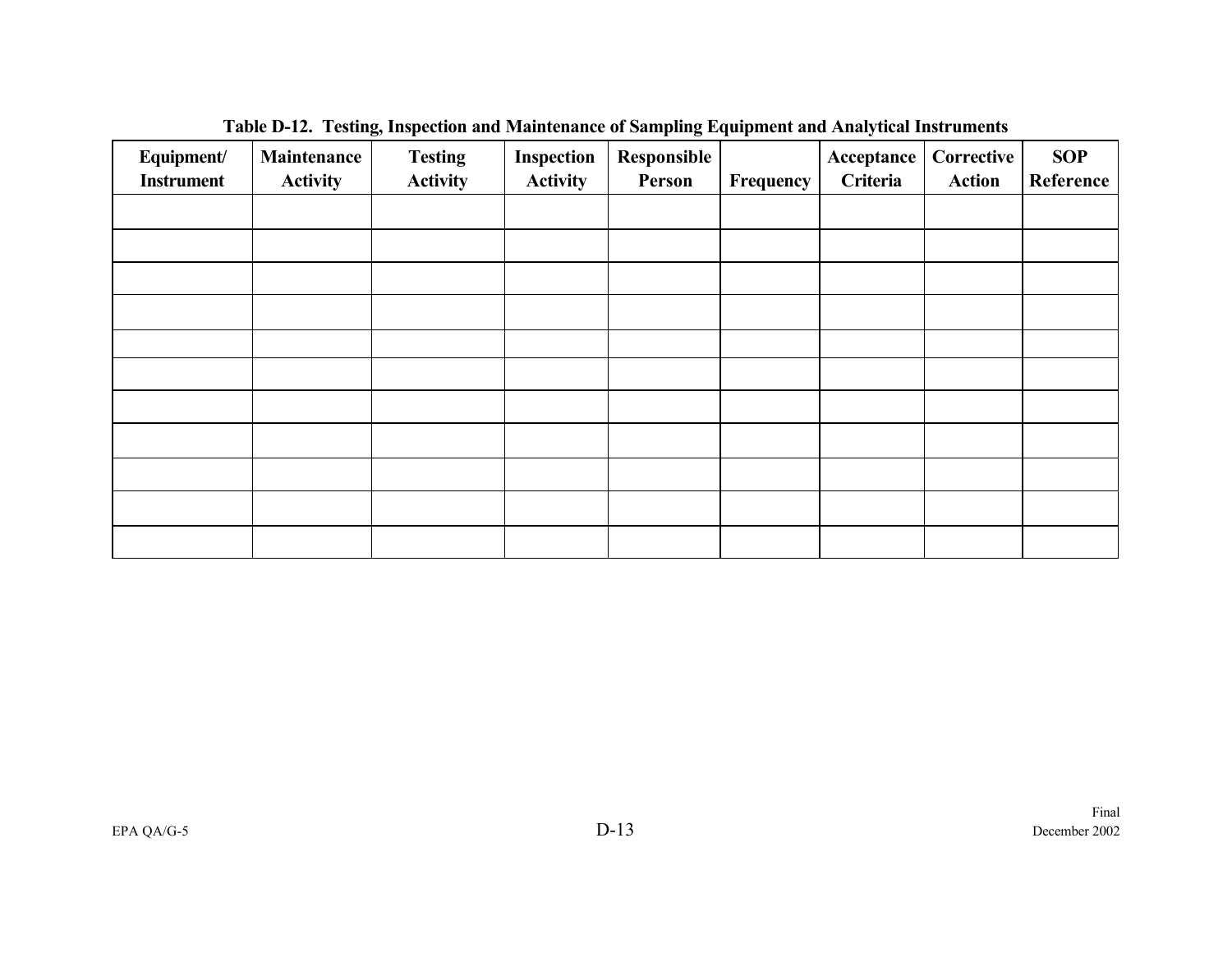| Equipment/<br><b>Instrument</b> | Procedure | <b>Frequency of</b><br><b>Calibration</b> | Acceptance<br>Criteria | <b>Corrective Action</b><br>(CA) | <b>Person Responsible</b><br>for CA | <b>SOP</b><br>Reference |
|---------------------------------|-----------|-------------------------------------------|------------------------|----------------------------------|-------------------------------------|-------------------------|
|                                 |           |                                           |                        |                                  |                                     |                         |
|                                 |           |                                           |                        |                                  |                                     |                         |
|                                 |           |                                           |                        |                                  |                                     |                         |
|                                 |           |                                           |                        |                                  |                                     |                         |
|                                 |           |                                           |                        |                                  |                                     |                         |
|                                 |           |                                           |                        |                                  |                                     |                         |
|                                 |           |                                           |                        |                                  |                                     |                         |
|                                 |           |                                           |                        |                                  |                                     |                         |
|                                 |           |                                           |                        |                                  |                                     |                         |
|                                 |           |                                           |                        |                                  |                                     |                         |
|                                 |           |                                           |                        |                                  |                                     |                         |

# **Table D-13. Equipment and Instrumentation Calibration**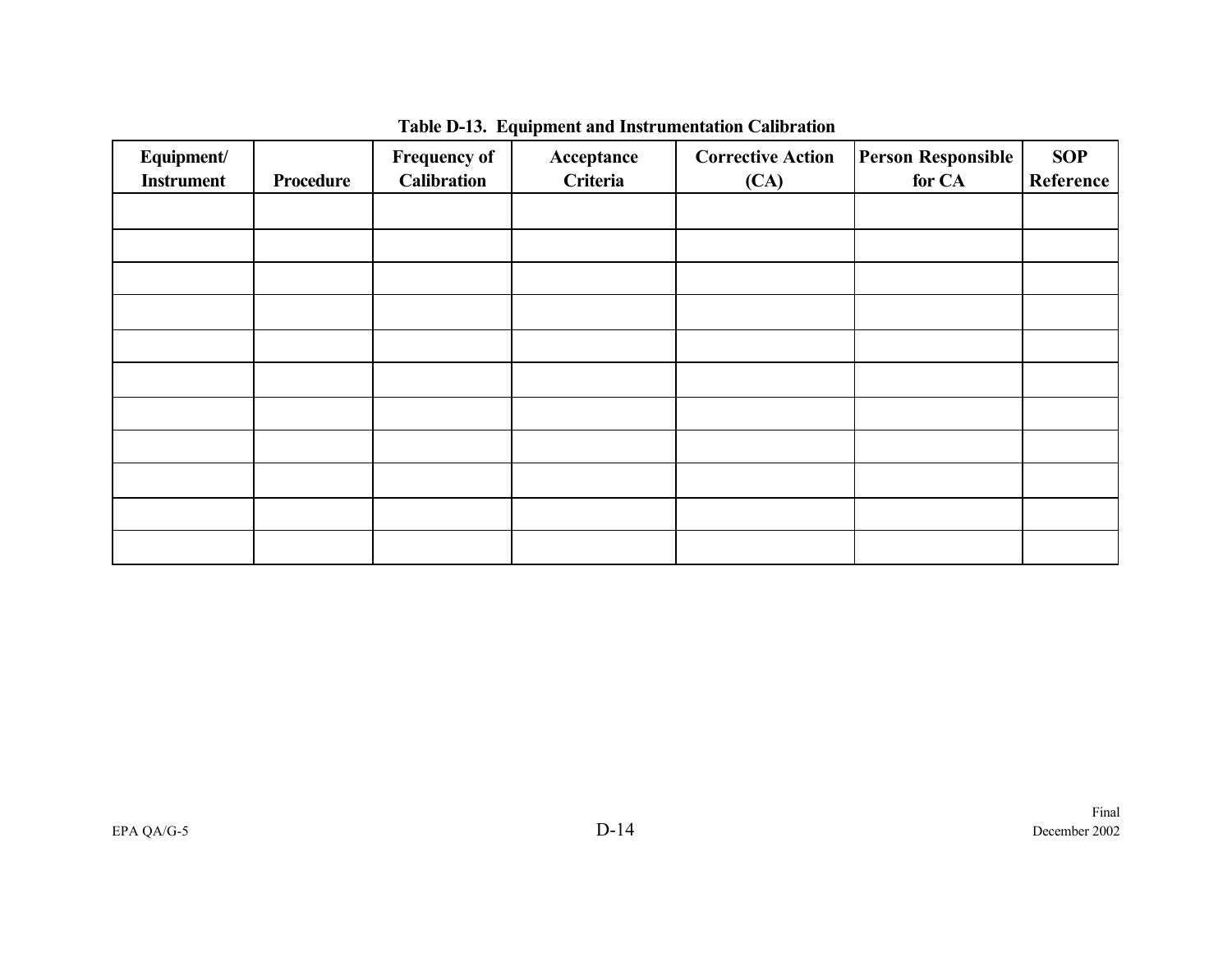| <b>Critical</b><br>Supplies/<br><b>Consumables</b> | Inspection/<br>Acceptance<br><b>Specifications</b> | Acceptance<br>Criteria | <b>Testing Method</b> | Frequency | Responsible<br><b>Individual</b> | Handling/<br><b>Storage</b><br><b>Conditions</b> |
|----------------------------------------------------|----------------------------------------------------|------------------------|-----------------------|-----------|----------------------------------|--------------------------------------------------|
|                                                    |                                                    |                        |                       |           |                                  |                                                  |
|                                                    |                                                    |                        |                       |           |                                  |                                                  |
|                                                    |                                                    |                        |                       |           |                                  |                                                  |
|                                                    |                                                    |                        |                       |           |                                  |                                                  |
|                                                    |                                                    |                        |                       |           |                                  |                                                  |
|                                                    |                                                    |                        |                       |           |                                  |                                                  |
|                                                    |                                                    |                        |                       |           |                                  |                                                  |
|                                                    |                                                    |                        |                       |           |                                  |                                                  |
|                                                    |                                                    |                        |                       |           |                                  |                                                  |

**Table D-14. Inspection/Acceptance Testing Requirements for Consumables and Supplies**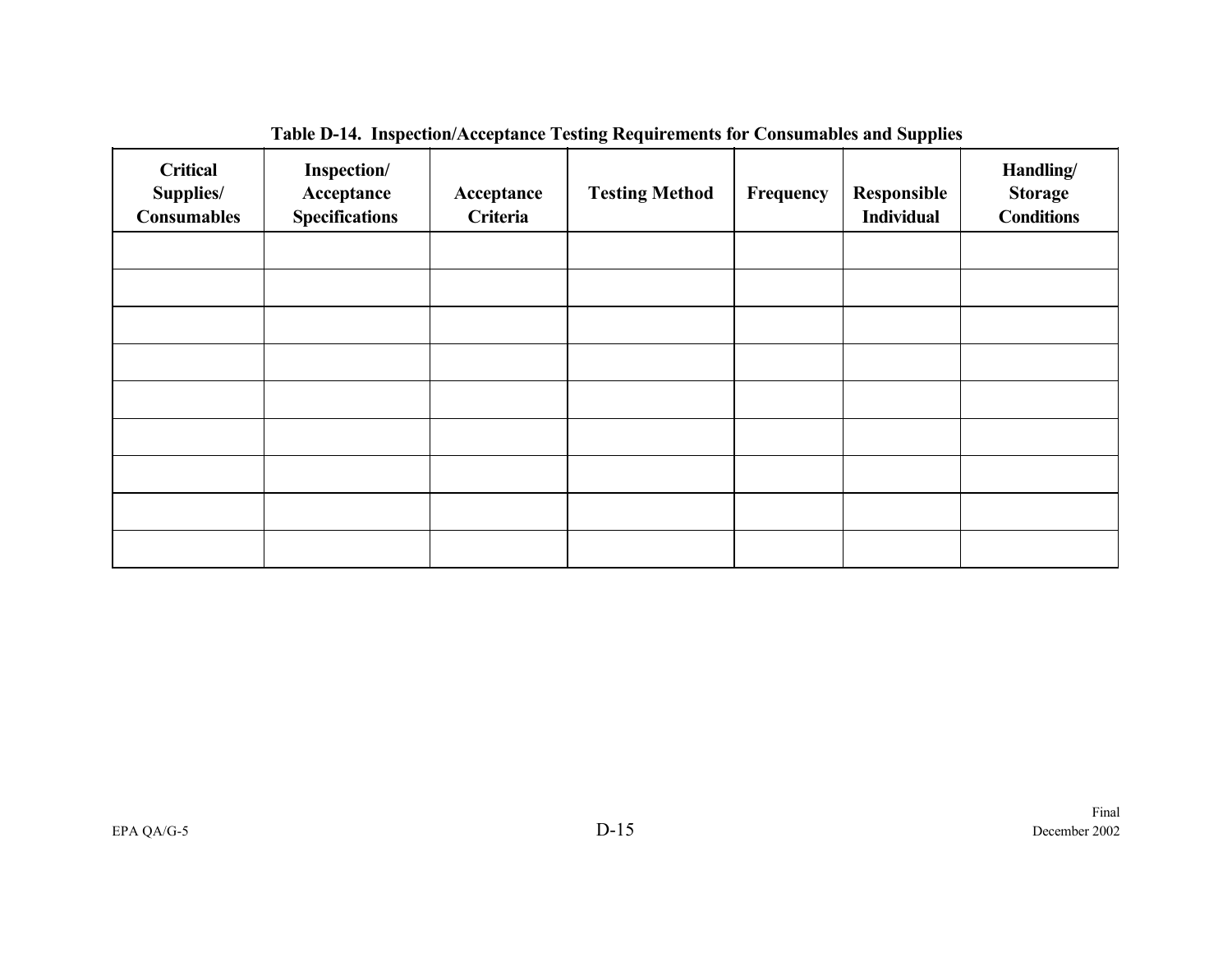| <b>Critical Supplies/</b><br><b>Consumables</b> | <b>Tracking</b><br><b>Number</b> | Date<br>Received | <b>Meets Inspection/</b><br><b>Acceptance Criteria</b><br>(Y/N, if yes include date) | <b>Retesting Needed</b><br>(Y/N, if yes include<br>date) | <b>Expiration</b><br>Date | <b>Initials/Date</b> |
|-------------------------------------------------|----------------------------------|------------------|--------------------------------------------------------------------------------------|----------------------------------------------------------|---------------------------|----------------------|
|                                                 |                                  |                  |                                                                                      |                                                          |                           |                      |
|                                                 |                                  |                  |                                                                                      |                                                          |                           |                      |
|                                                 |                                  |                  |                                                                                      |                                                          |                           |                      |
|                                                 |                                  |                  |                                                                                      |                                                          |                           |                      |
|                                                 |                                  |                  |                                                                                      |                                                          |                           |                      |
|                                                 |                                  |                  |                                                                                      |                                                          |                           |                      |
|                                                 |                                  |                  |                                                                                      |                                                          |                           |                      |
|                                                 |                                  |                  |                                                                                      |                                                          |                           |                      |
|                                                 |                                  |                  |                                                                                      |                                                          |                           |                      |

**Table D-15. Critical Supplies and Consumables Tracking Log**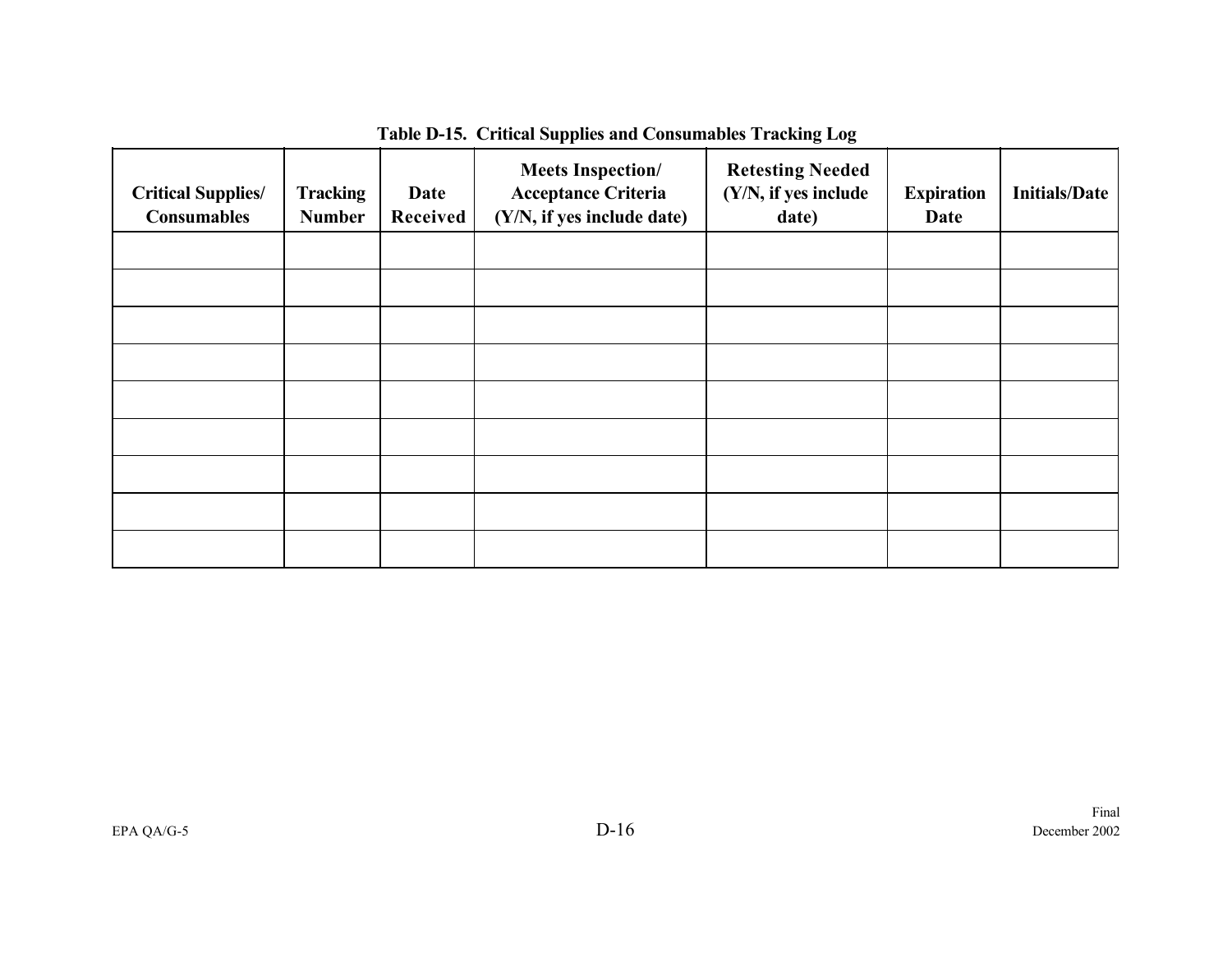|                           | Frequency | <b>Internal</b><br><b>or</b><br><b>External</b> | Organization<br><b>Performing</b><br>Assessment | Person, Title, Organizational Affiliation Responsible For: |                                                              |                                                                               |                                                                           |
|---------------------------|-----------|-------------------------------------------------|-------------------------------------------------|------------------------------------------------------------|--------------------------------------------------------------|-------------------------------------------------------------------------------|---------------------------------------------------------------------------|
| Assessment<br><b>Type</b> |           |                                                 |                                                 | <b>Performing</b><br><b>Assessment</b>                     | <b>Responding to</b><br><b>Assessment</b><br><b>Findings</b> | <b>Identifying and</b><br><b>Implementing</b><br>Corrective<br><b>Actions</b> | <b>Monitoring</b><br><b>Effectiveness of</b><br><b>Corrective Actions</b> |
|                           |           |                                                 |                                                 |                                                            |                                                              |                                                                               |                                                                           |
|                           |           |                                                 |                                                 |                                                            |                                                              |                                                                               |                                                                           |
|                           |           |                                                 |                                                 |                                                            |                                                              |                                                                               |                                                                           |
|                           |           |                                                 |                                                 |                                                            |                                                              |                                                                               |                                                                           |
|                           |           |                                                 |                                                 |                                                            |                                                              |                                                                               |                                                                           |
|                           |           |                                                 |                                                 |                                                            |                                                              |                                                                               |                                                                           |
|                           |           |                                                 |                                                 |                                                            |                                                              |                                                                               |                                                                           |
|                           |           |                                                 |                                                 |                                                            |                                                              |                                                                               |                                                                           |

**Table D-16. Assessments**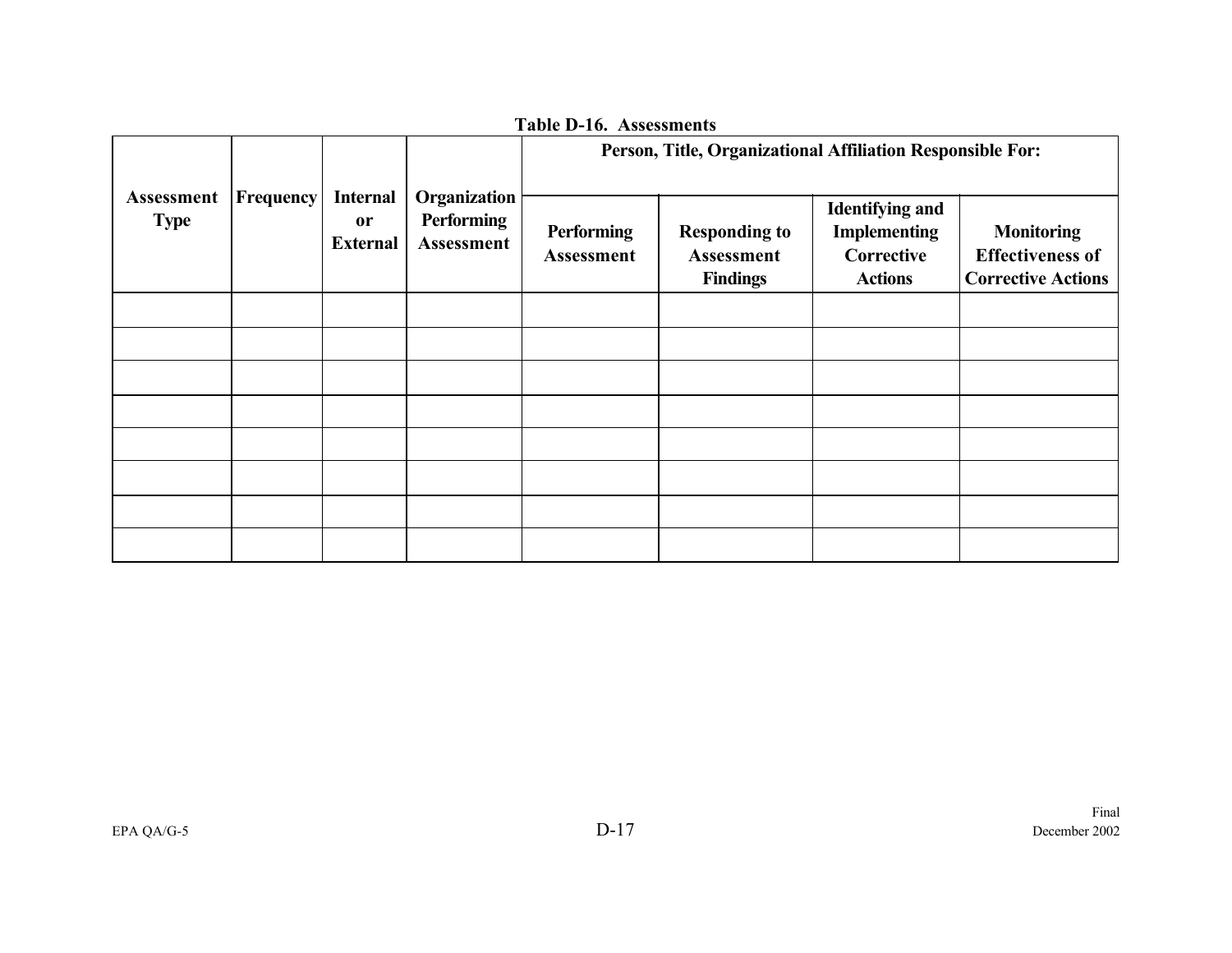| <b>Type of Report</b> | Frequency (daily, weekly<br>monthly, quarterly,<br>annually, etc.) | Projected<br><b>Delivery</b><br>Date(s) | <b>Person(s) Responsible for Report</b><br>Preparation | <b>Report Recipients</b> |
|-----------------------|--------------------------------------------------------------------|-----------------------------------------|--------------------------------------------------------|--------------------------|
|                       |                                                                    |                                         |                                                        |                          |
|                       |                                                                    |                                         |                                                        |                          |
|                       |                                                                    |                                         |                                                        |                          |
|                       |                                                                    |                                         |                                                        |                          |
|                       |                                                                    |                                         |                                                        |                          |
|                       |                                                                    |                                         |                                                        |                          |
|                       |                                                                    |                                         |                                                        |                          |
|                       |                                                                    |                                         |                                                        |                          |
|                       |                                                                    |                                         |                                                        |                          |
|                       |                                                                    |                                         |                                                        |                          |

**Table D-17. QA Management Reports**